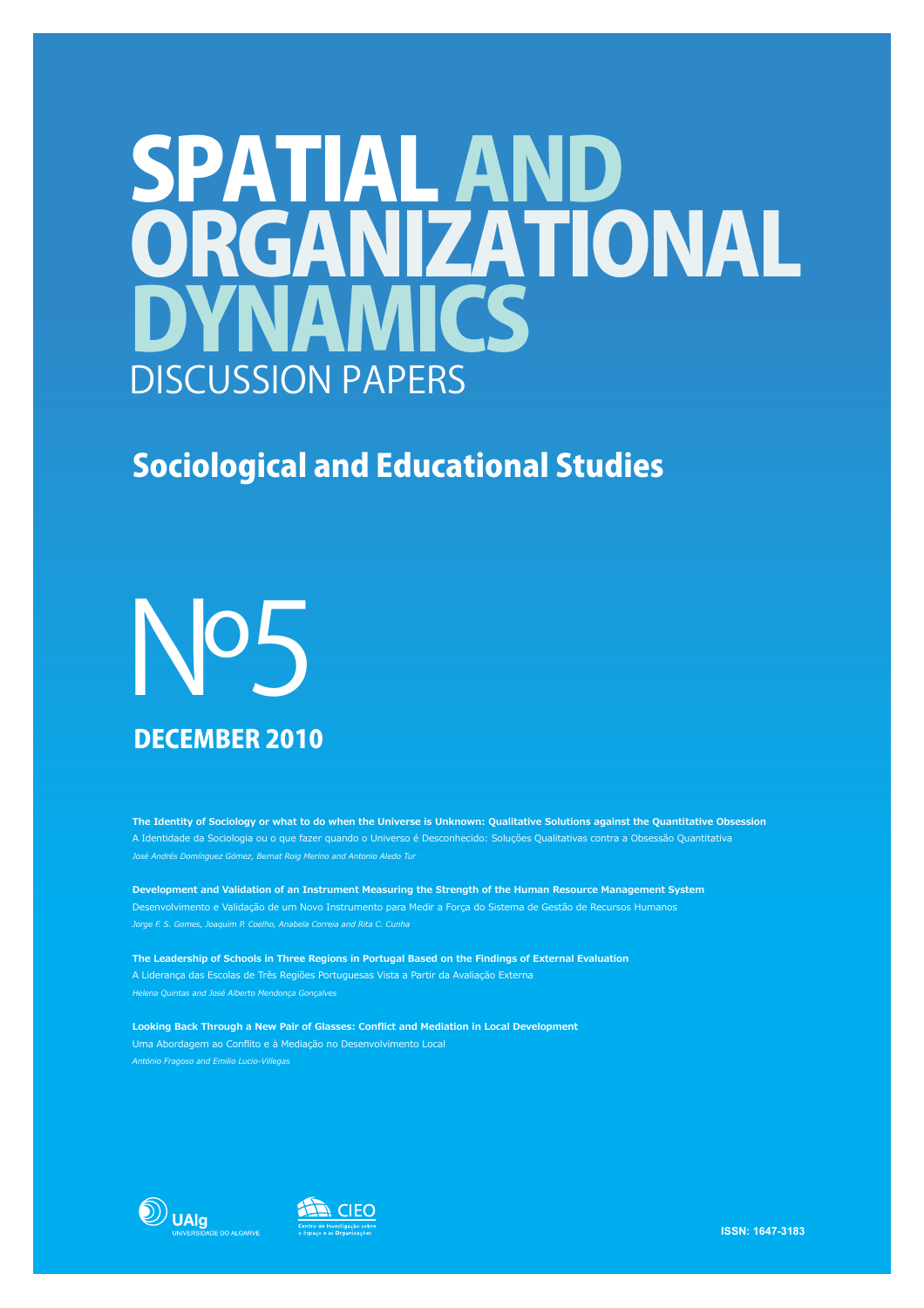## **DISCUSSION PAPERS Nº 5:**

## **SPATIAL AND ORGANIZATIONAL DYNAMICS**

**Sociological and Educational Studies**

**Texts by: Anabela Gomes Correia Antonio Aledo Antonio Fragoso Bernat Roig Emilio Lucio-Villegas Helena Quintas Joaquim Pinto Coelho Jorge Gomes José Alberto Mendonça Gonçalves José Andrés Gomez Rita C. Cunha**

> **December 2010 University of Algarve**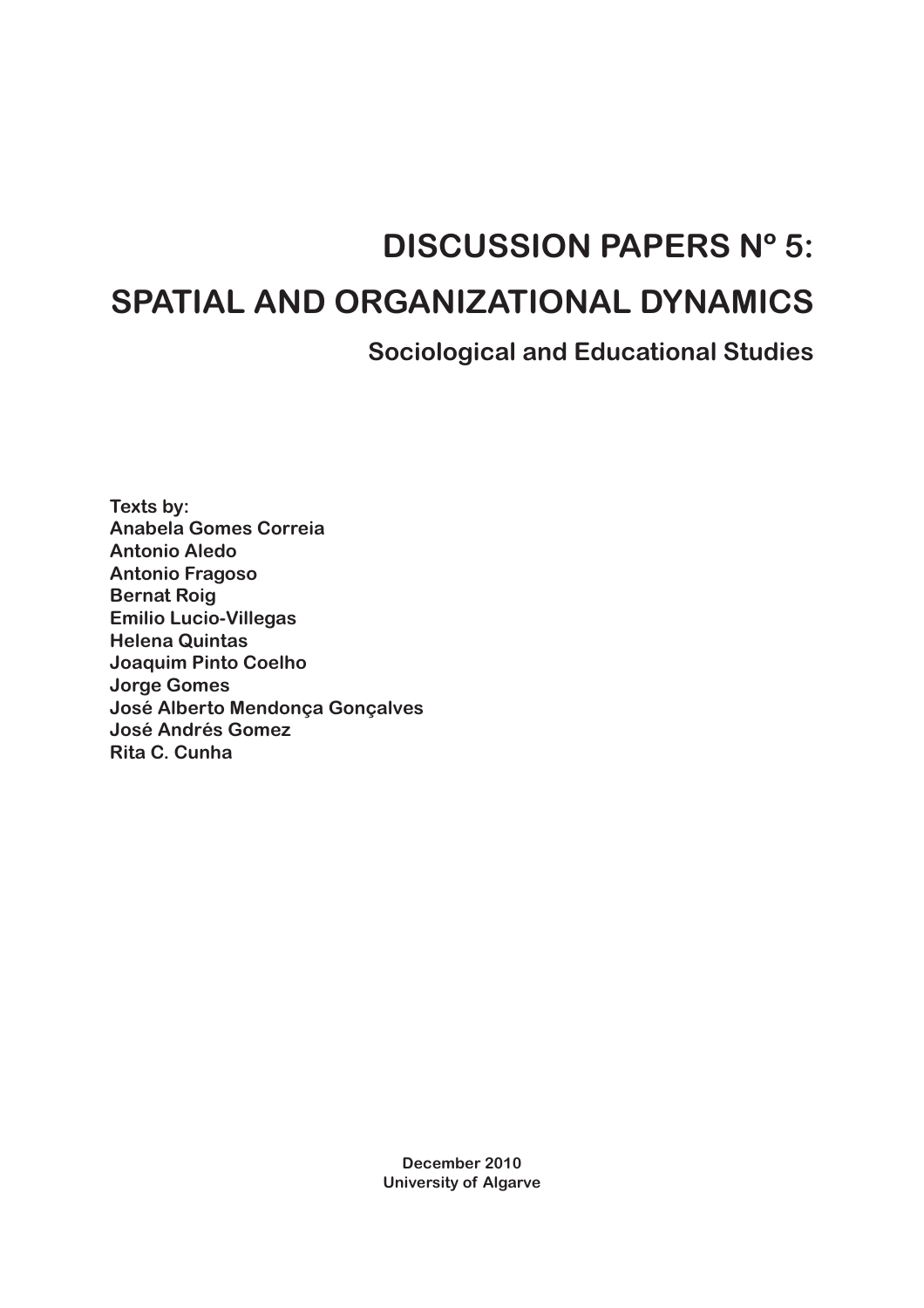#### **TECHNICAL INFORMATION**

**Title - Discussion Papers Nº5: Spatial and Organizational Dynamics**

**Subtitle - Sociological and Educational Studies**

**Authors - Several**

**Edition: University of Algarve (www.ualg.pt) CIEO – Research Centre for Spatial and Organizational Dynamics (Centro de Investigação sobre o Espaço e as Organizações) Campus de Gambelas, Faculdade de Economia, Edifício 9 8005-139, Faro cieo@ualg.pt www.cieo.ualg.pt**

**Editorial Board: Ana Paula Barreira Ana Ramalho Correia António Alhinho Covas António Fragoso Efigénio Rebelo Fernando Sousa João Filipe Marques Jorge Gomes Paulo Neto Pedro Pintassílgo Purificación Galindo Rodrigo Magalhães Teresa de Noronha Thomas Panagopoulos**

**Page Layout: Marlene Fernandes**

**Design and Cover Concept: Helder Rodrigues Hugo Pinto**

**Edition Nº 5**

**ISSN: 1647-3183**

**Quarterly Edition**

**Faro, December 2010**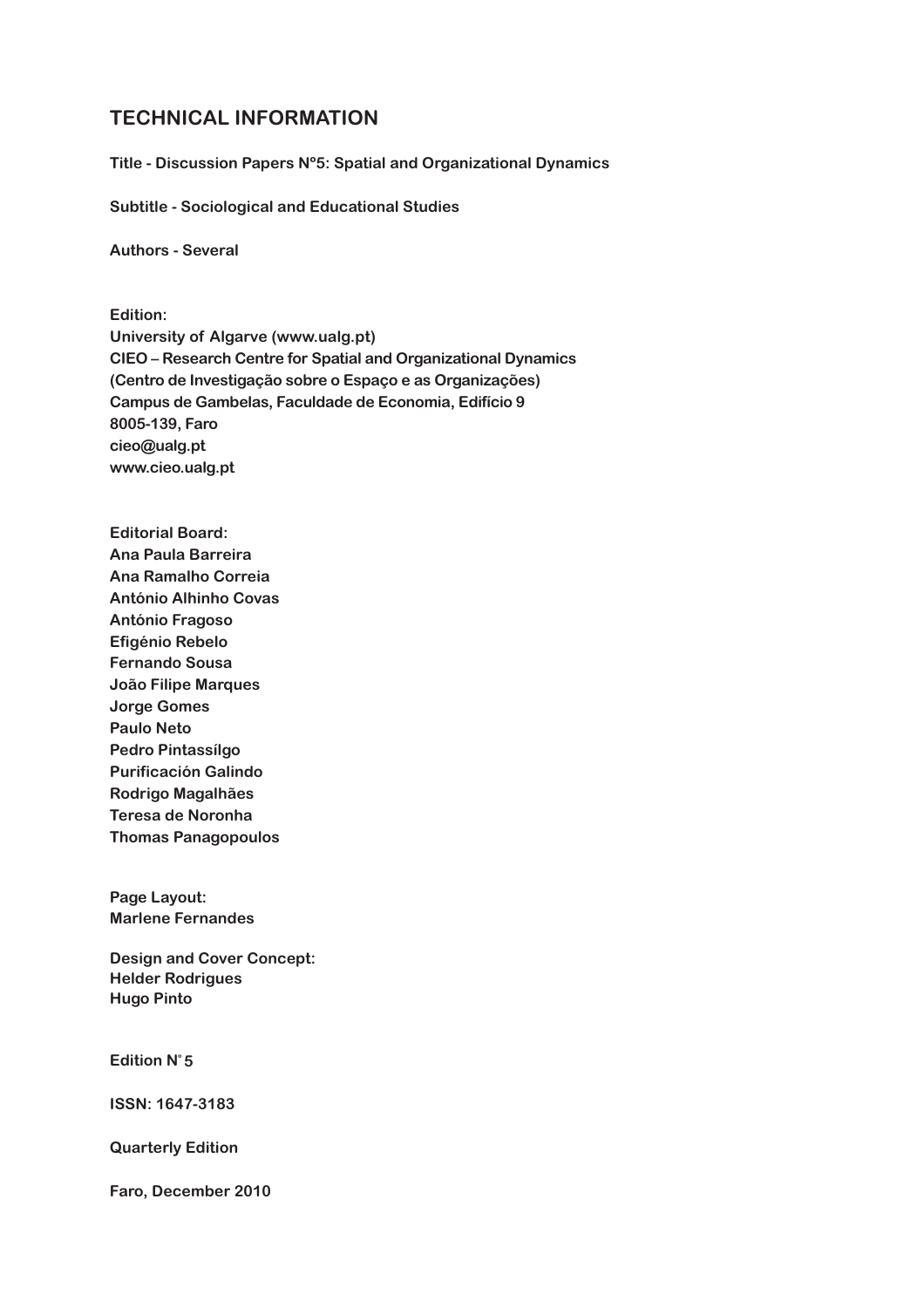|  |  | <b>TABLE OF CONTENTS</b> |
|--|--|--------------------------|
|--|--|--------------------------|

| <b>Authors Presentation</b>                                                                                                       | $\overline{4}$ |
|-----------------------------------------------------------------------------------------------------------------------------------|----------------|
| The Identity of Sociology or what to do when the Universe is Unknown: qualitative<br>solutions against the quantitative obsession | 7              |
| J. Andrés Domínguez Gómez, Bernat Roig Merino and Antonio Aledo Tur                                                               |                |
| 1. Introduction                                                                                                                   | 8              |
| 2. Epistemological justification of this research                                                                                 | 9              |
| 3. Strategy adopted in the development of our project                                                                             | 10             |
| 4. Validation of the solution adopted                                                                                             | 13             |
| 5. Conclusion                                                                                                                     | 16             |
| Development and Validation of an Instrument Measuring the Strength of the Human<br><b>Resource Management System</b>              | 24             |
| Jorge F. S. Gomes, Joaquim P. Coelho, Anabela Correia and Rita C. Cunha                                                           |                |
| 1. Introduction                                                                                                                   | 25             |
| 2. Literature review                                                                                                              | 26             |
| 3. Method                                                                                                                         | 31             |
| 4. Results                                                                                                                        | 33             |
| 5. Discussion                                                                                                                     | 37             |
| The Leadership of Schools in Three Regions in Portugal Based on the Findings of<br><b>External Evaluation</b>                     | 42             |
| Helena Quintas and José Alberto Mendonça Gonçalves                                                                                |                |
| 1. Introduction                                                                                                                   | 43             |
| 2. School evaluation and leadership                                                                                               | 45             |
| 3. Methodology                                                                                                                    | 50             |
| 4. Presentation and discussion of results                                                                                         | 51             |
| 5. Conclusion                                                                                                                     | 60             |
| Looking Back through a New Pair of Glasses: Conflict and mediation in local<br>development                                        | 68             |
| António Fragoso and Emilio Lucio-Villegas                                                                                         |                |
| 1. Conflict and unpredictability in local development                                                                             | 68             |
| 2. Context and methodology                                                                                                        | 69             |
| 3. An overview of the local development processes in Cachopo                                                                      | 70             |
| 4. The struggle between conflict and mediation                                                                                    | 71             |
| 5. Conclusions                                                                                                                    | 78             |
|                                                                                                                                   |                |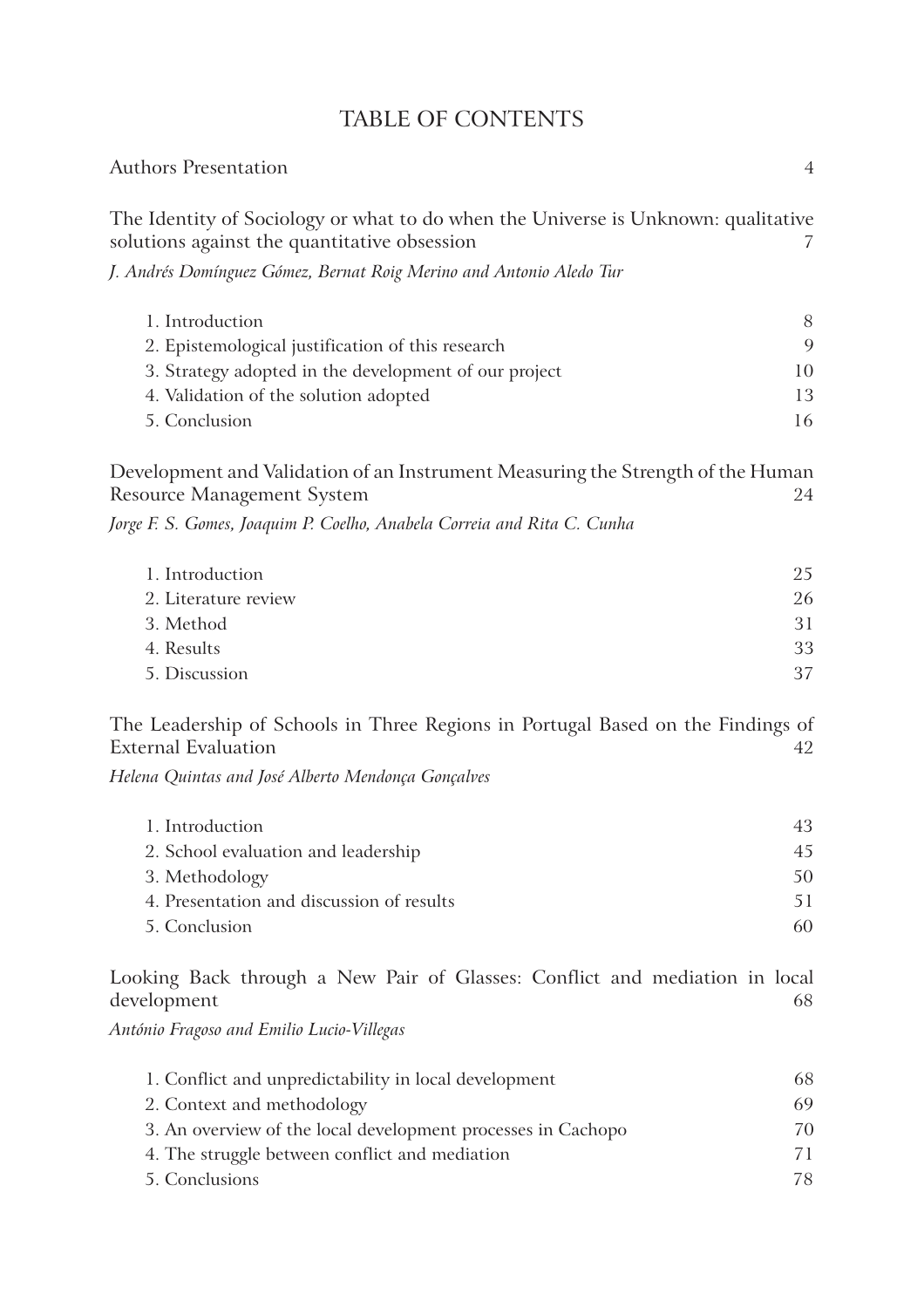#### **AUTHORS PRESENTATION**

#### **Anabela Gomes Correia** (acorreia@esce.ips.pt)

Bachelor in Psychology and Masters in Organizational Behavior by the Higher Institute of Applied Psychology. Ph.D. in Social and Organisational Psychology by the University of Salamanca, Spain. Coordinator Professor at the School of Business of the Polytechnic Institute of Setúbal and Researcher at the Center for Governance and Public Policy Reseach at the University of Aveiro. Seven years experience in Human Resources areas in companies such as Renault Portugal and Valmet Tractor. Several articles published in scientific journals.

#### **Antonio Aledo** (antonio.aledo@ua.es)

PhD. in Sociology by the Universidad de Alicante and a Master in Anthropology by the Louisiana State University in USA. Presently, is Senior Lecture in Environmental Sociology, Universidad de Alicante. He has been invited professor at University of La Habana, University of Panama, Universidade Estadual do Londrina (Brasil) and Centro Universitario Senac-Sao Paulo. His most recent international publications are: "Socio cultural influences on water utilization: a comparative analysis", en Koundouri, P., Karousakis, K., Assimacopoulos, D., Jeffrey, P.; and Lange, M., (Eds.) Water Management in Arid and Semi-Arid Regions: Interdisciplinary Perspectives, Edward Elgar, Aldershot; and (2008 )"De la tierra al suelo: la transformación del paisaje y el nuevo turismo residencial", en Arbor: Ciencia, pensamiento y cultura, Nº 729. His research fields are: socioenvironmental impact assessment and residential tourism. He has done fieldwork in Mexico, Brazil, Panama, and Mediterranean

#### Coast of Spain.

#### **António Fragoso** (aalmeida@ualg.pt)

PhD in Pedagogy. He works at the University of Algarve, where he directs the master programme on Social Education. Convenor of the ESREA research network 'Between Global and Local: Adult learning and development'. His research focuses on adult education, community development and social change. Publications include the book Desarrollo comunitario y educación (2009). Xàtiva: Dialogos, and Fragoso, A., Kurantowicz, E. & Lucio-Villegas, E. (eds.) (2011). Between global and local: adult learning and development. Frankfurt Am Main: Peter Lang. He coordinates the research project 'Non-traditional students in HEI: searching solutions to improve the academic success'.

#### **Bernat Roig** (bernatrm@esp.upv.es)

PhD. in "Economy, Sociology and Agricultural Policy" (2004, Polytechnic University of Valencia). Since 1998 is lecturer at the "Economics and Social Sciences Department", Polytechnic University of Valencia, teaching marketing, market research and quality management. He has been invited professor at ENSA Rennes (Francia). Between 2004 and 2008 he was coordinator of the Diploma in Tourism Studies at the Polytechnic University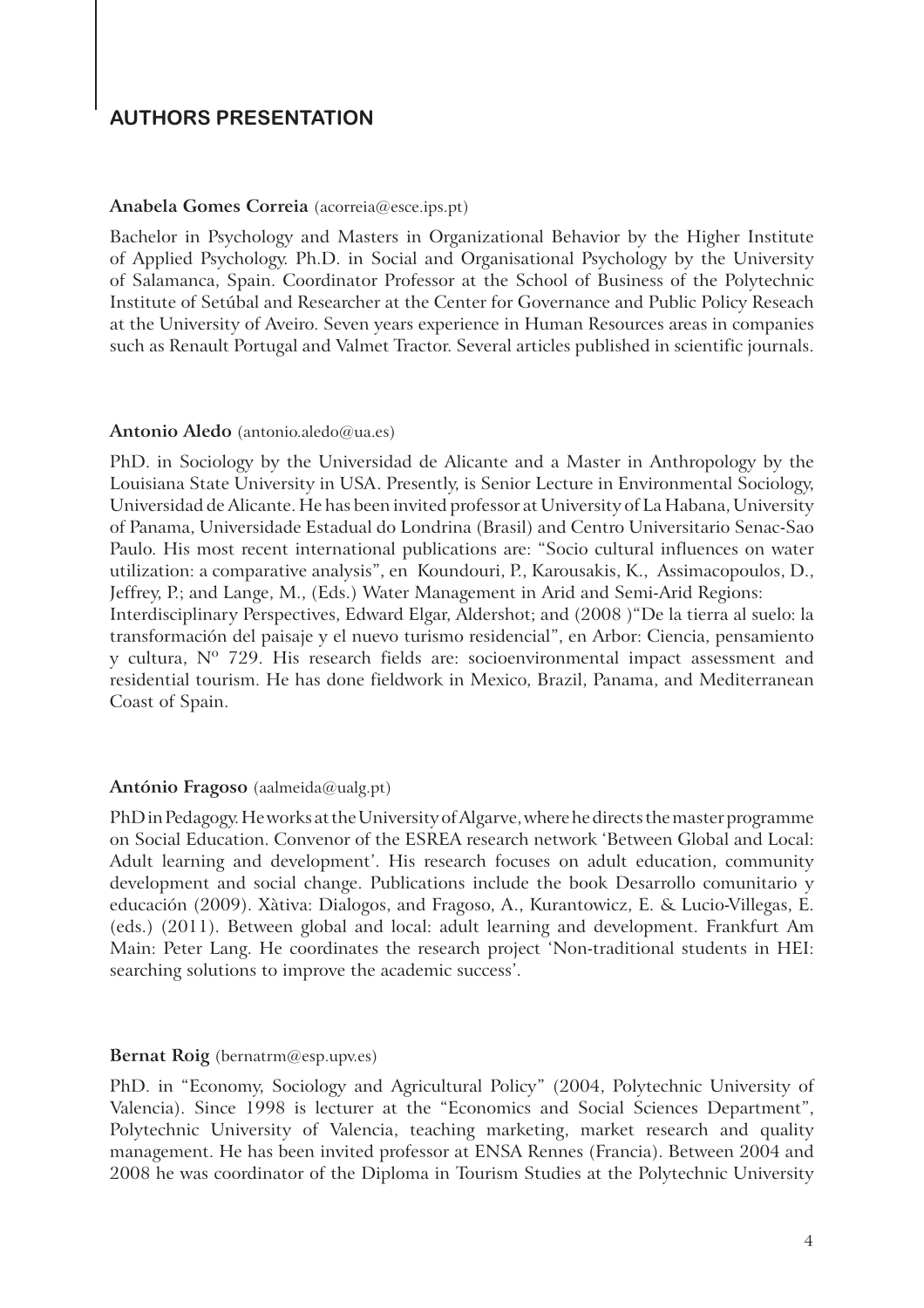#### *Authors Presentation*

of Valencia. Some of his most recent publications are: (2008) "Actitud hacia la gastronomía local de los turistas: dimensiones y segmentación de Mercado" in PASOS. Revista de Turismo y Patrimonio Cultural – ISSN 1695-7121; (2005) "Estudio descriptivo de la demanda española de turismo en casas rurales" in Revista española de Estudios Agrosociales y Pesqueros - ISSN 1575-1198

#### **Emilio Lucio-Villegas** (elucio@us.es)

PhD in Pedagogy. He is the Head of The Cátedra Paulo Freire at the University of Seville, where he works. Member of the Steering Committee of ESREA; and convenor of the ESREA research network 'Between Global and Local: Adult learning and development'. His research focuses on literacy, local development citizenship and participation. Publications include the book La construcción colectiva de la ciudadanía y la educación, (2010). Xàtiva: Dialogos, and Fragoso, A., Kurantowicz, E. & Lucio-Villegas, E. (eds.) (2011). Between global and local: adult learning and development. Frankfurt Am Main: Peter Lang.

#### **Helena Quintas** (hquintas@ualg.pt)

Doctorate in Educational Sciences (Education and Adult Training) from the University of the Algarve. Assistant Professor, University of the Algarve, Faculty of Human and Social Sciences (2000-2010). Assistant Professor, University of the Algarve, Higher School of Education (1987-1999). External Evaluator of Schools (School External Evaluation Project for the General Inspectorate of Education – IGE). Permanent Member of CIEO (Research Centre for Spatial and Organisational Dynamics).

#### **Joaquim Pinto Coelho** (pcoelho@ispa.pt)

PhD. in Organizational Psychology by the University of Metz (France). European Doctoral. DEA in Work Sciences by the University of Cadiz. Graduate in Economics by the Higher Institute of Economics of the Technical University of Lisbon, Post-Graduation in the European Economy by the Portuguese Catholic University. Auditor of National Defense. Former fellow of the European Commission, OECD, Council of Europe and the U. S. A. Government. Professor of Statistics, Qualitative and Quantitative Methods and Management of Training in several institutions in Portugal and Spain. Assessor of several members of the Government for vocational training and employment. Consultant and manager training particularly of an European network involving 9 Member States.

#### **Jorge Gomes** (jorge.gomes@iscte.pt)

Jorge Filipe da Silva Gomes is a Lecturer at ISCTE/IUL, where he teaches in the areas of organizational psychology and organizational behaviour; Invited lecturer at ISEG/UTL, where he teaches in the areas of HRM; Full member of CIS/ISCTE and invited member of CIEO; member of APGICO and of INTEC; Author of various scientific articles and books, such as the "Manual de Gestão de Pessoas e do Capital Humano" (The Handbook of People Management and Human Capital; co-authorship; Sílabo ed.); Expert in the HRM field,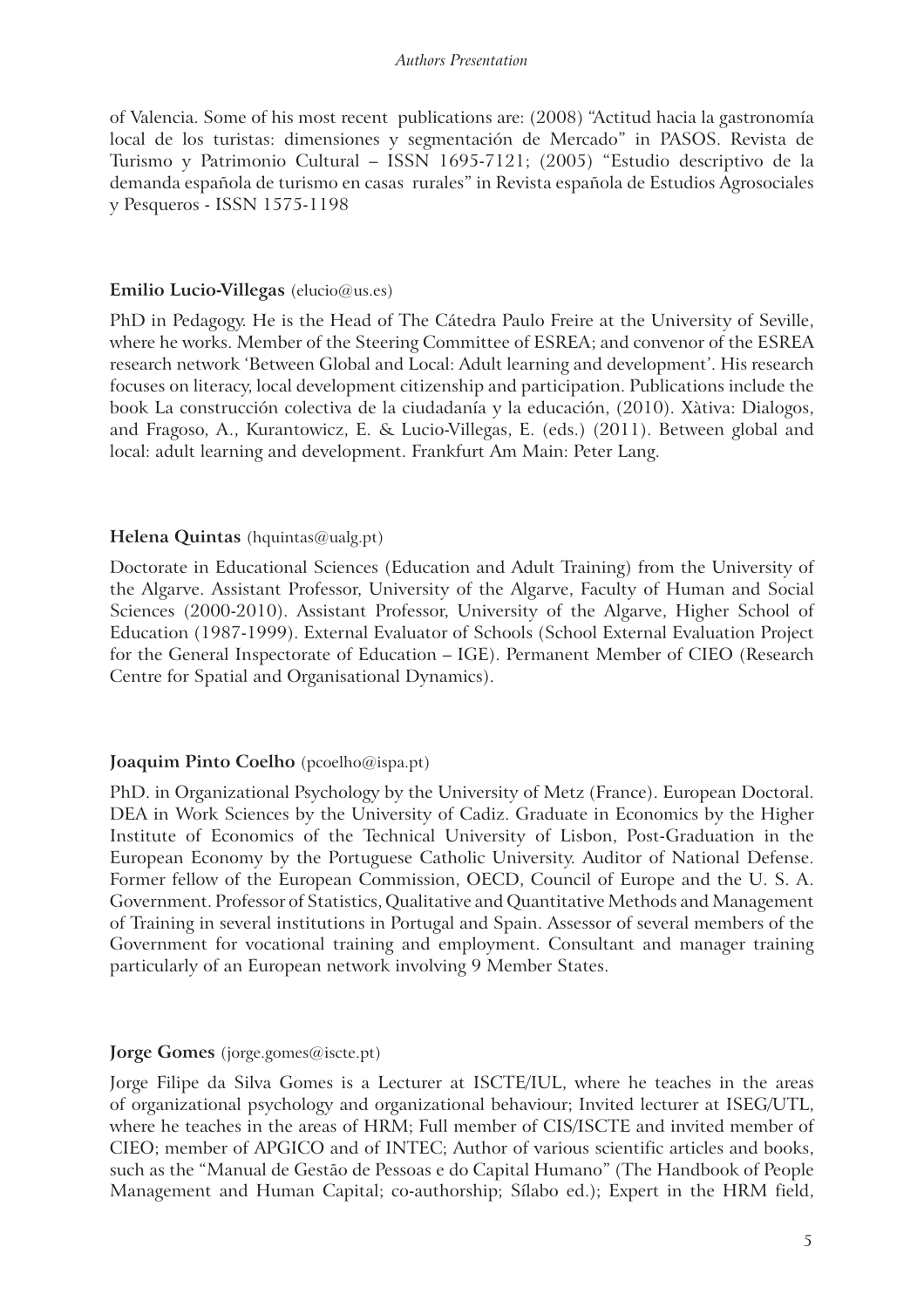with several ongoing research projects; As consultant, he has experience in management consulting, especially in executive training and development, organizational development, and HRM. Pos-doc studies in the University of Twente; PhD in Management in the Manchester Business School; MSc in Statistics and Information Management in ISEGI; BSc in Social and Organisational Psychology, in ISPA.

#### **José Alberto Mendonça Gonçalves** (jamgoncalves@sapo.pt)

PhD. in Educational Sciences (Teacher Training), University of Lisbon, Faculty of Psychology and Educational Sciences. Coordinating Professor, University of the Algarve, Higher School of Education (2002), retired (2006). Assistant Professor, University of the Algarve, Higher School of Education (1991-2002). Assistant Lecturer, University of the Algarve, Higher School of Education (1985-1991). Chairman of the Board of Representatives, Higher School of Education, University of the Algarve (2005-2006). Chairman of the Board of Governors, Higher School of Education, University of the Algarve (1994-1996). Chairman of the Scientific Council, Higher School of Education, University of the Algarve (1991- 1992; 1993-1994; 2001-2002).

#### **José Andrés Gomez** (andres@dstso.uhu.es)

PhD. in Sociology by the University of Granada, Master by the University of Huelva, and lectures at the University of Huelva since 1995. He has taught different courses (Nursing, Environmental Sciences, Social Work and Educational Sciences), and currently focuses its work primarily on postgraduate and masters courses. Its central lines of research are Environmental Sociology, Tourism and Health. Currently, he is the director of the Master in Migration Studies, Development and Social Intervention at the University of Huelva and enjoys a postdoctoral fellowship at the University of Algarve.

#### **Rita C. Cunha** (rcunha@fe.unl.pt)

PhD in Management at University of Manchester Institute of Science and Technology (UMIST) and "Agregação" at Faculdade de Economia, Universidade Nova de Lisboa. She is a Professor of Human Resource Management and Organizational Behavior at the Masters programmes, MBA and Executive Education. Her research is focused on these areas. She is the author of several books in HRM and O.B. and has several articles in academic journals, such as Leadership, Problems and Perspectives in Management, International Business Review, International Studies of Management and Organization, Management Research, Journal of Applied Management Studies, Journal of Managerial Psychology and Stress Medicine, as well as chapters in national (D. Quixote, Ministério das Finanças, CIDEC) and international books (Blackwell, Paul Chapman Publishing, Walter de Gruyter). She is Editor of Management Research and a member of the Editorial Boards of Cross Cultural Management, Comportamento Organizacional e Gestão, Tekne and Estudos de Gestão. She was Director of GAP and Director of the MBA of Faculdade de Economia da NOVA and participated in several consulting projects, mainly in HRM and change management. She is now CEMS Academic Director and Director of the MSc. in Management.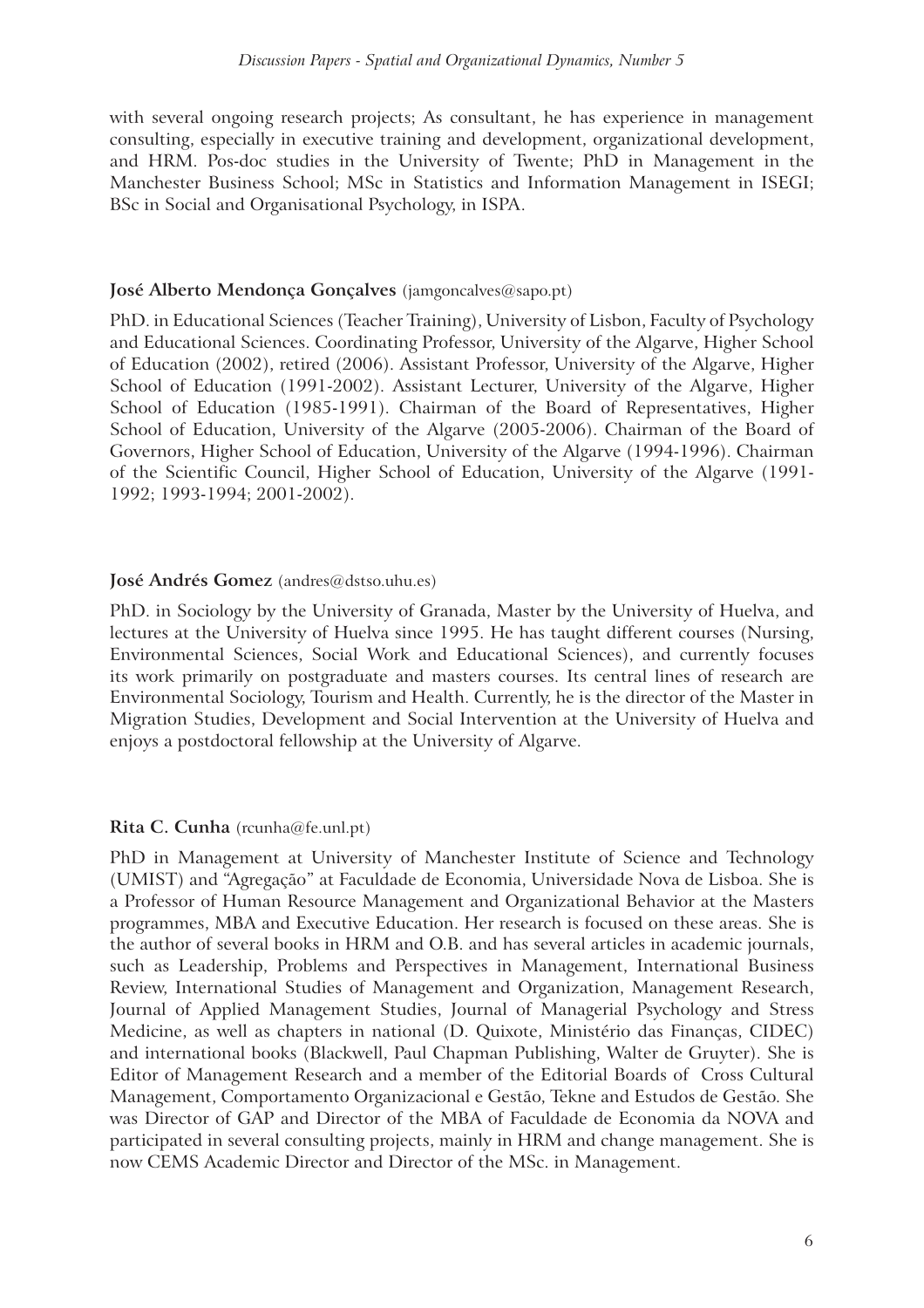#### **THE IDENTITY OF SOCIOLOGY OR WHAT TO DO WHEN THE UNIVERSE IS UNKNOWN: QUALITATIVE SOLUTIONS AGAINST THE QUANTITATIVE OBSESSION**

#### **A IDENTIDADE DA SOCIOLOGIA OU O QUE FAZER QUANDO O UNIVERSO É DESCONHECIDO: SOLUÇÕES QUALITATIVAS CONTRA A OBSESSÃO QUANTITATIVA**

*J. Andrés Domínguez Gómez Bernat Roig Merino Antonio Aledo Tur*

#### **ABSTRACT**

Social Sciences can, on occasions, be similar to the so called "hard" sciences. However, in many cases, neither the object nor the classical methods fit in with the objectives of the work. The object requires methodological and technical adjustments, which are often avoided by means of an improper rigidity of the object's needs. These adjustments can even alter the original research idea. The main objective of this article consists of proving that those objects of study, less suitable to be addressed by rigid positivistic strategies, can be approached both scientifically and sociologically. This can be achieved with the use of different strategies and flexible methodologies to ensure validity and reliability standards.

This paper will be posed, firstly, a reflection on the epistemological nature of the debate about the rigid-flexible perspectives. Secondly, the strategies and tools used by the research team to achieve the reduction of the uncertainty about the size and characteristics of the population studied will be described. Finally, some of the survey results obtained in this project will be compared to those provided by the *FAMILITUR* Survey (2008), conducted by the Spanish Institute of Tourist Studies (IET).

keywords: Metodological flexibility, quantitative-qualitative approach, identity of social sciences, residential tourism.

#### **RESUMO**

As ciências sociais podem, por vezes, ser semelhantes às chamadas ciências exactas. No entanto, em muitos casos, nem o objecto nem os métodos clássicos se encaixam nos objectivos do trabalho. O objecto requer ajustes metodológicos e técnicos, que muitas vezes são evitadas por meio de uma rigidez indevida das necessidades do objecto. Estes ajustes podem até mesmo alterar a ideia de investigação original. O objectivo principal deste artigo consiste em provar que os objectos de estudo, menos susceptível de ser abordada por rígidas estratégias positivistas, podem ser abordados científica e sociologicamente. Isto pode ser conseguido com o uso de diferentes estratégias e metodologias flexíveis para assegurar a validade e confiança adequadas.

Este documento coloca, em primeiro lugar, uma reflexão sobre a natureza epistemológica do debate sobre as perspectivas rígidas vs flexíveis. Em segundo lugar, são descritas as estratégias e ferramentas utilizadas pela equipa de pesquisa para conseguir a redução da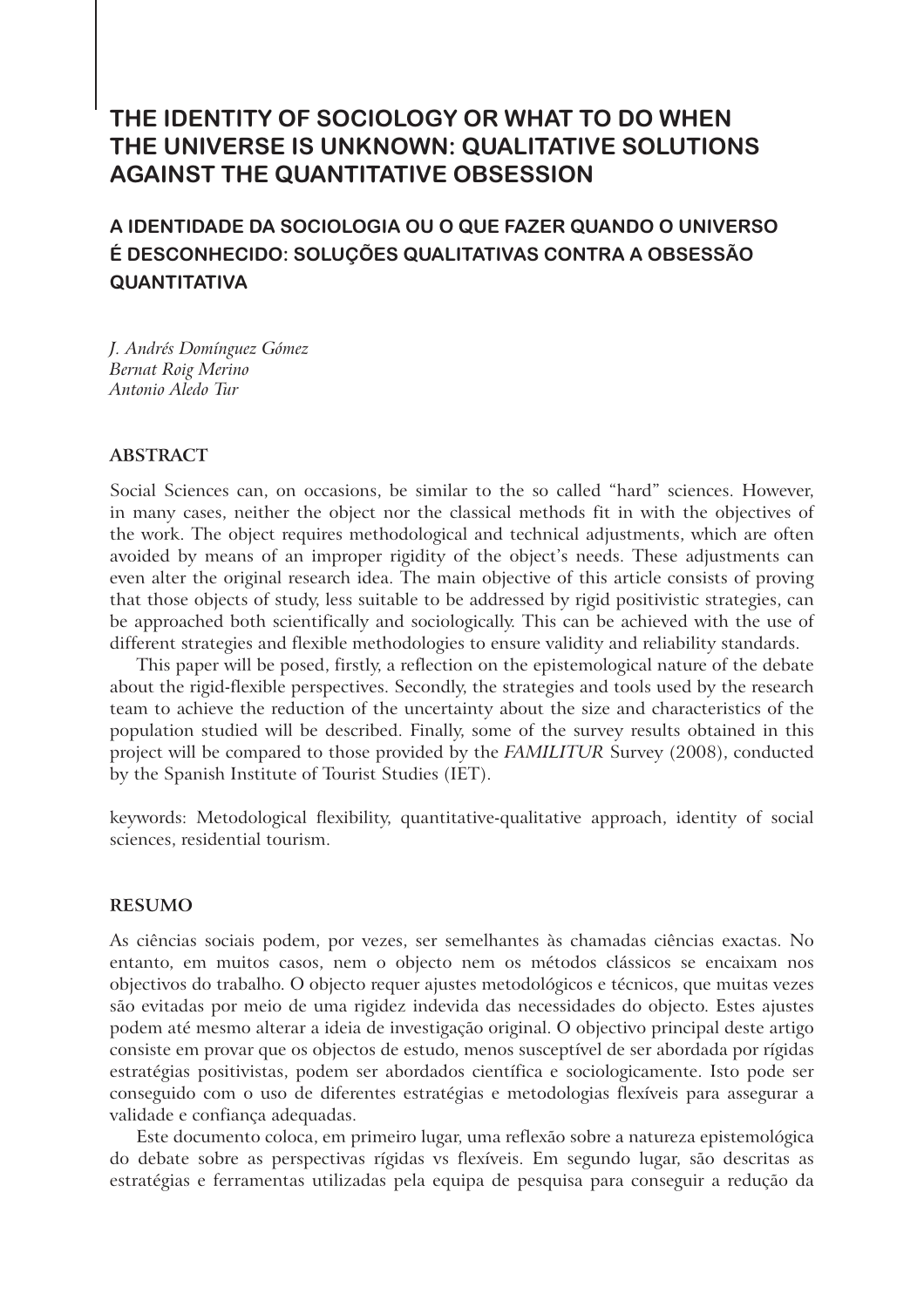incerteza sobre o tamanho e as características da população estudada. Por último, alguns dos resultados de pesquisa obtidos neste projecto são comparados com os fornecidos pelo inventário FAMILITUR (2008), conduzido pelo Instituto Espanhol de Estudos de Turismo (IET).

Palavras-chave: Flexibilidade metodológica, a abordagem quantitativa-qualitativa, a identidade das ciências sociais, turismo residencial.

JEL Classification: C18

#### **1. INTRODUCTION<sup>1</sup>**

It is interesting to observe, in the daily practice of research, the manner in which professionals are obliged to constrain the techniques for quantitative data collection in order to make them appropriate for the operative demands of a project. From a qualitative and "flexible" perspective, such decisions can be methodologically justified and they can even result in a database that provides a close approximation to the population features. From a "rigid" or mathematical point of view, the actual capacity of these data to statistically represent the population, is an enigma.

Social Sciences can, on occasions, be similar to the so called "hard" sciences. However, in many cases, neither the object nor the classical methods fit in with the objectives of the work. The object requires methodological and technical adjustments, which are often avoided by means of an improper rigidity of the object's needs. These adjustments can even alter the original research idea when clashing against the fears aroused by not knowing how to approach the topic with the classical "hard" tools.

In other words, sometimes a sociologically interesting research project can be influenced, modified in its objectives and even altered, because of the mathematical restrictions imposed by the statistics models for inferring sampling results to the population. This fact may entail the exclusion of a certain target population, whose characteristics are interesting to be quantitatively investigated. Some examples of this are the illegal immigrant population (Heckmann, 2004), populations who have experienced environmental disasters (Henderson, Sirois, Chen, Airriess, *et al.*, 2009), the homeless population (Dávid and Snijders, 2002) or, as it is case of this research, the tourist population occupying non-hotel accommodations (Sharma, Dyer, Carter and Gursoy, 2008). This is an unregistered population group. It is unknown how many of them there are and where exactly they are located. Therefore, and according to the statistics discipline, it would be impossible to approach this reality as a sociological object of study. Several academically accepted solutions to this problem, such as random routes, can result expensive and almost impossible to use within projects which do not manage a considerable budget or logistics, which is pretty frequent in social research. As a consequence, the background problem emerges again (Diaz de Rada, 2004; Diaz de Rada, 2007; Diaz de Rada, 2008).

These difficulties add to a wide history of theoretical and methodological controversies (Ferrarotti, 1991) which are ingrained in the basic question of the identity of sociology as

<sup>&</sup>lt;sup>1</sup> We are grateful to the Institute of Tourist Studies for their co-operation, as far as they facilitated us the necessary data to carry out this research. We would also like to make a special mention to Salvador Gregori, ODEC technician, for his advice and quick response to our questions. Likewise, we are most grateful to our colleagues Hugo Pinto, Fernando Sousa, Pedro Pintassilgo and Teresa de Norhona (University of the Algarve) for their invaluable comments to the successive drafts of this article. The translation of this paper was funded by the Universidad Politécnica de Valencia, Spain.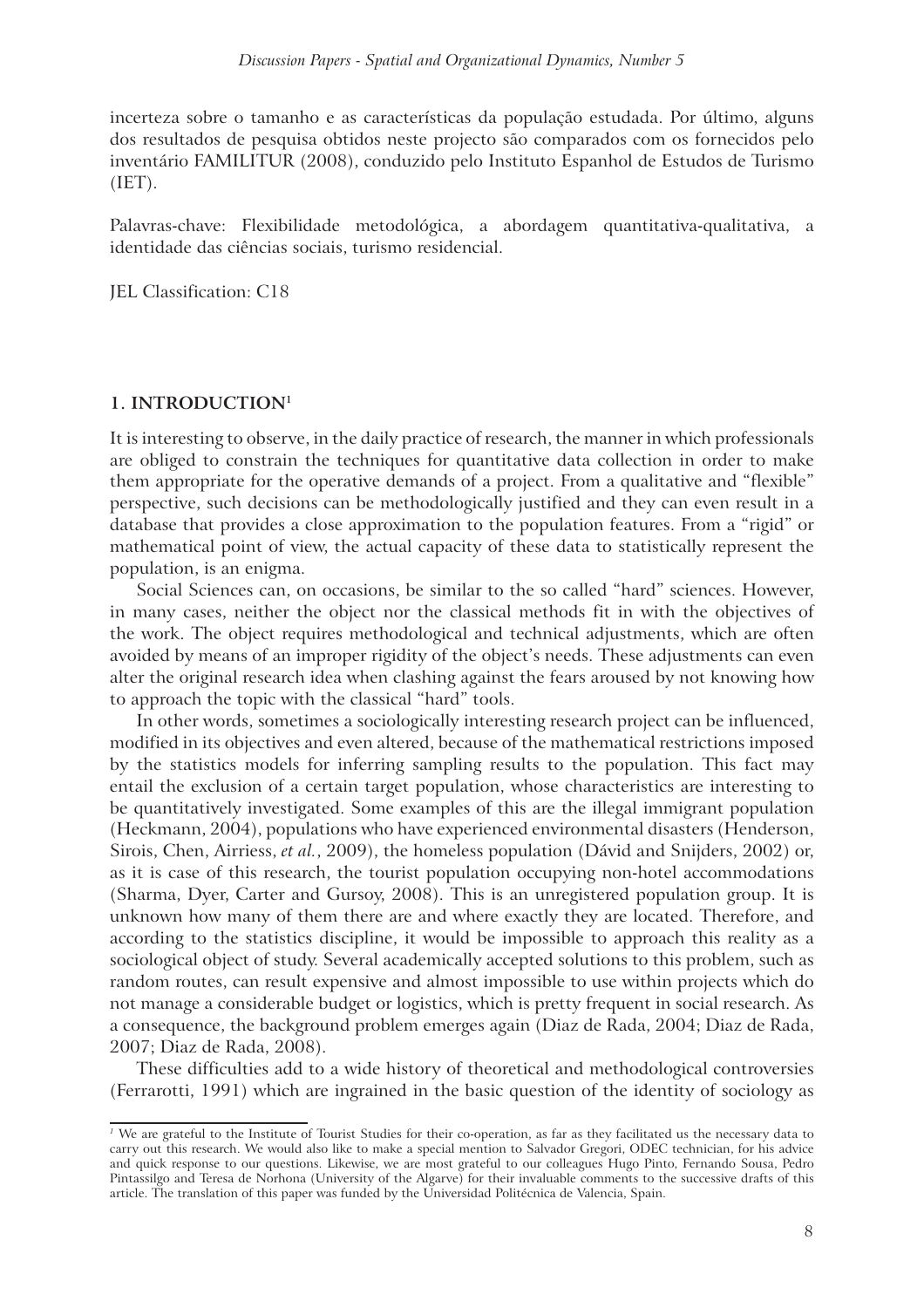a science. Some classical authors already focused their efforts on this issue at the outset of the discipline, and they consistently demonstrated its scientific status<sup>2</sup>. Nevertheless, contemporary sociology continues to be burdened with this identity crisis.

Once this problem has been posed, the main objective of this article consists of proving that those objects of study, less suitable to be addressed by rigid positivistic strategies, can be approached both scientifically and sociologically. This can be achieved with the use of alternative and flexible methodologies which could incorporate different strategies of to ensure validity and reliability standards. This paper has been structured as follows. Firstly, a reflection on the epistemological nature of the debate about the rigid-flexible perspectives will be posed. This debate is framed within the discussion between a definitely positivistic sociology and a constructivist and procedural sociology. Secondly, the strategies and tools used by the research team to achieve the reduction of the uncertainty about the size and characteristics of the population studied will be described. Finally, some of the survey results obtained in this project will be compared to those provided by the *FAMILITUR* Survey (2008), conducted by the Spanish Institute of Tourist Studies (IET). The objective of this final point is to validate the approximation and results obtained by the research team. In this sense, if the results obtained from our survey are similar to those from the *FAMILITUR*  survey, the scientific validity of the methodological proposal developed on this research could be inferred.

#### **2. EPISTEMOLOGICAL JUSTIFICATION OF THIS RESEARCH**

Durkheim (Durkheim, 1973) specifically defined the object of study of sociology, as well as the manner in which it should be approached. The *social fact* should be understood holistically, considered in its relational dimension, yet analysed according to its individual manifestations. The very isolation of these manifestations implies the risk of losing the scientific *line of life* with the necessary comprehensive approach (Hamel, 1992). The subjectivities show worlds of significance, related to a contingent interpretation (as meanings can be substituted by other meanings consecutively) rather than to mathematical modelling (Seiyama, 2006).

The sociological debate about the possibility of objectifying the subjectivity (Ho, 2008) is notably cleared up when considering that the main contribution to sociology of the classical sciences in general, and of mathematics in particular, does not so much reside in statistical techniques, as in a rigorous and realistic attitude towards the object (Feldman, 1972). We, as sociologists, are aware that our obsession to *seem scientific* sometimes leads our investigations towards an inappropriate use of the quantitative techniques, as well as towards the isolation of the individual manifestations of the object and to a deviation from the real object. Thus, the final appearance of the research is that of a "clumsy imitation" of science. This can be avoided if we keep our sight focused on the realism inherited from mathematics, rather than on the need to adopt rigid statistical models, as they cannot fulfil our needs and they can even make us mistake the means (method) for the ends (object). Therefore, the adoption of a quantitative technique should not determine the selection of our research aims. On the contrary, we shall look for the technique or the set of interrelated techniques (the methodology) that best enables the understanding of the object.

Also, in other social sciences, as in economics, the quantification of the object has been (and still is) very much questioned as far as it dangerously distances itself from a necessary adjustment to reality (Lawson, 2009; Swann, 2006; Pinto, 2009). In fact, since Heisemberg's indertermination principle (1927), the awareness of the imperfect character of measurement

*<sup>2</sup>* Emile Durkheim or Max Weber, constitute some of the main examples of this. Also, Vázquez (Vazquez Figueroa, 1975) carried out a good overview of the authors who established the basis for the study of the identity of Sociology.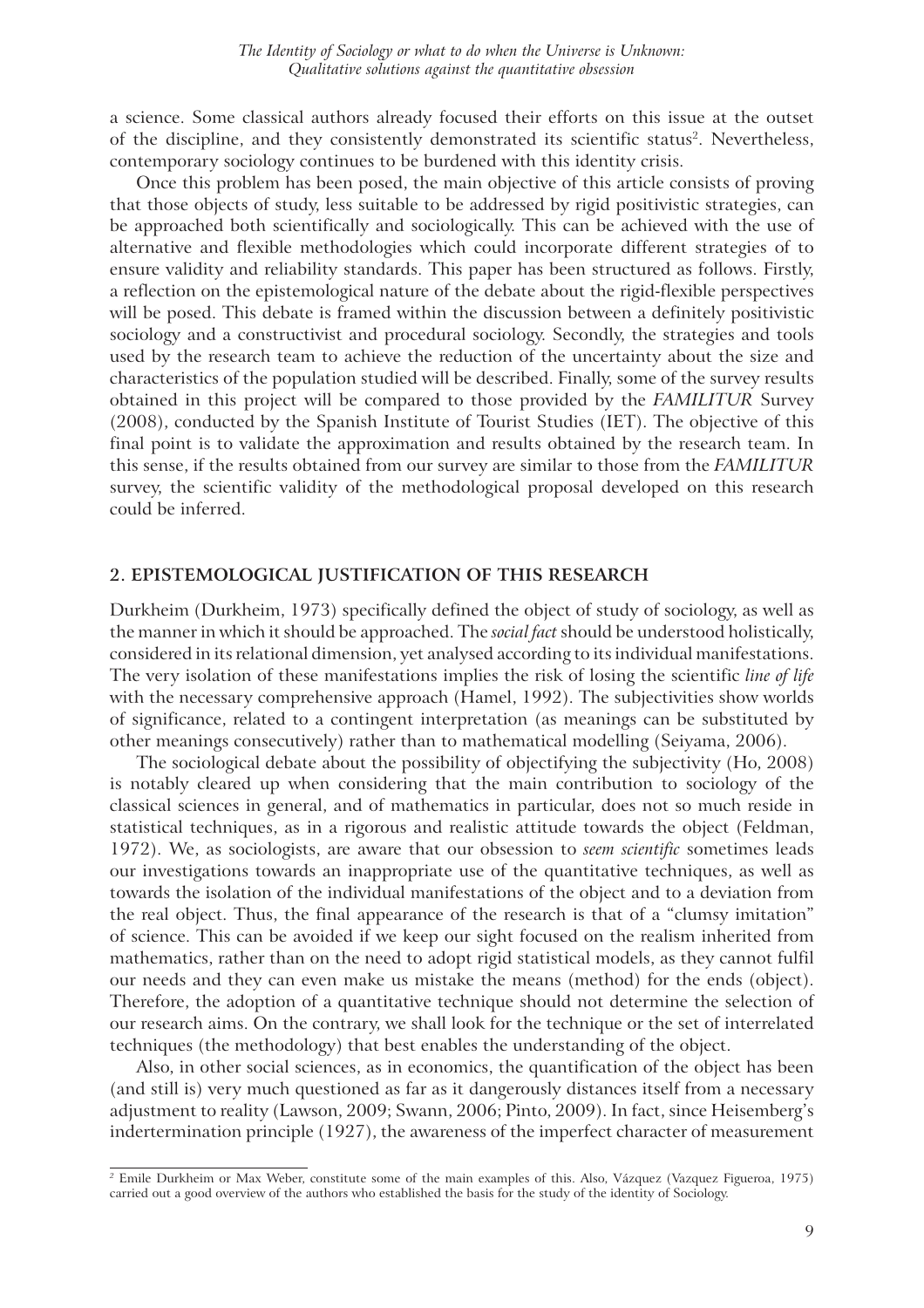in quantum physics brought attention to the limits of scientific knowledge in general as the main philosophical consequence, and especially, concerning probability-based knowledge (Colyvan, 2008). Non-probabilistic sampling and triangulation techniques in search of appropriate levels of confidence are often used in the *hard sciences*. They are necessary and important to assure the scientific nature of any process(Ben-Haim, Zacksenhouse, Keren and Dacso, 2009) or to control the risk implied in the limitations of knowledge (Guo, Bai, Zhang and Gao, 2009). The random or non-statistical nature of Nature often involves serious conceptual and operative complications for the practice of research in the realm of these sciences (Frellsen, Moltke, Thiim, Mardia, *et al.,* 2009).

The search for a quantitative technique – and nothing more than quantitative - which can adequately adjust to the object, often ends in the adoption of the least-bad solution (Heraux and Novi, 1974), which irrevocably increases the probability of error. The difficulties inherent in the quantification of sociological questions from the beginning of the process, with the control and classification of the population and its sample, to its very end (Hazelrigg, 1991) (Moin, 1989), practically compel us not to forget alternative possibilities in order to ensure the structure of quantitative reliability created in order to reduce the margin of error (Martin and Lynch, 2009).

Some authors clearly point out the need for flexibility and adaptability of the methodology to the object (Díaz de Rada, 2006; Diaz de Rada, 2006). We can also find a number of explanatory examples for the initiatives to be performed before the fieldwork in case of difficulties, as in the ones presented here (Mainar and Grilló, 2006). Also, the particularities of the object can be addressed with the qualification of the human resources employed in the development of the process of data production (Fernández Esquinas, 2003). Likewise, we should create strategies to get around the difficulties and provide constructive and creative solutions that fit each object and their own methodological problems. To be aware of the range of difficulties and to be able to overcome them, are tasks which are just as sociological as the analysis itself. In fact, this awareness is only achieved during tentative contact in the initial stages of the investigation, in its design and planning. A mistaken procedure would imply rejecting our goals or our object because of the methodological difficulties that they entail. This would involve the gradual reduction of the possibilities for sociological investigation and a limitation to the applied knowledge, which is a source of science-building and progress, whether it is "hard" science or not.

#### **3. STRATEGY ADOPTED IN THE DEVELOPMENT OF OUR PROJECT**

In order to provide an example of this issue and to search for solutions for this problem with both methodological and epistemological implications, we will use as an example the case study of the "*Residential Tourism: demand analysis and proposals for the restructuration of consolidated destinations"* project<sup>3</sup> (henceforth *TURVERCON*). The main objectives of this research are:

- 1) To analyse and diagnose the *Costa Blanca'*s residential tourism model (Salva, 1998; Torres, 2003).
- 2) To study the socio-touristic profile of holiday-makers, according to their socio-demographical characteristics, the configuration of different groups of holidaymakers and their lifestyles during summer leisure time.

These objectives were covered by using quantitative information obtained from a survey. This survey was addressed to Spanish summer holidaymakers in five municipalities in the Costa Blanca. The process of data collection was conducted simultaneously in the selected

*<sup>3</sup>* Research & Development project "Residential Tourism: demand analysis and restructuration proposals for consolidated destinations" (SEJ2005-04305), funded by the Spanish Ministry of Education and Science (2005-2008).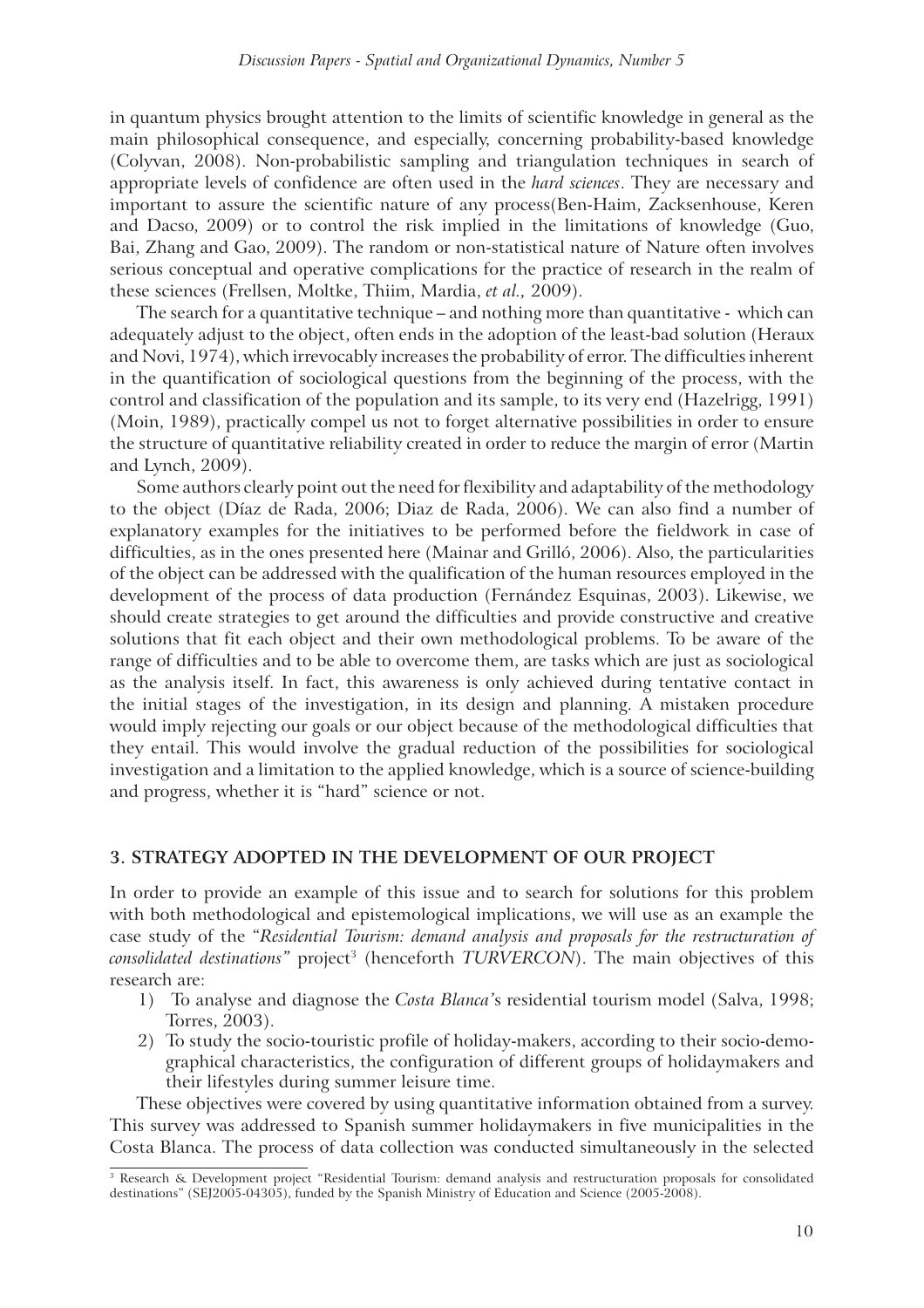#### *The Identity of Sociology or what to do when the Universe is Unknown: Qualitative solutions against the quantitative obsession*

municipalities (Denia, Altea, Benidorm, Santa Pola and Torrevieja) during the last three weeks of July and the first week of August (2008). The choice of these municipalities was made according to their significance as "sun and beach" tourism destinations (García Andreu, 2004; Mazon Martinez, 2006), the high number of non hotel holiday units available in the private sector (EXCELTUR, 2009; MUNRES) and with the aim of geographically covering the Costa Blanca from North to South.



**Image 1. Sampling area map. Number of Spanish residential holidaymakers**

Source: Own elaboration based on data from FAMILITUR (IET , 2009a)

The universe of study was the Spanish population who chose some of the cited destinations to spend their summer holidays in non-hotel accommodation (i.e., privately rented accommodation). Thus, these summer holidaymakers had to meet a number of requirements in order to be eligible for the study:

- a) Their main residence could not be located in one of the participant destinations.
- b) Their accommodation should be different from a hotel, a camping-site, a rural accommodation or a tourist complex accommodation. The summer holidaymakers linked to Residential Tourism stay in privately owned properties, family and friends' properties or rented properties.
- c) They should not be in any of the participant destinations for work reasons.
- d) Their length of stay should not be longer than three months or shorter than a week. The main difficulty encountered by the *TURVERCON* research team was the lack of reliable

data to establish the exact number of subjects in the universe of study (Casado, 1999). In other words, the number of Spanish summer holidaymakers who chose these municipalities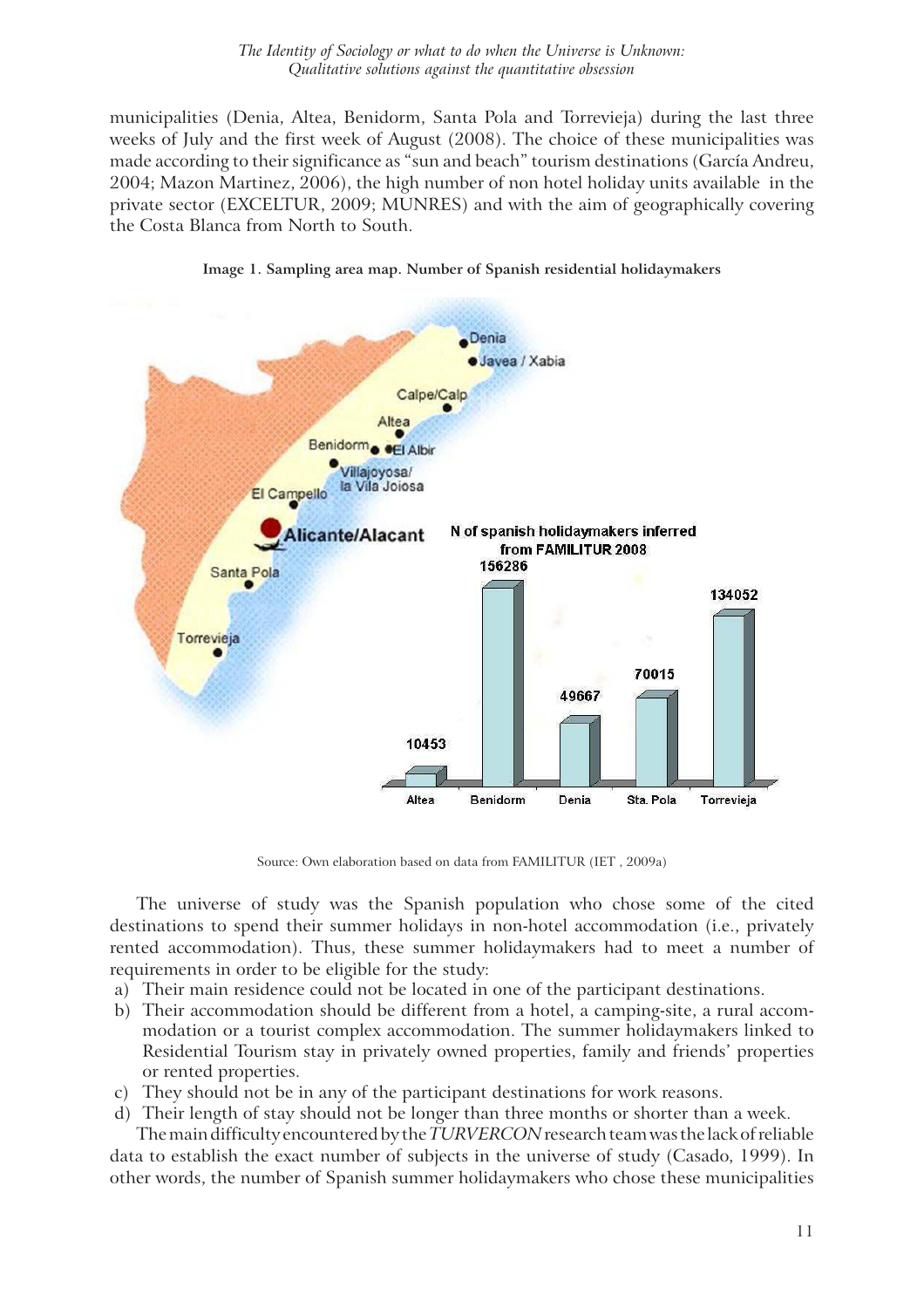to stay in non-hotel accommodation was unknown (Aledo Tur and García Andreu, 2007). Thus, if the universe is unknown it is not possible to establish the representativeness of the sample. From a statistical or rigid point of view, the survey should have been ruled out as an appropriate research technique. Nevertheless, this research team adopted a more flexible approach with regards to the object of study. Likewise, information of a qualitative nature and from secondary sources was included in order to achieve an acceptable degree of knowledge about the population being researched. This became a necessary condition in order to make the use of the survey viable as a research technique and to accomplish the aims of the *TURVERCON* project.

As mentioned previously, there are no official records or elaborated data to determine the total number of tourists in the participant municipalities during the summer holiday period. Therefore, when faced with the difficulty of studying a volatile and numerically uncontrollable population, *TURVERCON* resolved to employ alternative tools, which allowed an approximation to the quantitative dimension of the universe of study (Heckmann, 2004; Dávid and Snijders, 2002; Mainar and Grilló, 2006; Eaton, Messer, Wilson and Hoge, 2006). Likewise, several interviews prior to fieldwork were conducted. The interviewees were key informants such as service company representatives (water, waste and energy companies, etc.), municipal experts on tourism and members of local councils responsible for tourism and town planning. After collecting this qualitative data, the impossibility of knowing the exact number of subjects in the universe of study was recognised.

Nonetheless, the information provided by the interviews, combined with complementary data<sup>4</sup>, allowed us to confirm that the universe of study would exceed 100.000 Spanish summer holiday-makers in the *Costa Blanca* as a whole*.* This figure has been traditionally recognised by sociological studies as an acceptable lower limit for an infinite universe. A total of 400 questionnaires would imply a confidence level of 95% and an error margin of 5%. The total amount of questionnaires conducted was 1800.

The difficulties to know the qualitative and quantitative characteristics of the population discarded the use of quotas or other criteria for sample selection (Cea D'Ancona, 1996, p. 415). Once again, we resorted to the use of the information provided by key local informants. They were asked to point out on a map the mobility of the summer holidaymakers, mainly searching for the urban areas with the highest affluence of tourists and their peak times. All of this was based on their knowledge of the possible types of holidaymakers with regard to their tourist and leisure behaviour. With this information, sampling points and routes were established in each municipality under the criteria that they kept the highest possible affluence of people during the summer period. Besides, several time intervals were scheduled for every sampling points, with the purpose of complying, insofar as possible, with the probabilistic requirement of allowing each member of the population to be included in the sample. The fieldwork of the *TURVERCON* project was carried out during July and August 2008.

Under the presumption that the foremost reason for residential tourists choosing these municipalities as their destination is "sun and beach" (Aguiló, Alegre and Sard, 2005; Haug, Dann and Mehmetoglu, 2007) and given that the used routes cover a wider area than the one covered by the sampling points, we decided to conduct 70% of the interviews on the beach, where routes were established. The remaining 30% was carried out at the sampling points, with the idea of including those holidaymakers who were not on the beach but were taking part in other activities such as shopping, walking, socialising in terraces and coffee shops and the like. The sampling points were locations with a high concentration of people: central areas, shopping areas and malls, hotel locations and promenades. The time intervals

*<sup>4</sup> The number of households for potential tourist use and the households and population census data were provided by the FAMILITUR and FRONTUR surveys (IET, 2009a; IET, 2009b).*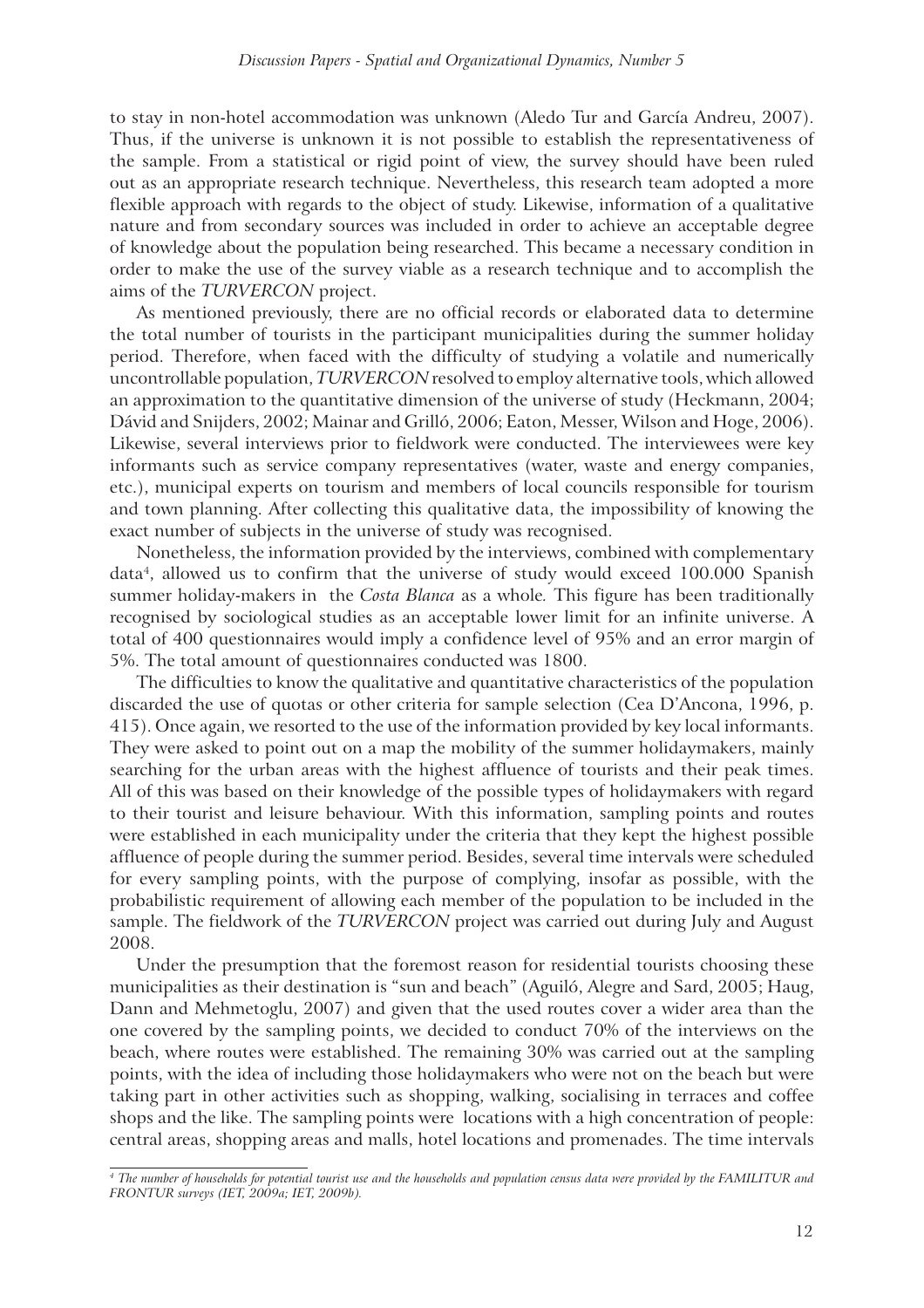were also defined according to people density on routes and at sampling points, namely from 10:00 to 14:30 in the morning and from 17:00 to 20:00 in the evening. In order to select the sample unit, one out of eight holidaymakers was randomly selected. It is important to highlight here that, apart from the selection of the last sample unit, the establishment of sampling rules responds to criteria of a qualitative nature based on reliable information, yet with no statistical basis given the lack of quantitative data to establish the quota.

#### **4. VALIDATION OF THE SOLUTION ADOPTED**

The aim of this section is to validate the approach and results developed by the research team. Likewise, if the results obtained by the *TURVERCON* survey are similar to those showed by the *FAMILITUR* survey (2008), the scientific validity of the former's methodological proposal could be inferred. *FAMILITUR* is a monthly, panel-type survey, conducted by the Institute of Tourist Studies, which belongs to the Spanish Industry, Tourism and Commerce Ministry. This survey is addressed to a representative sample of 12,400 Spanish households. Information is subsequently obtained from approximately 34,000 individuals residing in family main households in the whole Spanish territory. All collective accommodations, including hotels, barracks, convents, etc. were excluded from the population framework. The information provided by FAMILTUR is structured in three main blocks, in accordance with the three units of analysis: households, individuals and journeys.

In order to be able to carry out this comparison, we have used a subsample of the *FAMILITUR* data comprising the journeys made by Spanish citizens to every coastal destination in the province of Alicante (*Costa Blanca)*<sup>5</sup> *.* The types of journeys selected from *FAMILITUR* were the summer holiday trips with residential accommodations in the destination (privately owned or belonging to friends and family, time shares or rented housing). The duration of these trips should be equal to or greater than 6 nights, or less than three nights. These trips will be referred as **VRCB6** trips from now on.

The selection of all the municipalities of the *Costa Blanca* from the *FAMILITUR* survey (conducted "in origin"), and not only of the journeys made to the five municipalities specifically studied by the *TURVERCON* survey (conducted "in destination"), is justified owing to a number of reasons. Firstly, the five municipalities included in the *TURVERCON* survey are regarded as representative of the universe researched (*Costa Blanca*). Secondly, as the *FAMILITUR* survey comprehended the whole extent of the *Costa Blanca,* it provided us with a higher number of entries in the subsample of VRCB6 journeys (648 summer journeys in 2008 from 268 different households $^6$ ).

For the results obtained from the *FAMILITUR* and *TURVERCON* surveys to be comparable, we proceeded to prepare the databases.

a) Since the *FAMILITUR* survey offers statistically representative results of the Spanish population who travelled to the *Costa Blanca* in the summer*,* the first step was to estimate the number of **VRCB6** trips in 2008. This is the population framework of the questionnaires conducted in the destination sites. It was only possible to make this estimation in May 2009, when the *FAMILITUR* data was available to the researchers, that is ten months after the *TURVERCON* survey was conducted.

<sup>&</sup>lt;sup>5</sup> Costa Blanca is the tourist brand-name for the coastal destinations in the province of Alicante.

 $^6$  This implies a top sampling error of 6.0% for a confidence level of 95%, where p=q=0.5, and a simple random sampling. The *FAMILITUR* is stratified and multi-staged. Therefore, the complexity of the exact calculation of the sampling error is beyond the scope and objectives of this study. It is necessary to highlight that stratification reduces the sampling error and that the number of stages (also known as conglomerates) increases it. For that reason, the approximation in a simple random sample is often used in these situations with an illustrative purpose (Abascal Fernández and Grande, 2005), pp. 266-267.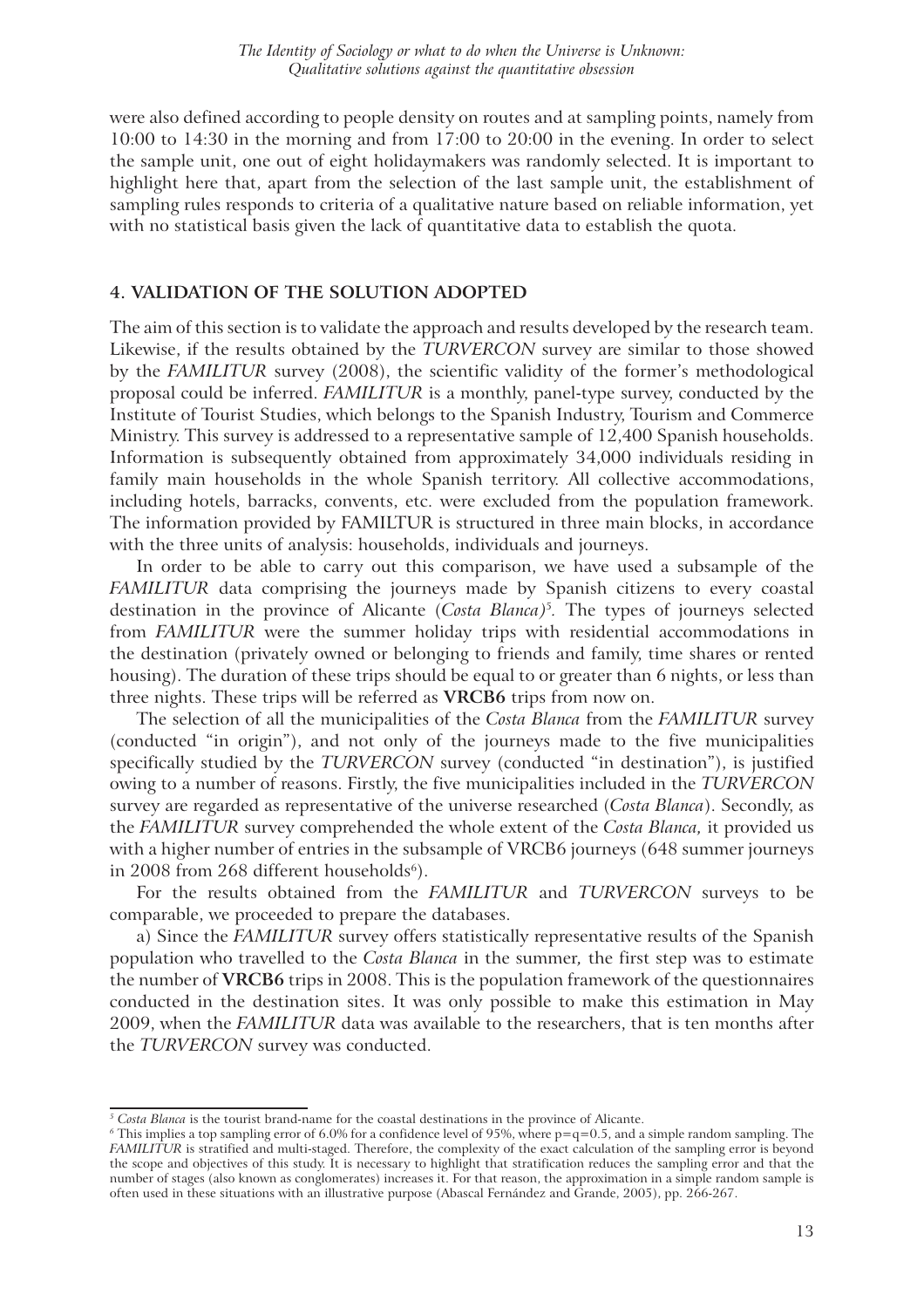We checked that *FAMILITUR* estimated the number of people living in Spain in 2008<sup>7</sup> at 44,764,076 and the number of tourist trips completed in the same year at 168,802,178. 12% of those trips were summer holiday journeys. 60% of these summer holidaymakers used residential accommodations. We will refer to this type of holidays as **VR** from now on. In the *Costa Blanca*, **VR** trips account for up to 69% of the total of summer trips to the destination. The *Costa Blanca*, as a destination specialised in **VR,** received 940592 **VR**  trips in 2008, accounting for 7.66% of the whole **VR** by Spanish residents. The length of these trips was mostly over six nights  $(876,584)$  trips made by  $773985$  people)<sup>8</sup>. Out of the 876,584 VRCB6 trips estimated by the *FAMILITUR* survey in 2008, almost half of them (420,473) had one of the five municipalities cited in *TURVERCON* as their destination.

Stemming from the above it follows that the estimation of the population carried out by the research team for the destination survey (*TURVERCON)*, was indeed correct. As indicated earlier, qualified informants and data from secondary sources were used to reach that estimation, which allowed the triangulation of the infinite universe (>100.000 **VR**).

b) The second task to accomplish with the *FAMILITUR* data was the estimation of the weight that each one of the five participant destinations should have over the total of VRCB6 *FAMILITUR* journeys to the *Costa Blanca.*

For the *TURVERCON* survey a constant allocation of the sample was used in each municipality. Thus, 400 questionnaires were conducted in *Benidorm*, *Torrevieja, Santa Pola* and *Denia* and 200 in *Altea<sup>9</sup>* . This implies the need to weight the trips made to each destination, according to the estimated quota of VRCB6 journeys for each of them (estimation obtained from the *FAMILITUR* data). Annex 1 includes the table used for the calculation of the weighting coefficient for the five destinations.

At this point, it is necessary to highlight that the *TURVERCON* survey contain information about the sex and age of all the members of the interviewees' travelling group with the sole aim of providing a reference frame in order to check that the profile of the interviewees adjust to the profile of the VRCB6 travellers over 15 years old (under 16 years old travellers were not interviewed).

After reviewing the *TURVERCON* fieldwork, it has been observed that the 16-30 year old group is underrepresented in the VRCB6 total. In others words, after interviewing the subjects in their destination, the most represented age group is the over  $30$ -year-olds<sup>10</sup>. Therefore, following the guidelines afforded by Abascal *et al.* (2005), and prior to analysing the profile of the *TURVERCON* interviewees, a certain weight was given to each interviewee according to their age. This was done in order to adjust them to the age profile of the five destination's sample. In Annex 2 the calculation of their weight is shown. Hence, each interviewee will have a final weight in the *TURVERCON* survey's database, as a result of combining the adjusted weight of each destination and their respective age weights.

Once the databases were ready for comparison, we proceeded to validate the representativeness of the *TURVERCON* survey. This was achieved by comparing the results from *TURVERCON* to those obtained from the *FAMILITUR*'s VRCB6 subsample. For this purpose, some specific questions from the questionnaires used in each survey were selected on the premise that these questions were worded in an identical manner.

The questions contained in the *TURVERCON* questionnaire that are comparable to the *FAMILITUR* ones are mainly of two kinds:

*<sup>7</sup>* Not including Ceuta and Melilla.

*<sup>8</sup>* Taking into account that the global size of the *FAMILITUR* sample that we used comprised 12,400 households, it follows that 1.7% of the population resident in Spain has made VRCB6 journeys, with a sampling error of  $\pm$  0.23% (102700 people) and a confidence level of 95%.

*<sup>9</sup>* The final distribution of valid interviews was: 218 in *Altea*, 395 in *Benidorm,* 398 in *Denia,* 397 in *Santa Pola* and *393* in *Torrevieja.*

*<sup>10</sup>* Ortega (Ortega Martnez, 1990, p. 361) highlights the fact that, in any sample selected using a random procedure, it is frequent for the youngest population group to be underrepresented.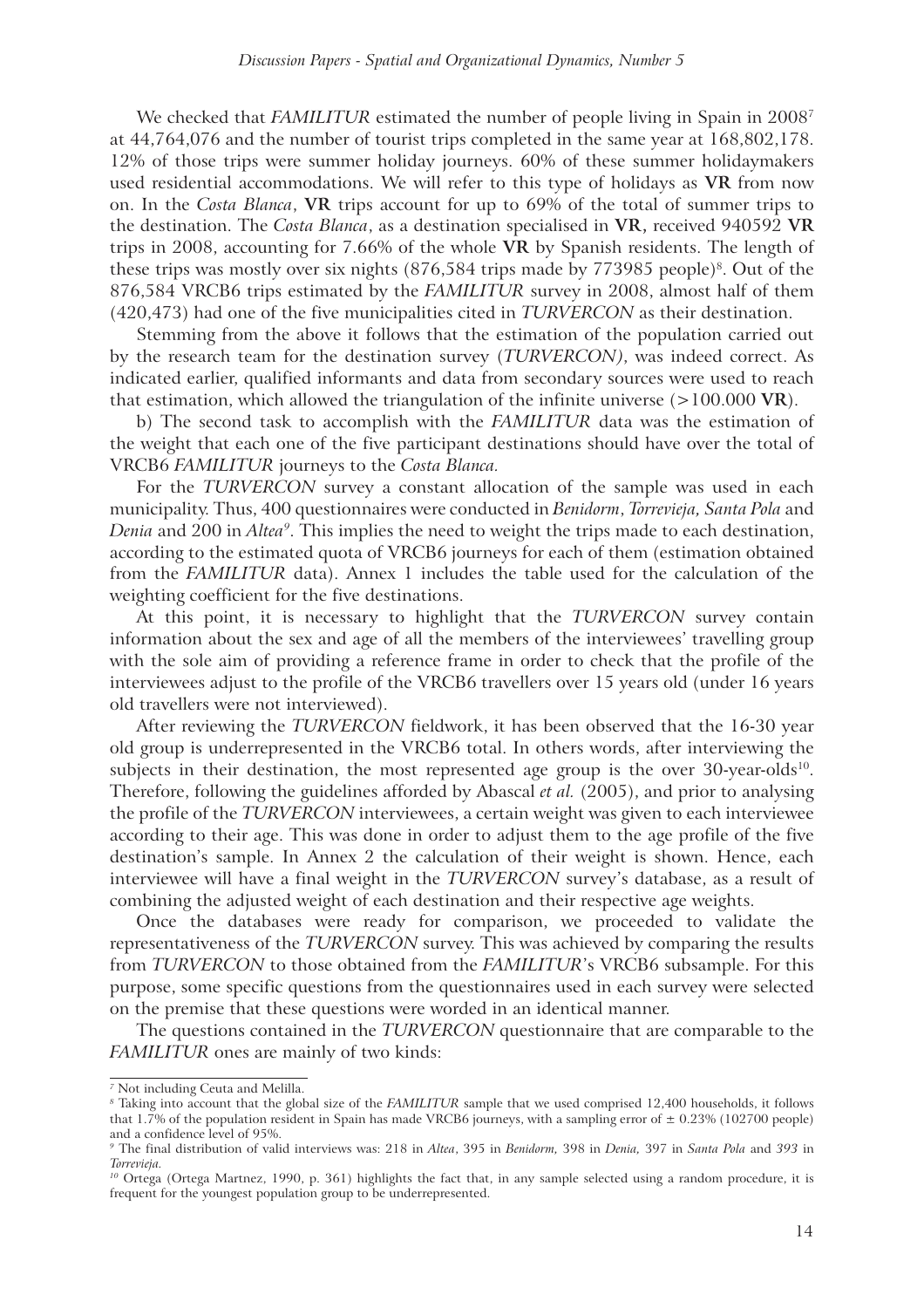1. Questions relating to all the people travelling with the interviewee (travelling group), such as questions about their sex and  $age^{11}$ .

2. Questions relating to the interviewee $12$  only: type of accommodation, province of origin, length of journey, level of studies/qualifications, civil status, employment status and activities to be performed in destination.

Comparisons by sex and age of the members of the travelling groups are shown in Annex 3, Table 1. The differences observed between *TURVERCON* and *FAMILITUR* are not statistically significant, and are admissible within the error margin accounted for in each survey. The differences by sex account for a 2.3% and, in terms of age groups, the maximum difference is a mere 3.6%.

With regards to the results stemming from the questions relative to the interviewees. we also reported a high degree of similarity. With regards to civil status (Annex 3, Table 2), the main differences are found within the married group, although they minimally exceed the allowed error margins. The remaining differences are minimal and the distribution of percentual results by categories also coincides in both surveys.

As far as the level of studies of the interviewees is concerned (Annex 3, Table 3), the most significant differences are found in primary education. Yet, they are within acceptable margins. The rest of educational levels show similar results in both surveys. The distribution of results by categories also matches.

In the province of residence of the travellers (Annex 3, Table 4), the differences are within an admissible error margin, with Madrid and Alicante accounting for half the travellers.

Relating to the length of the stay in the destination (Annex 3, Table 5), the categories were grouped into two clusters, given the strong prevalence of short stays (between and a week and fifteen days). The match in this case is practically total.

Among the questions referring to the holiday leisure activities (Annex 3, Table 6) the most relevant differences are found in those questions that were not posed identically. Nevertheless, these questions were recodified with the aim of keeping the highest degree of similarity for their statistical treatment. Thus, the most important difference is found in the question related to "Cultural outings (museums, monuments and cities)". While in the *FAMILITUR* survey the question formulated was literally "Cultural outings (museums, monuments and cities)", in *TURVERCON* the analogous question was "Cultural outings (museums, theatres…)". In spite of this, the differences found in the results are within the acceptable margins in both studies.

Lastly, with regards to the employment situation of the participants, in those categories comparable in both surveys (Annex 3, Table 7), we found no significant differences in the results.

Therefore, we were able to observe that the findings of both surveys are very similar, in general terms. There are several explanations for the most significant differences identified in some of the categories. Qualitatively speaking, these two surveys are different. While *TURVERCON* interviews were conducted in the streets, *FAMILITUR* is a panel-type survey, which allows for an easier and more intuitive response. In this case, the interviewees completed the questionnaire in their own homes and in a reiterative manner as they knew the questions better and they could therefore respond as they had done on previous occasions.

*<sup>11</sup>* Out of these questions there are 6567 registered entries from *TURVERCON* (See Annex 1, column (B)), obtained from 1801 valid interviews, which implies an approximate sampling error of 2.4%. These entries can be compared to the subsample of 648 FAMILITUR VRCB6 trips, since here each subject's displacement is counted as a trip. These 648 entries in FAMILITUR come from 268 different households, which implies an approximate top margin error of 6.1%, for a confidence level of 95% and a simple random sample.

<sup>&</sup>lt;sup>12</sup> There are 1801 registry entries obtained from these questions in the "in destination" survey.. Therefore the approximate top sampling error in *TURVERCON* is ±2.4%. These questions can be compared to those from the *FAMILITUR* VRCB6 for the group over 15 year old (obtained from 264 households). This creates an approximate top sampling error of  $\pm 6.1\%$ .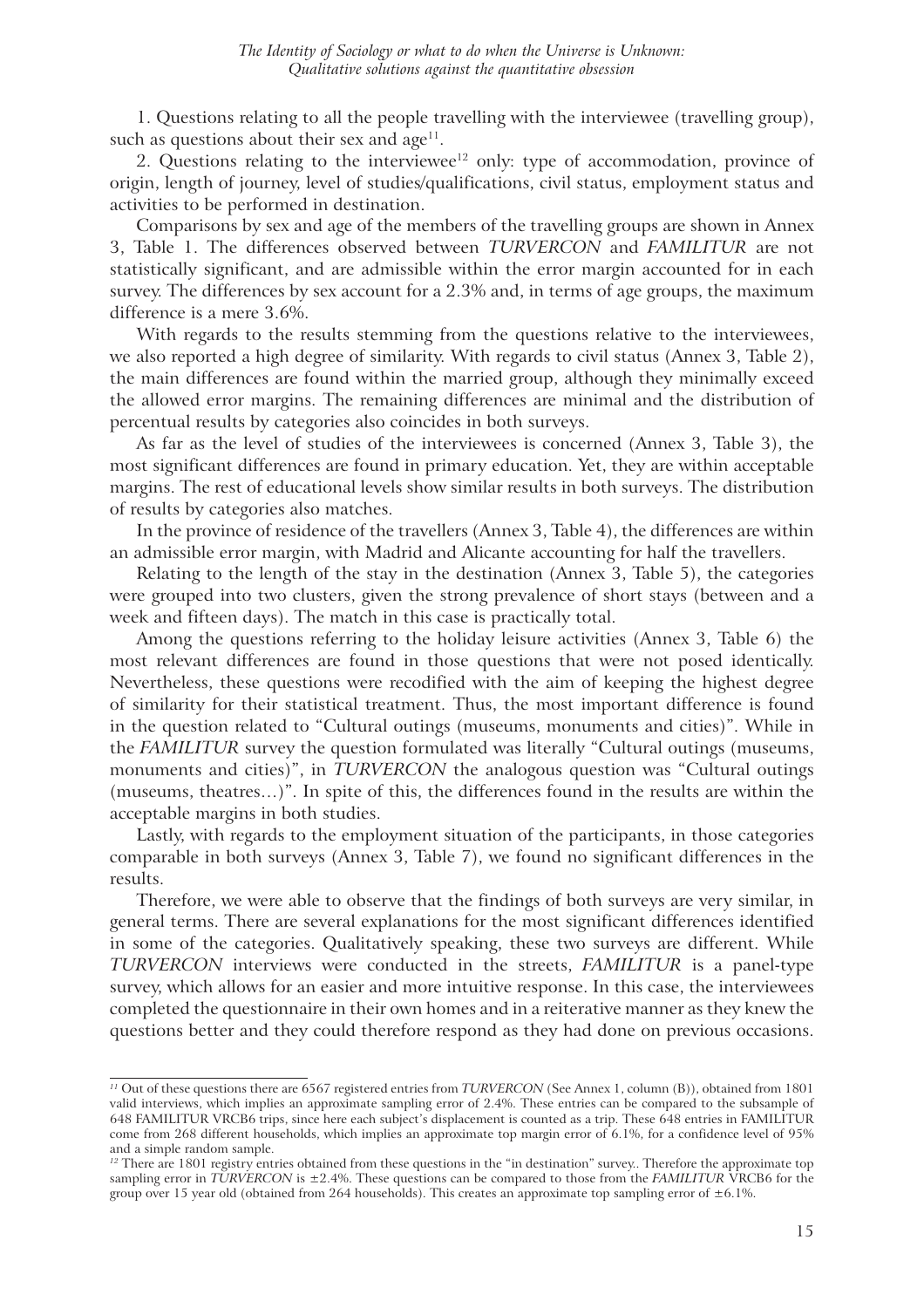This is possible because the situations and conditions referred to by the questions do not change with time.

 On the other hand, the periods of data collection (fieldwork) are not completely similar in each case. Whilst the *TURVERCON* data was collected during the last three weeks of July and the first week of August 2008 and the travellers had reached their destinations by then; in *FAMILITUR* fieldwork was conducted monthly (the travellers are asked about any journeys<sup>13</sup> they have carried out in the previous three months and those journeys are included in the month in which the journey concluded).

#### **5. CONCLUSION**

Although this work has been justified both from an epistemological and a methodological point of view, our conclusions comprise and interrelate both dimensions.

The high degree of similarity found in the results obtained from the *FAMILITUR* and *TURVERCON* surveys fully justify the decisions taken by the research team at the stages of design and development of the study. Likewise, it legitimates and validates the results obtained through the application of methodological strategies which, from a positivist point of view, could be termed as unorthodox. The wider scope conclusions refer to the need and appropriateness of designing alternative methodological strategies when aiming at objects of study with quantitative control difficulties. For instance, in the case we have put forward, we approached our object of study through a quantitative technique: the survey. Yet, we obtained the initial information not from irrefutable, accessible, reliable and statistically appropriate quantitative data, but from qualitative primary sources that were contained within the very object of investigation. This data was triangulated and supported by secondary and complementary data. The final outcome is the configuration of an alternative methodology that becomes valid for the project's goals.

On the other hand, the chronic identity crisis of sociology often leads to a preferential use of quantitative techniques and tools whose comparability, validity and reliability are accepted by the Academia given their proximity to the positivist methodologies of the "hard sciences". As an unintended consequence, social research may tend to exclusively study those objects which call for the employment of "highly contrastable" and orthodox methodologies. The use of these methodologies would increase the level of scientific legitimacy of the projects in which they were developed. This is the case of the survey and the statistical analysis derived from its application. On the contrary, it could indirectly entail the abandonment (and even the discredit) of those objects of study which cannot be quantitatively controlled under the requisites of orthodox methodologies.

The results of this work show that new methodologies based on a mixed use of both qualitative and quantitative approaches in order to support the decisions made at each stage of the research process, can be valid and reliable in those cases where the objects are highly uncontrollable. Moreover, these methodologies should be considered before discarding the object because it does not fit in with the requisites of a specific research technique.

<sup>&</sup>lt;sup>13</sup> Every month, a third of the *FAMILITUR* sample is asked about the family journeys completed in the three previous months. Consequently, monthly preliminary reports of the final data are produced. Each month's final data will be only available three months after the month in which all the participants in the panel are interviewed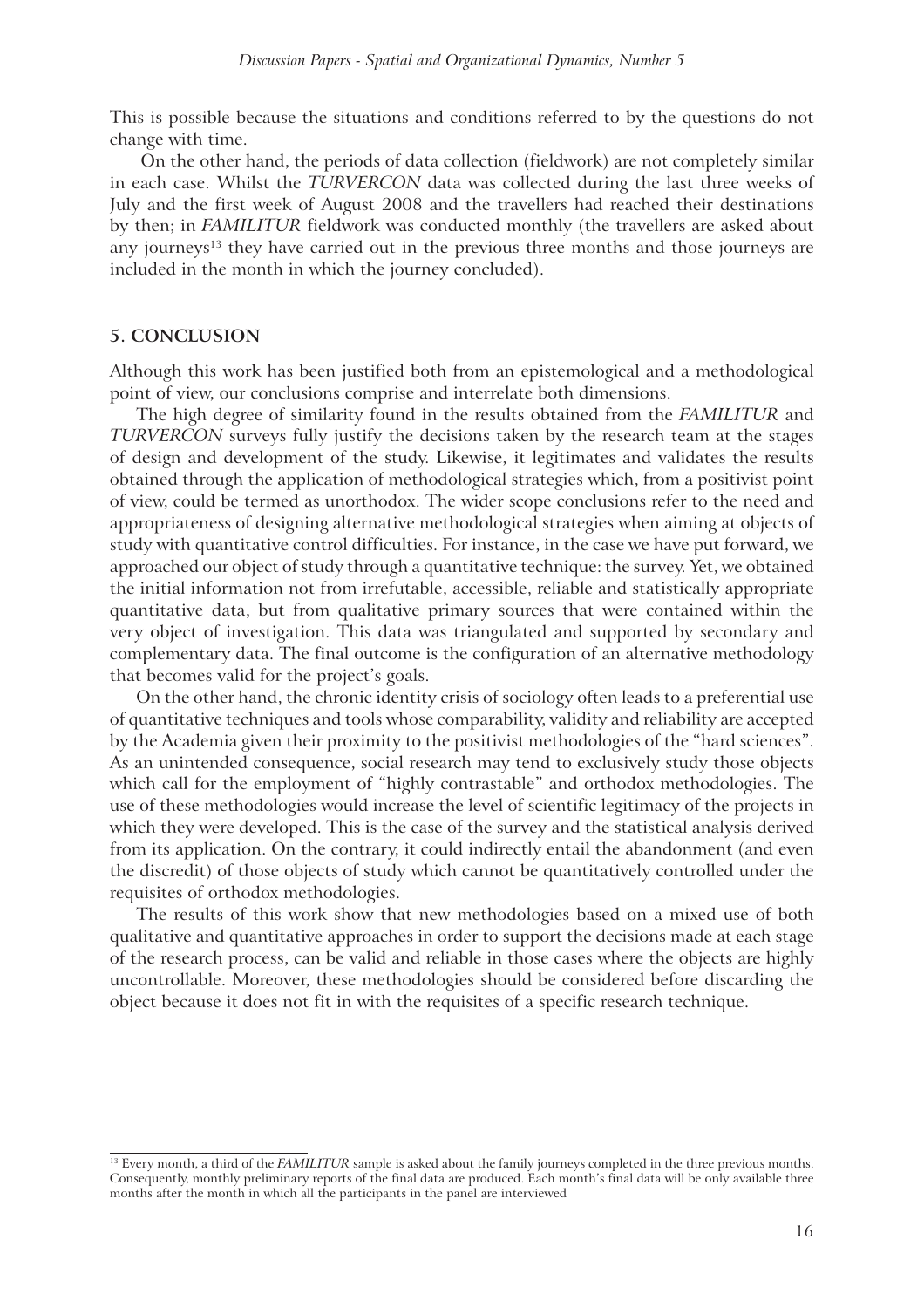#### REFERENCES

Abascal Fernández, Elena, and Ildefonso Grande (2005). *Análisis De Encuestas*. Madrid: Esic.

- Aguiló, E., J. Alegre, and M. Sard (2005). "The Persistence of the Sun and Sand Tourism Model." *Tourism Management* 26 (2):219-231.
- Aledo Tur, Antonio, and H. García Andreu (2007). "Métodos De Estimación y Proyección De La Población En Municipios Turístico Residenciales: La Demanda Del Agua y Sus Previsiones." **AE/07/158**
- Ben-Haim, Y., *et al.* (2009). "Do we Know how to Set Decision Thresholds for Diabetes?" *Medical Hypotheses* 73 (2):189-193.
- Casado, M. A.. (1999) "Socio-Demographic Impacts of Residential Tourism: The Case Study of Torrevieja." *The International Journa of Tourism Research* 1 223.
- Cea D'Ancona, M. Ángeles (1996). *Metodología Cuantitativa: Estrategias y Técnicas De Investigación Social*. Madrid: Síntesis.
- Colyvan, Mark (2008). "Is Probability the Only Coherent Approach to Uncertainty?" *Risk Analysis: An Official Publication of the Society for Risk Analysis* 28 (3):645-652.
- Dávid, Beáta, and Tom A. B. Snijders (2002). "Estimating the Size of the Homeless Population in Budapest, Hungary." *Quality & Quantity* 36 (3):291-303.
- Díaz de Rada, Vidal (2006). "Las Incidencias En La Investigación Con Encuestas." *Metodología De Encuestas* 8 3-10.
- Diaz de Rada, Vidal (2004). "Design of Surveys for Market Analysis. Sampling Techniques and Multivariate Analysis." *Empiria: Revista De Metodologia De Ciencias Sociales* (8):237- 240.
	- ——— (2006) "How to Improve the Preparation of Inquiries." *Revista Espanola De Investigaciones Sociologicas* (114):241-254.
	- (2007) "The Hunt for the Last Respondent. Nonresponse in Sample Surveys." *Revista Espanola De Investigaciones Sociologicas* (119):131-138.
	- ——— (2008) "The Selection of the Last Interviewees in Face-to-Face Opinion Polls: An Analysis of the Joint use of the Route Method and the Quota Method." (123):209-247.
- Durkheim, Emile (1973). *Les Règles De La Méthode Sociologique*. Paris: Presses Universitaires de France.
- Eaton, Karen M., *et al.* (2006). "Strengthening the Validity of Population-Based Suicide Rate Comparisons: An Illustration using U. S. Military and Civilian Data." *Suicide and Life-Threatening Behavior* 36 (2):182-191.
- EXCELTUR (2009). "Impacto De Los Modelos De Desarrollo Turístico En El Litoral Mediterráneo y Las Islas." **2005** (12/16).
- Feldman, Jacqueline (1972). "Sociology, Mathematics and Science." *Social Science Information/ Information Sur Les Sciences Sociales* 11 (3-4):37-67.
- Fernández Esquinas, Manuel (2003). "Criterios De Calidad En La Investigación Social: La Producción De Datos Sociales." *Empiria. Revista De Metodología De Ciencias Sociales* (6):47-77.
- Ferrarotti, Franco (1991) "Further Remarks on French Sociology." *International Journal of Politics, Culture & Society* 4 (4):573.
- Frellsen, J., *et al.* (2009). "A Probabilistic Model of RNA Conformational Space." *PLoS Computational Biology* 5 (6).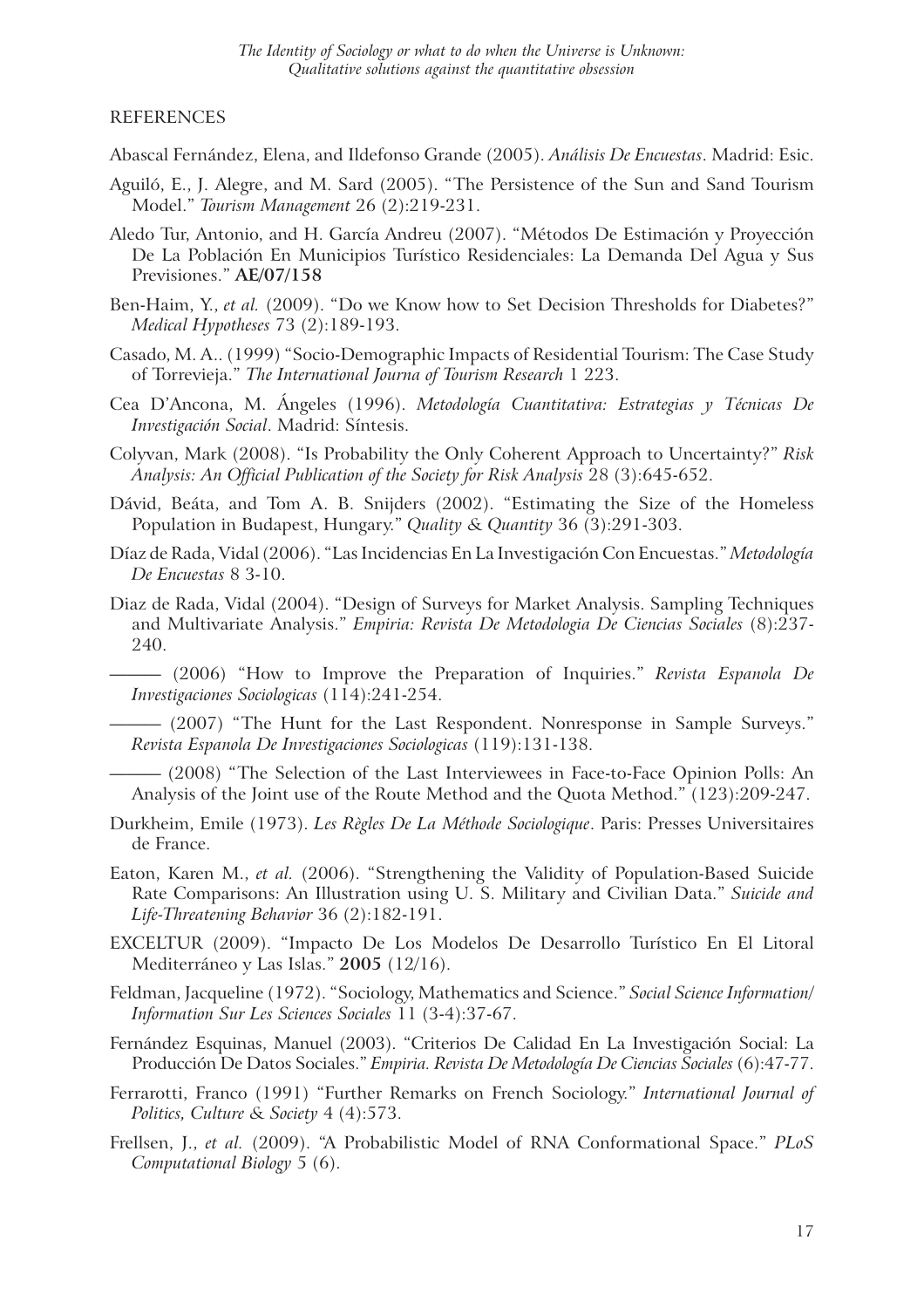- García Andreu, H. (2004). "Análisis y Comparativa De Cinco Municipios Turísticos De La Costa Blanca." in *Turismo, Ocio y Deporte.* edited by A. Álvarez Sousa. A Coruña: Universidad de La Coruña.
- Guo, Xu, *et al.* (2009). "Confidence Structural Robust Design and Optimization Under Stiffness and Load Uncertainties." *Computer Methods in Applied Mechanics & Engineering*  198 (41-44):3378-3399.
- Hamel, Jacques (1992). "On the Status of Singularity in Sociology." *Current Sociology/La Sociologie Contemporaine* 40 (1):99-119.
- Haug, Bente, Graham M. S. Dann, and Mehmet Mehmetoglu (2007). "Little Norway in Spain: From Tourism to Migration." *Annals of Tourism Research* 34 (1):202-222.
- Hazelrigg, Lawrence E. (1991). "The Problem of Micro-Macro Linkage: Rethinking Questions of the Individual, Social Structure, and Autonomy of Action." *Current Perspectives in Social Theory* 11 229-254.
- Heckmann, Friedrich (2004). "Illegal Migration: What can we Know and what can we Explain? the Case of Germany." *International Migration Review* **38** (3):1103-1125.
- Henderson, Tammy L., *et al.* (2009). "After a Disaster: Lessons in Survey Methodology from Hurricane Katrina." *Population Research and Policy Review* 28 (1):67-92.
- Heraux, Pierre, and Michel Novi (1974). "A Factorial Study of Ideology: Methodological Problems." *Revue Francaise De Sociologie* 15 (2):217-235.
- Ho, Wing-Chung (2008). "Understanding the Subjective Point of View: Methodological Implications of the Schutz-Parsons Debate." *Human Studies* 31 (4):383-397.
- IET (2009ª) "FAMILITUR: Publicaciones Anuales Elaboradas Por El Instituto De Estudios Turísticos Sobre Turismo Nacional." (12/16):
	- ———. (2009b). "FRONTUR: Movimientos Turísticos En Fronteras." (12/16).
- Lawson, T. (2009) "The Current Economic Crisis: Its Nature and the Course of Academic Economics". *Cambridge Journal of Economics*, 33, 759-777.
- Mainar, A., and J. Grilló (2006). "Problemática En El Desarrollo Del Trabajo De Campo En Investigación De Mercado: Orígenes y Soluciones." *Metodología De Encuestas* 8 17-21.
- Martin, Aryn, and Michael Lynch (2009). "Counting Things and People: The Practices and Politics of Counting." *Social Problems* 56 (2):243-266.
- Mazon Martinez, Tomas (2006). "Inquiring into Residential Tourism: The Costa Blanca Case." *Tourism and Hospitality Planing and Development* 3 (2):89.
- Moin, Viktor Borisovich (1989). "Two Strategies of Measuring." *Sotsiologicheskie Issledovaniya*  16 (6):112-119.
- MUNRES. *Programa De Revitalización De Municipios Con Turismo Residencial*. Alicante: Instituto Universitario de Geografía y Diputación de Alicante.
- Ortega Martnez, Enrique (1990). *Manual De Investigacion Comercial* . Madrid: Piramide.
- Pinto, H. (2009). "Possibilidades Para Uma Economia Nao-Quantitativo-Dependente: A Pluralidade Dos Métodos Face a Dominancia Da Econometria." *Spatial and Organizational Dinamics* 1 62.
- Salva, P. (1998). "Los Modelos De Desarrollo Turístico En El Mediterráneo." *Cuadernos De Turismo* 2 7.
- Seiyama, Kazuo (2006). "From Empiricism to Normative Science: What is Mathematical Sociology for?" *Riron to Hoho/Sociological Theory and Methods* 21 (2):199-214.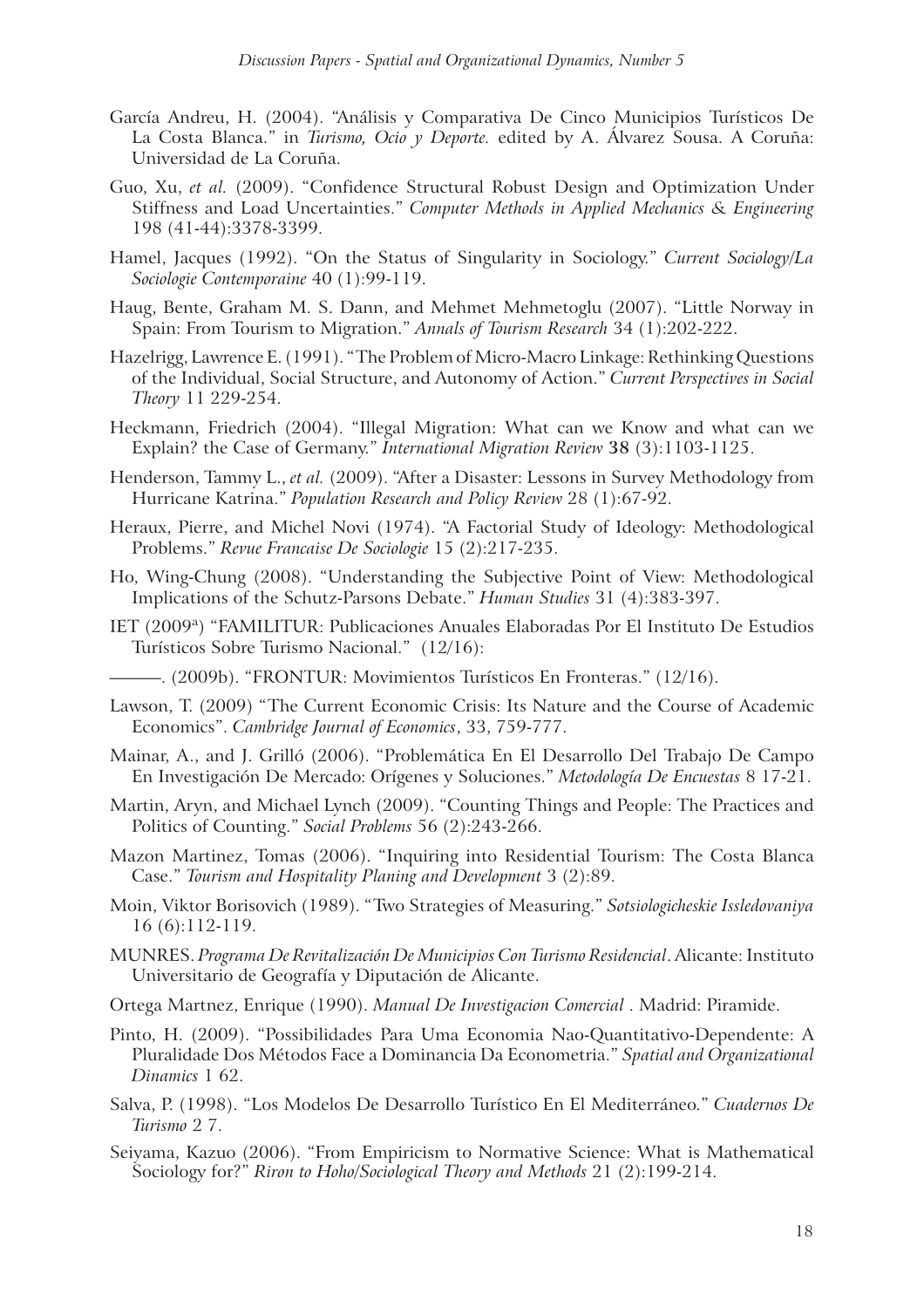- Sharma, Bishnu, *et al.* (2008). "Exploring Residents' Perceptions of the Social Impacts of Tourism on the Sunshine Coast, Australia." *International Journal of Hospitality & Tourism Administration* 9 (3):288-311.
- Swann, P. (2006). *Putting Econometrics in its Place: A New Direction in Applied Economics.* Cheltenham: Edward Elgar.
- Torres, E. (2003). "El Turismo Residenciado y Sus Efectos En Los Destinos Turísticos." *Estudios Turísticos* 155
- Vazquez Figueroa, Onel (1975). "The Essence of Empirical Sociology: Notes about a Problem." *Revista De Ciencias Sociales* 19 (3):301-349.

#### **Annex 1**

Calculation of the weighting coefficient for each TURVERCON destination.

|            | Number of<br>VRCB <sub>6</sub> trips<br>Familitur 2008 | Percentage of<br>VRCB6 trips<br>Familitur 2008<br>(A) | Number of<br>journeys <sup>1</sup> in<br>TURVERCON<br>(B) | Percentage of<br>journeys in<br><b>TURVERCON</b><br>(C) | Weighting<br>coefficiente in<br><b>TURVERCON</b><br>$D = A/C$ |
|------------|--------------------------------------------------------|-------------------------------------------------------|-----------------------------------------------------------|---------------------------------------------------------|---------------------------------------------------------------|
| Altea      | 10453                                                  | 2.49%                                                 | 782                                                       | 11.92%                                                  | 0.208600323                                                   |
| Benidorm   | 156286                                                 | 37.17%                                                | 1400                                                      | 21.33%                                                  | 1.742170377                                                   |
| Denia      | 49667                                                  | 11.81%                                                | 1524                                                      | 23.22%                                                  | 0.508608364                                                   |
| Santa Pola | 70015                                                  | 16.65%                                                | 1468                                                      | 22.37%                                                  | 0.744328332                                                   |
| Torrevieja | 134052                                                 | 31.88%                                                | 1388                                                      | 21.15%                                                  | 1.507235505                                                   |
| Subtotal   | 420473                                                 | 100                                                   | 656.0                                                     | 100                                                     |                                                               |
| Other      | 420473                                                 | $\overline{\phantom{a}}$                              | ۰                                                         |                                                         | $\overline{\phantom{a}}$                                      |
| Total      | 876584                                                 |                                                       |                                                           |                                                         |                                                               |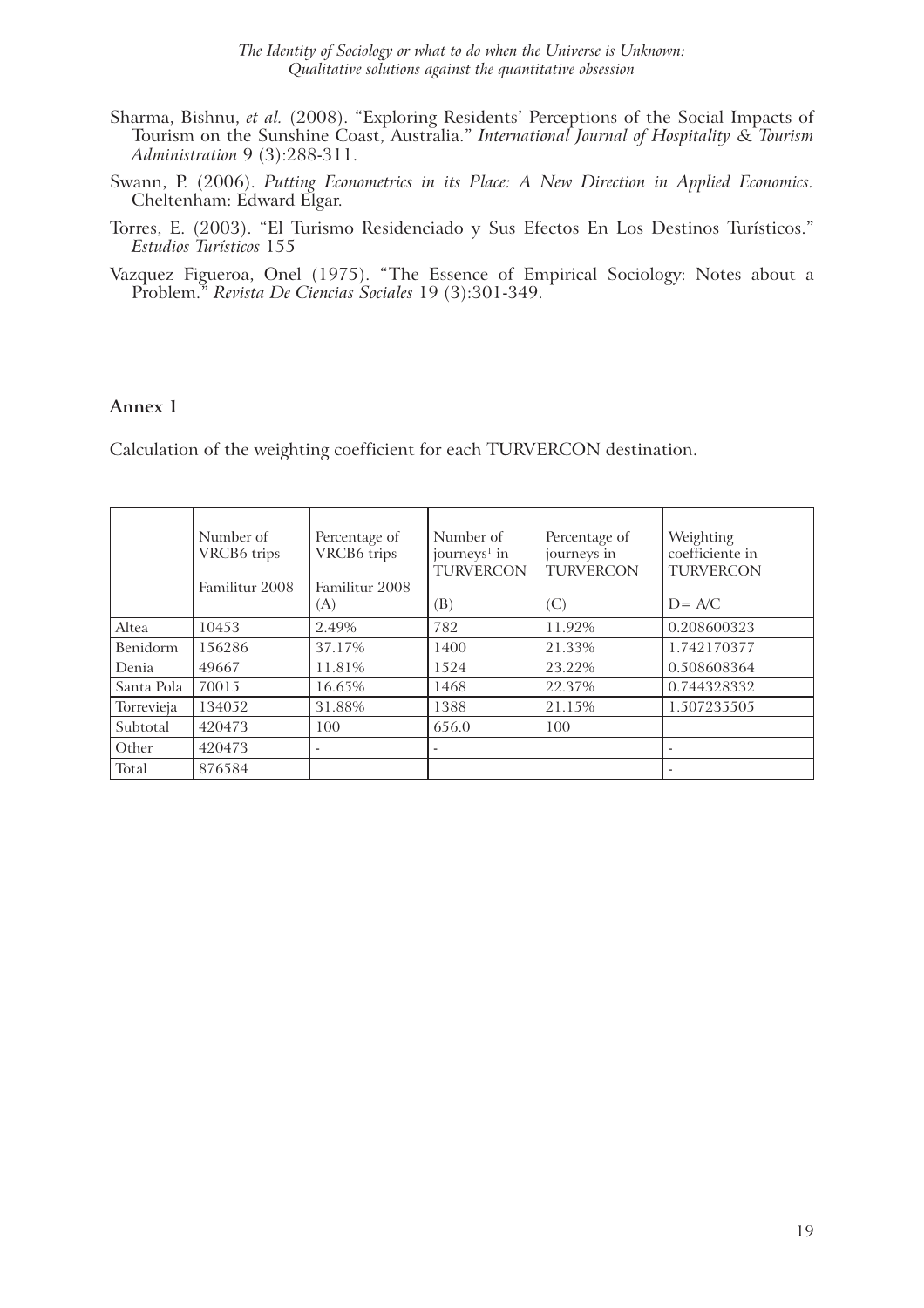#### **Annex 2**

Calculation of the weight given to each interviewee according to age<sup>14</sup> (over 15 years old)

| Age of member<br>of the travelling<br>group |               | <b>TURVERCON</b><br>Non-interviewed | <b>TURVERCON</b><br>Interviewed | <b>TURVERCON</b><br>Total | Weight of each<br>interviewee |
|---------------------------------------------|---------------|-------------------------------------|---------------------------------|---------------------------|-------------------------------|
|                                             |               |                                     | (E)                             | (T)                       | $C = T / E$                   |
| 16-20 years old                             | Count         | 257                                 | 37                              | 294                       |                               |
|                                             | $\frac{0}{0}$ | 7.1%                                | 2.1%                            | 5.4%                      | 2.64                          |
| 21-25 years old                             | Count         | 280                                 | 100                             | 380                       |                               |
|                                             | $\frac{0}{0}$ | 7.7%                                | 5.6%                            | 7.0%                      | 1.26                          |
| 26-30 years old                             | Count         | 310                                 | 105                             | 415                       |                               |
|                                             | $\frac{0}{0}$ | 8.6%                                | 5.8%                            | 7.6%                      | 1.31                          |
| 31-35 years old                             | Count         | 309                                 | 165                             | 474                       |                               |
|                                             | $\frac{0}{0}$ | 8.5%                                | 9.2%                            | 8.7%                      | 0.95                          |
| 36-40 years old                             | Count         | 359                                 | 213                             | 572                       |                               |
|                                             | $\%$          | 9.9%                                | 11.8%                           | 10.5%                     | 0.89                          |
| 41-45 years old                             | Count         | 302                                 | 187                             | 489                       |                               |
|                                             | $\frac{0}{0}$ | 8.3%                                | 10.4%                           | 9.0%                      | 0.87                          |
| 46-50 years old                             | Count         | 321                                 | 198                             | 519                       |                               |
|                                             | $\%$          | 8.9%                                | 11.0%                           | 9.6%                      | 0.87                          |
| 51-55 years old                             | Count         | 305                                 | 182                             | 487                       |                               |
|                                             | $\frac{0}{0}$ | 8.4%                                | 10.1%                           | 9.0%                      | 0.89                          |
| 56-60 years old                             | Count         | 336                                 | 198                             | 534                       |                               |
|                                             | $\%$          | 9.3%                                | 11.0%                           | 9.8%                      | 0.90                          |
| 61-65 years old                             | Count         | 305                                 | 175                             | 480                       |                               |
|                                             | $\%$          | 8.4%                                | 9.7%                            | 8.8%                      | 0.91                          |
| Over 65 years old                           | Count         | 540                                 | 241                             | 781                       |                               |
|                                             | $\%$          | 14.9%                               | 13.4%                           | 14.4%                     | 1.08                          |
| Total                                       | Count         | 3624                                | 1801                            | 5425                      |                               |
|                                             | $\%$          | 100.0%                              | 100.0%                          | 100.0%                    |                               |

<sup>&</sup>lt;sup>14</sup> The objective of this weighting is to adjust the age profile of the TURVERCON's interviewees over 15 year old (1801 subjects) to the age profile of the travelling group in the *TURVERCON* survey (a total of 5425 individuals over 15 years old).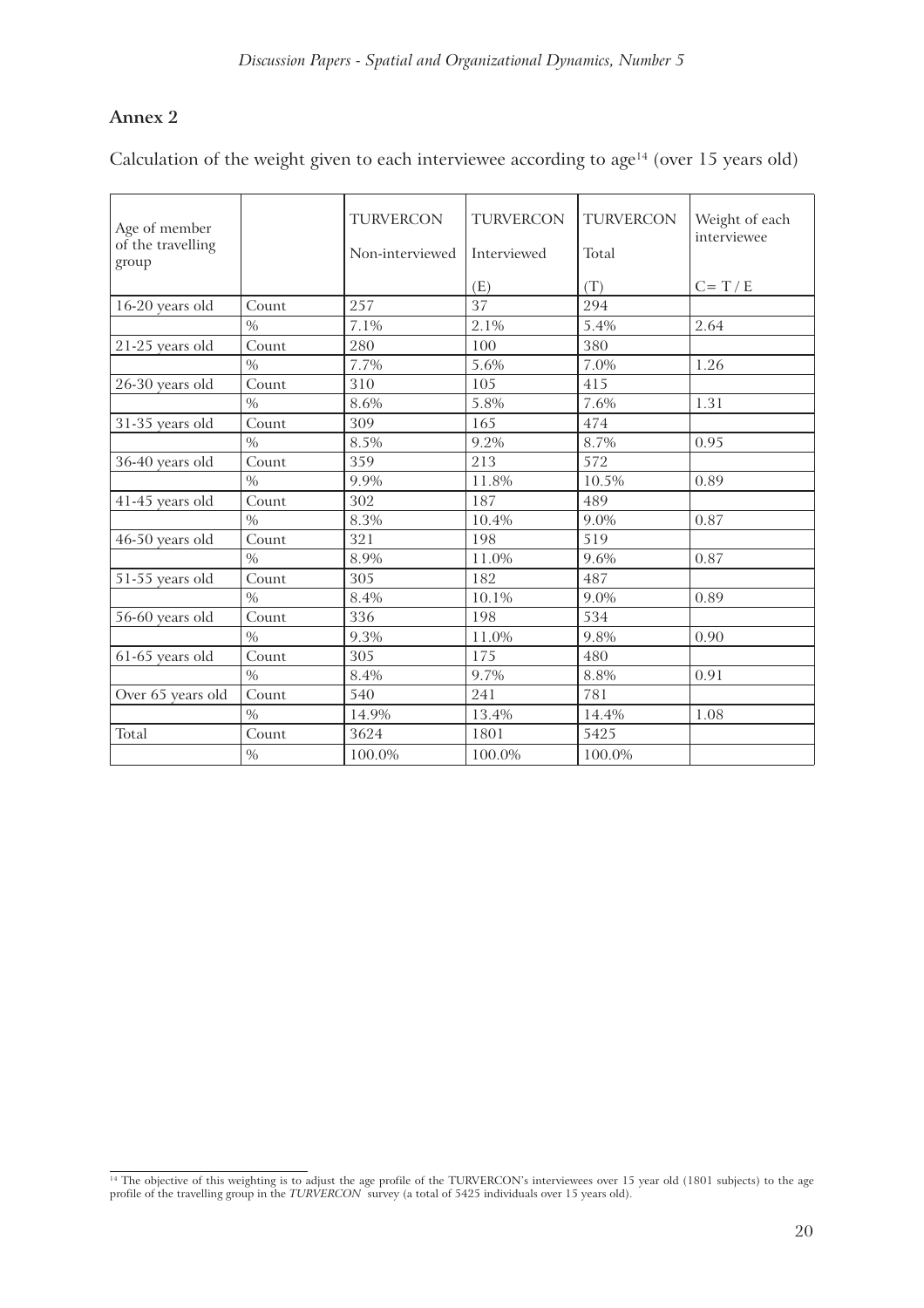#### **Annex 3**

### Comparison of the TURVERCON-FAMILITUR results

|                              |                   | <b>TURVERCON</b>                   |                                            | Familitur VRCB6 trips 2008 |                                            |
|------------------------------|-------------------|------------------------------------|--------------------------------------------|----------------------------|--------------------------------------------|
|                              |                   | Total of VRCB6<br>trips (weighted) | Approximate<br>sampling error <sup>2</sup> | <b>Total VRCB6</b>         | Approximate<br>sampling error <sup>3</sup> |
| Sex of the<br>members of the | Male              | 46.6%                              | 2.4%                                       | 44.9%                      | $6.0\%$                                    |
| travelling group             | Female            | 53.4%                              | 2.4%                                       | 55.1%                      | $6.0\%$                                    |
|                              | 0-10 years old    | 11.9%                              | 1.5%                                       | 15.5%                      | 4.3%                                       |
|                              | 11-20 years old   | 9.2%                               | 1.4%                                       | $10.1\%$                   | 3.6%                                       |
|                              | 21-30 years old   | 11.9%                              | 1.5%                                       | 11.6%                      | 3.8%                                       |
| Age of the<br>members of the | 31-40 years old   | 15.3%                              | 1.7%                                       | 12.0%                      | 3.9%                                       |
| travelling group             | 41-50 years old   | 15.0%                              | 1.7%                                       | 15.3%                      | 4.3%                                       |
|                              | 51-60 years old   | 15.5%                              | 1.7%                                       | 16.4%                      | 4.4%                                       |
|                              | Over 60 years old | 21.0%                              | 1.9%                                       | 19.1%                      | 4.7%                                       |
|                              | <b>TOTAL</b>      | 100.0%                             |                                            | 100.0%                     |                                            |

#### **Table 1: Sex and age of the members of the travelling group**

**Table 2: Civil status of the interviewees (over 15 years old)**

|            | <b>TURVERCON</b>                   |                                            | Familitur VRCB6 2008 trips<br>(over 15 years old) |                                            |
|------------|------------------------------------|--------------------------------------------|---------------------------------------------------|--------------------------------------------|
|            | Total of VRCB6<br>trips (weighted) | Approximate<br>sampling error <sup>4</sup> | <b>Total VRCB6</b>                                | Approximate<br>sampling error <sup>5</sup> |
| Single     | 24.5                               | 2.0                                        | 28.1                                              | 5.4                                        |
| Married    | 66.1                               | 2.2                                        | 58.3                                              | 5.9                                        |
| Widowed    | 3.9                                | .9                                         | 7.2                                               | 3.1                                        |
| Divorced   | 1.8                                | .6                                         | 2.0                                               | 1.7                                        |
| Separated  | 1.6                                | .6                                         | 3.1                                               | 2.1                                        |
| Cohabiting | 2.1                                | .7                                         | 1.2                                               | 1.3                                        |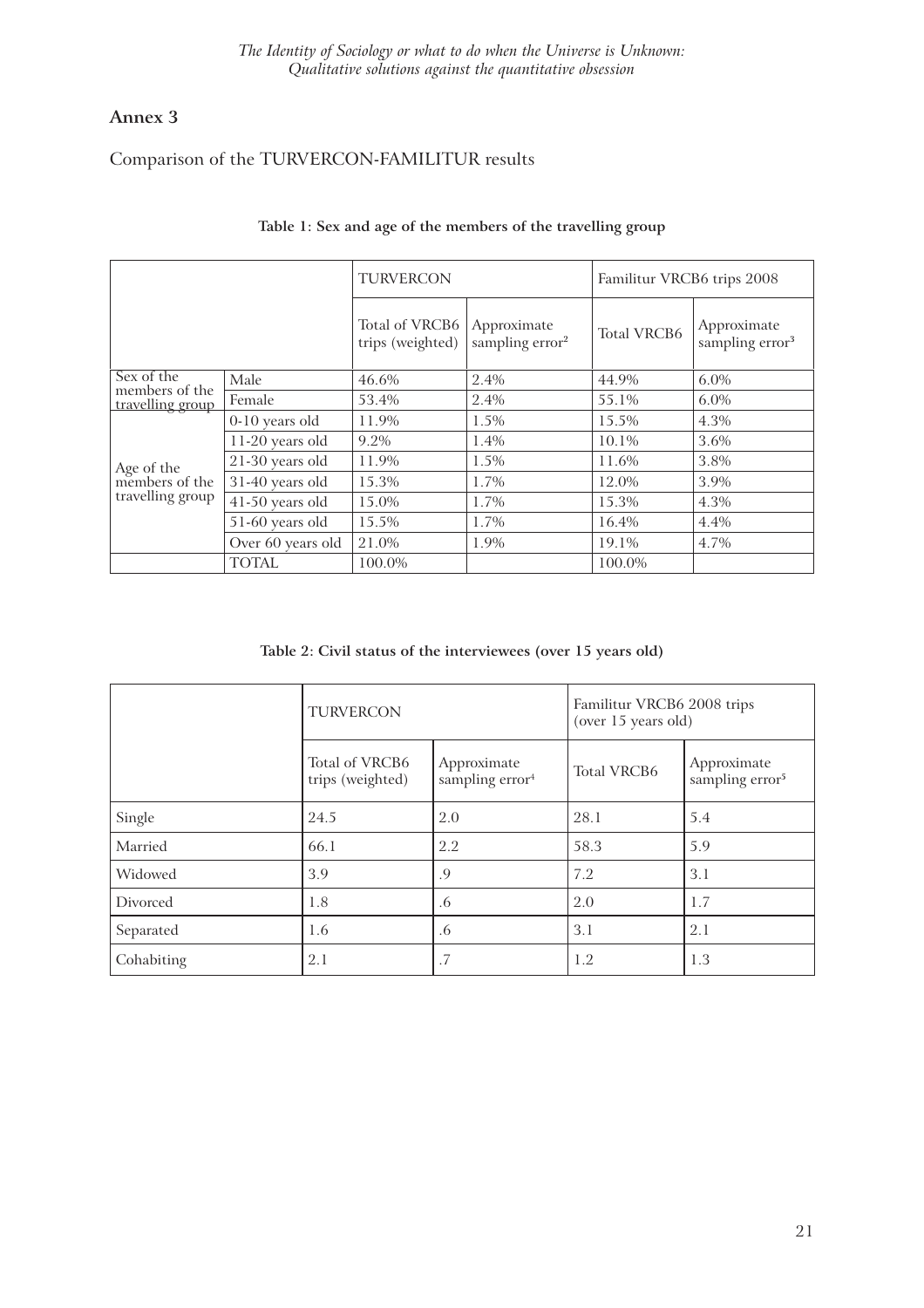|                                                                         | <b>TURVERCON</b> |                                    |                               | Familitur VRCB6 trips 2008<br>(over 15 years old) |      |                               |
|-------------------------------------------------------------------------|------------------|------------------------------------|-------------------------------|---------------------------------------------------|------|-------------------------------|
|                                                                         |                  | Total of VRCB6<br>trips (weighted) | Approximate<br>sampling error | <b>Total VRCB6</b>                                |      | Approximate<br>sampling error |
| Illiterate                                                              | .3               |                                    | .3                            | .2                                                |      | .5                            |
| With no qualifications (primary<br>education unfinished) <sup>6</sup> t | 4.4              |                                    |                               | 3.1                                               |      |                               |
| Primary Education (old system,<br>10 years old)                         |                  | 33.6                               | 2.2                           | 14.5                                              | 40.6 | 5.9                           |
| Primary Education                                                       | 29.2             |                                    |                               | 23.0                                              |      |                               |
| Secondary Education                                                     | 33.7             |                                    | 2.2                           | 31.5                                              |      | 5.6                           |
| University (3rd year)                                                   | 13.6             |                                    | 1.6                           | 12.0                                              |      | 3.9                           |
| University (4 <sup>th</sup> year and over)<br>Postgraduates             | 18.8             |                                    | 1.8                           | 15.7                                              |      | 4.4                           |

#### **Table 3: Educational level of the interviewees (percentage of trips for the over 15 year olds)**

**Table 4: Province of origin of the interviewees (percentage of trips for the over 15 year olds)**

|          | <b>TURVERCON</b>                   |                                            | Familitur VRCB6 trips in 2008<br>(over 15 years old)) |                               |
|----------|------------------------------------|--------------------------------------------|-------------------------------------------------------|-------------------------------|
|          | Total of VRCB6<br>trips (weighted) | Approximate<br>sampling error <sup>7</sup> | <b>Total VRCB6</b><br>trips                           | Approximate<br>sampling error |
| Alicante | 10.8                               | 1.4                                        | 8.8                                                   | 3.4                           |
| Madrid   | 38.9                               | 2.3                                        | 46.8                                                  | 6.0                           |
| Valencia | 3.2                                | .8                                         | 6.5                                                   | 3.0                           |
| Others   | 47.4                               | 1.8                                        | 37.9                                                  | 4.4                           |

**Table 5: Length of stay (percentages of trips for the over 15 year olds)**

|                   | <b>TURVERCON</b>                   |                               | Familitur VRCB6 trips in 2008<br>(over 15 years old) |                               |
|-------------------|------------------------------------|-------------------------------|------------------------------------------------------|-------------------------------|
|                   | Total of VRCB6<br>trips (weighted) | Approximate<br>sampling error | Total VRCB68                                         | Approximate<br>sampling error |
| A week to 15 days | 45.2                               | 2.3                           | 45.4                                                 | 6.0                           |
| 16 days or more   | 54.8                               | 2.3                           | 54.6                                                 | 6.0                           |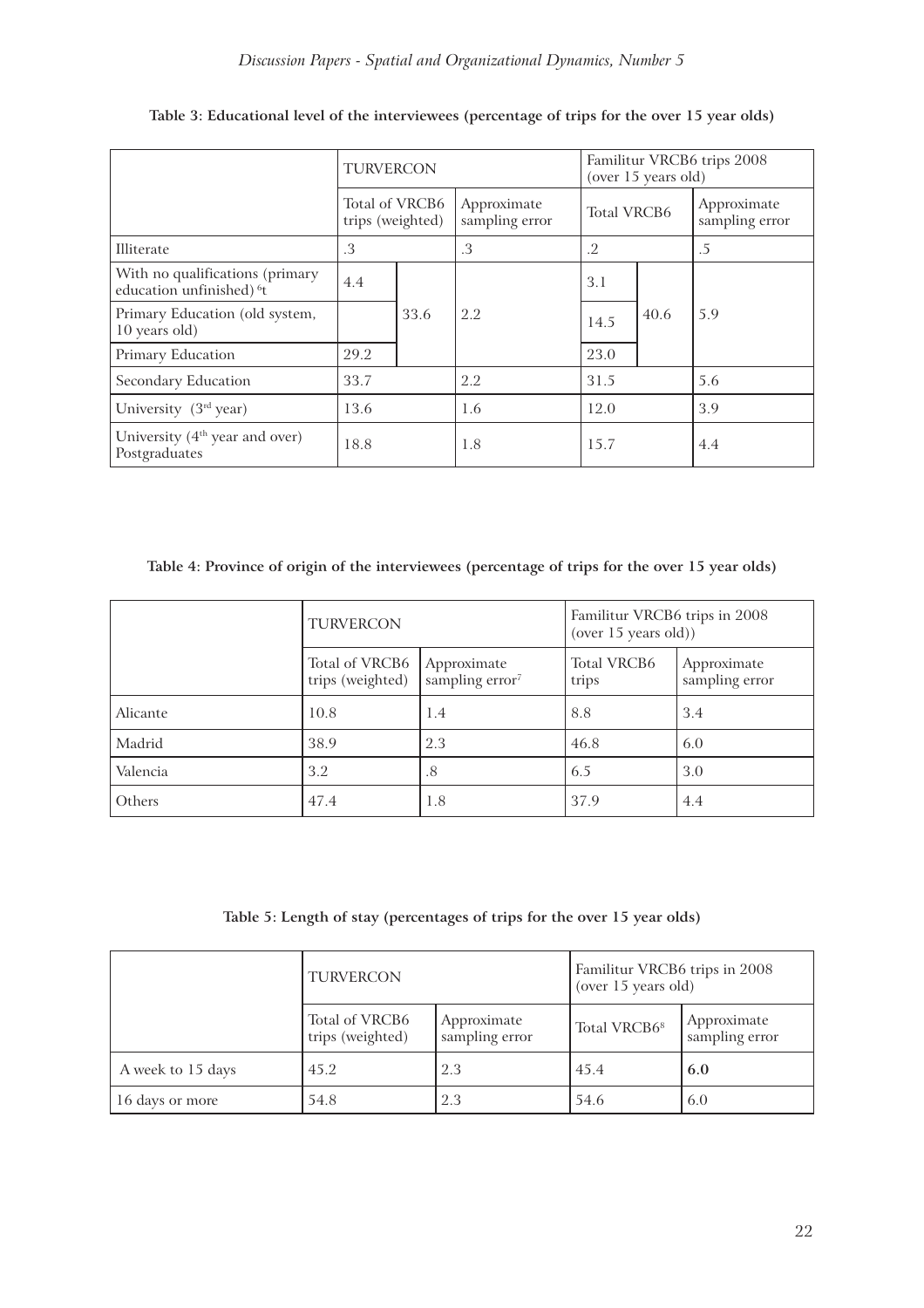*The Identity of Sociology or what to do when the Universe is Unknown: Qualitative solutions against the quantitative obsession*

|                                                  | <b>TURVERCON</b>                   |                               | Familitur VRCB6 trips in 2008<br>(over 15 years old)) |                               |
|--------------------------------------------------|------------------------------------|-------------------------------|-------------------------------------------------------|-------------------------------|
| Activity                                         | Total of VRCB6<br>trips (weighted) | Approximate<br>sampling error | <b>Total VRCB6</b><br>trips                           | Approximate<br>sampling error |
| Visiting family and friends                      | 44.4                               | 2.3                           | 45.9                                                  | 6.0                           |
| Cultural outings (museums,<br>monuments, cities) |                                    |                               | 43.8                                                  | 6.0                           |
| Cultural outings (museums<br>and theatres)       | 35.2                               | 2.2                           |                                                       |                               |
| Clubbing, pubs                                   | 44.6                               | 2.3                           | 41.3                                                  | 5.9                           |

#### **Table 6: Activities performed by the holidaymakers during their stay**

#### **Table 7: Employment status of the interviewees (percentage of trips for the over 15 year olds)**

| Employment status    | <b>TURVERCON</b>                   |                               | Familitur VRCB6 trips in 2008<br>(over 15 years old) |                               |
|----------------------|------------------------------------|-------------------------------|------------------------------------------------------|-------------------------------|
|                      | Total of VRCB6<br>trips (weighted) | Approximate<br>sampling error | <b>Total VRCB6</b>                                   | Approximate<br>sampling error |
| Student              | 8.4                                | 1.3                           | 11.5                                                 | 3.8                           |
| Retired or pensioner | 22.1                               | 1.9                           | 16.8                                                 | 4.5                           |
| Housewife            | 12.8                               | 1.5                           | 13.9                                                 | 4.2                           |
| Unemployed/inactive  | 3.6                                | .9                            | 3.7                                                  | 2.3                           |

(Footnotes)

<sup>3</sup> In a simple random sample, for a confidence level of 95%, K=1.96, and sample size= 268 households.<br><sup>4</sup> In a simple random sample, for a confidence level of 95%, K=1.96 and sample size=1801 individuals.<br><sup>5</sup> In a simple category is situated between "With no qualifications, or Unfinished Education" and "Finished Primary Education", the categories for Primary Studies have been grouped in "Finished and Unfinished Primary Education" in order to make the samples comparable.

7 Given that in TURVERCON the percentage of no answer for this question is very low (1.5%), the approximate sampling error is calculated

as in the previous table. The percentage here is estimated over the total amount of valid responses.<br><sup>8</sup> Given that in the FAMILITUR sbsample for the over 15 year olds there are some individuals who completed two or three in 2008, the length of the stay has been calculated adding the duration of each of their journeys, in order to make this comparable with the TURVERCON's length of stay. In TURVERCON, interviewees were asked for the total length of their stay in destination.

<sup>1</sup> We regard each trip as a return journey for one person. If the interviewee's travelling group comprises four people, we consider it to be four trips in TURVERCON, in order to use the same terminology as FAMILITUR.

<sup>2</sup> In a simple random sample, for a confidence level of  $95\%$ , K=1.96 and sample size=1801 participants.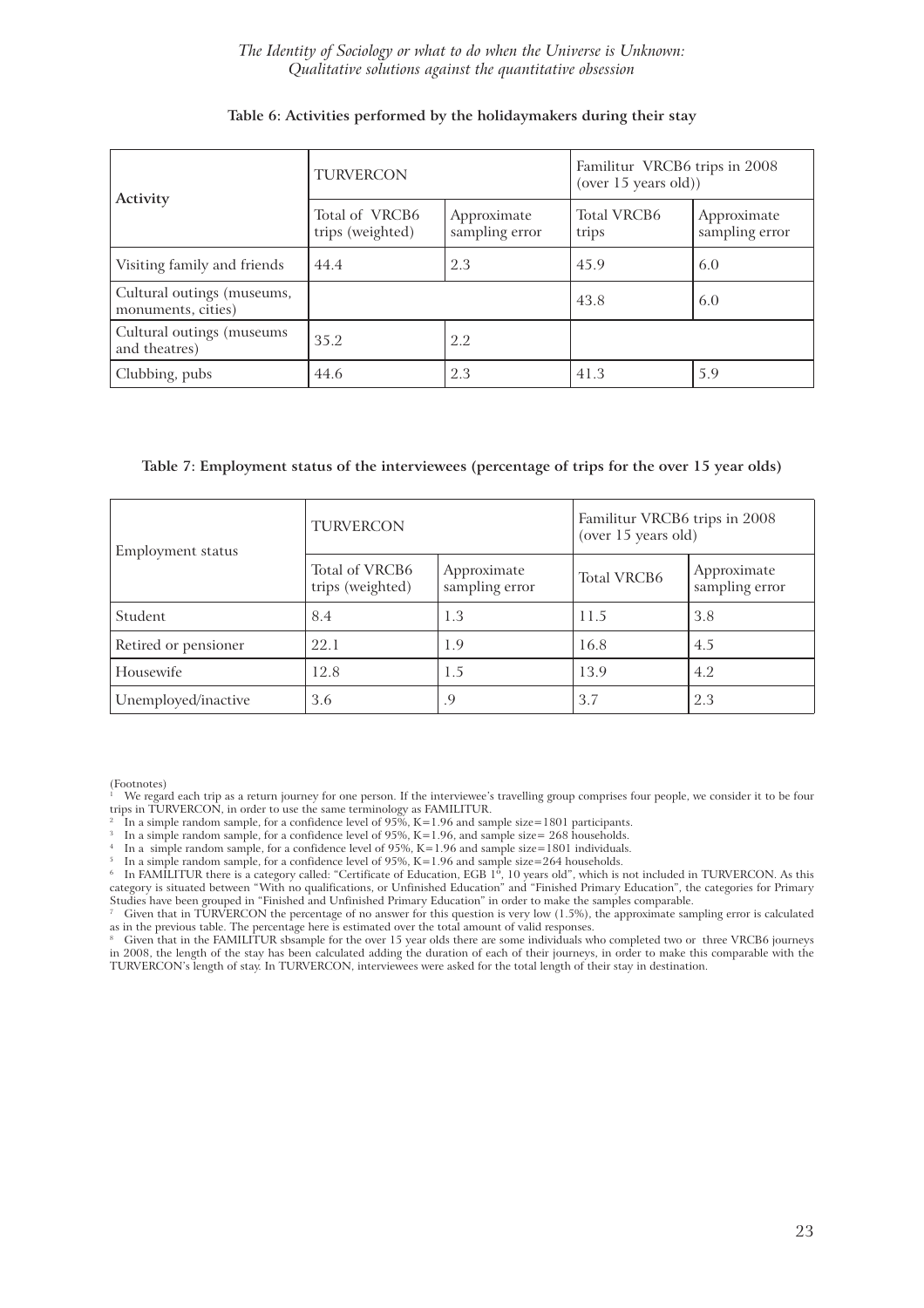#### **DEVELOPMENT AND VALIDATION OF AN INSTRUMENT MEASURING THE STRENGTH OF THE HUMAN RESOURCE MANAGEMENT SYSTEM**

#### **DESENVOLVIMENTO E VALIDAÇÃO DE UM NOVO INSTRUMENTO PARA MEDIR A FORÇA DO SISTEMA DE GESTÃO DE RECURSOS HUMANOS**

*Jorge F. S. Gomes Joaquim P. Coelho Anabela Correia Rita C. Cunha*

#### **ABSTRACT**

Notwithstanding the theoretical and empirical support for the human resource managementorganisational performance connection, authors still do not know *how* this association works. Bowen and Ostroff (2004) introduced the concept of the strength of the human resource system. In such systems, messages regarding what is appropriate behaviour are sent to employees in an unambiguous and consensual way. Human resource strength affects the way people interpret their environment (situation strength): strong human resource management leads to stronger situations, whereas weak human resource management leads to weaker situations. This research presents an instrument aimed at measuring the concept of strength; furthermore, it assesses Bowen and Ostroff's (2004) model.

Data was collected via questionnaires in six companies, from two distinct studies. Study 1 is based on 90 questionnaires from five companies; results from this study allowed us to improve the quality of the instrument developed, which in turn was used in a second study, carried out in a single company (88 valid questionnaires).

Overall, results show good reliability estimates of the new instrument, as well as a partial confirmation of Bowen and Ostroff's (2004) model. Explanations for these mixed results are presented and discussed. These explanations may be related to the research design itself, but they may also be due to unsatisfactory or inadequate definition in some of the elements of Bowen and Ostroff's model. Implications for future research are examined.

Keywords: Human resource management, instrument development, strength.

#### **RESUMO**

O conceito de "força" (Bowen & Ostroff, 2004; Schneider, Salvaggio & Subirats, 2002; Shein, 1981), nas ciências organizacionais e gestão, é dotado de um elevado potencial teórico, mas ao mesmo tempo é intrigante e mágico. O potencial teórico deriva do facto que "força" reflecte o cruzamento de dois ou mais níveis de análise, pelo que pressupõe a ligação das percepções individuais aos comportamentos do grupo e da organização. O enfoque em múltiplos níveis de análise há muito que representa um dos grandes desafios em investigação e intervenção nestas áreas. O carácter intrigante e mágico reflecte a ideia de que o conceito de força capta e reproduz o pensamento e a crença de colectividades humanas. Existe ainda uma outra suposição: a de que aquilo que o grupo é capaz de fazer, é superior ao que o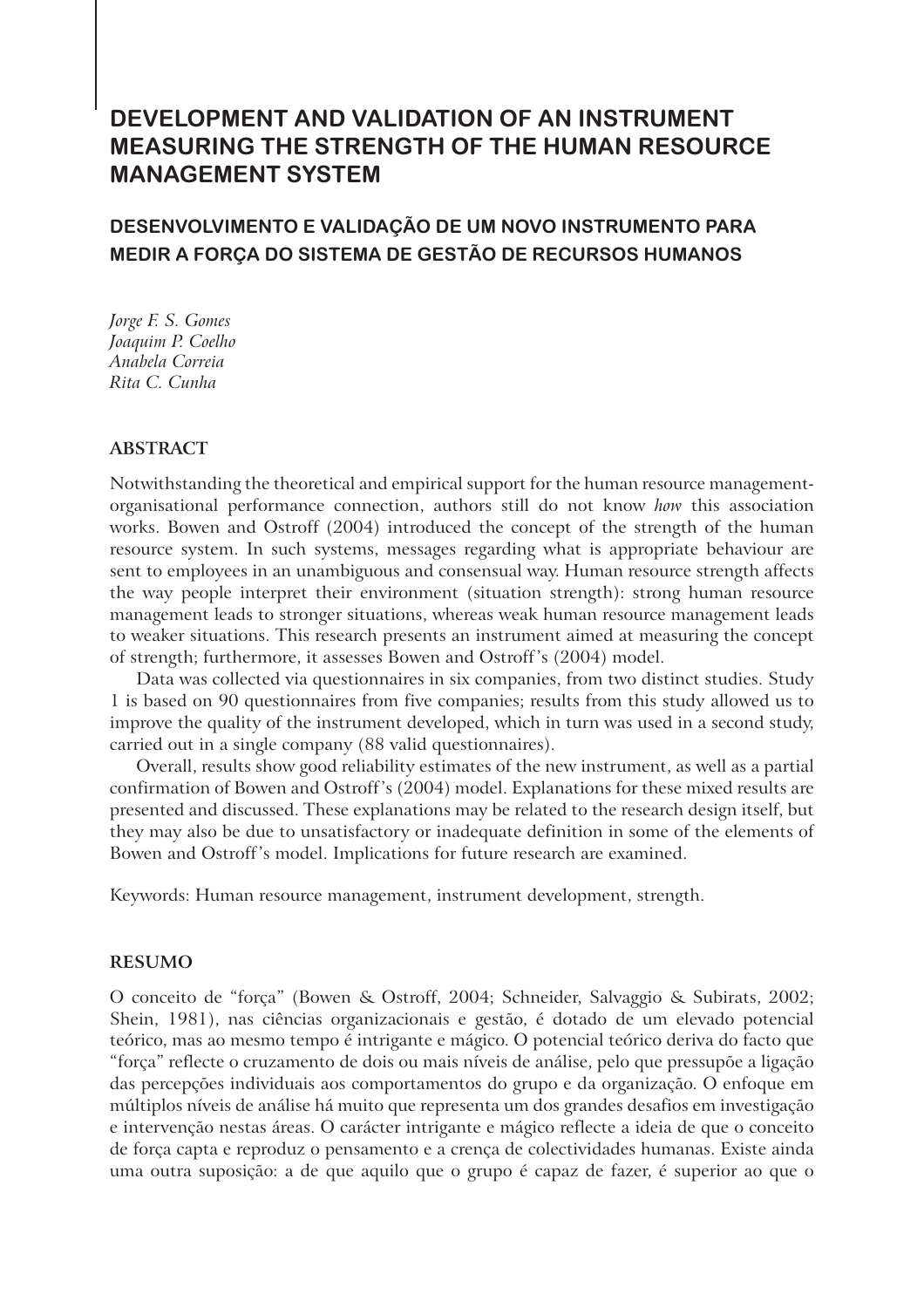indivíduo isolado consegue realizar. Neste sentido, "força" é a sabedoria das multidões, para usar um título de um livro por Surowiecki (2005).

Nesta apresentação para o CIEO, o conceito de força da GRH (Bowen & Ostroff, 2004) é explorado num modelo em que se procura explicar o desempenho organizacional mediado pela força do clima. Ademais, propõe-se que a liderança concorre com a força da GRH para influenciar o desempenho através do clima.

O trabalho empírico decompõe-se em duas fases. Numa primeira, foram realizados vários estudos com vista ao desenvolvimento e teste de uma nova medida de força da GRH. Na segunda fase, utilizou-se um questionário num grande grupo hoteleiro, para recolher mais de 500 respostas válidas, e com o qual se procurou medir os conceitos centrais no modelo. Na sessão para o CIEO apresentam-se os resultados principais do estudo da 2ª fase, e mencionam-se brevemente os resultados da 1ª fase. Sugerem-se ainda pistas para interpretar

Palavras-chave: Gestão de recursos humanos; desenvolvimento instrumental; força

os resultados, assim como se avançam ideias para a continuação do projecto.

JEL Classification: M12

#### **1. INTRODUCTION**

"How much does human resource management matter?" This is the question with which Gerhart, Wright and McMahan open their year 2000 article published in *Personnel Psychology*. The question reflects the debate in human resource management (hereinafter HR) literature in recent years, as the personnel function is increasingly called upon to show how it can contribute towards increasing individual and organisational productivity, in particular, and towards supporting and reinforcing organisational goals and missions, in general. These concerns have been at the centre of an important stream of research in HR in the last few decades, known as the strategic HR (SHR) perspective. Despite such interest, some studies (e.g. Aijala, Walsh and Schwartz, 2007) show that the HR function still has a long way to go before it reaches alignment on strategic priorities.

SHR focuses on the ways in which HR practices and the HR system are critical to organisational effectiveness. The implicit assumption is that if HR is done well, this will somehow make organisations perform more effectively (Ferris et al., 1998). The key research issue is captured by the word *somehow* in Ferris and his colleagues' assertion. In fact, notwithstanding the theoretical and empirical support for the HR-organisational performance relationship, there is still a significant lack of knowledge with regards to *how*  such association works.

Following this plea, Bowen and Ostroff (2004) proposed a model in which the relationship between HR and performance is mediated by the psychological interpretation of events, and specifically by the extent to which people diverge or converge in their views of situations. The degree of convergence is called psychological strength, and it reflects the degree of harmony that exists among the organisation's collaborators, as far as their perceptions and beliefs are concerned. Greater harmony indicates stronger psychological situations, whereas greater disharmony denotes weaker psychological situations.

The main influencing cause of psychological strength, according to Bowen and Ostroff (2004), is a novel concept: the strength of the HR System. How strong an HR system is depends upon a set of attributes of such a system, which transcends any existing HR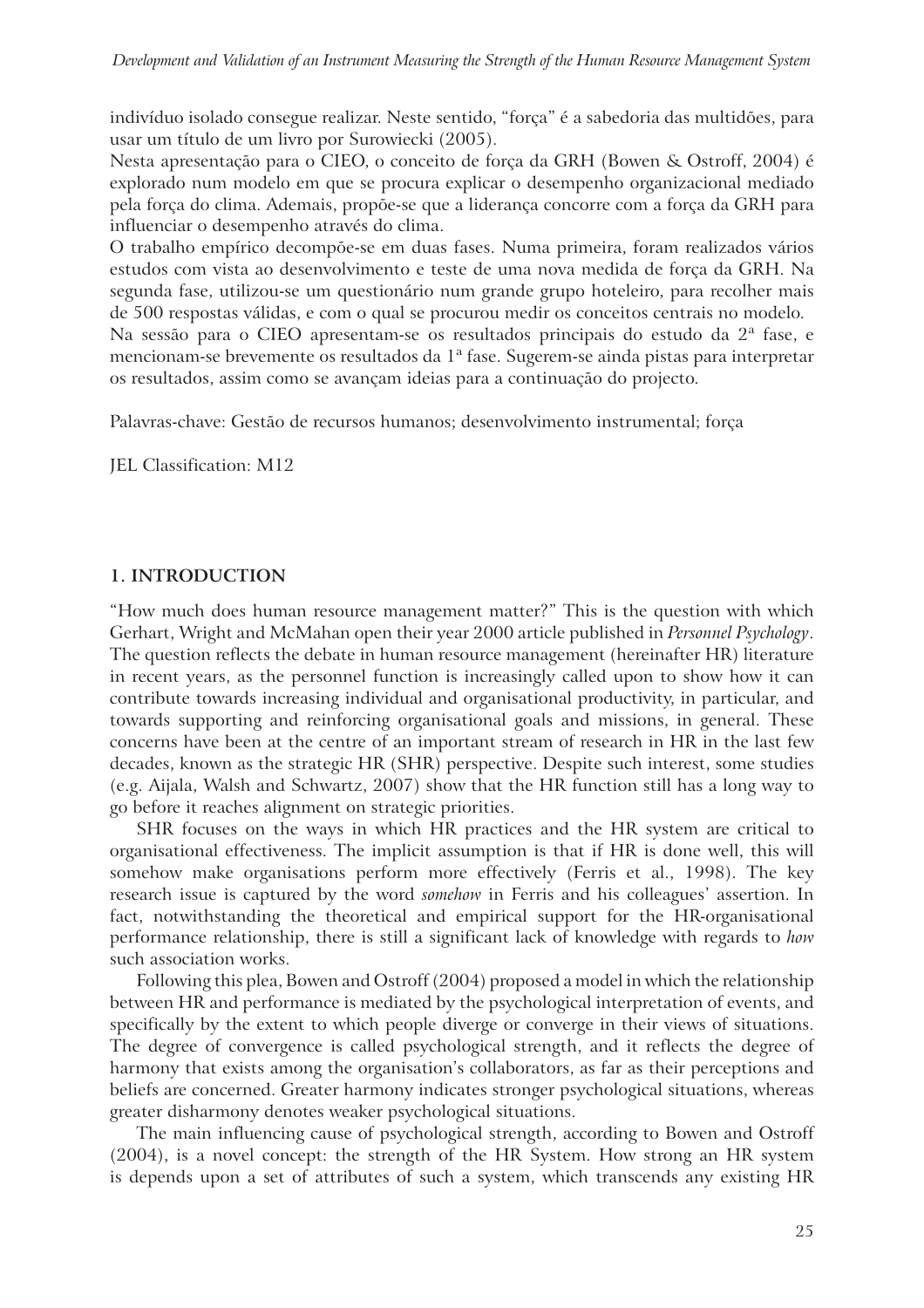practices, policies and philosophies. These meta-attributes are related more to the way the HR communicates with employees than to the content of the messages it conveys to people in the organisation. In other words, such features tell us about *how* HR communicates, not about *what* it communicates.

Bowen and Ostroff's (2004) model is a refreshing step in a promising stream of research in HR. However, it has not been tested for its conceptual validity or its power of explanation. The aims of the current paper are twofold: 1) to advance an operational definition of the concept of HR strength; and b) to present an initial test of Bowen and Ostroff's (2004) model.

#### **2. LITERATURE REVIEW**

#### **2.1 The strength of human resource systems**

Mischel (1973) first proposed the concept of situation strength to explain the influence that situations have on shaping individuals' behaviours. According to the author, in certain situations, behaviour is the result more of people's inner states than anything else, whereas at other times, it is the situation that shapes the actions of individuals. He goes on to elucidate that a situation is called 'strong' when it is able to lead everyone to construe particular events in the same way, and it induces uniform expectancies regarding the most appropriate response pattern. Conversely, individual differences determine behaviour when the situation is ambiguously structured and people have no clear expectations about the behaviours they need to adopt; these are called 'weak' situations. In sum, situational strength deals with the extent to which a situation induces conformity – a strong situation – or is interpreted as ambiguous – a weak situation.

Bowen and Ostroff (2004) picked up these ideas, further proposing that in strong psychological situations people share interpretations of particular events, therefore behaving in a uniform and consistent way, and showing a similar orientation towards goals and desired standards of performance. In weak situations, people rely on their predisposition states in order to behave, and it is therefore likely that they will exhibit more differences in terms of what is acceptable and efficient organisational behaviour.

Situation strength is not a novel notion. In fact, there have been some developments of this concept in the culture and climate literature. Climate strength is the extent to which people share perceptions regarding various issues related to their environment, i.e. the organisation (Schneider, Salvaggio, and Subirats, 2002; Payne, 2000). Culture strength (Schein, 1981) refers to the degree to which people share values and beliefs regarding their work and their organisation. Thus, both climate strength and culture strength can be used as proxy constructs to evaluate situation strength.

A novel idea introduced by Bowen and Ostroff (2004) is that of the strength of HR systems. These systems share three characteristics: a) distinctiveness (when a particular situation stands out in the environment, thereby capturing attention and arousing interest); b) consistency (it refers to an HR function which communicates regular and consistent messages over time, people and contexts); and c) consensus (agreement among employees in their view of the event-effect relationship).

These three characteristics were originally put forward by Kelley (1973), building on Heider's theory of attribution. According to Kelley (1967), attribution is an inferential process that allows individuals to understand and to be acquainted with the external world, mainly through objective information processing. When explaining behaviours in their environment, people take into account information about three distinct sources: objects in the environment (called entities), persons interacting with these objects, and the consistency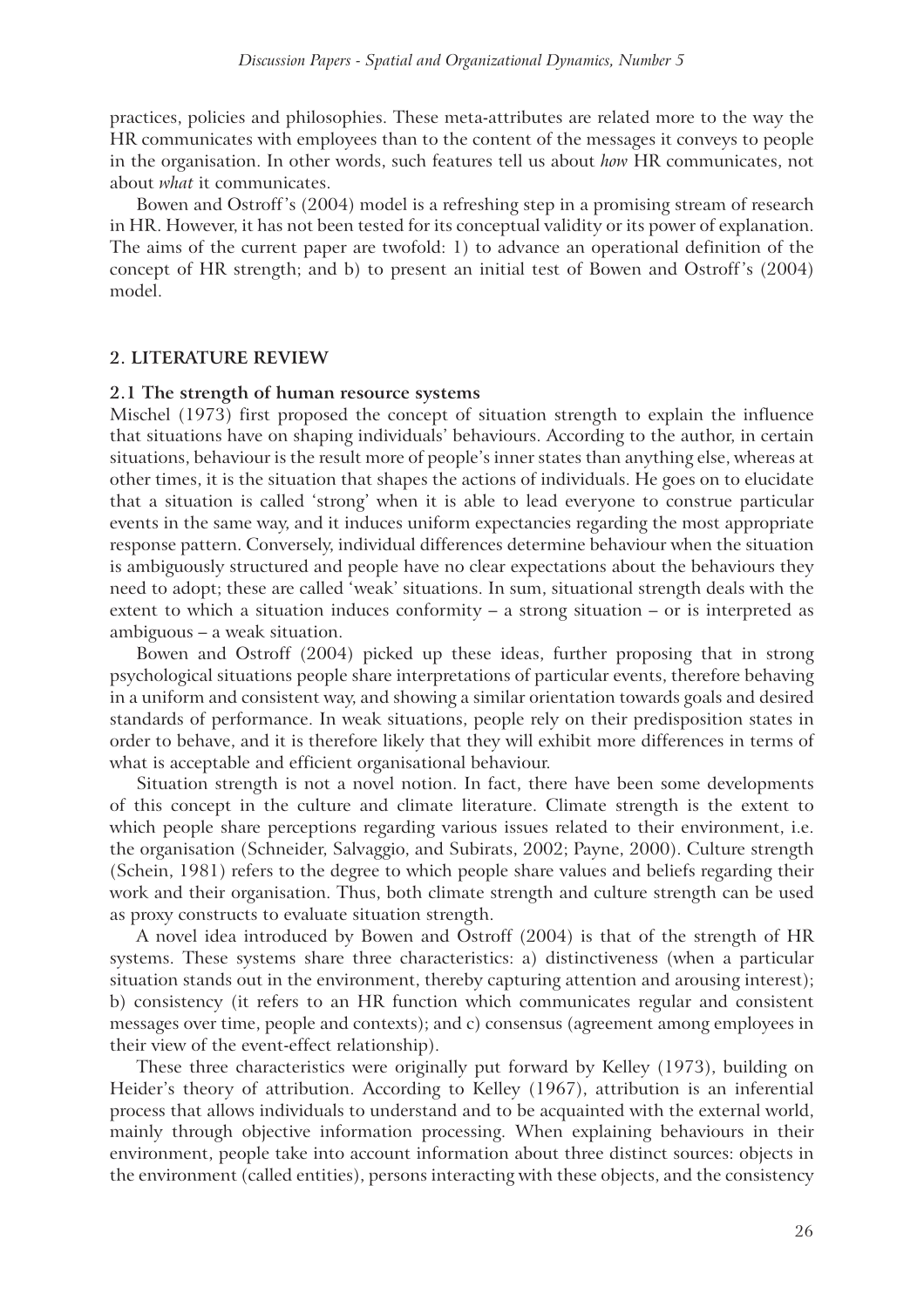of these behaviours (circumstances). The output of this process is an attribution of the effect to an external cause (or to the entity itself) or to the self (internal attribution). Whether one makes attributions to internal or external causes depends on how distinct, consistent and consensual the situation is. These three main criteria help people confer validity to their knowledge about the external world. To the extent that one's attribution fulfils these criteria, there is high confidence in attributing the effect to the entity, that is, to reality. When one's attribution does not satisfy these criteria, judgement becomes uncertain and attribution to the entity is replaced by attribution to one's personal characteristics.

Back to Bowen and Ostroff's (2004) assertions, in strong HR systems, messages regarding what is appropriate behaviour are communicated (via HR practices) to employees in an unequivocal, consistent and consensual way. Hence, HR systems must possess a set of unique characteristics, which are related to the *process* by which a consistent message about HR *content* is sent to employees. The authors define the three dimensions in terms of nine attributes:

- ! Distinctiveness, which has four dimensions:
	- ! Visibility or salience: this refer to the degree to which HR practices are salient and readily observable. In social psychology, salience of an object is important so that people are able to make sense of it. For example, if performance criteria are not transparent, this will not create Mischel's strong situation;
	- ! Understandability: lack of ambiguity and ease of comprehension of HR practice content. HR practices (situational stimulus) can be ambiguous or understandable; in the first case, people will have different interpretations of a particular practice, whereas in the second case they will probably share interpretations;
	- ! Legitimacy of authority: degree to which the HR system and its agents have legitimacy in moulding people's and groups' actions. If the HR function is perceived as a high-status and high-credibility activity, then it is likely that individuals perceive it as an authority situation, thus submitting themselves to performance expectations as formally sanctioned behaviours; for example, if the HR director sits on the company's board, people may interpret it as "people matter in my company";
	- Relevance: degree to which people perceive the HR system as an important factor in helping to achieve particular goals in the company. The link between individual and organisational goals is central here: individuals must perceive that organisational goals are an important means to achieving their personal goals, and vice-versa.

The above features help draw attention to the message conveyed by the communicator (the HR system), thereby increasing the probability that the HR message will be interpreted uniformly among employees. But this does not suffice, since people will need to perceive that the HR function behaves in a consistent and regular way in all situations, with all employees, and over time. This is the second characteristic:

- Consistency, which refers to an HR function that communicates regular and consistent messages over time, people and contexts. It has three dimensions:
	- ! Instrumentality: this concept is similar to Vroom's instrumentality concept (Yukl, 1998) in his expectancy model of motivation. It refers to the extent to which people perceive that the HR function and its communicators link outcomes to behaviours or performances in a timely and consistent manner;
	- ! Validity: to what extent the purpose of HR practices is congruent with what is actually done in practice; for example, if "innovative and creative behaviour" is a key criteria in performance appraisal, but in practice nobody cares about someone's ideas and suggestions, then there is a low perceived validity in the performance appraisal;
	- ! Consistent HR messages: compatibility and stability of the signals sent by the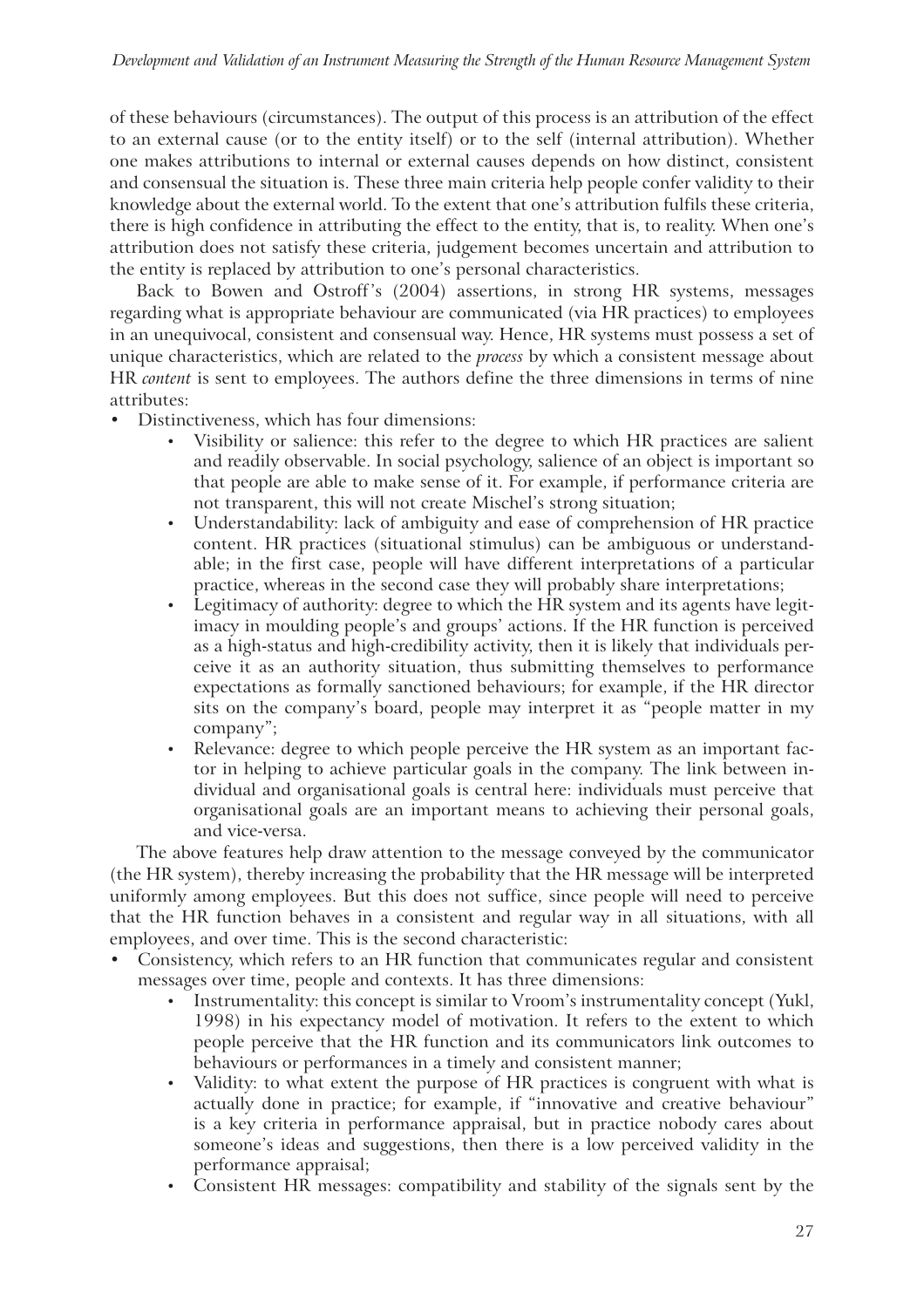HR practices. Consistency has three dimensions: i) what senior managers say are the organisation's goals and values, and what employees actually conclude those goals and values to be; ii) consistency across HR practices; and iii) consistency over time.

- ! Consensus: agreement among employees in their view of the event-effect relationship. Several factors can help foster consensus among employees and can influence whether individuals perceive the same effect with respect to the entity or situation in question. Among these are:
	- ! Agreement among principal message senders: degree to which key decision-makers (Bowen and Ostroff write about two: top managers and HR executives) are seen as agreeing with each other in respect to the message sent by the HR function;
	- ! Fairness of the HR system: to what extent employees perceive that the HR system complies with the three dimensions of justice: procedural, distributive and interactional.

#### **2.2 The measurement of HR strength**

Bowen and Ostroff's framework is appealing and it offers a provocative set of ideas. However, it needs to be tested and refined, so that further investigation can be carried out along these lines. The first question driving the current research is, therefore, "how can these nine attributes be assessed?"

Studies measuring the concept of the strength of HR Systems are still scarce in the literature and most are not concerned with the development of a reliable and valid way to measure the concept. In this section, a brief overview of existing studies is provided.

Edgar and Geare (2005) developed 20 questions to measure the perceived strength of four HRM practices (health and safety, training and development, equal employment opportunity, and recruitment and selection), which was operationally defined as the degree to which people agreed or disagreed with each statement (e.g. "working conditions are good"). Since the authors did not aim to explore Bowen and Ostroff's meta-attributes, no other information is provided in their work.

Dorenbosch, Reuver and Sanders (2006) carried out research in 66 hospital departments from four hospitals, in order to study the consensus between line managers and HR professionals. The Dutch team limited their investigation to two of the nine attributes in the Bowen and Ostroff (2004) model: consensus on the HR message and legitimacy of the HR message. Their aim was to check the effect of these two features on commitment strength, defined as the collective degree of identification and dedication to the organisation and organisational goals. A questionnaire with a similar set of questions was used to assess the views of line managers and HR professionals as far as two issues were concerned: human resource practices and the HR function roles. Agreement among the two groups of message senders (line managers and HR professionals) was calculated as the absolute deviance scores of the mean scores on the HR practices. The authors then calculated the inverse deviance scores, so that high scores on consensus refer to high agreement on the HR message among line managers and HR professionals. Legitimacy of the HR message was also assessed by means of a questionnaire, namely by asking line managers and HR professionals about their perception of the role of the HR function. The four roles put forward by Ulrich (1997) were: strategic, partner, change agent, administrative expert, and employee champion.

Finally, Chen, Lin, Lu, and Tsao (2007) collected data through questionnaires from over 400 hairdressers and shop-owners, to study the relationships between employee affective commitment, employee perceptions of HR practices and job performance. The Taiwanese team used HR Strength as a moderating variable in their model, and they focused solely on one of the attributes in Bowen and Ostroff's (2004) model: consistent HR messages between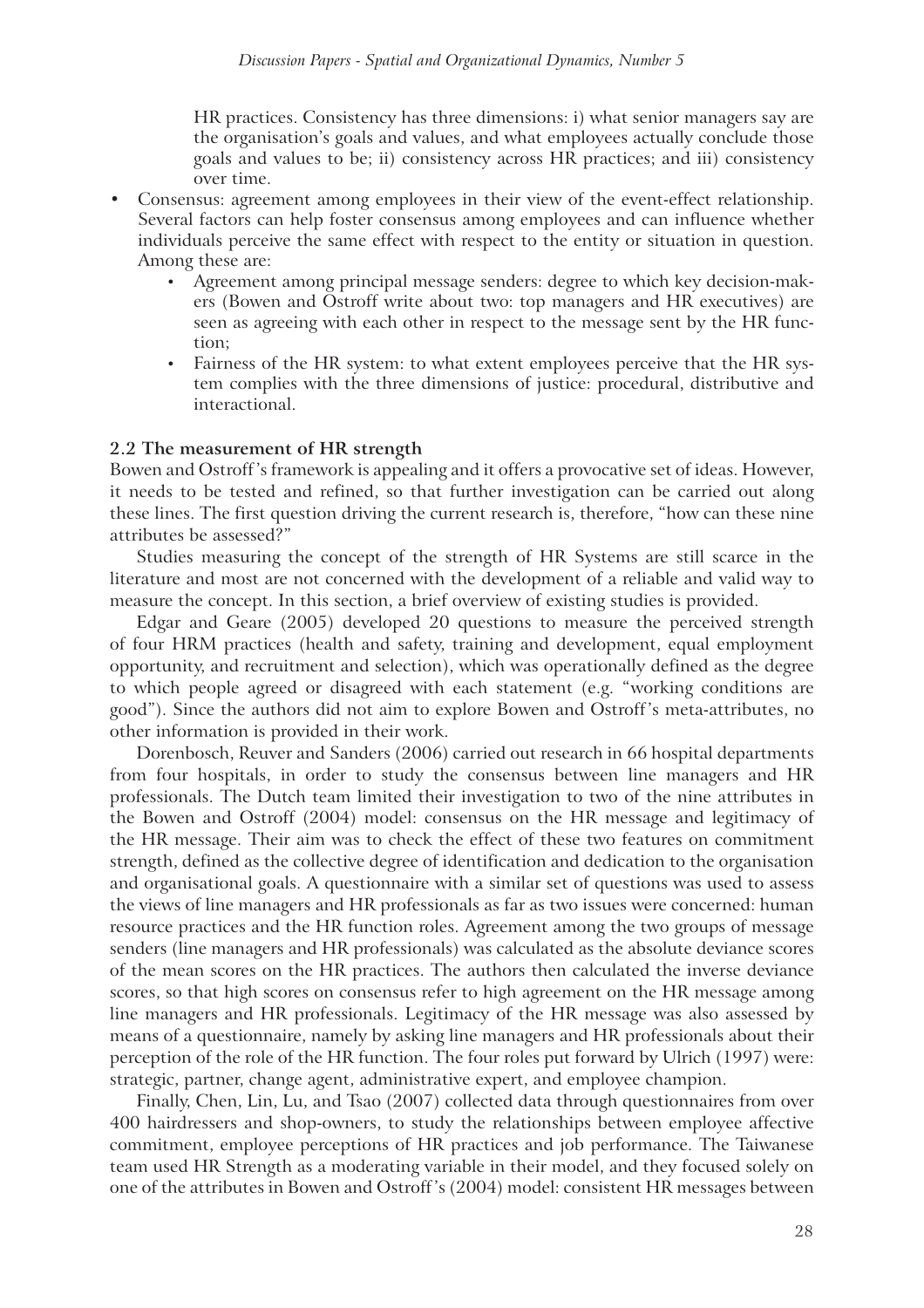hairdressers and shop-owners, as far as five HR practices were concerned: employment security, recruitment and selection, training, employee status, and compensation. The reason why the researchers used consistent HR messages as a proxy for the whole HR Strength concept is that they based their operational definition on a previous work by Ostroff and Bowen (2000), in which they proposed that HR Strength can be determined by how closely employee perceptions match those of their managers.

#### **2.3 Issues in measuring HR strength**

From the above discussion, there are a number of key elements which are important when using the concept of HR Strength to address research in the human resource field.

- 1. Firstly, one needs to acknowledge that the nine aforementioned attributes are grounded on the concept of HR practices, which is a lower-order concept, in contrast to the concepts put forward by Bowen and Ostroff, which are higher-order (more abstract) ones. This implies that each of the attributes needs to be assessed by reference to lower-level concepts. Hence, people need to think over an HR practice or a set of interrelated HR practices (an HR System; Delery and Doty, 1996), and only then can they judge if that particular HR practice or HR System is distinct, consistent and consensual.
- 2. Secondly, as argued by Bowen and Ostroff (2004), the concept of strength requires the judgements and perceptions of employees; therefore the best way to assess the metaattributes is by having the employees themselves make the assessment. The appropriate unit of measurement is the individual. However, employees do not always have enough information regarding a particular HR practice or set of practices. For instance, most employees would not have enough information regarding how recruitment and selection is carried out in their organisation, since they may have had only one or two contacts with such practices (i.e. when entering their organisation). Therefore, they need to be called upon to evaluate practices with which they have regular contact, such as training or performance appraisal.
- 3. The concept of strength is based on what James (1982) and Chan (1998) called compositional models, i.e. constructs operationalised at one level of analysis which are then somehow represented at another level of analysis. These compositional models allow good multilevel analysis to be carried out (Chan, 1998). The implication of this literature is that in order to operationalise HR Strength, one should first create a measure by which people are called upon to evaluate some feature of HR (e.g. a practice), and then the construct of "strength" is derived e.g. from some dispersion measure. In addition to dispersion and other similar measures, the more "traditional" measures of central tendency also allow interesting relationships to be studied, as recognised by Bowen and Ostroff (2004). Other issues in multilevel research are pointed out by authors such as James, Demaree, and Wolf (1984), Podsakoff and Organ (1986), and Podsakoff, Mac-Kenzie, Lee, and Podsakoff (2003), and they include: hetero and auto-reported measures, data collected from multiple sources of information, and group and organisational indicators built out of information collected at the individual level.
- 4. No easy answer can be found in the literature as to which HR practices should be selected. At least two interpretations are found: a) HR practice as a feature of a particular HR activity (e.g. recruitment is the activity, and the feature is internal recruitment, external recruitment, or both); or b) HR practice as the set of specific activities aimed at achieving a particular objective or group of objectives (e.g. HR practices directed at supporting innovation). The first view allows comparison across industries and companies, since it deals with generic HR practices which supposedly can be found everywhere. People can also produce meaning regarding the overall HR generic orientation, HR goals, or HR roles, as shown in some works (e.g. Arthur, 1994; Dorenbosch et al., 2006; Ulrich, 1997; Ulrich & Brockbank, 2005), but this sensemaking activity (Weick, 1995) is pretty much dependent on more visible activities such as training and performance appraisal. As a re-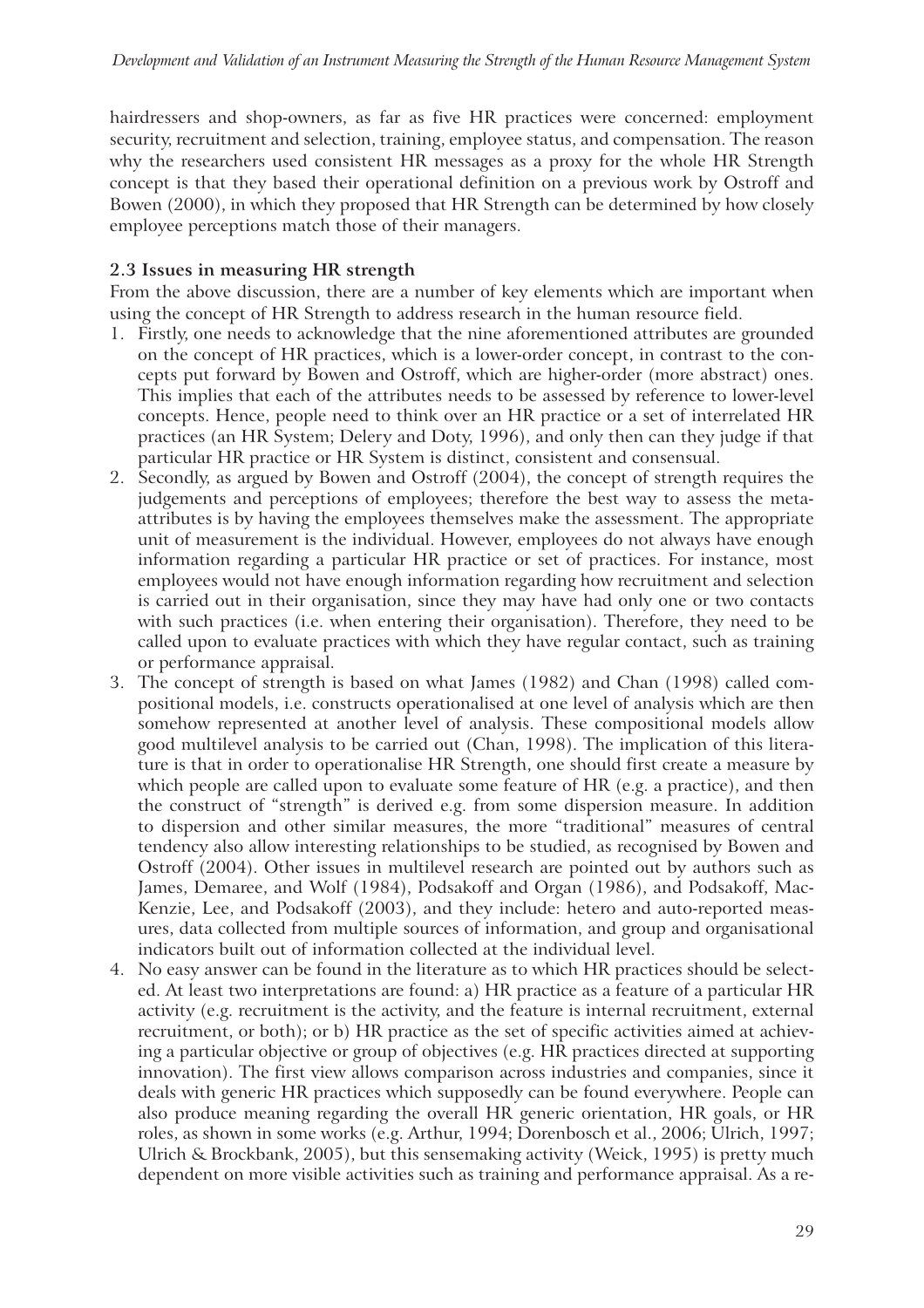sult, the current work focuses on generic HR practices that can be found in any company.

5. Finally, a related question is which practice or set of practices should be used to collect people's interpretations? The literature is not conclusive in this regard. For example, Pfeffer (1994) argues for a greater use of 16 practices, such as selectivity in recruitment and high wages. Ichniowski, Shaw and Prennushi (1997) used 8 practices in their study, including communication and labour relations. Dorenbosch et al. (2006) used 7 practices, such as appraisal outcomes and appraisal criteria. Chen and colleagues (2007) used 5 practices. Combs, Hall and Ketchen (2006) estimate that, on average, studies use seven practices when conducting research on the HR system.

#### **2.4 Research goal**

Bowen and Ostroff's (2004) model offers a refreshing and promising framework to look deeper into the relationships between the HR System, strategy, and performance. It links several levels of analysis in the organisation, and allows a dynamical view over process, human and management subject matters.

How each of the nine attributes relates to each other is still largely unknown. The authors suggest a few associations in their work, but in fact none of them has been truly tested so far, nor is their text dedicated to delving deeper into the matter. For this reason, as far as associations between the nine attributes were concerned, the current research followed an exploratory approach.

However, with regard to the three dimensions originally taken from Kelley's (1967, 1973) theory, a few associations can be drawn, which in turn require a confirmatory type of research. Although the three dimensions of distinctiveness, consistency and consensus are all required to help people build interpretations and make attributions about phenomena, the literature seems to defend the primacy of distinctiveness. Hewstone and Jaspars (1988), for example, conducted two studies in which consensus and consistency were found to influence distinctiveness, which in turn was the last and most powerful influencing factor in shaping final attributions. Bowen and Ostroff (2004) accept these relationships, further proposing that distinctiveness has the last word in influencing the Strength of the Situation.

Overall, these findings and theoretical propositions recommend that the three main dimensions studied in the current research should be related, as shown in figure 1.





Since the whole model is dependent on a new concept, namely that of HR Strength, it is vital that researchers develop powerful and suitable measures to assess such important, and yet still questionable connections in the HR field. The purpose of the current investigation is to advance knowledge in this respect, by reporting the preliminary results of a research project on the effects of HR System Strength on individual and organisational performance. In particular, the current text presents and assesses a novel measure of HR Strength, tested in two studies in different settings.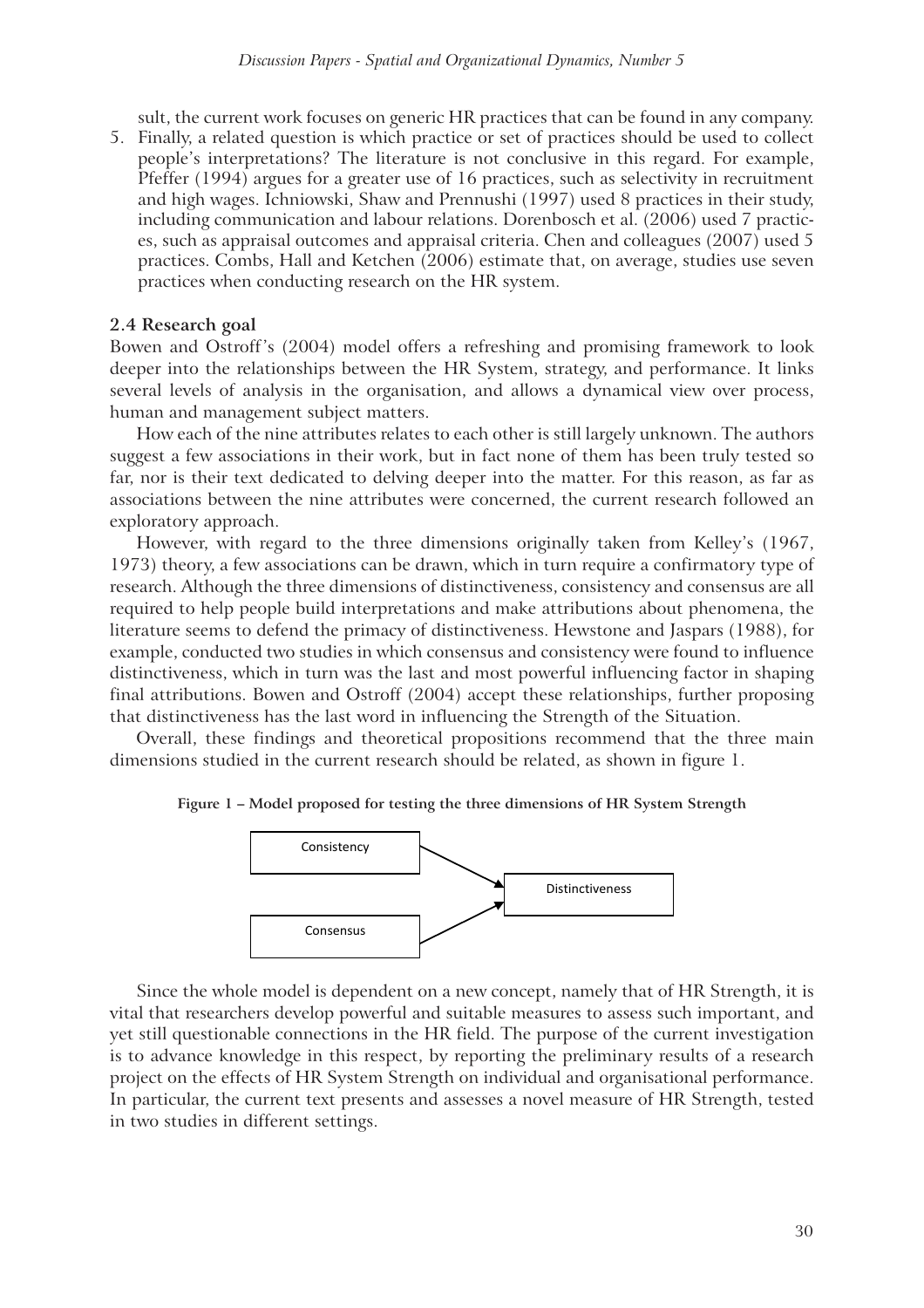#### **3. METHOD**

#### **3.1 Participants**

A research project was set to develop appropriate measures for testing the full conceptual model presented by Bowen and Ostroff, as well as to explore previous propositions in the HR literature in which the HR System is linked with strategy and individual and organisational performance through situation strength. The current text presents results from two studies aimed at developing and testing operational measures for the constructs in Bowen and Ostroff's model.

Both studies used a quantitative approach (questionnaire). All items composing the main scales required respondents to rate the degree to which they disagreed or agreed with the particular statement. A 1-7 Likert type of scale was used. This was a similar procedure to the one followed by Edgar and Geare (2005), i.e. 1 ("totally disagree") represents a weaker HR practice or goal, and 7 ("totally agree") represents a stronger HR practice or goal. Biographical data included gender, age groups, tenure, and function in the company.

91 people participated in the first study, from five companies in distinct economic sectors: (company  $1 - 16.5\%$ ), construction (company  $2 - 19.8\%$ ), maritime management (company  $3 - 20.9\%$ ), commercial printing (company  $4 - 16.5\%$ ), and elevators (company  $5 - 26.4\%$ ). 62% of respondents are male, and 26% are female (2.2% missing). 27.5% of respondents fall into the 30-40 age category.

Coincidently, the second study is also based on 91 people, though from a single, large telecommunications company. We decided to focus on one single company in order to eliminate any company effects, potentially active in study 1. One such effect was the professional activity performed by respondents. While in the first study there were as many as 30 different functions across the five companies, in the second study, 86% of the respondents fall within the same job category, namely call centre operators. 42% of respondents in study 2 are male, and 52% are female (6.6% missing). 19.8% of respondents fall into the 30-40 age category.

#### **3.2 Item development procedures**

Due to the exploratory nature of the current work, and after a set of five interviews with HR managers, the authors decided to use performance appraisal in study 1, as the framework on which items could be generated to assess the nine attributes proposed by Bowen and Ostroff (2004). In fact, at the time of the interviews, performance appraisal was an important goal in the participating companies, with processes being implemented or already in place. In study 2, carried out shortly after the first one, it was decided that the main focus would be the HR System as a whole (e.g. generic orientation and HR goals), without emphasising any particular HR practice. The change is justified since the authors wished to engender a feeling as to which choice would work better: to focus on one single HR practice or to focus on the HR function. Other differences introduced from study 1 to study 2 are explained below.

The researchers used an iterative process to generate suitable sentences to compose the questionnaire, following authors such as Nunnally and Bernstein (1996). A first set of 63 sentences covering all the nine attributes was first created by the authors of this research and some fellow HR professionals (three organisational behaviour master's students at the time of the study). The phrases were then mixed up so that no association between the indicators and the constructs was possible to identify. The 63 questions were then circulated within the group, for blind recoding into the original nine constructs.

A final stage involved computing an inter-coder agreement index (percentages of matches) for all 63 sentences. Only sentences with three matches (50%) or above were selected for inclusion in the questionnaire. There were 44 sentences in this situation. Further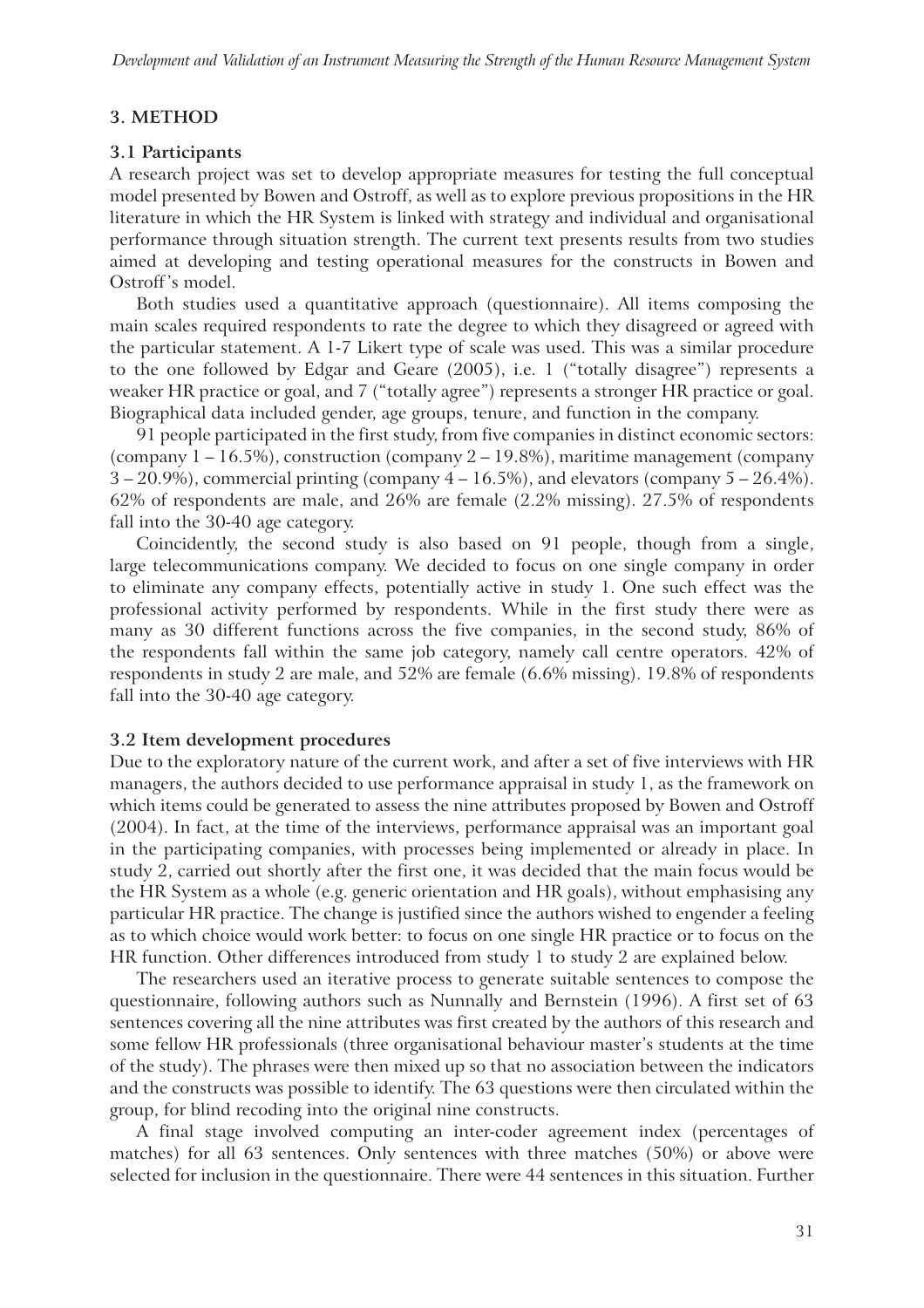refinement led to the elimination of a few sentences which were redundant, somehow confusing, inadequate, or had only 50% of matches. In the end, there were 36 sentences in the questionnaire, four per attribute. Table 1 shows an example of the sentences generated with this procedure.

| Attribute                          | <b>Examples of indicators</b>                                                                                             |
|------------------------------------|---------------------------------------------------------------------------------------------------------------------------|
| Visibility                         | "In this company, performance appraisal goals are known to everyone"                                                      |
| Instrumentality                    | "Someone who is a bad performer in this company, should expect to feel the<br>consequences (e.g., no yearly rewards)"     |
| Agreement among message<br>senders | "HR Managers in this company share the same vision as Senior Managers<br>with regard to performance appraisal principles" |

|  |  |  |  | Table 1 – Items used in the HR Strength scale – selected examples from study 1 (before change |  |  |  |
|--|--|--|--|-----------------------------------------------------------------------------------------------|--|--|--|
|  |  |  |  |                                                                                               |  |  |  |
|  |  |  |  |                                                                                               |  |  |  |

In the second study, items were changed in order to accommodate the shift in content. However, following preliminary analysis on the data from study 1, other improvements were introduced. In particular, and since several sentences did not render sufficiently good results in study 1, more sentences were created in study 2, while others were eliminated.

75 new sentences were written or rewritten and submitted to validation content by nine HR professionals. Based on their comments, some sentences were reworded. The six most consensual items of each attribute were chosen to integrate this version of the questionnaire. For "Fairness of the HR system", the authors used a scale already adapted to a Portuguese context, based on the works of Rego (2000, 2002). Altogether, there were 54 items in the final version of the questionnaire used in study 2.

Table 2 shows an example of the sentences from the questionnaire used in study 2. As can be observed in tables 1 and 2, changes were sometimes very small, while in other cases, they required a completely new sentence.

| <b>Attribute</b>                   | <b>Examples of indicators</b>                                                                              |  |  |
|------------------------------------|------------------------------------------------------------------------------------------------------------|--|--|
| Visibility                         | "HR practices are known to everybody in this company"                                                      |  |  |
| Instrumentality                    | "If my behaviours in this company are adapted to its culture, I know that I'll<br>be rewarded in some way" |  |  |
| Agreement among message<br>senders | "HR Managers in this company share the same vision as Senior Managers"                                     |  |  |

**Table 2 – Items used in the HR Strength scale – selected examples from study 2 (before changes)**

In both studies, the questionnaires were subject to thorough qualitative testing before application. Several HR managers, HR professionals and the research team revised each sentence for its clarity, face validity, and simplicity.

#### **3.3 Variables**

The nine attributes put forward by Bowen and Ostroff (2004) were the main target in both studies. In study 1, there were 4 sentences per attribute, whereas in study 2, there were 6 sentences per attribute. Since this framework was based on Kelley's (1967, 1973)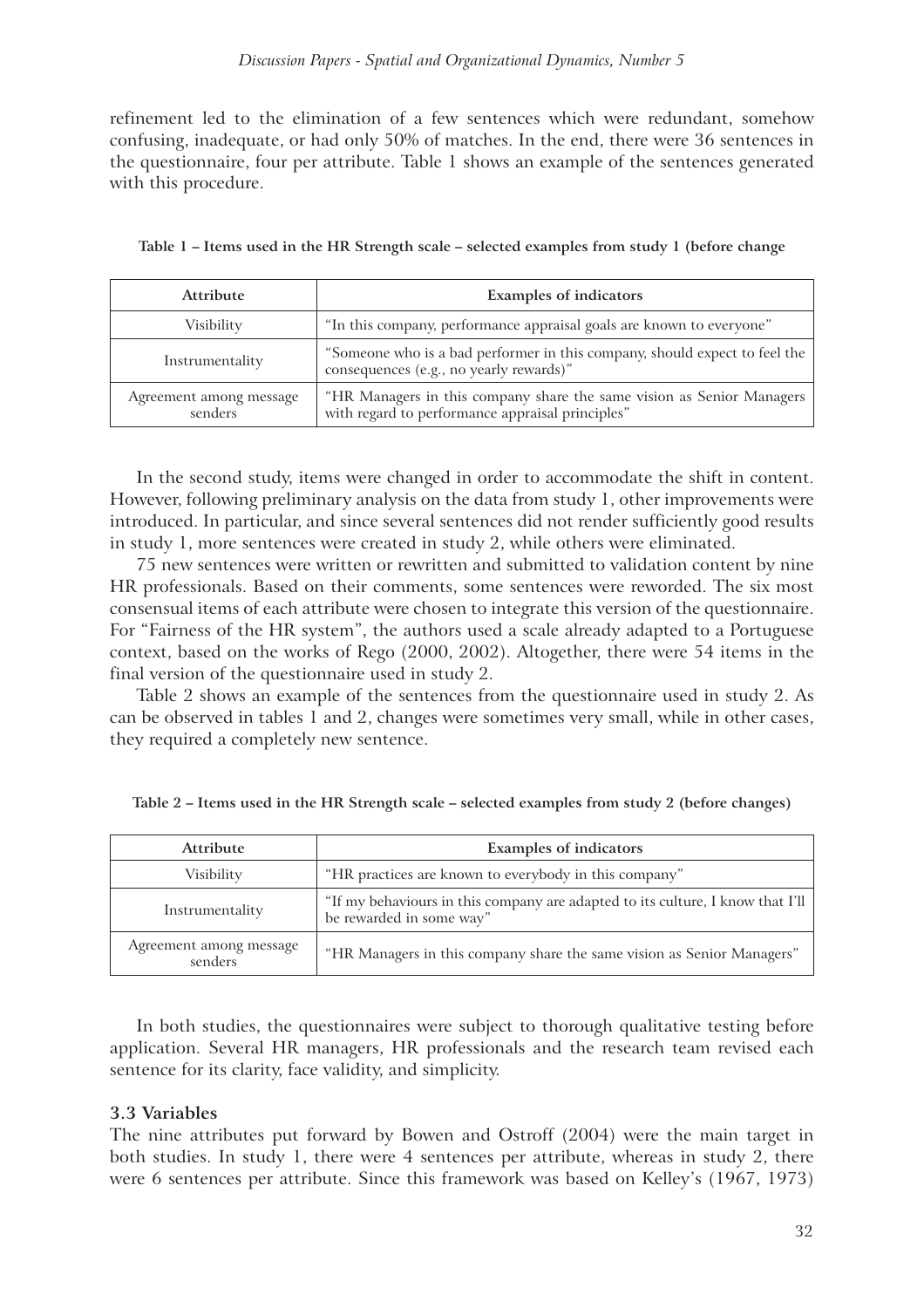attribution theory, the three dimensions of distinctiveness, consistency, and consensus were also included in the testing procedures. For terminology reasons, hereinafter the word 'dimensions' refers to Kelley's (1967, 1973) three concepts; the words 'attributes' or 'metaattributes' are used to refer to Bowen and Ostroff's (2004) nine concepts.

Figure 2 shows these two levels of variables.

| <b>Distinctiveness</b> | Visibility or salience<br>Understandability<br>Legitimacy of authority<br>Relevance |
|------------------------|-------------------------------------------------------------------------------------|
| Consistency            | Instrumentality<br>Validity<br>Consistent HR messages                               |
| Consensus              | Agreement among message senders<br>Fairness of the HR system                        |

**Figure 2 – Variables analysed in the current research**

#### **4. RESULTS**

#### **4.1 Plan of analysis**

Before the main data analysis was run, data screening was performed using SPSS 17. A first set of statistical procedures aimed at exploring the data. This had several purposes: to verify the data's accuracy, to identify missing values, to spot outliers, and to test assumptions of multivariate statistical techniques. This was done for all levels of variables. Overall, only one case was removed from study 1 due to excessive missing data and 3 outliers were deleted from study 2, since they registered p values smaller than 0.001 on the Mahalanobis d-squared' test. Final sample sizes were:  $n_1=90$  and  $n_2=88$ .

Most individual variables showed normal or approximately normal distributions, and the same was true for the aggregated constructs.

In a second phase, hypothesised models were analysed by computing structural equation models (SEM) using AMOS 17 (Arbuckle, 2007). The maximum likelihood method (MLM) was used for parameter estimation, which is taken as a robust method. The models' goodness-of-fit was assessed using several indices. The absolute goodness-of-fit indices computed were the chi-square goodness-of-fit statistic (CMIN) and the Root Mean Square Error of Approximation (RMSEA). The relative goodness-of-fit indices were: the normed chi-square (CMINDF) and the Comparative Fit Index (CFI). For model comparison, the Browne-Cudeck Criterion (BCC) and the Bayes Information Criterion (BIC) were used. BIC has a greater tendency to pick parsimonious models than BCC. Bootstrapping was also used for several estimation and comparison proposals.

#### **4.2 Sensibility and reliability estimates**

Table 3 shows means and standard deviations for all the variables (original scales ranged between 1 and 7). All items and latent variables show approximately normal distribution, checked by Kolmogorov-Smirnov test and/or the skewness and the kurtosis coefficients.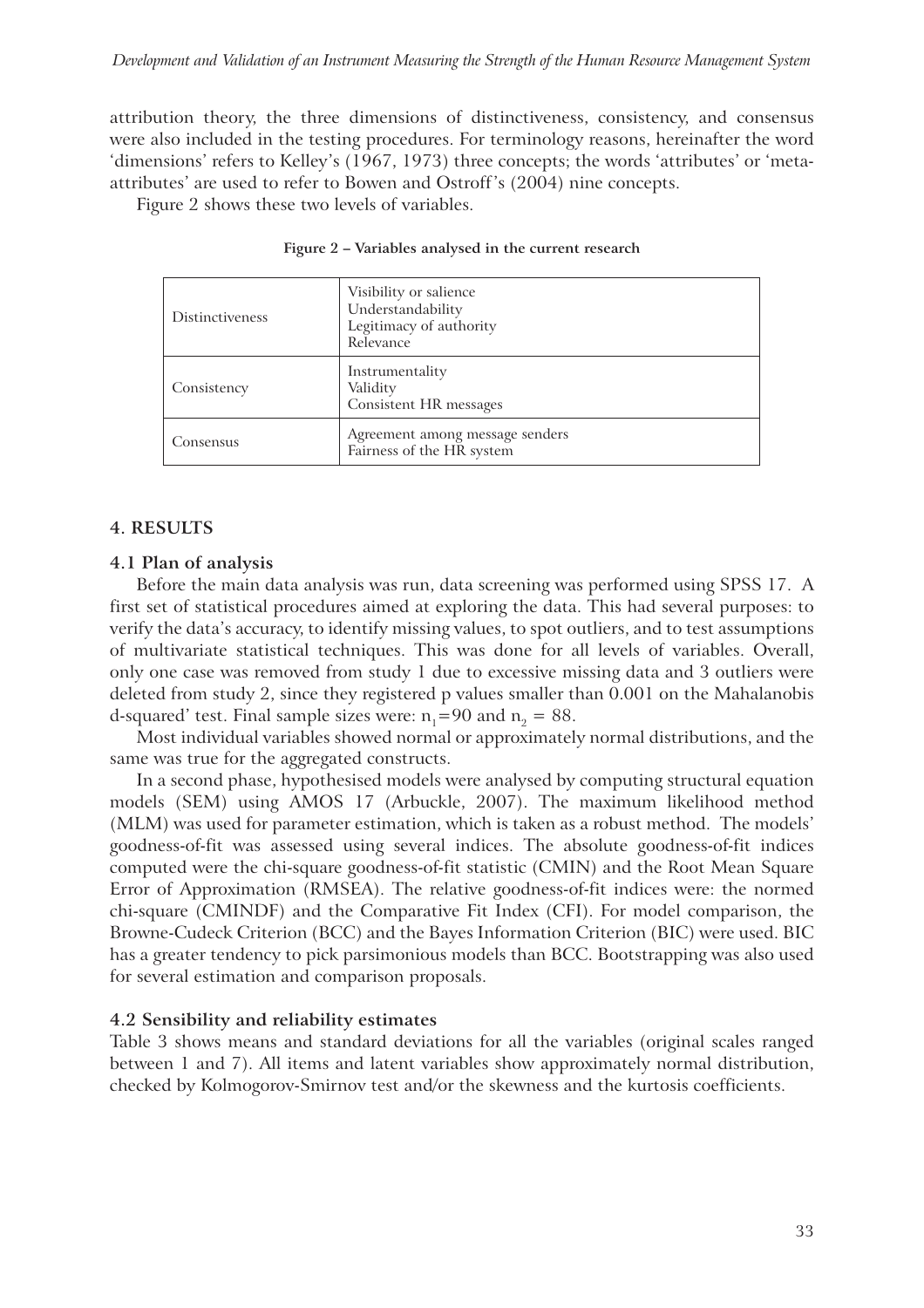| <b>Variables</b>                                                                    | Study 1<br>$(n=90)$                                  | Study 2<br>$(n=88)$                                  |  |  |
|-------------------------------------------------------------------------------------|------------------------------------------------------|------------------------------------------------------|--|--|
| Visibility or salience<br>Understandability<br>Legitimacy of authority<br>Relevance | 4.23(1.17)<br>4.20(1.14)<br>4.33(0.95)<br>4.15(0.98) | 4.51(0.97)<br>4.63(1.04)<br>4.65(1.13)<br>4.61(1.18) |  |  |
| Distinctiveness                                                                     | 4.22(0.98)                                           | 4.61(1.11)                                           |  |  |
| Instrumentality<br>Validity<br>Consistent HR messages                               | 4.29(1.25)<br>4.31(1.05)<br>4.09(0,99)               | 4.81(0.98)<br>4.78(0.96)<br>4.58(1.06)               |  |  |
| Consistency                                                                         | 4.23(1.01)                                           | 4.69(1.16)                                           |  |  |
| Agreement among message senders<br>Fairness of the HR system                        | 4.36(1.02)<br>3.96(1.25)                             | 4.48(1.02)<br>4.25(1.07)                             |  |  |
| Consensus                                                                           | 4.16(1.06)                                           | 4.09(1.08)                                           |  |  |

#### **Table 3 – Descriptive statistics for studies 1 and 2**

A second set of procedures intended to investigate reliability, which was computed through alpha coefficients. Table 4 shows results for both studies.

**Table 4 – Reliability (Cronbach's alpha) estimates for studies 1 and 2**

| <b>Variables</b>                | Study 1<br>$(n=90)$ | Study 2<br>$(n=88)$ |  |
|---------------------------------|---------------------|---------------------|--|
| Visibility or salience          | 0.86                | 0.75                |  |
| Understandability               | 0.86                | 0.80                |  |
| Legitimacy of authority         | 0.79                | 0.89                |  |
| Relevance                       | 0.82                | 0.89                |  |
| <b>Distinctiveness</b>          | 0.95                | 0.94                |  |
| Instrumentality                 | 0.85                | 0.75                |  |
| Validity                        | 0.82                | 0.85                |  |
| Consistent HR messages          | 0.79                | 0.86                |  |
| Consistency                     | 0.93                | 0.92                |  |
| Agreement among message senders | 0.75                | 0.83                |  |
| Fairness of the HR system       | 0.91                | 0.70                |  |
| Consensus                       | 0.90                | 0.83                |  |

The first two sets of procedures suggest that the item-generating procedures were efficient insofar as they produced sentences which were capable of discriminating between respondents, and also that they maintained a good level of internal consistency. Overall, results do not differ sharply between the two studies, although 'fairness of the HR system' registered a fall in reliability from study 1 to study 2.

#### *Distinctiveness*

To assess the quality of dimension distinctiveness, principal components analysis (PCA) was used in both studies.

In study 1, two components were obtained, explaining 65.2% of total variance. The components were rotated using iterative varimax method. Items with high loadings on component 1 were originally designed to measure 'visibility' and 'understandability'; component 2 is mainly composed of items which were firstly designed to measure 'legitimacy' and 'relevance'.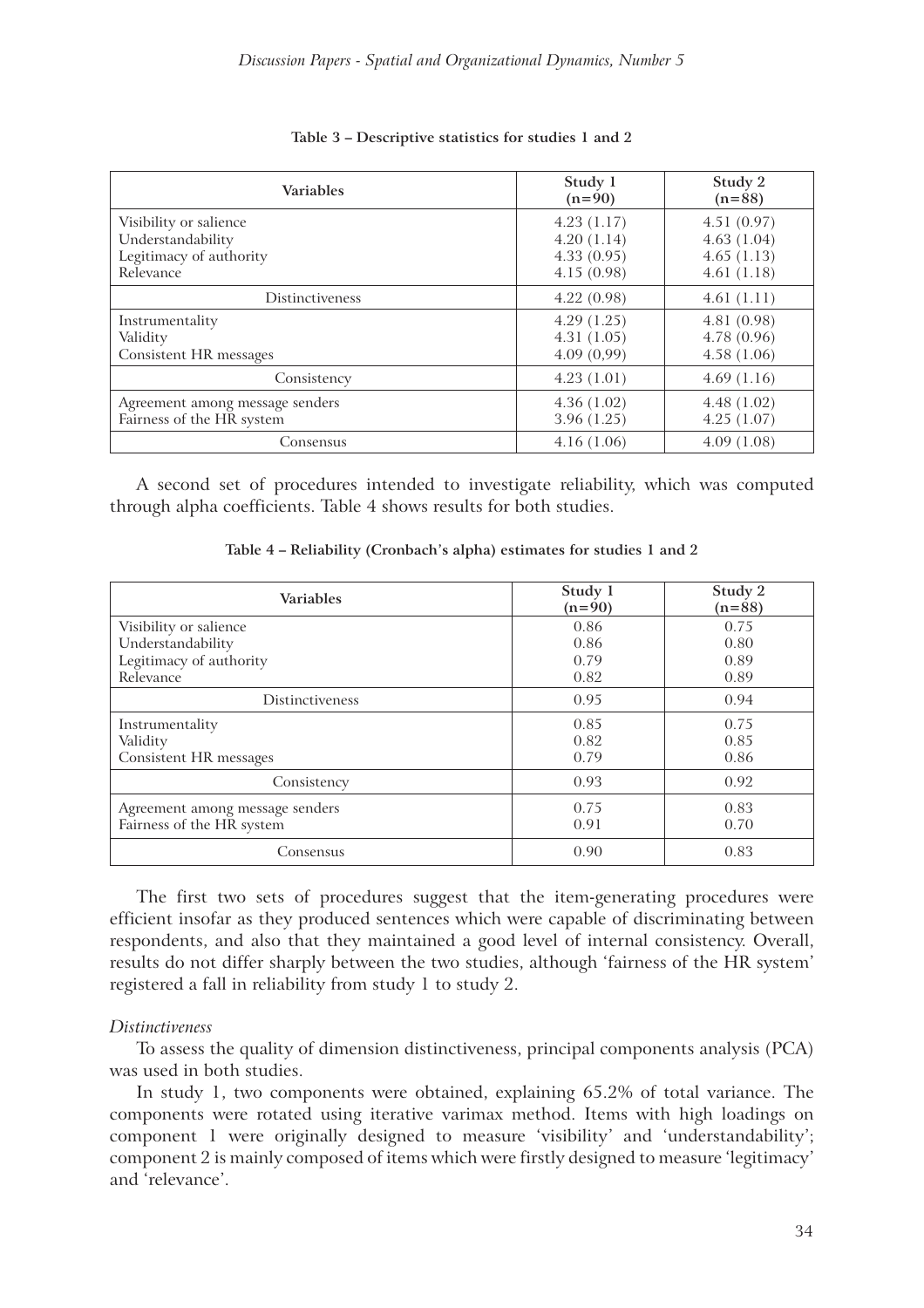Confirmatory factor analysis (CFA) was next used with the items which revealed weights higher than 0.5 in each component and also that did not load on both components. These two criteria meant that 11 items were accepted for CFA (3 for 'visibility' and 3 for 'understandability' in factor 1; 2 for 'legitimacy' and 3 for 'relevance' in factor 2). Results from CFA confirmed the existence of two factors in dimension distinctiveness.

After some further analysis, parsimonious and good model fit was achieved with 8 items (2 for each of the 4 attributes considered earlier). For this last model, the goodness-of-fit indicators were: CMIN=25.507, DF=19, CMINDF=1.342, CFI=0.985, RMSEA=0.062, BCC=63.332 and BIC=102.004.

In study 2, four components were obtained, explaining 73.3% of total variance. However, this exploratory analysis was deemed inappropriate since attributes showed high correlations amongst them. On the other hand, CFA indicated a good fit for 3 subscales ('visibility' and 'understandibility' together, 'legitimacy', and 'relevance'). There were also 11 items retained after this analysis. For this model, the goodness-of-fit indicators were: CMIN= 47,302, DF=42, CNINDF=1,126, CFI=0,990, RMSEA=0,038, BCC=102,982 and BIC=154,758.

#### *Consistency and Consensus*

For latent variable consistency and consensus, both EFA and CFA were unable to support the hypothesis of more than one attribute per variable. In other words, it was not possible to clearly identify the attributes of 'instrumentality', 'validity', and 'consistent HR messages' in dimension consistency. Neither was it possible to find evidence in support of separate attributes' 'agreement among message sender' and 'fairness of the HR system' in dimension consensus. This lack of discriminant validity is probably due to the high correlations among the attributes proposed by Bowen and Ostroff (2004).

In study 1, after a set of intercorrelations and reliability analyses, 10 items were considered for assessing consistency, and 5 items for measuring consensus. In study 2, 9 items were considered for consistency, and 6 for consensus.

#### *HR System*

A final set of procedures aimed to test the full model in each study. Figures 3a and 3b depict the final solutions; figure 3a shows results from study 1 and figure 3b shows results from study 2. Standardised weights for each path and squared multiple correlations for each dependent variable are represented by the numbers next to each path and/or variable.



**Figure 3a – HR System: SEM Results from study 1**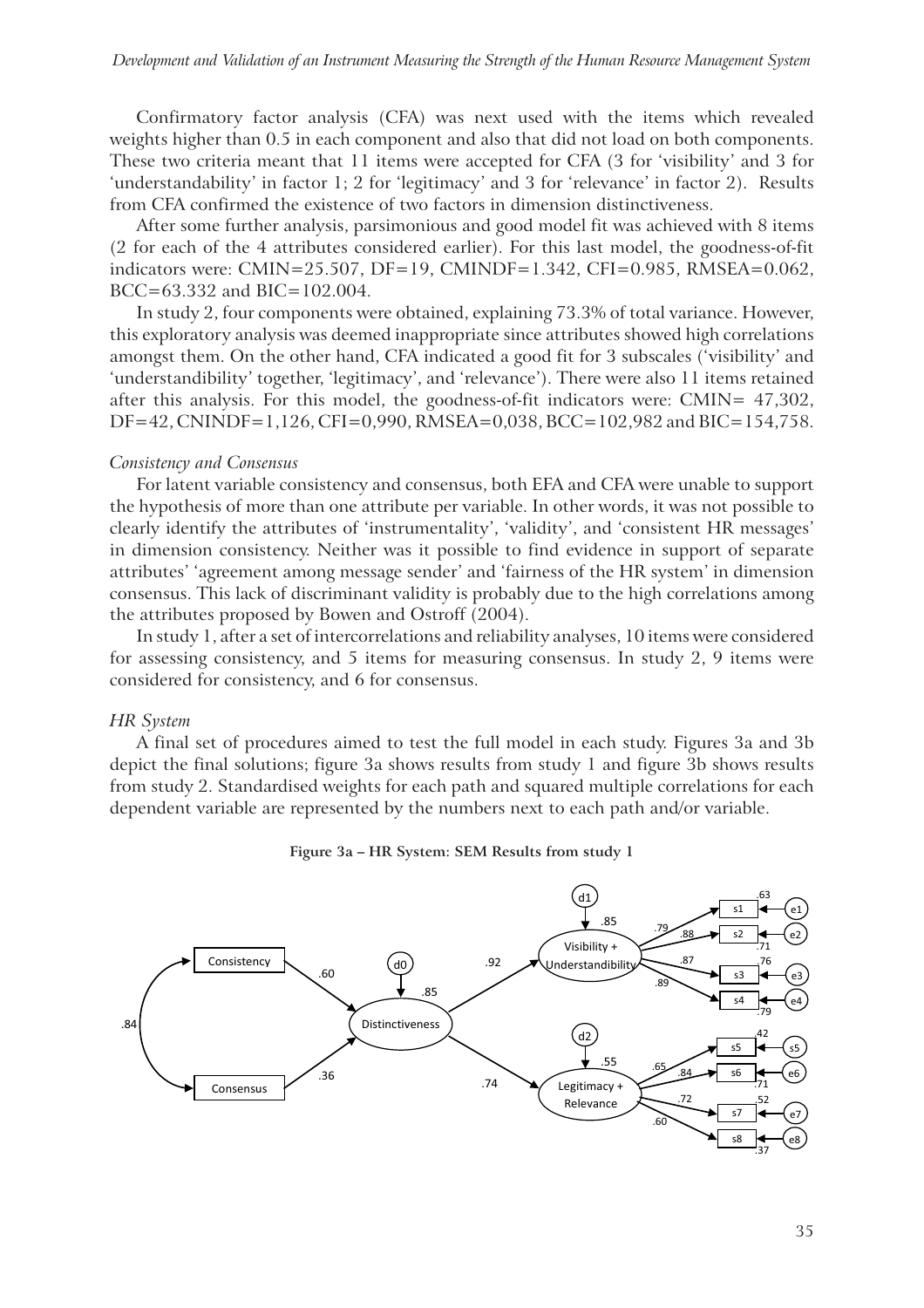**Figure 3b – HR System: SEM Results from study 2**



Table 5 shows goodness-of-fit indicators for SEM results. The model titled "Study 2b" in the table shows what happens when 'legitimacy' and 'relevance' are merged together; "Study 2a" in table 5 represents the model shown in figure 3b.

| Indicators    | Study 1 | Study 2a | Study 2b |
|---------------|---------|----------|----------|
| <b>CMIN</b>   | 38.540  | 76.602   | 81.515   |
| DF            | 34      | 50       | 51       |
| <b>CMINDF</b> | 1.134   | 1.532    | 1.598    |
| <b>CFI</b>    | .993    | 0.966    | 0.96     |
| <b>RMSEA</b>  | .039    | 0.078    | 0.083    |
| <b>BCC</b>    | 86.463  | 142.440  | 145.002  |
| <b>BIC</b>    | 133.036 | 201.968  | 202.403  |

**Table 5 – HR System: SEM Results from studies 1 and 2**

Goodness-of-fit indicators in both studies are within the parameters suggested in the literature (Arbuckle, 2006) to accept SEM models. Figures 3a and 3b have a similar pattern of quality indicators, although figure 3a is slightly better than its counterpart 3b.

From both figures 3a and 3b, a number of important findings need to be highlighted:

- Consistency and consensus reveal a high level of association between one another; also, empirically-generated structures failed to give support to Bowen and Ostroff's (2004) five attributes of 'instrumentality', 'validity', 'consistent HR messages' (all from consistency), 'agreement among message sender', and 'fairness of the HR system' (both from consensus);
- ! Consistency and consensus have a strong impact on distinctiveness (see squared multiple correlations: 0.85 in study 1 and 0.97 in study 2), with a prevalence of consistency (standardised eights of 0.60 in study 1 and 0.78 in study 2, against 0.36 and 0.26 for consensus, respectively for studies 1 and 2);
- The attributes which comprise distinctiveness partly emerged in the data, especially in the model from study 2. In both studies, visibility and understandibility are shown together, which suggests that these constructs are in fact very similar and may not even be possible to distinguish.
- ! Legitimacy and relevance also share a common ground, although data also suggests that these are separate and independent constructs, as shown in figure 3a. Several sentences emerged very clearly in both studies, in support of the variables visibility, understandibility, legitimacy, and relevance. Although improvements were introduced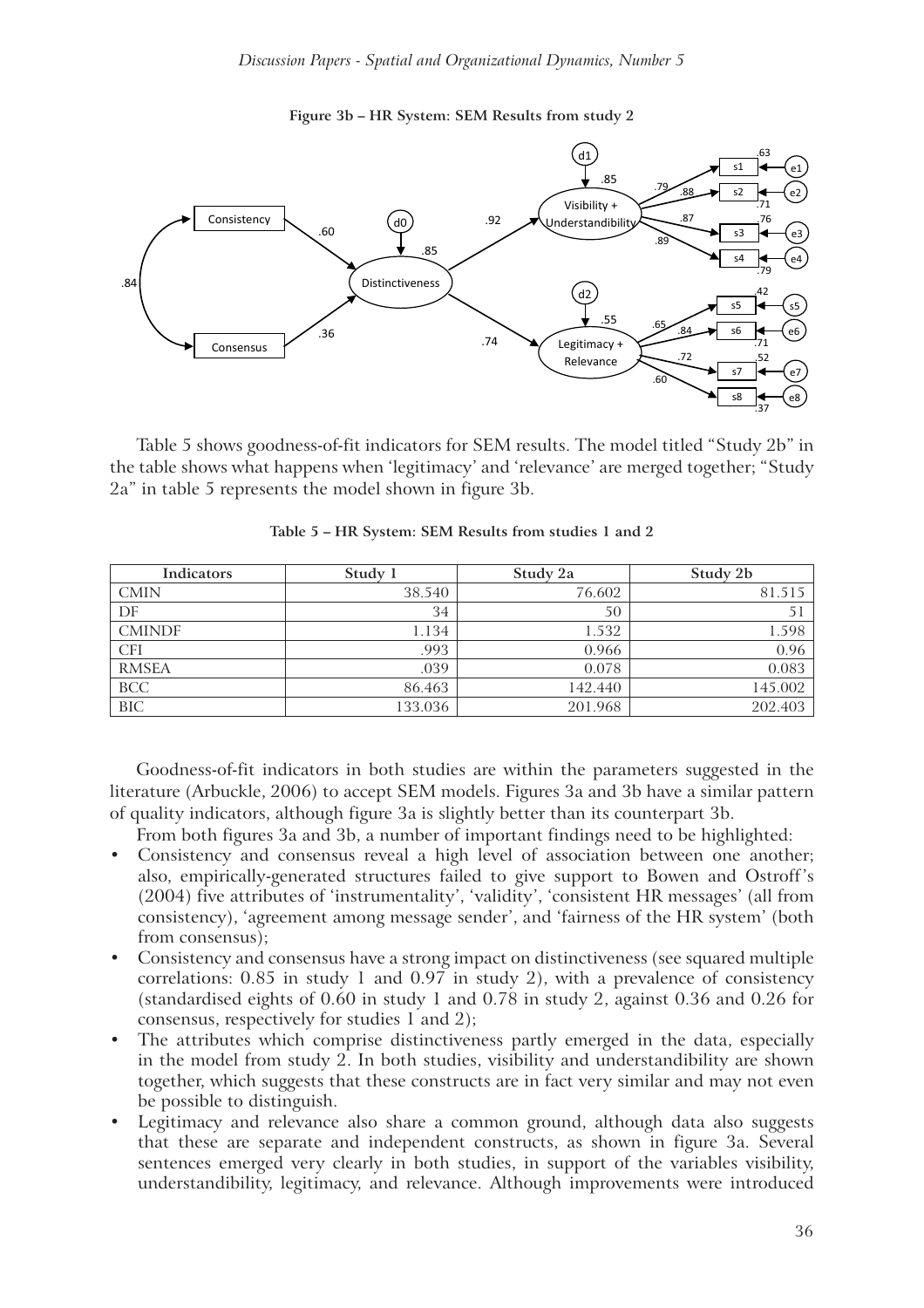from study 1 to study 2, several sentences still presented problems. Out of the more than 100 sentences tested, only a dozen showed a good support for part of the model. Altogether, they allow the attributes of visibility/instrumentality, legitimacy, and validity, and the dimensions of consensus, consistency, and distinctiveness to be measured.

## **5. DISCUSSION**

## **5.1 Findings and limitations of the research**

This work presented an attempt to operationally define the nine meta-attributes of HR System Strength as proposed by Bowen and Ostroff (2004). A second goal was to explore these authors' model as far as its construct validity is concerned. The number of respondents did not allow deeper relationships to be investigated, but results are interesting enough to stimulate further research. The fact that two studies were conducted in relatively independent conditions, and revealed a similar pattern of results, should offset the effect of the small number of cases used in both cases.

The two studies were designed to account for several measurement issues which have been addressed in the literature on strategic HR, in general, and in the literature on HR Strength, in particular. One such issue is the concept of the HR System itself, which may be represented as the following question: on what grounds and content should people be asked to produce their judgements regarding the HR function? Should they evaluate one or more specific HR practice, and/or should they call to view HR as a whole entity? Study 1 dealt with the first part of the problem, while study 2 aimed to address the second part. Data from the two studies show similar results, which gives support to the idea that HR content and HR process are two distinct concepts, as proposed by Bowen and Ostroff, in 2000 and again in 2004.

This is an interesting finding, since it suggests that the HR function needs to carefully address the *way* it communicates with employees, on top of the *content* of its messages. Sensemaking and causal attribution are complex psychological processes which are affected by both the content of what is perceived and the way it is conveyed to people (Kelley, 1973; Mischel, 1973; Weick, 1995). By its very nature, the HR function has a central communication role in all organisations, hence it should pay attention to this key process and all its features, including communication means, channels, and barriers. Relying on the message as the sole factor shaping individuals' perceptions is just half of the work needed to influence people's interpretation of their surroundings. Future works need to address in full the implications of these findings using Kelley's three-dimensional model. For example, Hewstone and Jaspars (1988) found that in conditions of high consensus, distinctiveness is likely to have a stronger impact on people's readings of the environment. Will this finding hold when the influencing factor is the HR System?

Reliability results of the new scales are encouraging, suggesting that the procedure which was followed to generate and check items was appropriate. Exploratory and confirmatory factor analysis showed a mixed, yet favourable set of results supporting some of the model's predictions.

In the first place, the three dimensions on which the authors built their framework is supported in both studies. In fact, distinctiveness, consensus and consistency appear to be independent constructs, perfectly captured by the sentences developed in this research. This result also supports Kelley's (1967, 1973) attribution theory, which seems to be useful in explaining how an HR setting (HR practices and HR goals) is part of the environment affecting people's interpretation and sensemaking processesSecond, the relationships between the three constructs also seem to follow a pattern expected in the literature. For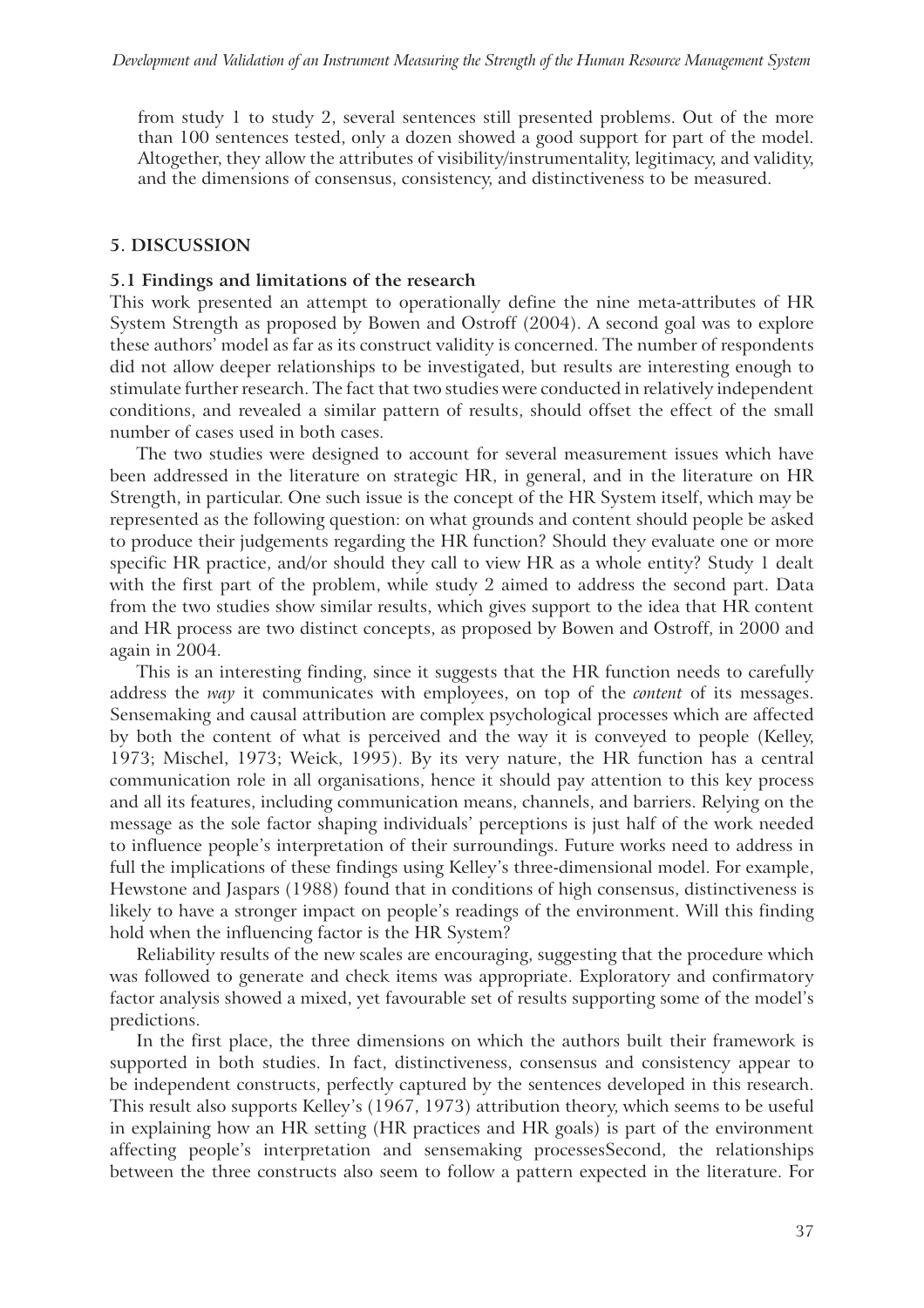example, Bowen and Ostroff (2004) assert that "consistency and consensus are distinct but interrelated concepts" (p. 212). Both in figures 3a and 3b this premise is strongly supported, with a high correlation level between the two dimensions. Another interesting result that runs in favour of the model is the pattern and sequence of relationships between the three dimensions. As proposed by Bowen and Ostroff (2004), and shown in other literature from attribution theory (e.g. Hewstone & Jaspars, 1988), dimension 'distinctiveness' "drives up attention" (Bowen & Ostroff, 2004, p.214). Both studies carried out by Hewstone and Jaspars (1988) clearly show that attribution is especially affected by the way people understand their environment, as well as how they see it as visible and relevant. Consensus and consistency are also relevant, but mainly in affecting distinctiveness. These relationships were confirmed in both studies performed in this research. In fact, distinctiveness seems to be dependent on both consistency and consensus, with a stronger weight for consistency, which is also supported by Hewstone and Jaspars' (1988) findings.

A disappointing set of results derives from the new attributes put forward by Bowen and Ostroff (2004). Neither exploratory nor confirmatory factor analyses provided definite evidence in support of the nine attributes. There are several explanations for this finding. A first explanation is related to the quality of the current research itself, whereas a second one is concerned with the constructs' definition offered by Bowen and Ostroff (2004).

In the first group of explanations, sample size and sampling procedures are on the first line. In fact, although two independent studies were used to investigate the phenomenon under discussion, and although extreme care was placed on the initial phases of the questionnaire construction, data collection was limited to six medium-size companies with a relatively small number of respondents (fewer than 200 altogether). To fully validate a new instrument, a larger sample and other psychometric techniques are required (Nunnally & Bernstein, 1996). Nevertheless, the main goal of this research – to deliver an initial set of impressions regarding a new instrument to measure HR System Strength – was fully accomplished. The fact that it was carried out in real settings (organisations with HR Systems in place) is also a positive point worth mentioning.

Another shortcoming of the current research is concerned with the level of analysis. Bowen and Ostroff's (2004) model is interesting because it offers the possibility of studying phenomena at different levels of analysis. In the present investigation, data was collected only from individual employees. Due to small sample size, it was not possible to collapse individual data into group data. Such kind of data would satisfy some of the recommendations described by James (1982) and Chan (1998) to perform good-quality multi-level research. Central-tendency measures are intrinsically interesting (as recognised by Bowen and Ostroff themselves), but some sort of dispersion measures would also allow extra information on some of the attributes and dimensions, such as consensus and consistency.

Finally, although perceptions of people are key to evaluating how strong a HR System is, it is possible that for some attributes, people do not have enough information to produce meaningful answers. An obvious example is recruitment and selection: after working for more than 2 or 3 years in the organisation, regular employees (i.e. non-HR professionals) would probably have forgotten many of the details of the process in which they enrolled when they entered their company. In such a case, they would not be able to deliver a valid answer to many of the questions on the questionnaire. One can argue that performance appraisal is more present in an employee's working life, but in reality, no one really knows whether or not an employee has enough information to produce a meaningful and valid answer regarding a particular HR practice or set of practices.

One way to minimise this problem is to use multiple sources of information (triangulation of information sources; Jick, 1979). In HR System Strength research, this may require information gathered both from employees and their immediate supervisors. Some of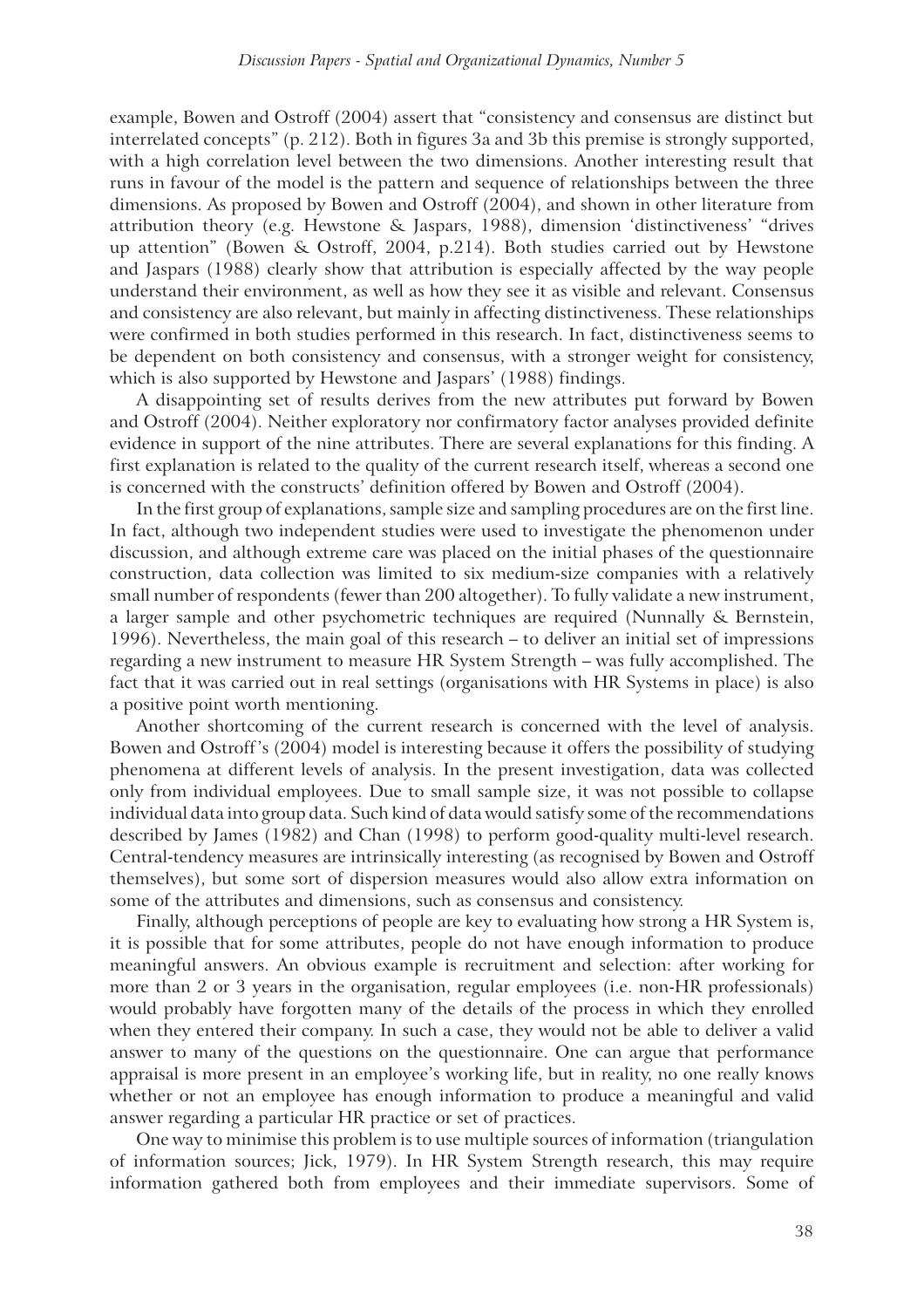the nine attributes may even be easier to collect from immediate supervisors than from employees.

With regard to the second group of explanations, some of the attributes put forward by Bowen and Ostroff (2004) may require further definition and delimitation. This unsatisfactory or inadequate definition may in some cases have caused the problems detected with the data. For example, the attribute 'consistent HR messages' is defined at three levels (Bowen & Ostroff, 2004, p. 211): a) between senior managers' explicitly stated goals and values, and what employees actually conclude those goals and values to be based on their perceptions of HR practices; b) internal consistency among the HR practices themselves; and c) stability over time. On the other hand, the attribute 'validity' (also from the Consistency dimension) is defined as (p. 211) consistency between what HR practices claim to do, and what they actually do. This definition of 'validity' is very similar to the first interpretation (a) of 'consistent HR messages'. One might hypothesise that for employees at low levels in large organisations, it may be difficult to distinguish between different message senders. In other words, for some employees it is probably a minor issue whether messages regarding appropriate organisational behaviours come from senior managers or from HR practices.

The relationships between the nine attributes also need clarification. Although this stream of research on HR is very much in its initial stages, it is necessary to clarify how the attributes relate to each other. Several hints are advanced by Bowen and Ostroff (2004). From an intuitive standpoint, connections between attributes are also expected. For example, understandibility of a particular HR practice (knowing how it works, its criteria, and so on) may be highly dependent on its visibility or salience; in fact, how can one generate understanding of something which is not visible? This may also help explain why understandibility and visibility merged together in the data in both studies. On the other hand, the practical challenges associated with specifying several connections between the nine attributes, hence producing a non-orthogonal model, are of several types and difficulties. For instance, an extremely large sample would be required to test with some quality a model with three dimensions, nine attributes, and a dozen or two paths amongst them.

#### **5.2 Limitations and future research**

The exploratory nature of the current work raises more questions than answers, but it also stimulates thinking both at the theoretical and methodological levels. A few questions which need to be addressed in the future are:

- Should aggregate data be collected at an organisational level or group level? Culture theorists (e.g. Schein, 1981) accept that sub-cultures within organisations may exist, suggesting that smaller groups than the organisation can be used to carry out studies; likewise, Bowen and Ostroff (2004) suggest that people working in small groups may share, to a greater or lesser extent, a particular perspective regarding HR practices.
- ! Is HR Strength the sole influencing factor in shaping people's view of the situations? Yukl's (1998, p.5) definition of leadership suggests that HR Strength may not be alone in the influencing process: leadership is "a process through which an organisation's individual or group is able to influence all other members' interpretation of events". Future work on the influencing factors shaping one's perspective of the situation needs to take leadership into account.
- Last but not least, the whole idea of the HR Strength and Situation Strength concepts is to propose a way to link the HR function with individual and organisational performance (Bowen and Ostroff, 2004). As far as the current research was concerned, such a link was not a goal; therefore no final conclusions can be drawn regarding the validity of the model. Future work needs to test this theory, by incorporating individual and organisational performance variables and measures.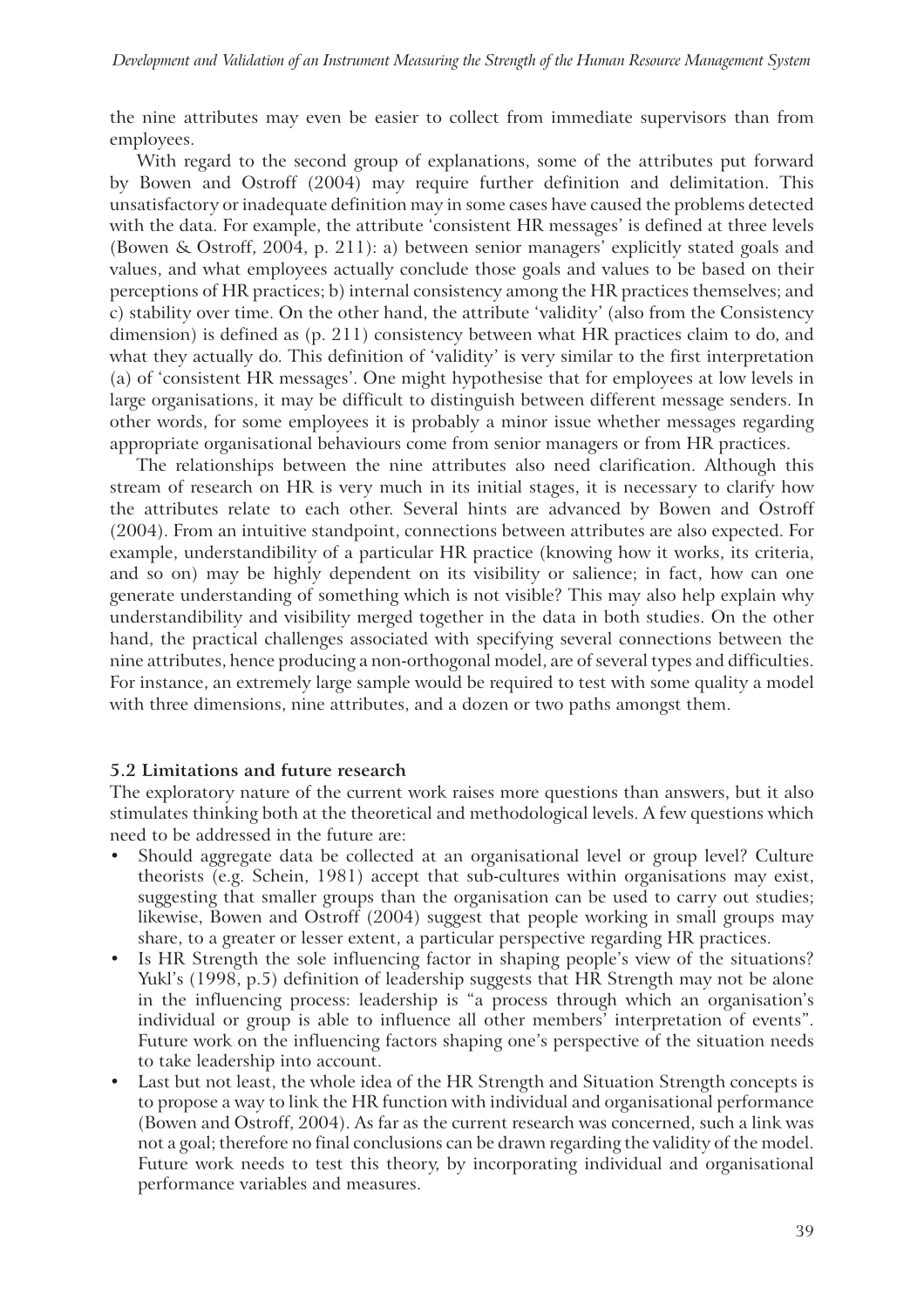#### REFERENCES

- Aijala, A., Walsh, B. and Schwartz, J. (2007). Aligned at the Top: How business and HR executives view today's most significant people challenges – and what they're doing about it. Special report of *The Economist Intelligent Unit and Deloitte Touche Tohmatsu*, Deloitte Development LLC.
- Arbuckle, J.L. (2006). *Amos 16.0 User's Guide*. Spring House, PA: Amos Development Corporation.
- Bowen, D.E. and Ostroff, C. (2004). Understanding HRM-Firm performance linkages: The role of the "strength" of the HRM system. *Academy of Management Review*, 29(2), 203-221.
- Chan, D. (1998). Functional relations among constructs in the same content domain at different levels of analysis: A typology of composition models. *Journal of Applied Psychology*, 83(2), 234-246.
- Chen, S.-J., Lin, P.-F., Lu, C.-M., and Tsao, C.-W. (2007). The moderation effect of HR strength on the relationship between employee commitment and job performance. *Social Behavior and Personality*, 35(8), 1121-1138.
- Combs, Y.L.J., Hall, A. and Ketchen, D. (2006). How much do high-performance work practices matter? A meta-analysis of their effects on organizational performance. *Personnel Psychology*, 59, 501-528.
- Delery, J.E. and Doty, D.H. (1996). Modes of theorizing in strategic human resource management: Tests of universalistic, contingency, and configurational performance predictions. *Academy of Management Journal*, 39(4), 802-835.
- Dorenbosch, L., de Reuver, R. and Sanders, K. (2006). Getting the HR message across: The linkage between line-HR consensus and "commitment strength" among Hospital Employees. *Management Revue*, 17(3), 274-291.
- Edgar, F. and Geare, A.J. (2005). Employee voice on human resource management. *Asia Pacific Journal of Human Resources*, 43(3), 361-380.
- Ferris, G.R., Arthur, M.M., Berkson, H.M., Kaplan, D.M., Harrell-Cook, G. and Frink, D.D. (1998). Toward a social context theory of the human resource management-organization effectiveness relationship. *Human Resource Management Review*, 8(3), 235-264.
- Gerhart, B., Wright, P.M. and McMahan, G.C. (2000). Measurement error in research on the human resources and firm performance relationship: Further evidence and analysis. *Personnel Psychology*, 53(4), 855-872.
- Hewstone, M. and Jaspar, J. (1988). Implicit and explicit consensus as determinants of causal attribution. Two experimental investigations. *European Journal of Psychology*, 18(1), 93-98.
- Ichniowski, C., Shaw, K. and Prennushi, G. (1997). The effects of human resource management practices on productivity: A study of steel finishing lines. *The American Economic Review, 87*, 297–313.
- James, L.R. (1982). Aggregation bias in estimates of perceptual agreement. *Journal of Applied Psychology*, 67, 219-229.
- James, L.R., Demaree, R.G. and Wolf, G. (1984). Estimating within-group interrater reliability with and without response bias. *Journal of Applied Psychology*,  $69(1)$ , 85-98.
- Jick, T.D. (1979). Mixing qualitative and quantitative methods: Triangulation in action. *Administrative Science Quarterly*, 24, 602-611.
- Kelley, H.H. (1967). Attribution theory in social psychology. *Nebraska Symposium on Motivation, 15*, 192-238.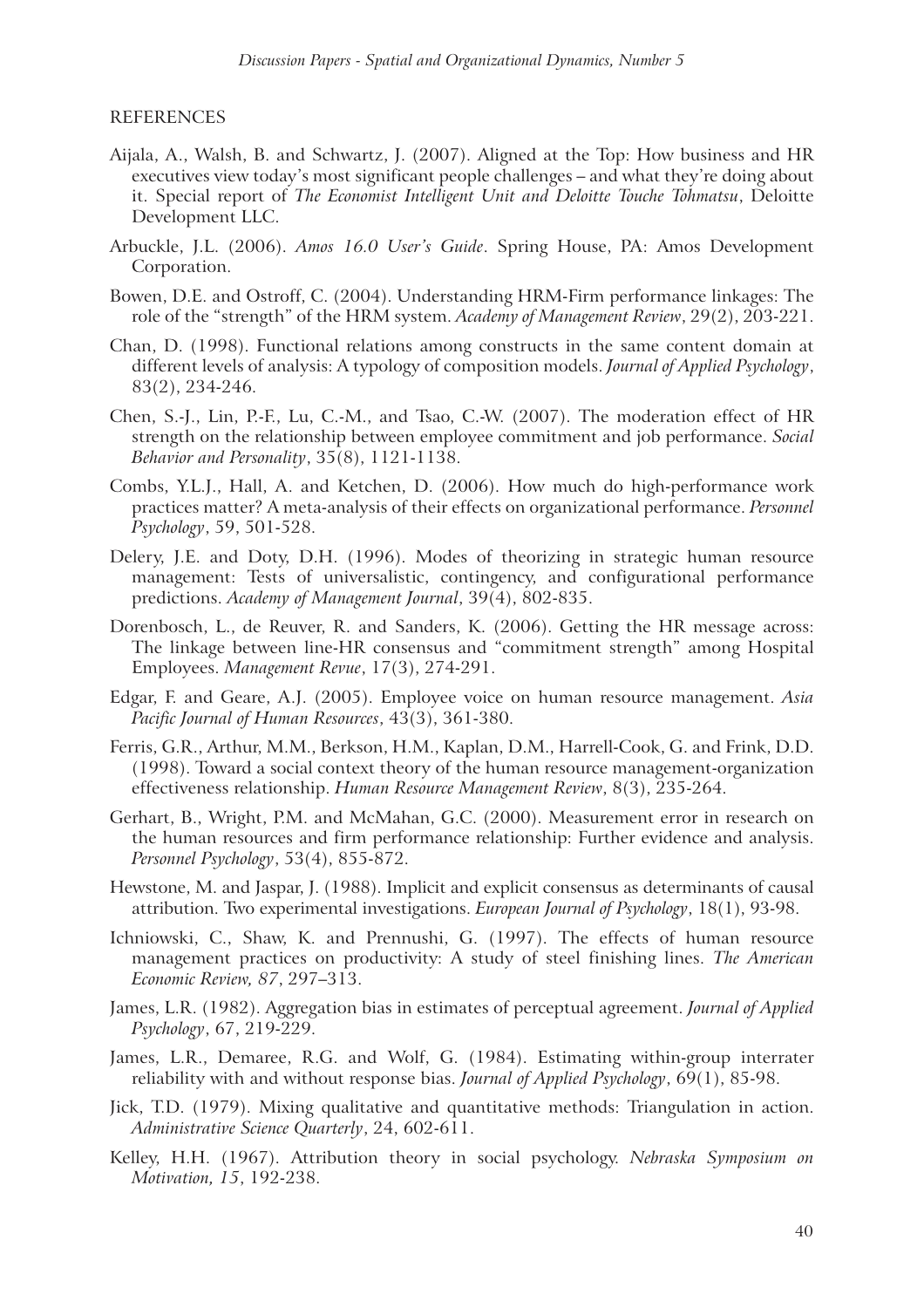Kelley, H.H. (1973). The processes of causal attribution. *AmericanPsychologist*, 28, 107–128.

- Mischel, W. (1973). Toward a cognitive social learning conceptualization of personality. *Psychological Review*, 80, 252-283.
- Nunnally, J.C. and Bernstein, I.H. (1996). *Psychometric Theory* (3rd ed.). McGraw-Hill.
- Ostroff, C. and Bowen, D.E. (2000). Moving HR to a higher level: HR practices and organizational effectiveness. In K.J. Klein and S.W.J. Kozlowski (Eds.), *Multilevel theory, research and methods in organizations: Foundations, extensions, and new directions* (pp. 211-266). San Francisco, CA: Fossey-Bass.
- Payne, R.L. (2000). Culture and climate: How close can they get? In N.M. Ashkanasy, C.P.M. Wilderom and M.F. Peterson (Eds.), *Handbook of organizational culture and climate*, 163-176. Thousand Oaks: CA: Sage.
- Pfeffer, J. (1994). *Competitive advantage through people: Unleashing the power of the work force.*  Boston: Harvard Business School Press.
- Podsakoff, P.M. and Organ, D.W. (1986). Self-reports in organizational research: Problems and prospects. *Journal of Management*, 12, 69-82.
- Podsakoff, P.M., MacKenzie, S.B., Lee, J.-Y. and Podsakoff, N.P. (2003). Common method biases in behavioral research: A critical review of the literature and recommended remedies. *Journal of Applied Psychology*, 88(5), 879-903.
- Rego, A. (2000). Justiça organizacional Desenvolvimento e validação de um instrumento de medida. *Psicologia, XIV* (2), 285-307.
- Rego, A. (2002). Na senda da compreensão das percepções de justiça dos professores do ensino superior. *Psychologica*, 29, 39-51.
- Schein, E.H. (1981). Coming to a new awareness of organizational culture. *Sloan Management Review*, Winter, 3-16.
- Schneider, B., Salvaggio, A.N. and Subirats, M. (2002). Climate strength: A new direction for climate research. *Journal of Applied Psychology*, 87, 220-229.
- Ulrich, D. and Brockbank, W. (2005). *The HR Value Proposition,* Boston, MA: Harvard Business School Press.
- Ulrich, D. (1997). *Human resource champions: The next agenda for adding values and delivery results*. Boston: Harvard Business School Press.
- Weick, K.E. (1995). *Sensemaking in organizations*. Thousand Oaks, CA: Sage.
- Yukl, G. (1998). *Leadership in Organizations* (4<sup>th</sup> Ed.), Englewood-Cliffs, NJ: Prentice-Hall.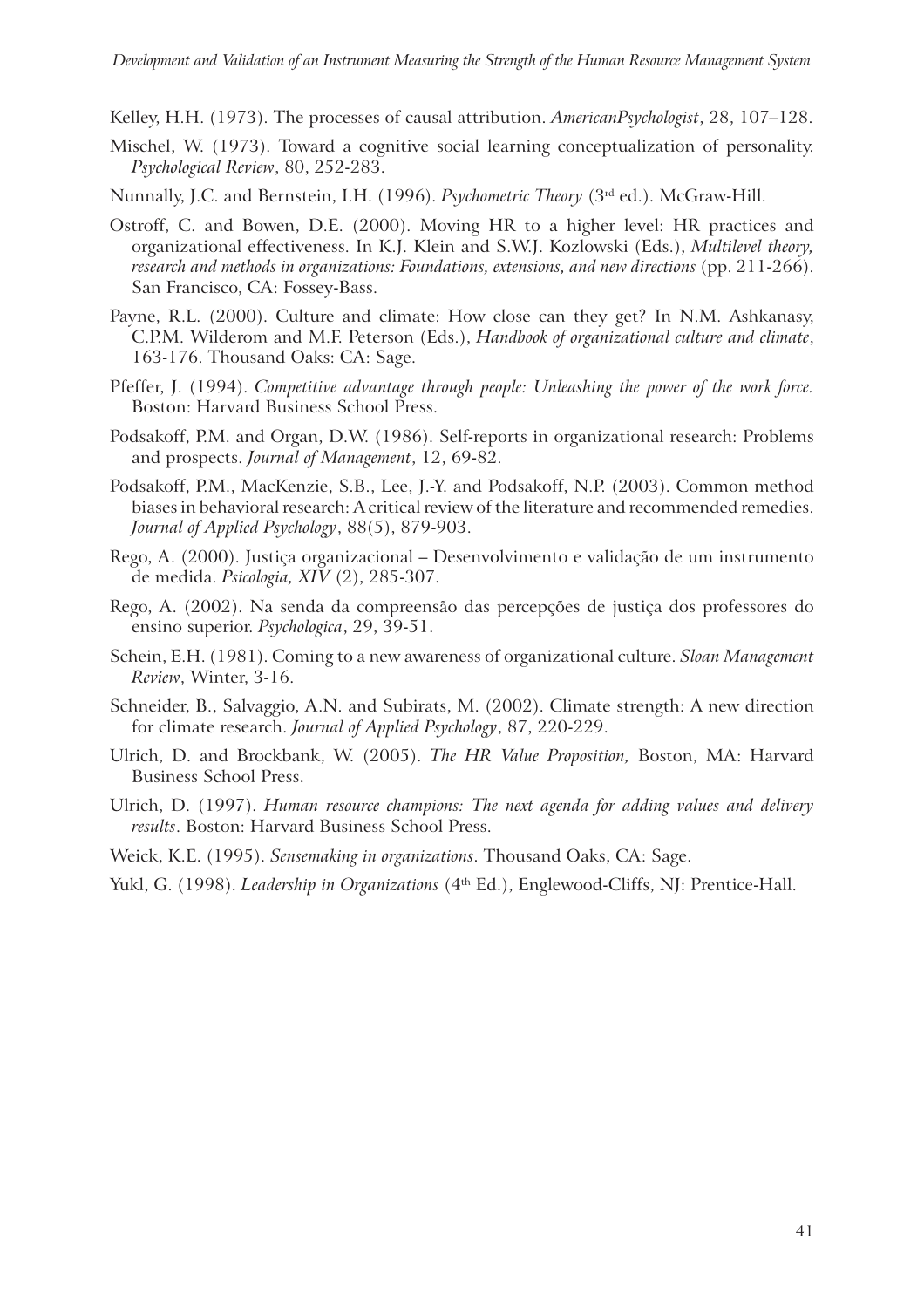# **THE LEADERSHIP OF SCHOOLS IN THREE REGIONS IN PORTUGAL BASED ON THE FINDINGS OF EXTERNAL EVALUATION**

# **A LIDERANÇA DAS ESCOLAS DE TRÊS REGIÕES PORTUGUESAS VISTA A PARTIR DA AVALIAÇÃO EXTERNA**

*Helena Quintas José Alberto Mendonça Gonçalves* 

# **ABSTRACT**

School leadership has significant effects on the learning, development and academic success of the pupils and on the quality of educational organisations, so, to a large extent, the effectiveness of the school depends upon the way in which leadership is carried out. It is on this basis that we undertook our study which led in this article. In it we sought to characterise the leadership of schools and school clusters in the regions of the Algarve, Alentejo and Lisbon and Tagus Valley, globally and specifically, based on the analysis of the content of external evaluation reports produced by teams from the General Inspectorate of Education during the 2006/2007, 2007/2008 and 2008/2009 academic years. This analysis was carried out as part of the research project FSE/CED/83489/2008 under the responsibility of the Centre for Sociology Research and Studies from the Lisbon University Institute, the University of the Algarve and the Barafunda Association, and we were part of the respective research team. By analysing the data we have been able to establish a joint and per region "profile" of the leaderships in the schools and school clusters that were evaluated, although we consider that their results cannot be extrapolated, given the limits in the wording of the evaluation reports and the fact that these reports were produced by different teams from region to region and even within the regions themselves.

Keywords: **"**external evaluation of schools", "external evaluation reports of schools", "leadership of schools", "exercising of leadership in schools".

## **RESUMO**

A liderança escolar tem efeitos significativos na aprendizagem, desenvolvimento e sucesso académico dos alunos e na qualidade das organizações educativas, pelo que das suas práticas depende, em grande medida, a eficácia da acção da escola. Foi tendo estes pressupostos por referentes que desenvolvemos o estudo de que este artigo dá expressão pública. Nele procuramos caracterizar a liderança das escolas e agrupamentos de escolas das regiões do Algarve, Alentejo e Lisboa e Vale do Tejo, em termos globais e específicos, com base na análise de conteúdo efectuada aos relatórios de Avaliação Externa produzidos pelas equipas da Inspeccção-Geral da Educação nos anos lectivos de 2006/2007, 2007/2008 e 2008/2009, análise esta realizada no quadro do projecto de investigação FSE/CED/83489/2008, da responsabilidade do Centro de Investigação e estudos de Sociologia do Instituto Universitário de Lisboa, da Universidade do Algarve e da Associação Barafunda, de que integrámos a respectiva equipa de investigação. A análise dos dados agora efectuada permitiu-nos traçar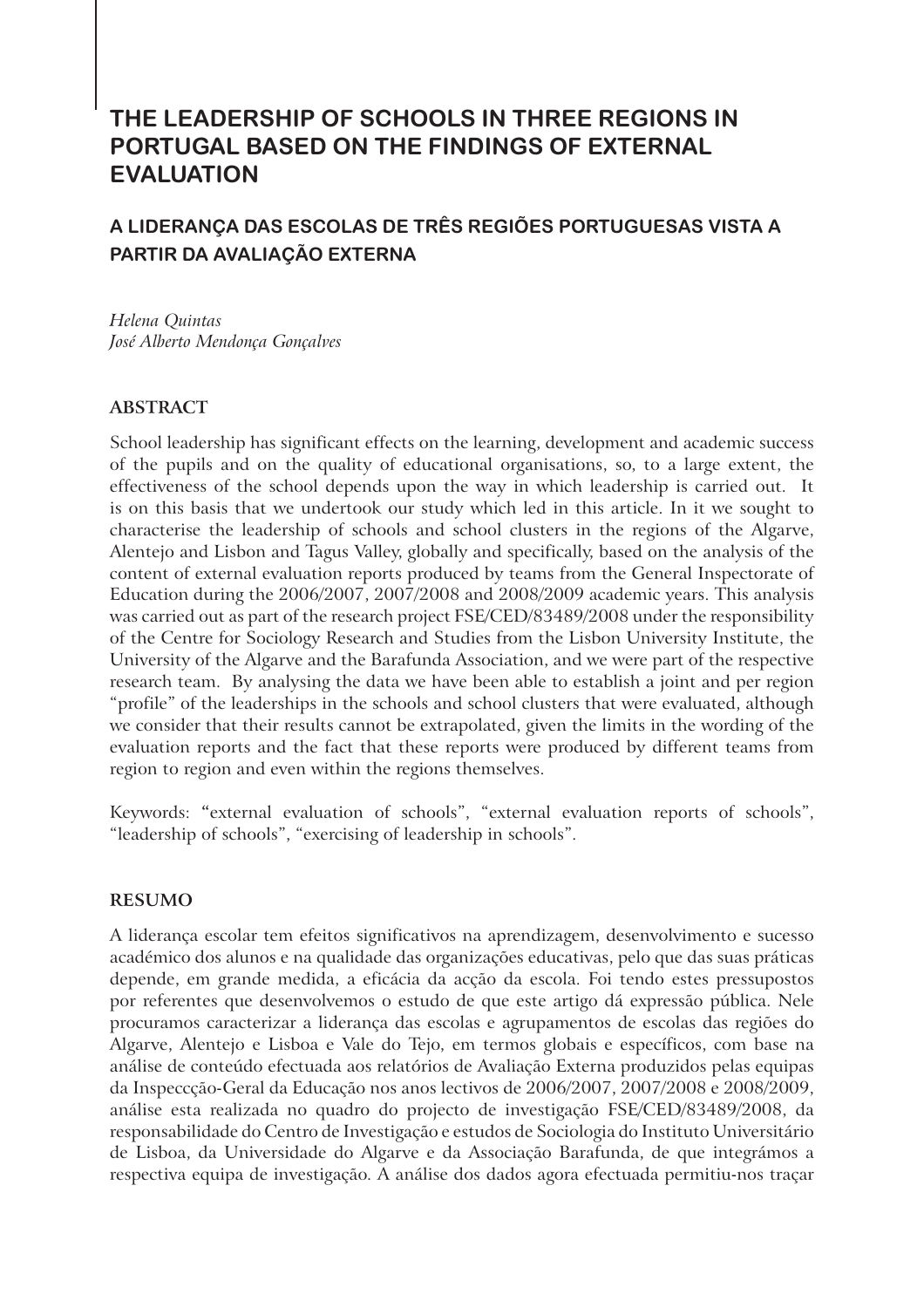um "perfil" de conjunto e por região das lideranças das escolas e agrupamentos de escolas avaliadas, embora consideremos que os seus resultados não possam ser extrapolados, dados os limites da redacção dos relatórios de avaliação e destes serem produzidos por equipas diferentes de região para região e nas próprias regiões.

Palavras-Chave: "avaliação externa das escolas", "relatórios de avaliação externa das escolas", "liderança das escolas", "exercício da liderança nas escolas".

JEL Classification: I21

#### **1. INTRODUCTION**

The evaluation of nursery, primary and secondary education establishments was instituted by Law No. 31/2002 of the 20th of December, and comprises a system which includes two complementary processes: Internal Evaluation and External Evaluation. An experimental phase was undertaken in 2006 and all schools in mainland Portugal are expected to be covered over the course of a four-year cycle.

Internal evaluation is undertaken by the school itself, which should produce "a discourse constituted by judgments that relate variables (a fact or situation that is observed, recorded, learnt about the evaluated subject) to standards (a fact or situation that is seen as an ideal)" (Figari, 1996).

External evaluation, which was assigned to the Inspecção Geral da Educação (IGE - *General Inspectorate of Education*), in collaboration with external experts belonging to higher education establishments, is aimed at: encouraging schools, to systematically question the quality of their practices and their results; coordinating the contributions of external evaluation with the culture and methods of internal evaluation in schools; strengthening the capacity of schools to develop their autonomy; contributing to the regulation of the education system; contributing to a better understanding of schools and of public education, fostering social participation in the life of schools.

Operating on a referential composed of five parameters (results, rendering of educational service, school organisation and management, leadership and capacity for self-regulation and improvement, each broken down into a variable number of factors), the external evaluation teams produce a final report based upon the analysis of documents and panel interviews conducted in schools with a very diverse set of participants, the results of which are returned to the schools evaluated allowing them to define the issues not only that they should improve but that they might want to improve. All areas and factors are examined in a qualitative and descriptive manner. In addition, the areas are given a classification which may range from "Very Good" to "Unsatisfactory". After the evaluated school has been made aware of the data, the reports are published on the IGE website.

The methodology used allows all the educational participants to be contacted and thus exchange information about their views on the school's performance in the areas being analysed. However, as the time that each team spent at the educational establishment was limited, with no direct contact with teaching practices and with the almost exclusive use of the interview technique, where the information given must be considered true, the data collected only allows a clearer analysis in certain areas, leaving uncertainty in others. It was also not possible to analyse causal relationships or the contamination between the different areas. This set of circumstances contributed to the random and disperse character of the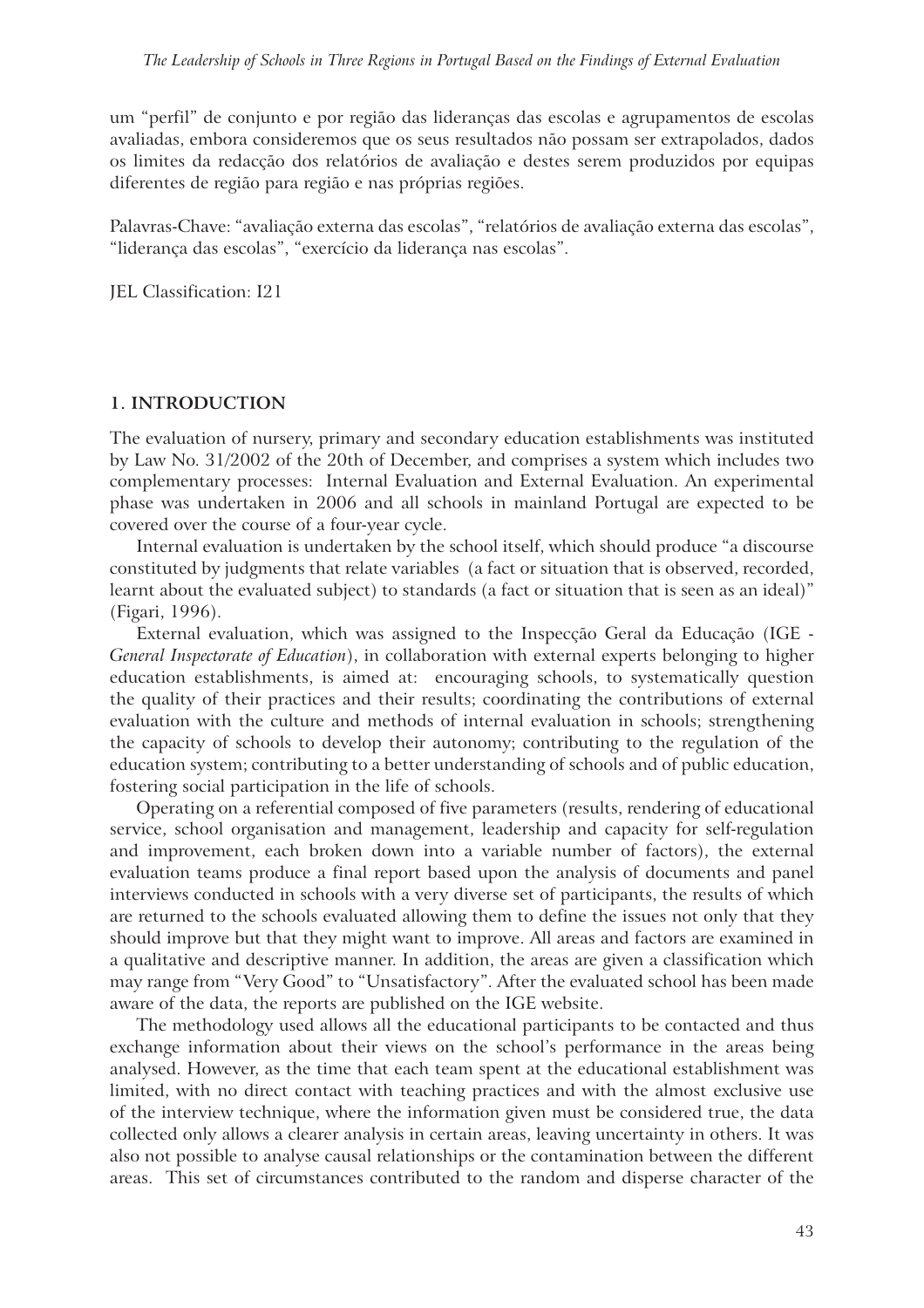external evaluation reports, as not all the indicators were taken into account. It is up to each team of evaluators to integrate those which best describe and characterise the educational unit evaluated.

This study looks at the Leadership that is developed in schools (one of the areas which the External Evaluation focuses on), using the analysis of the External Evaluation reports, and is aimed at understanding how educational organisations put their school vision into practice and how they implement the sharing and flow of information to be able to achieve the set goals and purpose, thereby giving substance to the hierarchical line for the exercising of power.

As a recent project on this subject showed (Leithwood, Sammons, Harris & Hopkins, 2009), school leadership has significant effects on the learning, development and academic success of the pupils and on the quality of the educational organisation.

Our interest in examining this aspect is reinforced because, currently, Portuguese schools are confronted with a new legal framework for their organisation and management, which requires a new paradigm of leadership that determines, among other aspects, the substitution of the Chairman of the Executive Board by a Director. This change is not merely formal, in that it emphasizes the action of leading as opposed to managing, although exercising the role of management includes both. The director has to undertake tasks that are aimed at getting the institution to operate under both general and internal standards and regulations, meaning not only managing, but also influencing the other members of the organisation so that it can improve through this openness to change and innovation, which is what leading means (Ruzafa, 2003). Indeed, both management and leadership are necessary for the dynamics of change and the improvement of the school, and leadership is decisive in mobilising the various participants to resolve the difficult problems faced (Fullan, 2001; English, 2008).

The study focused exclusively on three regions – the Algarve, Alentejo and Lisbon and the Tagus Valley. The reason for this selection was the concern of covering territories with distinct characteristics. The region of the Algarve occupies 5.6% of Portuguese territory and has a population density of 79.1 inhabitants/km². The region of the Alentejo occupies the largest area of the country (30.7%) but it has a much lower population density, 19.6 inhabitants/km², and the overwhelming majority of its parishes are rural (92.3%). As for the Lisbon and Tagus Valley region, it is the most densely populated region at national level (959 inhabitants/km²), exceeding the density of Portugal as a whole (115.4 inhabitants/km²). The majority of its 207 parishes are urban (72%); however, its "rurality" has increased since  $2002$ , when the region of Lezíria do Tejo<sup>1</sup> was incorporated into it. The 3 regions share the general scenario of the country both in terms of the predominance of the population who have completed obligatory schooling (between the 2nd and 3rd cycles of basic education), and of the general increase in the levels of education over time.

In methodological terms, our option to focus on the analysis of the external evaluation reports was a challenging route for the research, since it is based upon records made by evaluation teams from information provided by the schools. The analysis of secondary sources of information provides access to information made from the interpretation of other agents, in this case the evaluation team. If, on the one hand, this condition can be regarded as a limitation in so far as the information is seen through the eyes of the evaluating agents, on the other, they themselves become the object of the analysis. Therefore, we must bear in mind that we are in the presence of a social construction, which, in reality, also happens even when dealing with the primary sources. It is also important to add that our decision to carry out our analysis using the external evaluation reports also allows us to constitute, as the basis for the analysis, documents which, at a first glance, have other objectives.

<sup>&</sup>lt;sup>1</sup> Source, Instituto Nacional de Estatística (National Institute for Statistics)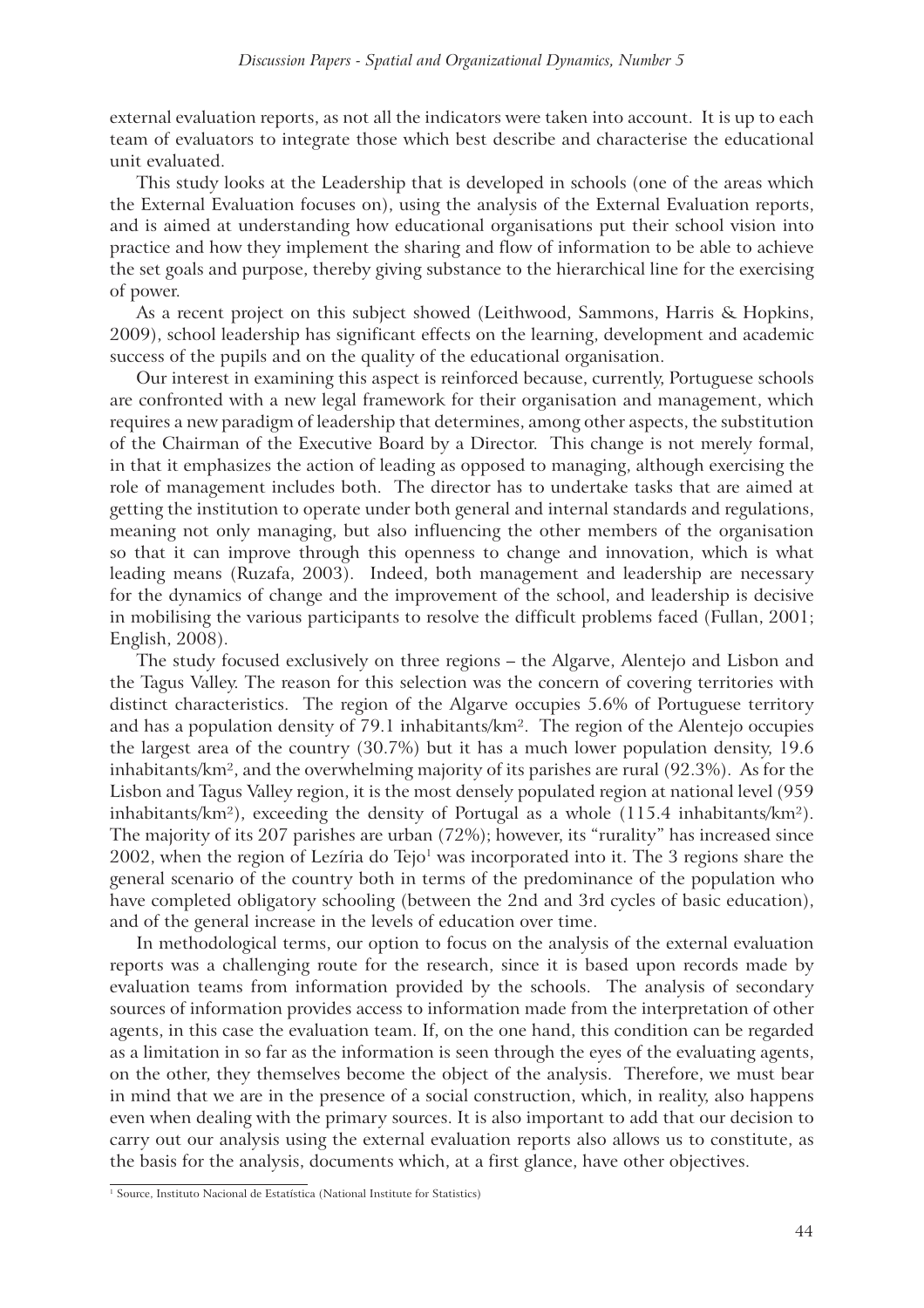The external evaluation of schools has certainly contributed to a reflection on the organisational conditions necessary to promote school success, and this study integrates this purpose.

#### **2. SCHOOL EVALUATION AND LEADERSHIP**

#### **2.1 Evaluation**

Organisational evaluation in the field of education, which includes the external and internal evaluation of schools, presently occupies a fundamental role in worldwide educational policy agendas.

With the ability of assuming a plurality of formats and a diversity of responses, these evaluation methods differ in the purposes that they pursue and in the players who carry them out. However, there should be a complementarity between both which leads to developments and improvements in the school organisation (Alaiz, 2004; Azevedo, 2002, 2007; McNamara and O'Hara, 2008).

The idea that persists is that the main function of external evaluation is the rendering of accounts, in order to return an overall appraisal of the quality of schools, education and the teaching provided with a view to their improvement. In the words of Janssens and van Amselsvoort (2008) the double function of *accountability* and *improvement*, pertaining to internal evaluation, "is a crucial mechanism for a school to acquire any type of development" (McBeath, 1999, p.40).

The concept of *empowerment* is frequently used to illustrate what is deemed to be the ultimate objective in the evaluation of educational organisations - external and internal evaluation - viewed, in this manner, as complementary processes. This understanding of organisational evaluation reinforces the presupposition of the autonomy that schools have been claiming over the years and, in many countries, evaluation processes respond to this reality, working as instruments of external and internal monitoring of practices which schools develop while exercising their autonomy (Schildkamp, 2007).

Within Europe, especially in countries with a more consolidated experience in the evaluation of schools, such as Scotland, England and the Netherlands, the educational inspection services are responsible for external evaluation. The attribution of this function to these bodies has contributed to the acceptance that the evaluation of schools is an issue for which an external body is responsible and, consequently, has hampered processes which turn evaluation into a task for which the school itself, and those directly involved in it, are responsible (McNamara and O'Hara, 2005).

Experience garnered along the way has shown that changes in both direction and purpose are advisable. The classic role of "monitoring" and "control" which used to characterise the performance of inspection services and contaminate the evaluations that were undertaken, is being substituted by available support methods, such as working together with the schools and the provision of models and tools for self-improvement. The current trend is for external evaluation to take a complementary and supporting role and for internal evaluation to be given priority as a contribution to the school's development. As stated by McBeath and McGlym (2002), it is a model whereby external evaluation focuses, first and foremost, on promoting schools' capacity for internal evaluation.

In Portugal, the processes for evaluating schools are still in their infancy when compared to other European countries. Even though several external school evaluation programmes, projects and procedures have been developed over the last two decades for primary and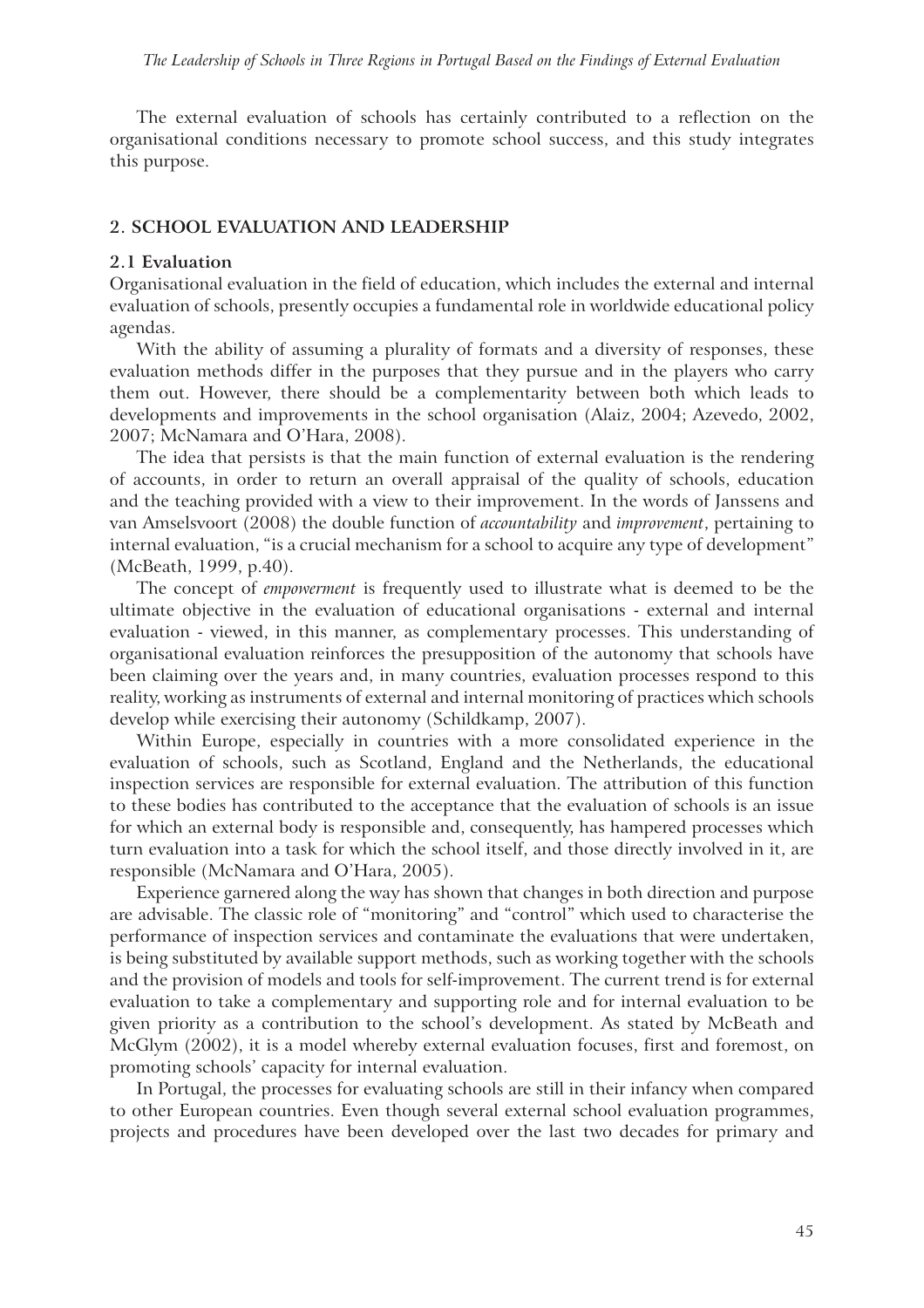secondary schools, both due to initiatives taken by private institutions<sup>2</sup> and various educational administration bodies (General Inspectorate of Education and Institute for Educational Innovation), educational policy measures pertaining to the evaluation of schools only appeared in 2002 with the publication of a law approving the educational evaluation system, and including both external and internal evaluations, with the latter being compulsory.

The rule of complementarity which, as mentioned above, should characterise these two methods of organisational evaluation, is not yet a reality in Portuguese schools. In the case of internal evaluation, which was not part of the culture and practices of Portuguese schools but which is now required under law, schools found themselves faced with a challenge to which they have been responding in a more or less structured manner. After eight years of schools being obliged to conduct their own evaluations, the scenario today is very atypical and appears more like a practice that is legally required than a need which is perceived and installed in the practices of teachers and the culture of schools.

In the case of external evaluation, the model in force in our country is the responsibility of IGE (General Inspectorate of Education) and was initiated in 2006 by the "Working Group for the Evaluation of Schools", as it was then known. This was a pilot experiment in which 12 schools were evaluated and was later expanded to all other schools nationwide. It is expected that, by the end of the 2010/2011 academic year, all schools and school clusters will be evaluated.

Corresponding to the requirements of the law, and also to the processes and principles which form the basis of the evaluation of schools that is carried out in other countries and which we have used as our inspiration, the project for external evaluation that is currently being developed is intended to make a significant contribution to the development of schools and the improvement in the quality of student learning, in a perspective of reflection and continuous improvement (IGE, 2010).

The objectives for the external evaluation of schools can be summarised in five main lines of action: a) to promote, in schools, a systematic questioning of the quality of their practices and their results; b) to coordinate the contributions of external evaluation with the culture and devices for internal evaluation in schools; c) to strengthen the capacity of schools to develop their autonomy, d) to contribute to the regulation of the operation of the education system, and e) to contribute to a better understanding of schools and of public education, fostering a social participation in the life of schools.

The external evaluation process operates with an evaluation reference that covers five areas of analysis: Results; Provision of Educational Services; School Organisation and Management; Leadership; Capacity for Self-regulation and School Improvement. Each of these areas includes between two and five factors, with a set of illustrative issues for each one. Each of the five domains that structure the external evaluation is rated on a scale comprising four levels: Very Good, Good, Satisfactory and Unsatisfactory.

External evaluation is conducted by a team of three, comprising two inspectors and an external evaluator from the IGE, most of whom are teachers and researchers in higher education. The methodological principles that led to the establishment of these teams emphasise "the exchanging of ideas in the identification of strategic issues for the improvement of the school and the diversity of experiences" and the "source of enrichment of the work carried out by the IGE" (IGE, 2009, p. 12).

In terms of procedure, the undertaking is based on three steps considered essential for the thorough and detailed knowledge of the educational institution, and also for the

<sup>2</sup> The Manuel Leão Foundation, created in 1996, responsible for the AVES Programme - Evaluation of Secondary Schools is especially worthy of note. It has been developing its work in the area of school evaluations since the year 2000 and has received financial support from the Calouste Gulbenkian Foundation.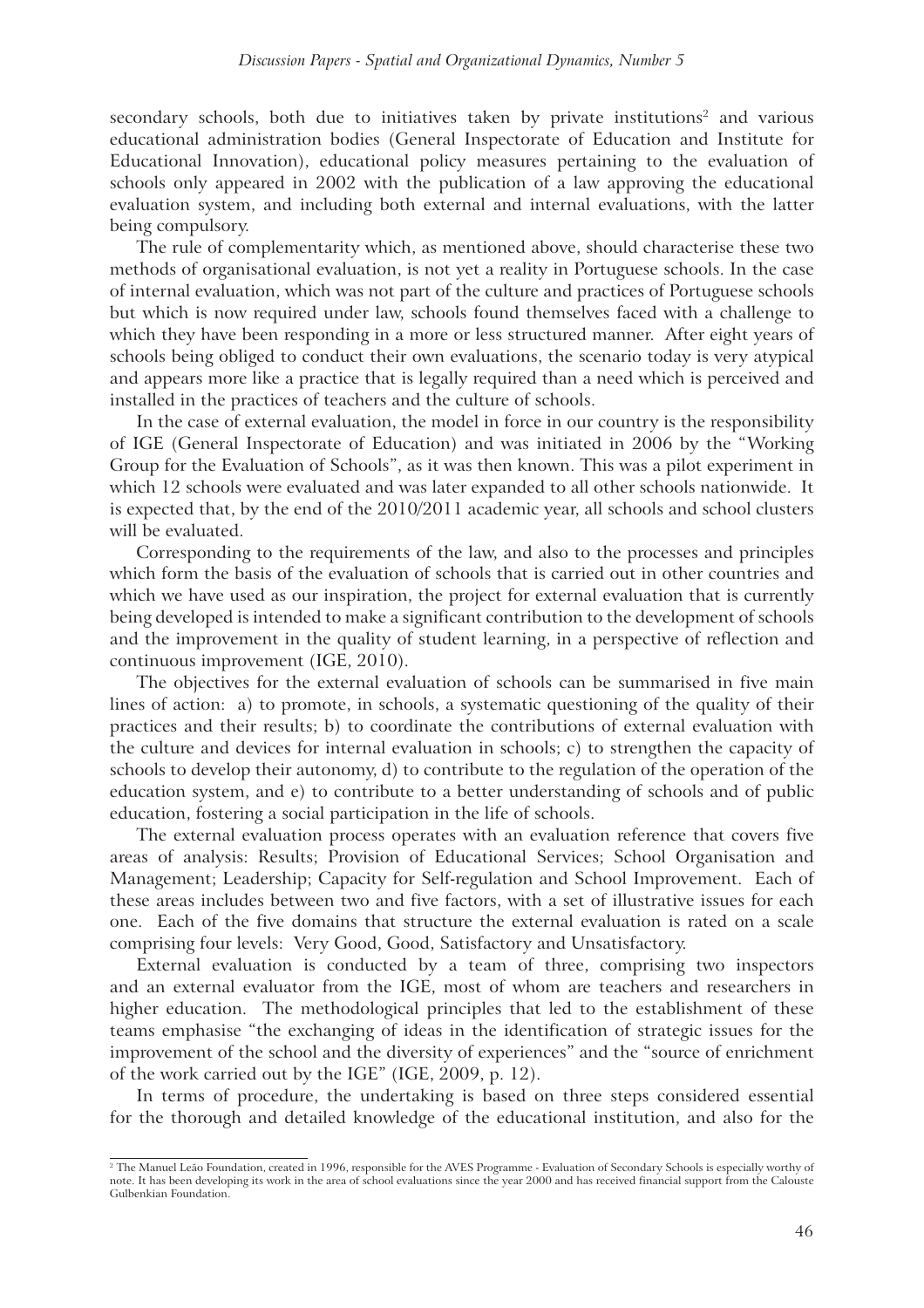feedback, to the school evaluated, of information that will help it implement the necessary improvement processes. These steps include:

- i) The analysis of documents, provided by the school, and which may have been prepared specifically for the external evaluation, such as a document to introduce the school, or already exist within the educational organisation and be of a structuring nature in their course of action;
- ii) School visits, which last for two or three days depending on whether it is a non-clustered school or a cluster of schools. The visit includes a session with a presentation of the school by the executive board, a visit to the facilities and semi-structured panel interviews, covering a wide range of participants, both internal and external, from the educational community: students, parents, teachers, non-teaching staff, local councillors and other school partners;
- iii) The writing up of school/cluster reports, prepared by the external evaluation team. The report is written on the basis of evidence gathered from the main documents of the school, the presentation made by the school itself, and the multiple panel interviews (IGE, 2009) and contains five chapters: Introduction, Characteristics of the School/ Cluster, Conclusions of the Evaluation by Parameter, Evaluation by Factor and Final Conclusions. Once the report has been sent, the school evaluated has a period of time in which to respond. The reports and response are published on the IGE's website.

Now that the first round of external evaluations of schools is coming to its conclusion, a provisional report shows that there are two aspects which constitute the core of the entire process. The first has to do with creating a culture of evaluation of schools and its acceptance by the educational community, running the risk, in its absence, of developing an undertaking that does not have significant implications in improving the real and effective quality that is offered by the teaching establishment. As stated by Santos Guerra (2002) "if teachers reject the process, are defensive, behave in an artificial manner, and deny the evidence, then the evaluation will be a waste of time" (p.51). A second aspect relates to the close relationship that should exist between the need to develop this culture of evaluation and a new way of looking at management and strategic planning. The evolution which has been observed in management models of school organisations tends to emphasise the meaningful relationship between the orientation that is given to the educational organisation - its mission, vision and the values that it defends - and the identity of each school. In this context, the evaluation of schools can be seen as a fundamental tool for becoming acquainted with and characterising the educational organisation and identifying its problems, while also allowing appropriate plans of action to be defined and schools to develop, which, undoubtedly, means a determined exercising of leadership.

#### **2.2. Leadership**

The leadership of school organisations must be seen as a means for developing an educational and pedagogical action (Costa, 2000), which, in operational terms, means shared management (Sergionanni, 1988, 2004), whose practice and efficacy demand, on the one hand, effectiveness and recognition and, on the other, the use of concerted strategies for action and the promotion of the individual and collective commitment of the entire educational community in carrying out work projects, with a view to resolving difficult problems (Nóvoa, 1992; Fullan, 2001; English, 2008).

To specify the meaning of the concept, given the paradigm shift taking place in Portuguese schools in terms of organisational and operational structures, management and leadership will need to be distinguished, although they are complementary in the exercising of the management function. Therefore, while the manager's action is essentially geared towards running the institution in keeping with general and internal standards (Ruzafa, 2003),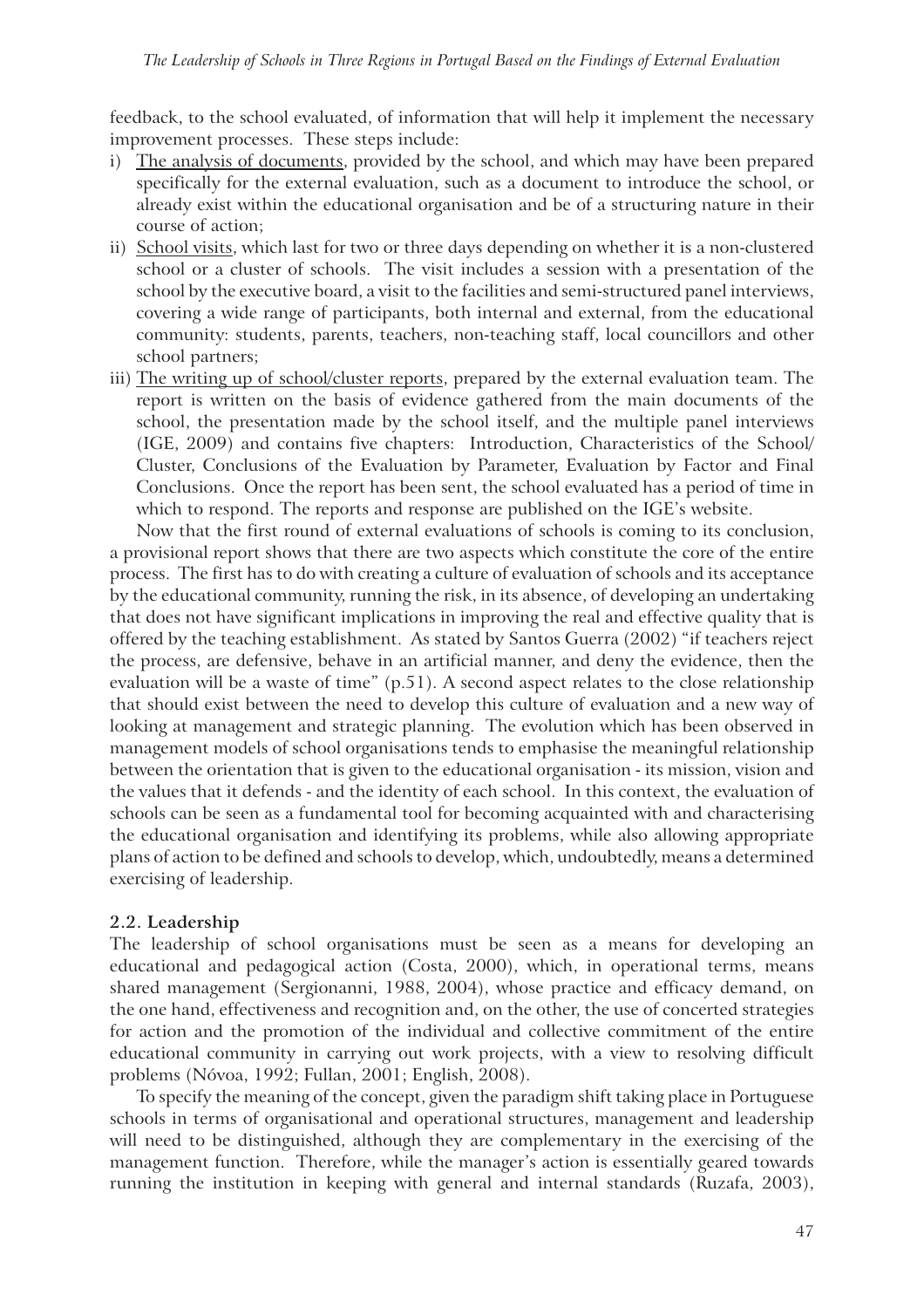taking on a role that is largely one of control through the budget, the planning of activities and other organisation tools and the regulating of school life, the leader must, above all, set goals for the future, encourage commitments and promote and guide changes (Bolman and Deal, 1994, quoted by Estêvão, 2000). Thus, by exercising leadership, the director must not only focus on the actual work being developed within the school and promote a permanent dialogue and exchange among teachers so that they can discuss their practices and the circumstances in which they are undertaken, with a view to their improvement (Ruzafa, 2003), but also focus on educational provision, the teachers' professional development and the organisational development of the school as a whole (Gairín and Villa, 1999), a process that, according to Bolivar (1997), means a multiple and dynamic exercise of leadership.

This exercising of leadership, which presupposes a set of technical and instrumental skills, and the capacity to instil principles of ethics and evolution, which, in truth are acquired and developed through training and learning (Sanches, 1996; English, 2008), is carried out on the basis of three types of variables (the personal qualities of the leader, the organisation's structure and the school's culture) and is influenced by three aspects: i) legal, the statutory legal or formal framework of the role of the school as an organisation; ii) personal, as a consequence of the personal qualities of the director iii) and functional, which refers to the characteristics of the group and their level of suitability in relation to the aforementioned skills and capacities (Ciscar and Uria, 1986, quoted by Gairín and Villa, 1999).

In fact, the exercising of the leadership of school organisations comprises technical, human, educational, symbolic, cultural and political aspects (Gairín and Villa, 1999), and if it is to be effective, the moral dimension of education, the interpersonal and social nature of educational practices, the instructional dimension and the political nature of education (Alves, 1999) cannot be overlooked. In this context, the director continues to take charge of the day-to-day running of the school, while simultaneously instigating "change and participation", coordinating the actions carried out by various bodies (Fonseca, 2000) and, especially, acting as the "communicator" who anticipates, averts, manages and mediates conflicts, promotes and encourages good relations between the members of the school community and takes proper decisions based on the interests and needs of the school (Fullan, 2001).

Regardless of the different models which, diachronically, have supported the exercising of leadership, from the traditional (mechanistic, bureaucratic, formal and hierarchical), to the democratic and participative, to political, subjective, ambiguous, cooperative and collegial, or even the educational and pedagogical (Costa, 2000; Sanches, 2000; Rocha, 2000), a plurality of practices is involved which, in our opinion, should configure a "transformational" perspective (Burns, 1978) of the school, that means being open to new ideas and tolerant of differences in opinion, seeing weakness as a source of learning, questioning fundamental suppositions, thinking in a prospective and speculative manner, and searching for relations and systematic coherence (Glatter, 2007).

In the Portuguese education system, the regulations defining the bodies and areas of intervention of school leadership form a model where there are shared responsibilities and where the processes of decision making are assumed by the collective bodies (Executive Board/Director, School Board/General Board and Intermediate Leaders). This leads to an internal decentralisation of management, which is exercised and manifested in a dispersed manner, creating multiple leaderships that should work in a coordinated and complementary manner (Ainley and McKenzie, 2000). Therefore, a leadership model based on the principles of collegiality prevails (Sanches, 2000), allowing organisational and pedagogical action of mutual reinforcement and which facilitates individual expression.

This leadership practice is therefore based on a rotation of roles, arising from the possibility of teachers exercising different functions within the educational organisation,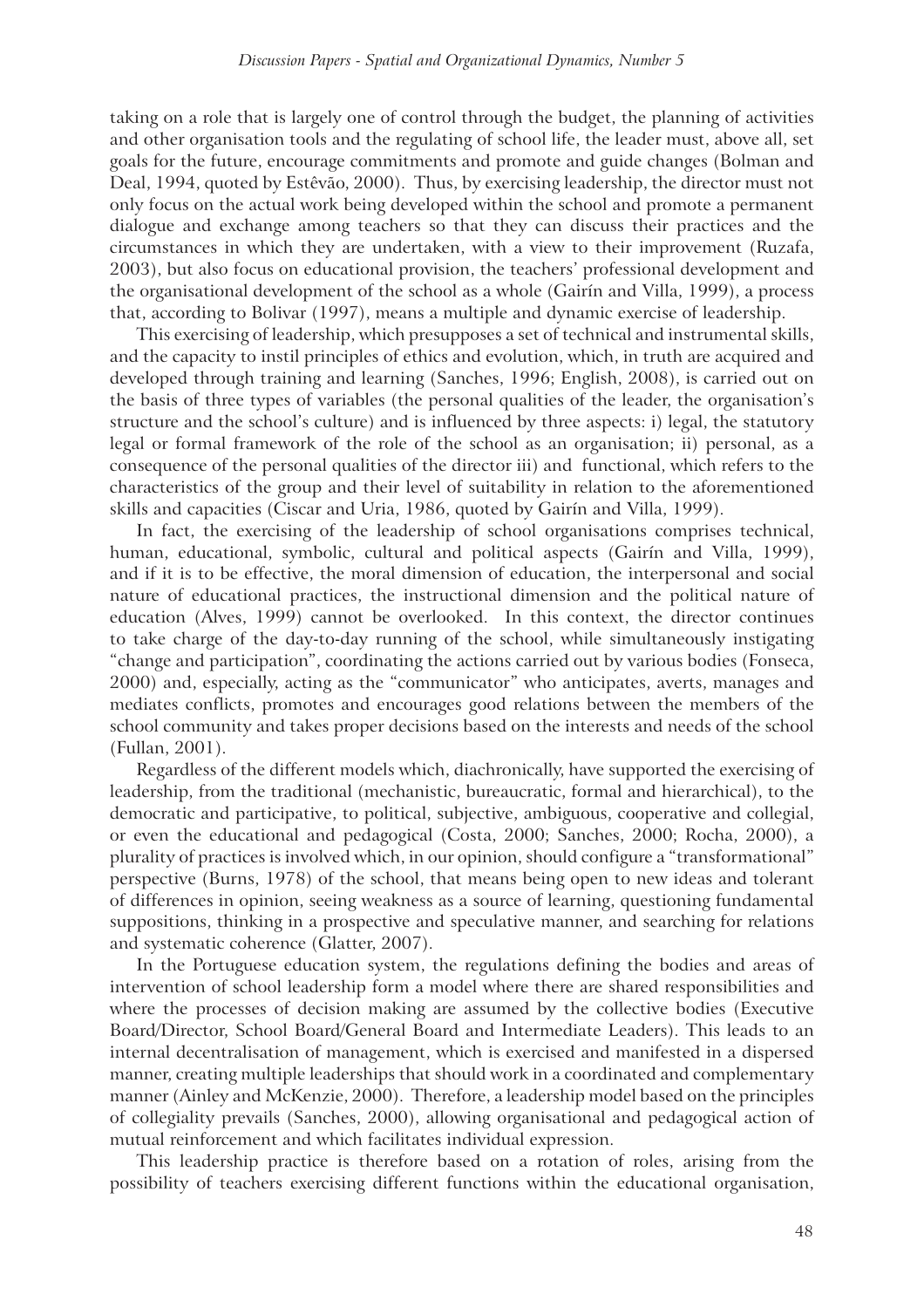which expands their perception of the reality and allows the identification of one voice and one identity that enables safe and shared management relationships, learning from others and with others, and also the creation of a culture of collaboration, interaction and connection with the community (Beatie, 2002; Gold, Evans, Earley, Halpin, and Callarbone, 2003; Leithwood 1994).

As a logical consequence, the leadership should maximise collaboration and commitment to provide structures and resources which promote dialogue, where all members of the educational community (teachers, students and families) are encouraged to participate in the governance and management of the curriculum. Conditions are thus created whereby multiple voices expressing different ideas can be heard in the processes of change and organisational development (Ross and Gray, 2006; Robertson, 1999).

In short, the leadership action must be creative and innovative, in so far as leading is, without a doubt, a creative process where leaders must be concerned with the creation and re-creation of learning communities which involve the entire democratic life of the educational community (Barker, 2007).

In this process however, we must bear in mind that educational organisations are complex systems whose operations require the collection and circulation of information. The abovementioned systems are open - so information is constantly imported and exported, meaning constant change - and holistic, which presupposes that the parts are not complete in themselves, thereby limiting a cascading management style where top management can control all levels of decision. On the other hand, the respective limits are not easy to determine, making it difficult to capitalise the influence of some participants, such as the parents and other members of the community. In addition, these same limits have tended in the past to give preference to forms of acting and reacting that restrict the planning of change, with the principle of chaos taking the upper hand, which means that interfering in a variable may cause a chain reaction with unpredictable consequences (Coppiers, 2005).

In spite of these restrictions, the circulation of information between teachers on the various aspects of the organisational operation of the school stimulates the actual flow of information and foments change. Additionally, the intensity and quality of the information depend on the level of production of knowledge and the degree of interaction between the structures, and also the culture of communication within the system (Fullan, 2001).

In Portugal, however, the existence, in the same establishment, of teachers with different training backgrounds and who teach different age groups, together with the geographical dispersion that characterises school clusters, may constitute factors which are conducive to barriers that prevent dialogue and hinder the circulation and acquisition of information. This is a situation that requires urgent attention, bearing in mind that, as shown by several studies, regardless of the type of school, the effective use of information proves to be efficacious in identifying expectations and stimulating processes of inquiry and discussion that lead to development (Bert and Gerry, 2005; Coppiers, 2005).

It is therefore vital that those in leadership positions ensure that conditions are in place whereby information about the school is able to circulate.

This means that they must ensure the circulation and quality of information, as well as the variety and diversity of means and forms through which it circulates. They must also ensure the effectiveness of this circulation through a clear system of delegation of responsibilities to ensure that the existing knowledge on indicators of development, progress and school improvement is appropriate to interested parties, namely the educational community.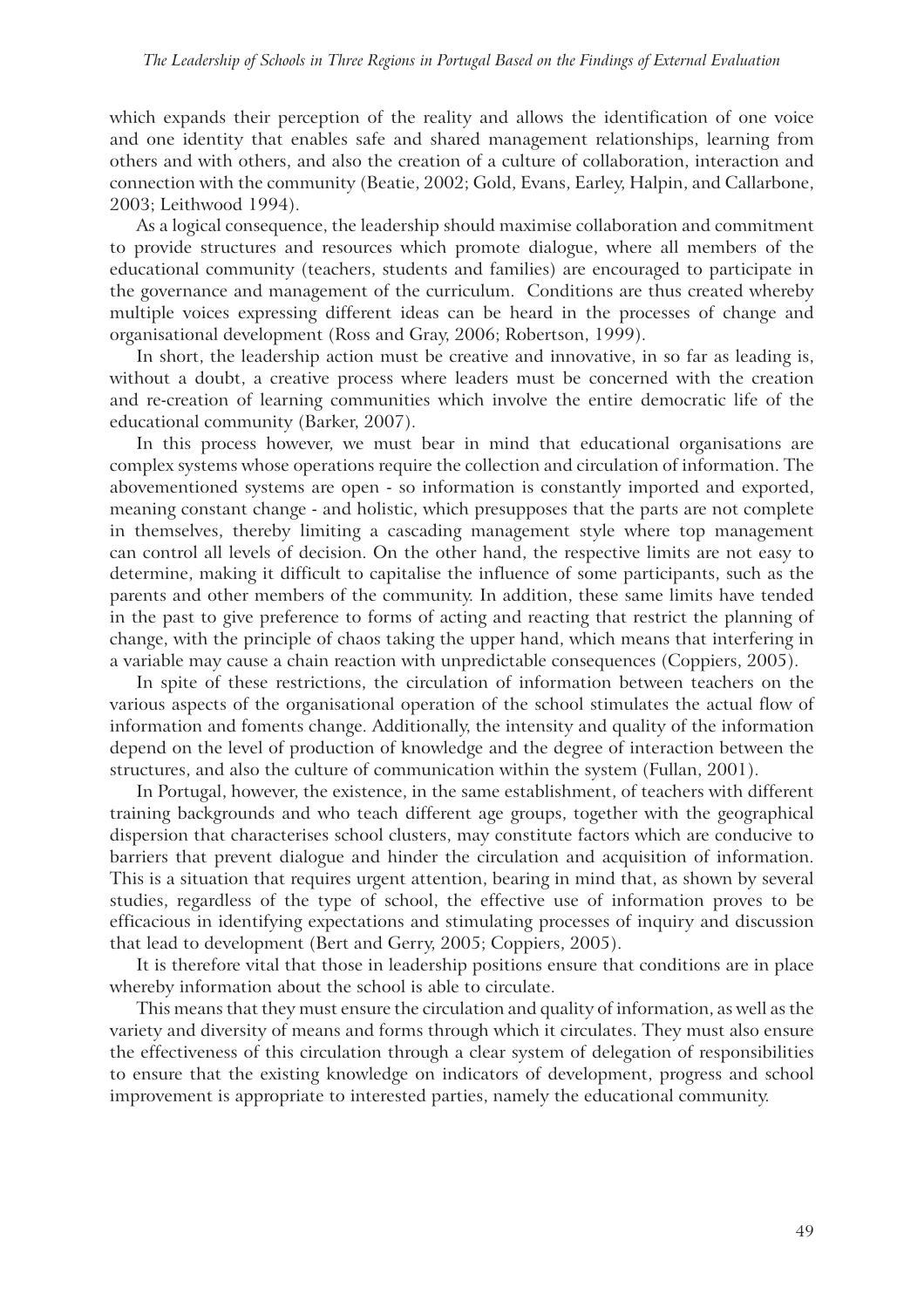# **3. METHODOLOGY**

With the study of leadership in clustered and non-clustered Portuguese primary and secondary schools as its purpose, this article presents an independent analysis of data obtained as part of the research project "*Sucesso escolar e perfis organizacionais: um olhar a partir dos relatórios de avaliação externa*" ("*Academic success and organizational profiles: an analysis based on external*  evaluation reports")<sup>3</sup>. Only data resulting from the analysis of contents of a categorical nature from 293 External Evaluation Reports, drawn up by the General Inspectorate of Education during the academic years 2006/2007, 2007/2008 and 2008/2009 and relating to the regions of the Algarve, Alentejo, and Lisbon and Tagus Valley, was taken into account in our study.

Leadership is one of the five areas considered in the external evaluation of schools (results, provision of educational services, school organisation and management, leadership and the schools' capacity for self-regulation and improvement). For the purpose of the evaluation, four different factors were analysed: i) vision and strategy; ii) motivation and commitment; iii) openness to innovation and iv) partnerships, protocols and projects, which were assessed in relation to a variable number of referents. However, for this article, we considered only the data concerning the first two factors, which are related to:

- vision and strategy: a) "objectives, goals and strategies", as defined by the school for the purpose of achieving, in a hierarchical manner, not just the goals it sets itself, but also to solve the problems it encounters; b) "education/training offered and areas of excellence" the former in terms of the criteria of definition, diversification and adaptation to social reality, as well as qualification activities for adults, and the latter according to their internal and external recognition; c) "attractiveness of the school", meaning the measures that generate demand for it "because of its quality, management, hospitality and professionalism"; and d) "strategic vision and future development", which can be identified in the guideline documents for the educational management unit;

- motivation and commitment: a) "areas of action, strategies and motivation," which include not only knowledge of the areas of action by both top management and intermediaries, the definition and implementation of strategies for the improving results and the motivation and commitment of managers in the assumption and performance of their duties; b) "liaison between the bodies" in terms of subsidiarity, complementarity and valorisation of duties and responsibilities and in the mobilisation of the different parties for the fulfilment of established objectives; c) "mobilisation of participants" in terms of their "capacity for information, involvement and recognition"; and d) "monitoring of assiduousness and "critical incidents", in other words, how the assiduousness of teaching and non-teaching staff is monitored, the strategies used to avoid absenteeism and to lessen its effects, and also the results achieved.

The analysis of the content of the abovementioned reports allowed us to establish five major categories: i) vision; ii) exercising of authority (Executive Board/Director, School Board/General Board and Intermediate Leaders); iii) decision-making processes, iv) sharing and circulation of information and v) openness to innovation.

In this article we will restrict ourselves to the presentation and interpretive analysis of data concerning the vision, the exercising of authority and the sharing and circulation of information, since the main objective we have set ourselves is to characterise the leadership in the three regions under study (the Algarve, Alentejo and Lisbon and Tagus Valley) and, depending on the outcome, reach an understanding as to how educational organisations put

<sup>3</sup> Reference: FSE/CED/83498/2008. This project was submitted by the Sociology Research and Studies Centre of the Lisbon University Institute (CIES-IUL), together with the Barafunda Association and University of the Algarve, for the public tender which resulted from the cooperation between the Ministry of Science, Technology and Higher Education/Foundation for Science and Technology and Ministry of Education, to fund research projects on factors and conditions that contribute to promoting academic success and combating drop outs in primary and secondary education.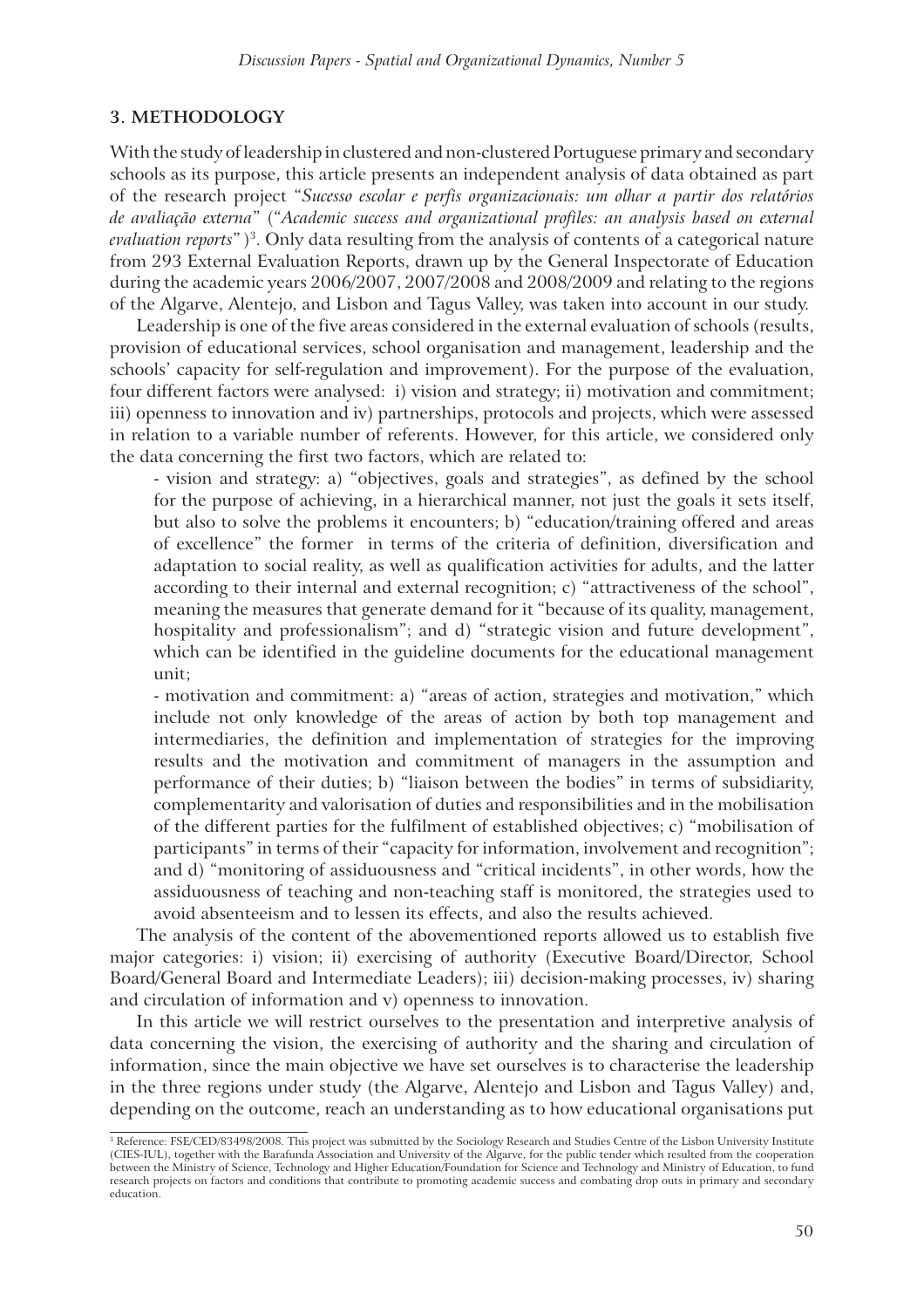their vision of the school into practice and how they implement the sharing and circulation of information to achieve their objectives, thereby giving form to the hierarchical line for the exercising of power.

To conclude the methodological characterisation of the research process, of which this article is a short report, it should be noted that the process falls into a humanistic, heuristic and interpretive conception of the research (Erickson, 1986; Patton, 1990; Bogdan and Biklen, 1994; Deshaies, 1997), without neglecting, however, a methodological perspective which integrates the qualitative and the quantitative (Shulman, 1986; Estrela, 1997), in the perspective of "methodological continuum" as understood by Huberman and Miles (1994) .

As regards the collection and treatment of data, we can consider two specific situations. Firstly, and within the scope of the research project mentioned at the start of this section, in which we were involved as members of the team of researchers, the aforementioned 293 external evaluation reports were viewed as the analysis *corpus* and were subjected to a content analysis (Bardin, 1979), using the MAXQDA software programme. Thereby, the indicators which typify the evaluation carried out were identified, and in turn were categorised into categories and sub-categories.

Secondly, and acting entirely independently to produce this article, we took the data, organised as already mentioned (but now only pertaining to the three regions of the Algarve, Alentejo and Lisbon and Tagus Valley) and taking into consideration only the subject of leadership (as a field for the analysis of external evaluation) and the categories (exercising of authority, vision, decision-making processes and sharing and circulation of information<sup>4</sup>) and subcategories that it comprises, and set it all out in tables. The tables, which we shall be using as the basis for our interpretative analysis of the data, show the number of reports and their respective percentages by region, the various subcategories, and also the respective sum and percentage value related to the total of the 293 reports.

#### **4. PRESENTATION AND DISCUSSION OF RESULTS**

The analysis of the reports revealed a hierarchical line of the exercising of leadership which we will try to characterise using the data relating to the category "exercising of authority" at its various levels (Executive Board/Director, School Board/General Council and Intermediate Leaders<sup>5</sup>), which comprises different leadership styles, expressed, and at the same time, adapted by the "vision" of the school to which they give shape, through the "decisionmaking processes" that they implement and through the "sharing and flow of information" that their agents use and promote.

#### **4.1. Exercising of authority**

Below is an interpretive analysis of the data relating to the hierarchical exercising of authority by the school, which consolidates the respective leadership.

#### **4.1.1. Executive Board/Director**

In the external evaluation reports, the leadership of the Executive Board/Director of the school is characterised according to different perspectives whose analysis yielded the following parameters: Leadership Style, Definition (or Non-definition) of Procedures, Type of Management (Strategic or Non-strategic) and Capacity to Mobilise other agencies and the school community (Table 1), which we shall now analyse.

<sup>4</sup> The analysis of the content of the external evaluation reports allowed us to establish five major categories - the four indicated plus "openness to innovation" which we did not consider in this article.

<sup>5</sup> The Administration and Management regime of schools was changed over the three school years in which the reports analysed were prepared. Therefore, some of them relate to situations under the previous Administration and Management regime, while others relate to the current one, which is why we have considered the designations Executive Board/Director and School Board/General Council, to cover both situations.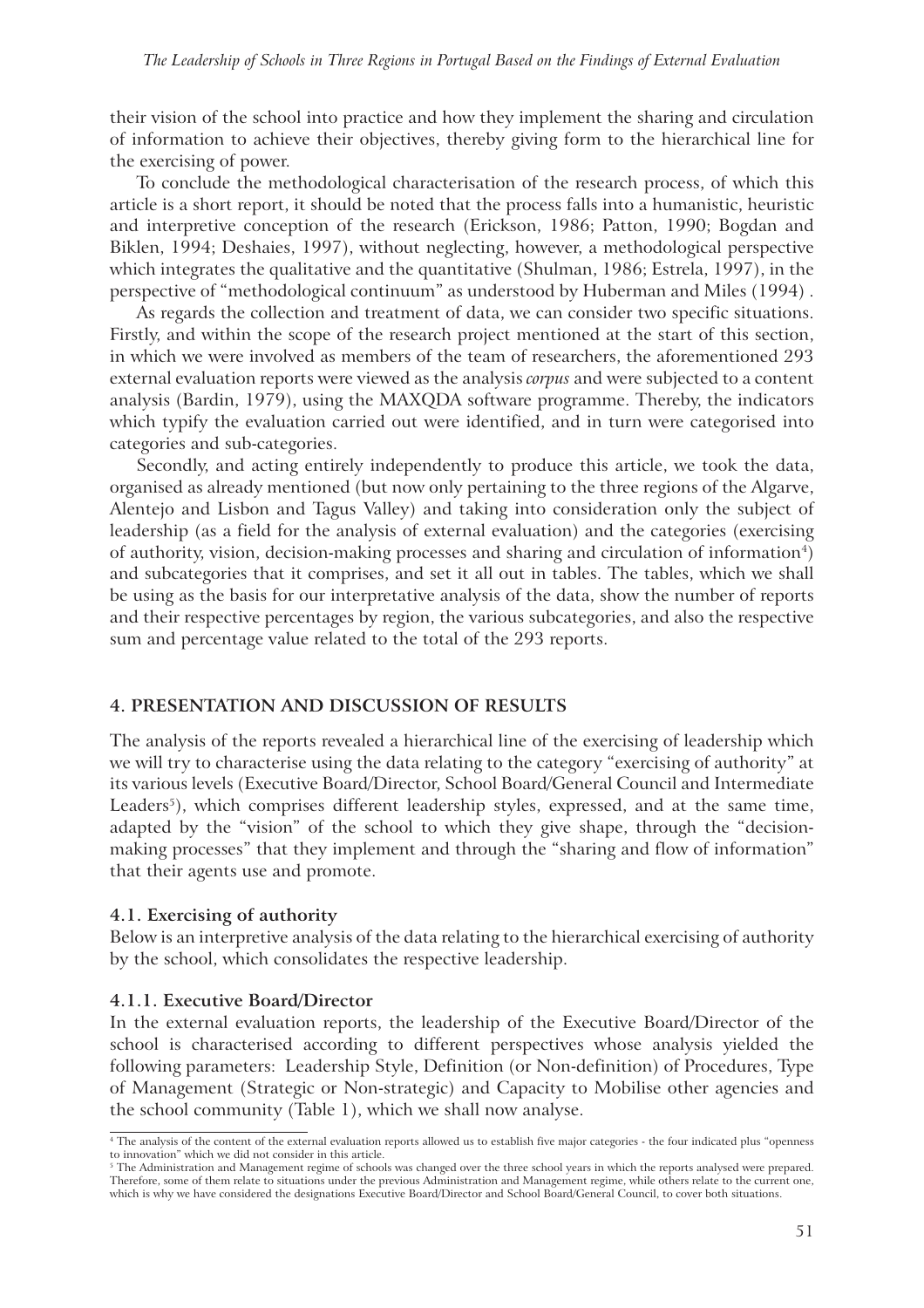|                                         | Algarve        |               | Alentejo       |       | Lisbon and<br><b>Tagus Valley</b> |               | Total |       |
|-----------------------------------------|----------------|---------------|----------------|-------|-----------------------------------|---------------|-------|-------|
|                                         | N              | $\frac{0}{0}$ | N              | $\%$  | N                                 | $\frac{0}{0}$ | N     | $\%$  |
| <b>Executive Board</b>                  |                |               |                |       |                                   |               |       |       |
| Leadership Style                        |                |               |                |       |                                   |               |       |       |
| Active/Committed/Strong                 | 3              | 7.32          | 4              | 7.02  | 29                                | 14.87         | 36    | 12.29 |
| <b>Openness and Availability</b>        |                |               |                |       |                                   |               |       |       |
| <b>Educational Action</b>               | 22             | 53.66         | 14             | 24.56 | 53                                | 27.18         | 89    | 30.38 |
| Relational/Emotional                    | 11             | 26.83         | 14             | 24.56 | 67                                | 34.36         | 92    | 31.40 |
| Negative Relational/Emotional           |                | 2.44          | $\Omega$       | 0.00  | 2                                 | 1.03          | 3     | 1.02  |
| Centralised Leadership                  | 1              | 2.44          | $\overline{2}$ | 3.51  | 11                                | 5.64          | 14    | 4.78  |
| Others                                  | 3              | 7.32          | 1              | 1.75  | 9                                 | 4.62          | 13    | 4.44  |
| Definition/Non-definition of Procedures |                |               |                |       |                                   |               |       |       |
| Non-definition                          | $\overline{4}$ | 9.76          | 7              | 12.28 | 50                                | 25.64         | 61    | 20.82 |
| Definition                              | 5              | 12.20         | 14             | 24.56 | 50                                | 25.64         | 69    | 23.55 |
| Type of Management                      | $\overline{0}$ | 0.00          | 1              | 1.75  | $\Omega$                          | 0.00          | 1     | 0.34  |
| Non-strategic Management                | 4              | 9.76          | 10             | 17.54 | 25                                | 12.82         | 39    | 13.31 |
| Strategic Management                    | 9              | 21.95         | 23             | 40.35 | 65                                | 33.33         | 97    | 33.11 |
| Capacity to Mobilise/Sharing of Vision  |                |               |                |       |                                   |               |       |       |
| Weak Capacity to Mobilise               | $\overline{4}$ | 9.76          | 3              | 5.26  | 13                                | 6.67          | 20    | 6.83  |
| Sharing of Vision/Mobilising Action     | 3              | 7.32          | 6              | 10.53 | 40                                | 20.51         | 49    | 16.72 |

#### **Table 1. Executive Board, by region**

Taking all three regions into account and, in accordance with the data, the leadership of school Executive Boards/Directors is characterised overall by the exercising of an authority that is expressed mainly: i) by "Openness and Availability", meaning a commitment as regards the "Relational/Emotional" parameter identified in 92 reports (31.40% of the total 293), and the "Educational Action" parameter (89 reports, or 30.38%); and ii) by the implementation of a management process, which varies between "Definition" (69 reports, meaning 23.55% of the total) and "Non-definition" (61 reports, or 20.82%), and whose nature is essentially strategic (as mentioned in 98 reports, representing 33.11% of the respective total), although it was also considered as non-strategic in 39 reports (13.31%). Also showing traits which are characteristic of the exercising of authority by the Executive Boards/Directors of the school, but with less relative weighting, we can refer to the sharing of the school vision, in the sense of mobilising other educational partners (16.72%, corresponding to 49 reports) as well as the leadership being "Active/Committed/Strong" (12.29%).

If we focus our analysis on the regions, one by one, we can see that, in the Algarve, the leadership of the schools evaluated, during the time period considered, has, as its main characterising traits, a concern for Educational Action (22 reports, or 53.66% of the respective total ) and the establishment of a relational/emotional environment with the other educational agents (26.83% of the total reports), while assuming a nature with a strategic trend (9 reports, or 21.95%). In procedural terms, although there is a trend towards a leadership with defined procedures (12.20%, which corresponds to 5 reports) it is not particularly assertive since reference to the non-definition of procedures was found in almost the same number of reports (4, meaning 9.76% of the respective total). Pertaining to other factors that, according to the content of the external evaluation reports, define the character for the exercising of leadership of the Executive Boards/Directors of schools in the Algarve, the data reveals almost residual values, among which we would highlight the Capacity to Mobilise/Share the Vision, which varies from being weak (in 9.76% of reports from the region) to manifesting itself as Mobilising Action (in 3 reports, or 7.32%).

As for the Alentejo region, the level of exercising of leadership which we considered is also characterised, although less emphatically in numerical terms, by Openness and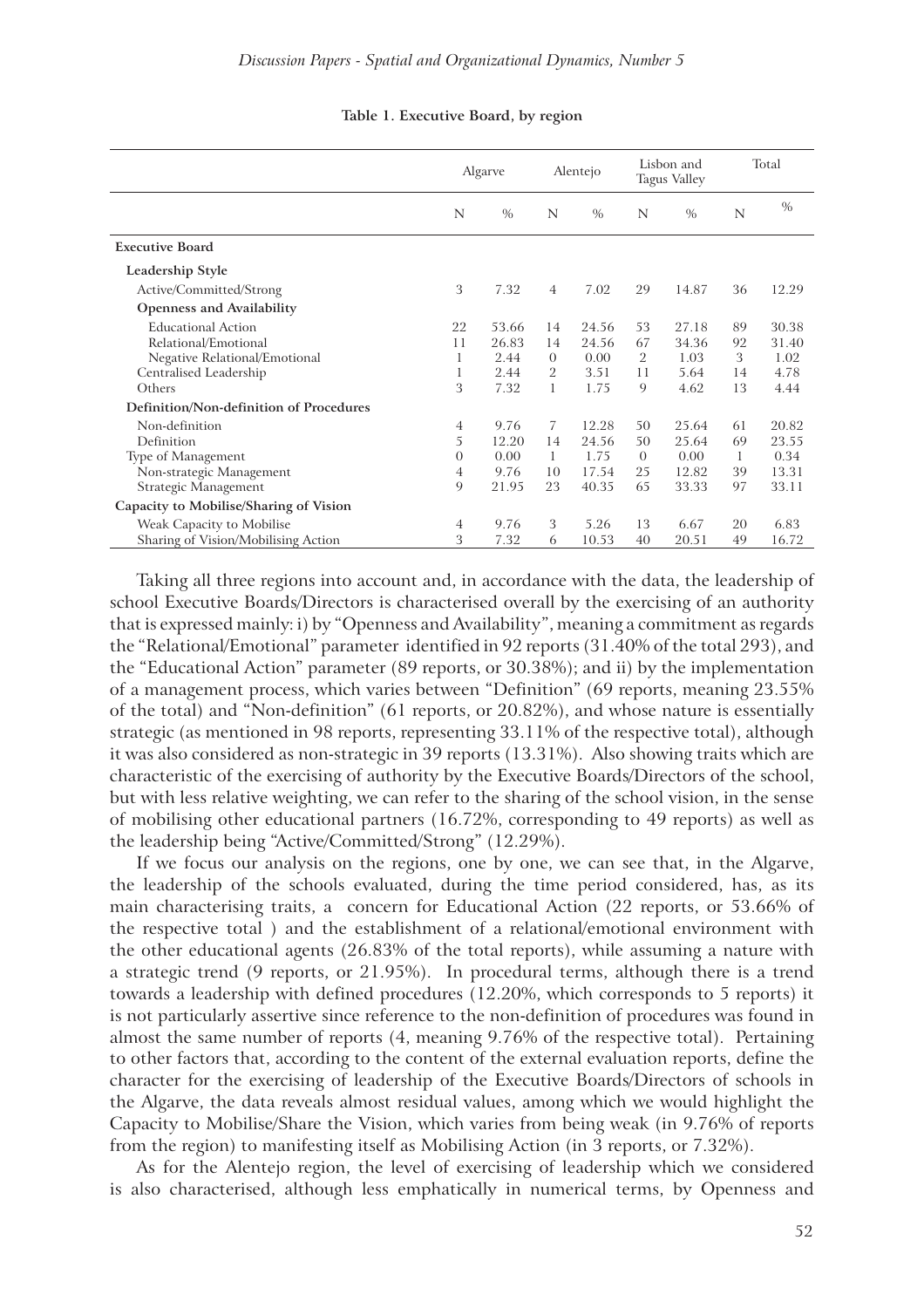Availability, on an equal footing with the Relational/Emotional and Educational Action parameters (14 reports, or 30.38% in both cases), and by a process of a more affirmatively strategic management (23 reports, meaning 40.35% of the respective total, against 17.54%, corresponding to 10 reports that relate to a non-strategic management). Likewise, the following parameters are also significant in the characterisation of the leadership of the schools in this region: an action characterised more by the Definition of Procedures (seen in 14 reports, or 24.56% whereas Non-definition is present in 7 or 12.28%) and by the Sharing of Vision/Mobilising Action of the various educational agents (mentioned in 6 reports, or 10.53% of the total, against 5.26%).

Pertaining to the Lisbon and Tagus Valley region, the leadership of the respective Executive Boards/Directors is characterized mainly by a commitment to Educational Action (67 reports, which represent 34.36% of the total) and by the fact of being Relational/Emotional (53 reports, or 27.18%); by the manifestation of a practice that varies, in parity, between the Definition and Non-definition of Procedures (50 reports, or 25.64% in both cases); by being strategic (65 reports, representing 33.33% of the respective total, while being considered as non-strategic in 25 reports, or 12.82%); by its concern in sharing its vision of the school and being a mobiliser (an aspect contained in 40 reports, or in 20.51% of the total); and by the fact of being Active/Committed/Strong (29 reports, or 14.87%), a trait which is numerically significant when compared with the results of the other two regions for the same parameters.

In summary, we can state that the exercising of leadership by the Executive Boards/ Directors of the schools tends to be stronger in the Lisbon and Tagus Valley region, while in the Alentejo and Algarve, it is more diffuse in character. In general, the three regions have the same dominant characteristic which is reflected in an open and available leadership with regard to Educational Action, is firmly founded on its Relational/Emotional aspect, has a strategic tendency and shows some concern for the mobilisation of the different educational agents and community for a concerted action.

## **4.1.2. School Board/General Council**

The analysis of the content of the reports concluded that the exercising of authority of the School Board/General Council was considered on two levels: the level pertaining to the relationship with the Executive Board/Director and that of the functions of the School Board itself or the General Council. This data is presented in Table 2.

|                                                             | Algarve |       | Alentejo       |       | Lisbon and<br><b>Tagus Valley</b> |               | Total |       |
|-------------------------------------------------------------|---------|-------|----------------|-------|-----------------------------------|---------------|-------|-------|
|                                                             | N       | $\%$  | N              | $\%$  | N                                 | $\frac{0}{0}$ | N     | $\%$  |
| <b>School Board/General Council</b><br>Relationship with EB | 12      | 29.27 | $\overline{4}$ | 7.02  | 9                                 | 4.62          | 25    | 8.53  |
| Role of the School Board/General Council                    |         |       |                |       |                                   |               |       |       |
| Absent                                                      |         | 2.44  |                | 1.75  | 3                                 | 1.54          | 5     | 1.71  |
| Formal                                                      | 5       | 12.20 | 10             | 17.54 | 16                                | 8.21          | 31    | 10.58 |
| Participative                                               | 11      | 26.83 | 16             | 28.07 | 42                                | 21.54         | 69    | 23.55 |
| Members                                                     | 3       | 7.32  | $\Omega$       | 0.00  | 16                                | 8.21          | 19    | 6.48  |

#### **Table 2. School Board/General Council, by Region**

The reference to the relationship of the School Board/General Council with the Executive Board/Director was only found, for the three regions, in 25 reports (8.53% of a total of 293), which would appear to suggest a certain distance, or at least, a lack of complementarity, between the two main leadership bodies of the educational institutions.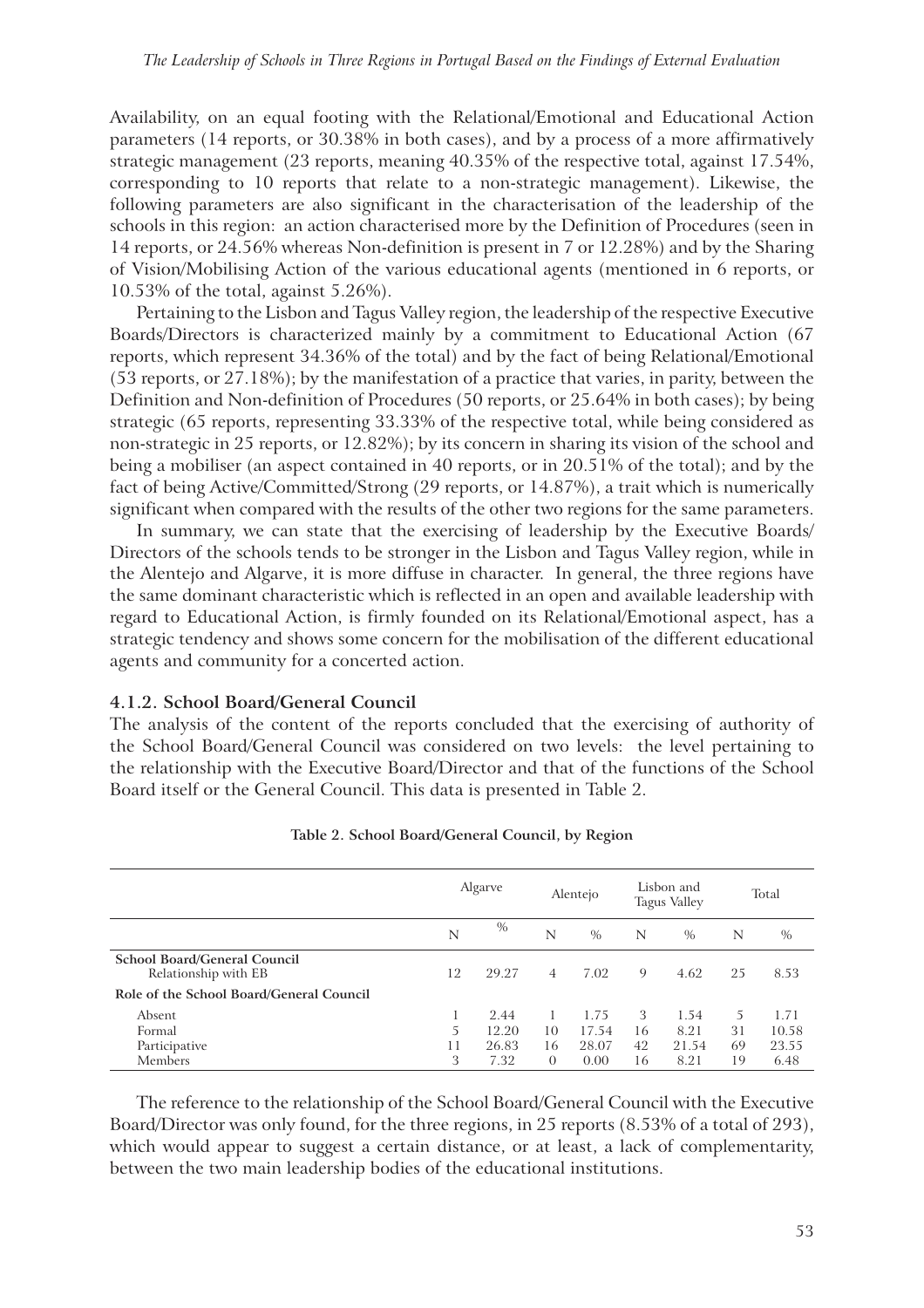On the other hand, the functions of the School Board/General Council will be defined, according to the contents of the reports analysed, mainly as participative (69 reports, or 23.55% of the total). It is also significant that, according to 31 reports (10.58%), they were considered formal, and, according to the other 5 reports (1.71%), absent. There are also cases in which the image of this body's action can be seen as the action of some of its members, which is the case in 19 reports, representing 6.48% of the total.

Now looking at the analysis of the data by region, we can see that, in the Algarve, the relationship of the School Board/General Councils with the Executive Board/Director is mentioned in 12 reports (29.27% of the total), with this being the highest value of references, in this parameter, in relation to the three regions. Regarding the functions of the School Boards/General Councils, the pattern shown by the analysis of data related to all three regions remains, although, in this case, with higher specific percentages. Therefore, the main characterising trait continues to be the one defining the function as participative, now with a percentage value of 26.83% (11 reports from the total), while 5 reports (12.20%) refer to it as being absent, and 1 (2.44%) as being formal. The focus on members of the different bodies now corresponds to 3 reports, or 7.32% of the respective total.

Pertaining to the Alentejo region, the relationship between the Executive Board/Director and the School Boards/General Councils has a percentage value lower than the overall, only 7.02% (4 reports from the specific total). The function of the body in question is once again seen as being mainly participative, a characterising trait that emerged from the analysis of 16 reports (28.07% of the total, the highest percentage in this parameter in the three regions) and we cannot fail to mention that it was also considered as formal in 10 reports (17.54%), and absent in 1 report (1.75%). The demonstration of the role or actions of the body's (or bodies') members did not exist in this case.

Lastly, pertaining to the Lisbon and Tagus Valley region, we can affirm, in light of the data, that the relationship of the School Boards/General Councils with the Executive Boards/Directors is expressed in 9 reports, 4.62% of the total, which is the lowest figure in this parameter for all the three regions. As for the function of the School Boards/General Councils, the pattern follows that of the other two regions, but in this case, its numerical values are lower in all parameters. Therefore, it continues to be characterised as primarily participative (42 reports, or 21.54% of the total), while also being regarded as formal (16 reports, meaning 8.21%) and absent (in 3 reports, or 1.54% of the respective total). The focus given to some of its members is, now, present in 9 reports, which represents 4.62% of the specific total.

Generically, we can say that, as a result of the analysis carried out, the participation of School Boards/General Councils in the exercising of authority or leadership, ranges from participative to formal, although leaning more towards the former, in the three regions whose external evaluation reports were analysed.

#### **4.1.3. Intermediate leadership**

Intermediate leadership is described in the reports in terms of the quality of liaison between the structures, the form of participation in the management of the school, and the level of recognition and integration in the school organisation and the limits of its performance, aspects which, in the analysis, were globally considered as defining for the "hierarchical line" of the exercising of power pertaining to this level of leadership in schools (Table 3).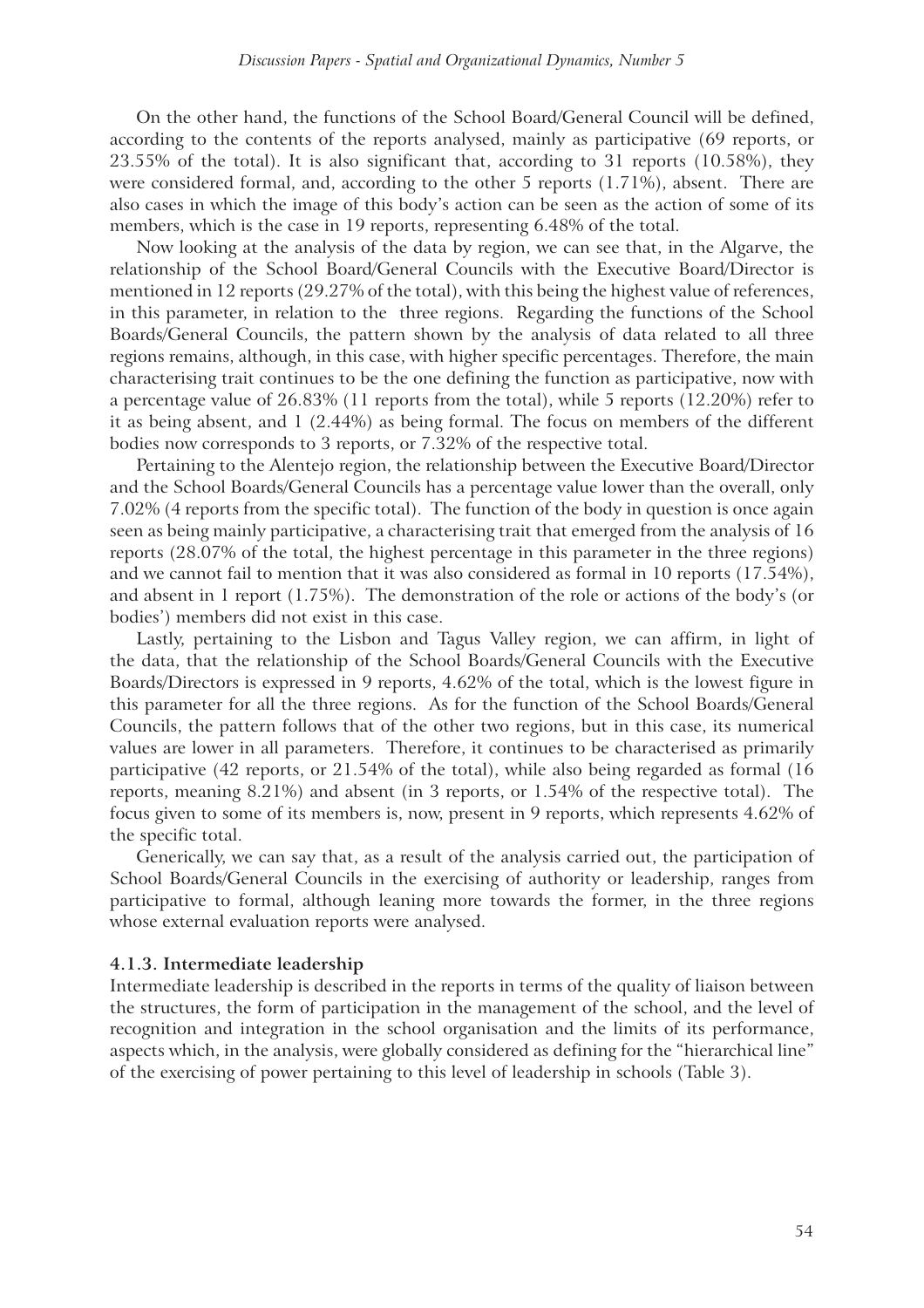|                                           |                | Algarve |          | Alentejo |          | Lisbon and<br><b>Tagus Valley</b> |    | Total |
|-------------------------------------------|----------------|---------|----------|----------|----------|-----------------------------------|----|-------|
|                                           | N              | $\%$    | N        | $\%$     | N        | $\%$                              | N  | $\%$  |
| Hierarchical Line/Intermediate Leadership |                |         |          |          |          |                                   |    |       |
| Liaison between Structures                |                |         |          |          |          |                                   |    |       |
| Good Liaison                              | 5              | 12.20   | 15       | 26.32    | 76       | 38.97                             | 96 | 32.76 |
| Limited                                   | $\overline{2}$ | 4.88    | 7        | 12.28    | 9        | 4.62                              | 18 | 6.14  |
| Submission to EB                          |                | 2.44    | $\Omega$ | 0.00     | $\theta$ | 0.00                              |    | 0.34  |
| Forms of Participation                    |                |         |          |          |          |                                   |    |       |
| Management of the Pedagogical Service     | 5              | 12.20   | 3        | 5.26     | 11       | 5.64                              | 19 | 6.48  |
| Mobilisation and Co-responsibility        | $\overline{0}$ | 0.00    | 2        | 3.51     | 11       | 5.64                              | 13 | 4.44  |
| Monitoring of the Educational Action      | 3              | 7.32    | 2        | 3.51     | 10       | 5.13                              | 15 | 5.12  |
| Others                                    | $\overline{0}$ | 0.00    |          | 1.75     | 3        | 1.54                              | 4  | 1.37  |
| Recognition and Integration               | 17             | 41.46   | 14       | 24.56    | 58       | 29.74                             | 89 | 30.38 |
| Limit of Performance                      | 14             | 34.15   | 6        | 10.53    | 40       | 20.51                             | 60 | 20.48 |

**Table 3. Intermediate Leadership, by Region**

Considering the overall data, for all the three regions, we can see that liaison between the structures is characterised as good in 96 reports, representing 32.76% of the total of 293, and that it is the highest percentage of all the parameters comprising this category of analysis. However, it should be noted that, in 18 reports (6.14%), liaison is reported as being limited, which must be taken into consideration. It is also worth noting that in only 1 report (0.34%) the intermediate structures are considered to be in submission to the Executive Board/Director. Interpreting this data, as a whole, it can be said that in schools and clusters whose reports were analysed, the intermediate leaders exercise their action in a relatively autonomous manner and, undoubtedly, complementarily to all other bodies of the respective institutions. This interpretation seems to be reinforced when 89 reports (30.38% of the total), affirm the recognition and integration of the intermediate structures in the exercising of leadership, although this is mitigated by the fact that 60 reports (20.48%) acknowledge limitations in performance. This relativity also seems to make more sense when we look at the low percentages in the different forms of participation of the intermediate leaders, whose values range from 6.48% (19 reports) to 1.37% (4 reports). Standing out among these forms of participation, however, are those that refer to the management of the pedagogical service (19 reports, or 6.48%), to the monitoring of educational actions (15 reports, or 5.12% of the total of 293) and to mobilisation and co-responsibility (13 reports, or 4.44%).

We shall now move on to analyse the data given in Table 3, looking at each region individually. Starting with the Algarve, we can see that liaison between the structures in considered good in 5 reports (12.20% of the respective total) – the lowest value for this parameter in the three regions - and as limited in 2 (4.88%), this being the region where we find the reference to submission to the Executive Board/Director (1 report, or 2.44%), which we have already mentioned. In turn, this is the region which has the highest numerical value out of the three (17 reports, 41.46%) as regards the recognition and integration of intermediate leadership, which seems contradictory in relation to the data just given, but makes more sense when we look at the references to the limits in the performance of the leadership in question, which show the highest percentage value from each of the regions (14 reports, 34.15%). Pertaining to the forms of participation of the intermediate leadership and, once again, somewhat contradictorily, we can see that, if on the one hand, the importance shown by their recognition and integration appears to be visible, in so far as the management of pedagogical services is present in 5 reports (12.20%) and the monitoring of educational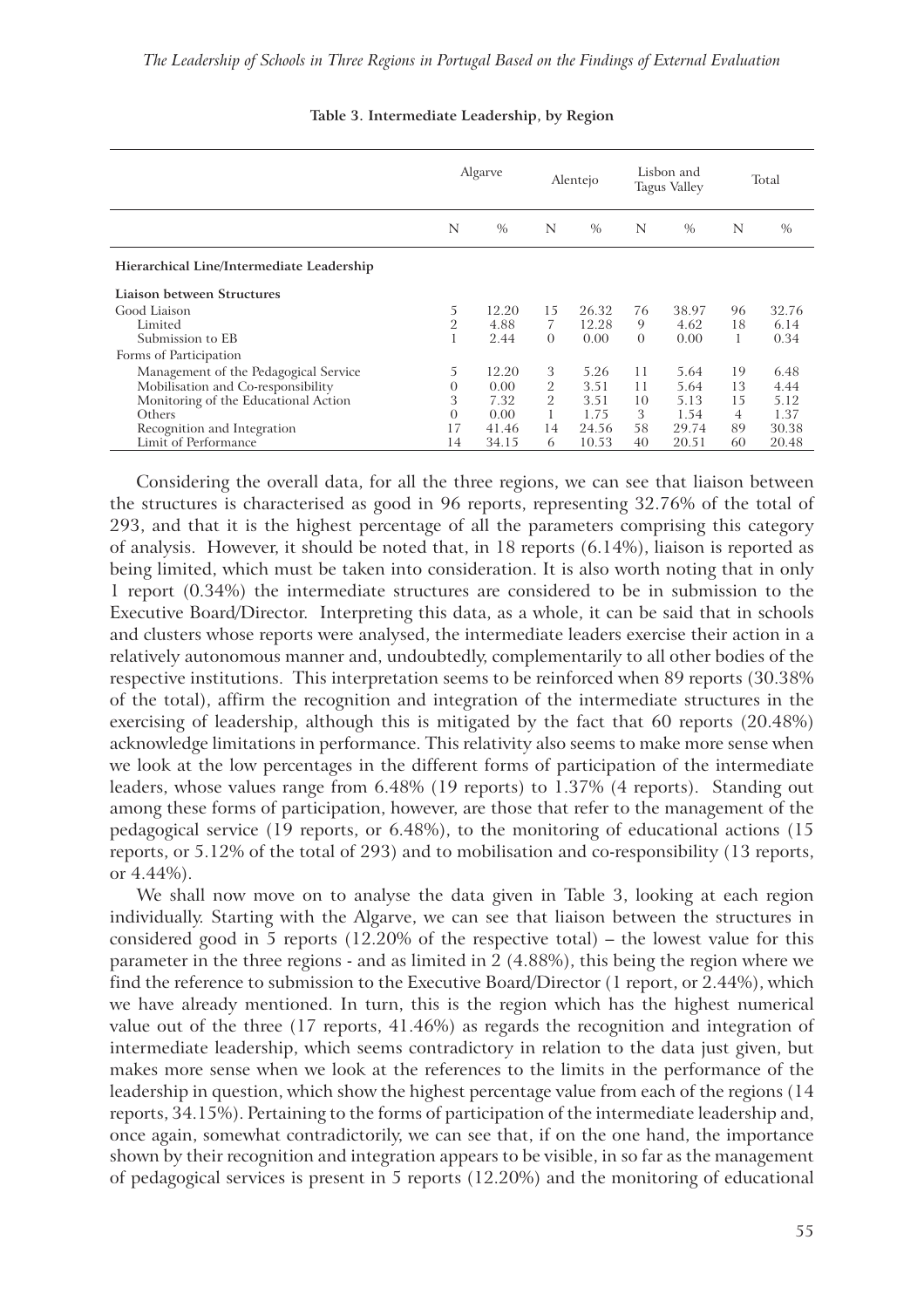action in 3 (7.32%) - values greater than those found in the other two regions -, on the other, the mobilisation and co-responsibility of the intermediate leadership is completely omitted.

Pertaining to the region of the Alentejo, liaison between the structures is considered good in 15 reports, 26.32% of the respective total (this figure being the second highest in this parameter in the three regions), and limited in 7 reports, or 12.28%, which is the highest figure for the parameter, also in the three regions. The recognition and integration of the intermediate leadership was, in this case, identified in 14 reports, 24.56% of the total, while the limits of its performance were identified in 6 reports, or 10.53%, which constitute, respectively, the lowest and highest value, of one and another of these parameters in the three regions. Pertaining to the forms of participation of the intermediate leadership, they are even less representative, in numerical terms - management of the pedagogical service, 5.26% (3 reports), and monitoring of educational action, 3.51% (2 reports) - as those from the Algarve, except with regard to monitoring and co-responsibility (2 reports or 3.51% of the respective total).

Where the Lisbon and Tagus Valley region is concerned, liaison between the structures shows the highest percentage value of the three regions (76 reports or 38.97% of the respective total), whereas it was characterised as limited in 9 reports (4.62%). As was the case with the reports from the schools in the Alentejo region, there was no mention of submission to the Executive Board/Director. Continuing with the analysis, we can see that the recognition and integration of the intermediate leadership is expressed in 58 reports, representing 29.74% of the total, a figure which is lower than the one for the same parameter in the region of the Algarve, but greater than in the Alentejo, while the limits on their performance, mentioned in 40 reports (20.51%), are numerically less significant than those in the Algarve and almost double those in the region of the Alentejo. Lastly, the figures for the factors that define the ways in which the intermediate leadership participates are similar, as the management of the pedagogical service and mobilisation and co-responsibility are considered to be on an equal footing, both being present in 11 reports (5.64%), while the monitoring of educational action is present in 10 (5.13% of the total).

In summary, we can apparently state that the exercising of authority by the intermediate structures is defined, primarily, and in descending order of the relative weight of the respective factors, in the regions of Lisbon and the Tagus Valley, Alentejo and Algarve, by good liaison between them, although the schools in the Algarve lead the way where the recognition and integration of the intermediate leadership and the respective limits of performance are concerned, being followed by the region of Lisbon and the Tagus Valley and lastly, by the Alentejo. With regard to the forms of participation, the pattern is identical in all three regions, although with some numerical variation. In addition, the absence of references to mobilisation and co-responsibility of intermediate leadership in reports from the region of the Algarve should be noted.

#### **4.2. Vision**

In the reports analysed, the "vision" comprises the objectives, goals and strategies that are defined by the school or cluster, namely by the priority areas of intervention and the strategies used to achieve them, the educational offer that is available, considered adequate to the social reality in which the school is integrated, and also by the strategic vision for future development (prospective vision/future/opportunities) (Table 4).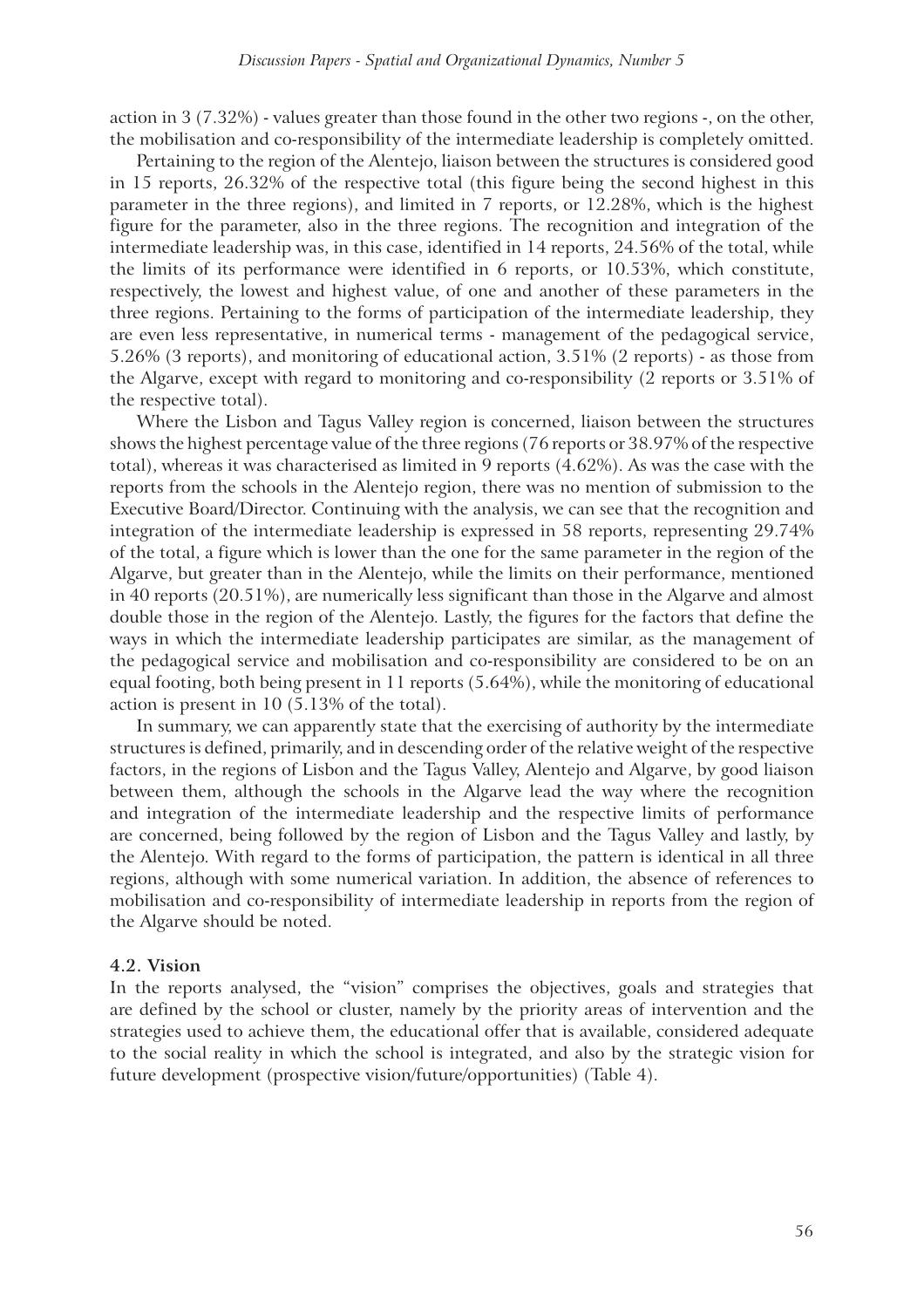|                                         | Algarve  |       | Alentejo |               | Lisbon and Tagus<br>Valley |       | Total |       |
|-----------------------------------------|----------|-------|----------|---------------|----------------------------|-------|-------|-------|
|                                         | N        | $\%$  | N        | $\frac{0}{0}$ | N                          | $\%$  | N     | $\%$  |
| <b>Vision</b>                           |          |       |          |               |                            |       |       |       |
| Objectives, Goals and Strategies        |          |       |          |               |                            |       |       |       |
| Areas of Priority Intervention          |          | 17.07 | 17       | 29.82         | 45                         | 23.08 | 69    | 23.55 |
| <b>Strategies</b>                       | $\Omega$ | 0.00  | 2        | 3.51          | 5                          | 2.56  |       | 2.39  |
| Educational offer                       | 16       | 39.02 | 39       | 68.42         | 102                        | 52.31 | 157   | 53.58 |
| Prospective Vision/Future/Opportunities | 4        | 9.76  | 18       | 31.58         | 63                         | 32.31 | 85    | 29.01 |

**Table 4. Vision, by Region** 

The data collected for the three regions allows us to conclude that, to achieve the objectives, goals and strategies that are proposed, the schools are tending to commit to the identification of areas of priority intervention. The existence of 69 reports that mention this, out of 293, is instructive for a practice that seems usual. However, unexpectedly, only 7 reports, which represent the small percentage of 2.39%, identify strategies that are implemented and that will contribute to achieving the objective that schools have set themselves. The results seem to suggest that there is no corresponding strategic action that responds, operationally, to the implementation of what was considered as a priority area of intervention. The availability of a diversified offer of education is the most illustrative purpose of the vision of the schools evaluated. In 157 of the reports analysed, which corresponds to a percentage of 53.58%, mention is made of the large and diverse response, in terms of courses or alternative educational responses, which will address the requirements of various audiences with different educational needs. As for the prospective vision, 85 reports allude to it (32.31% of the total analysed), which shows some limitation in the ability to envision a possible development and to give an appropriate response. Globally speaking, we can conclude that the vision of the schools analysed is characterized by an intentionality that relies on intervention areas identified as priority, which in operational terms means the abundant provision of a rich and diverse educational offer, although reference to strategies that make this possible is very scarce. Pertaining to the capacity of leadership to look to the future and to organise a suitable response, the results moderately reflect this possibility.

Next we will take a more specific look at these characteristics or trends for each of the three regions.

In line with the general trend, in school organisations in the Algarve priority is also given to the educational offer (16 reports, or 39.02%), with the definition of areas of intervention (7 reports, which represent 17.07 % of the respective total) coming second. As the third most mentioned subcategory, we have the prospective vision and future opportunities (4 reports, or 9.76%) and, somewhat strangely, no report referred to strategies for leadership actions. If, as we have seen, the strategic dimension is very small for the regions in general, in the case of the Algarve, it is non-existent.

Pertaining to the reports from the Alentejo region, the educational offer is also prominently mentioned (in 39 reports, or 68.42% of the respective total) but, contrary to the trend seen for the Algarve, in second place we have the prospective vision (in 18 reports, or 31.58%), and only afterwards do we have the defining of areas of intervention (17 reports which represent 29.82% of the respective total). The strategies for implementing the school's vision are only covered in 2 reports (3.51%) from those produced in this region.

With regards to the Lisbon and Tagus Valley region, the management bodies' vision of their schools is mainly reflected, as in the overall trend, in the educational offer. This was mentioned in 102 reports, or 52.31% of the respective total, followed by their prospective vision and the awareness of opportunities to be put into practice in the future, according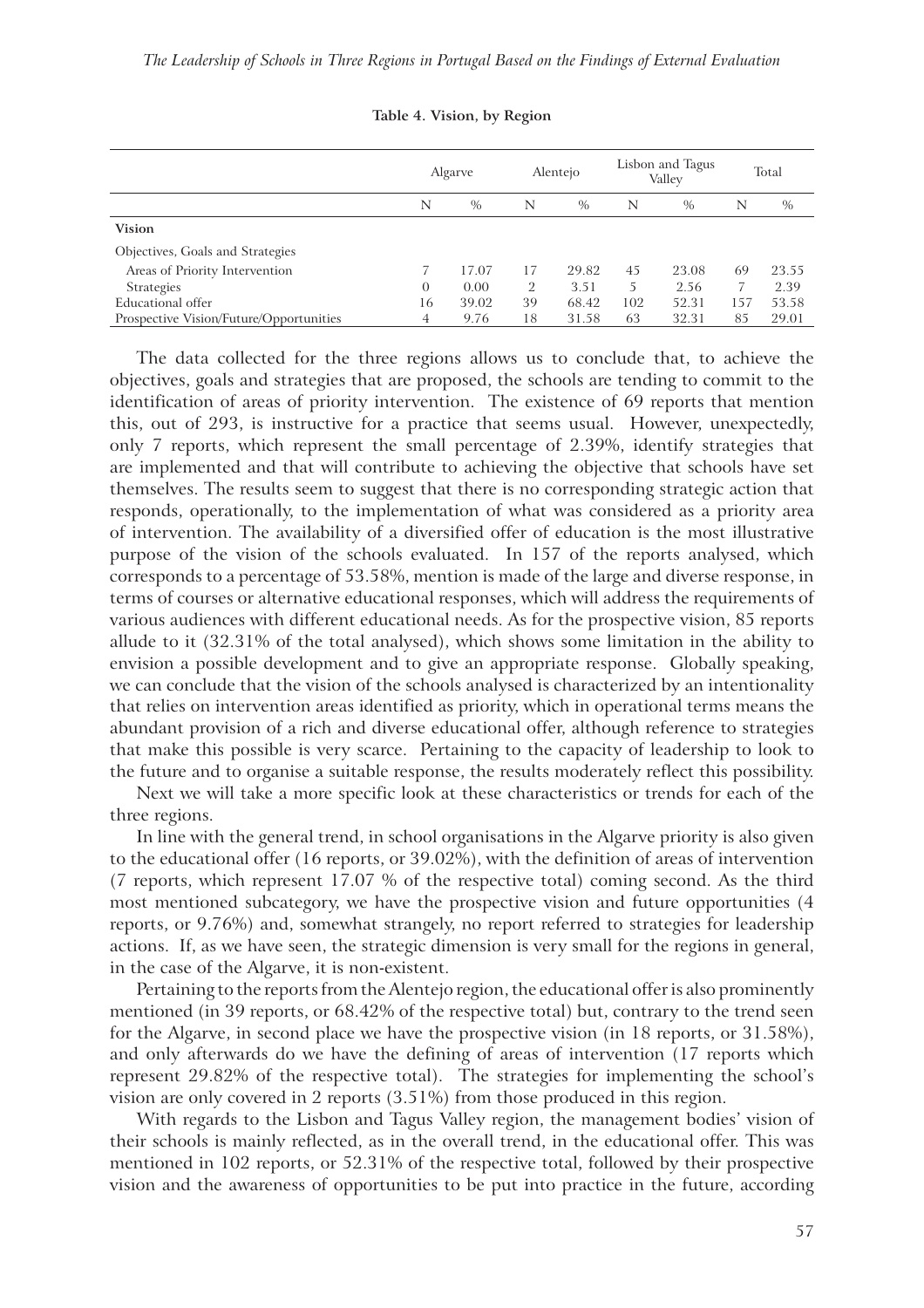to the contents of 63 reports (32.31% of the total), and the definition of priority areas of intervention, an aspect contained in 45 reports or 23.08% of the total. Lastly, it should be noted that strategies to give substance to the vision of the school were found in only 5 reports, corresponding to 2.56% of the total in this region.

To conclude, where this category is concerned, the differences between the three regions in question are subtle and match the profiles that characterise the generality of the reports analysed. In the Algarve, Alentejo and the Lisbon and Tagus Valley region, schools recognise the areas in which they should invest, but the strategic intent that would ensure the capitalisation of this investment is very weak, and the huge commitment to the educational and training offer does not appear to have arisen from a conscious capacity to anticipate the future. Therefore, the form of leadership which prevails is one whose nature is procedural rather than intentional.

#### **4.3. Decision-making processes**

With regards to the decision-making processes, the reference framework for the external evaluation calls for the collection of evidence on how the participants are involved and also about the processes that are mobilised by the leadership structures to pursue the goals that the schools and clusters have set themselves. As a result, excerpts compiled in reports refer mainly to the involvement in the decision- making process, and more specifically to the logic of the chain of action, that successively transfers, to distinct levels, the responsibility to comply with what is established in the structuring documents of the school or cluster. In the set of illustrative questions that external evaluation teams put to the panels interviewed, questions arise regarding the hierarchy and scheduling of the school or cluster's objectives, and as to how management promotes liaison between the bodies, to recognise, both the principle of subsidiarity and the valorisation of the complementarity which arises from the nature of the duties and responsibilities. The participants are also asked about the incentives given to them to make decisions and to take responsibility for them.

The scarcity of reports that address these issues, expressed in Table 5, which shows that in a universe of 293 reports only 64 spoke of decision-making processes (21.84% of the total), shows that the evaluators did not find much evidence of leadership actions in this field. However, the most remarkable characteristic of this category was the impossibility of listing distinct angles of appreciation for this area in the *corpus* analysed and which would have allowed for the creation of sub-categories.

|                                  |   | Algarve |     | Alentejo |   | Lisbon and<br><b>Tagus Valley</b> |   | Total |  |
|----------------------------------|---|---------|-----|----------|---|-----------------------------------|---|-------|--|
|                                  | N | $\%$    | N = | $\%$     | N | $\%$                              | N | $\%$  |  |
| <b>Decision-making Processes</b> |   |         |     |          |   | 12.20 17 29.82 42 21.54 64        |   | 21.84 |  |

**Table 5. Decision-making Processes, by Region**

The descriptive analysis, by region, uncovered some discrepancies in the decision-making processes that are evident in the reports from the Algarve, Alentejo and Lisbon and Tagus Valley.

In the region of the Algarve, only five reports mention the decision-making processes (12.20%), in the Alentejo the number of reports and their percentage is much higher (17 reports corresponding to a percentage of 29.82%) and finally, in the Lisbon and Tagus Valley region, references to this category of analysis were found in 42 reports (21.54%). We could not find any explanation for this inequality other than the choice that must have been made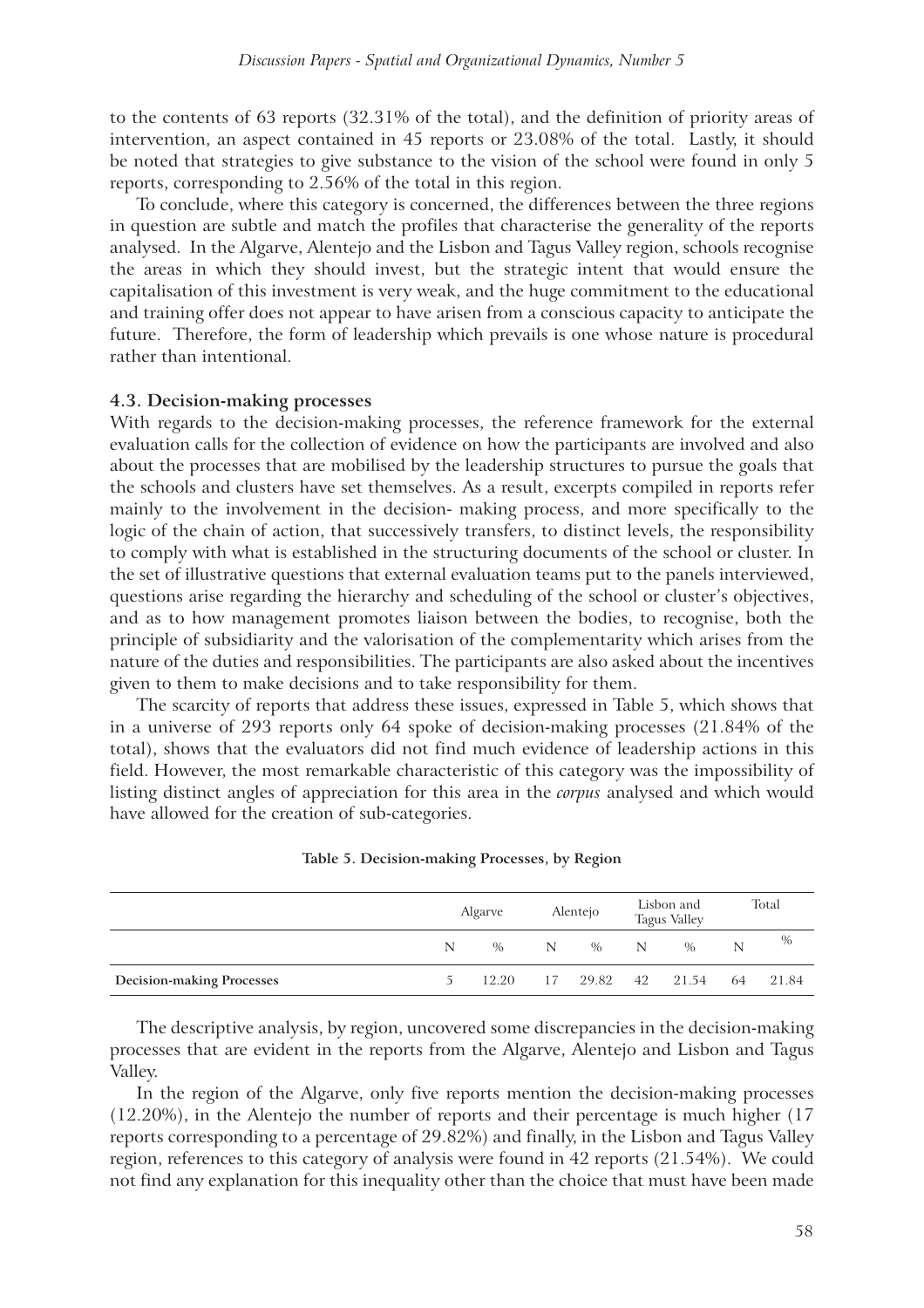by the external evaluation teams involved in the respective schools as to what to include in their reports. In fact, the results that this study reached do not allow us to draw conclusions that go beyond the limited scope of the contents of the school and cluster external evaluation reports which, being a secondary source of information, represent a subjective view of an observed reality. The contents of the reports are the result of evidence gathered from various sources, and there are restrictions and constraints in their wording, such as space limitations, but also inherent to the fact that different teams carried out the external evaluation in each region. It is likely that these circumstances dictated choices on the content to be included in the reports that, which in the case of the decision-making processes, may have contributed to a different valorisation between the regions.

#### **4.4. Sharing and Use/Flow of Information**

This category refers to communication, involvement and recognition of the participants in the educational sphere. Globally speaking, the sharing, use/flow of information is expressed predominantly in terms of the flow of information between the school and the community, mentioned in 112 of the 293 reports analysed (38.23% of the total), of the flow of internal information (21 reports, or 7.17%), and other aspects, namely difficulties and weaknesses that hinder a more effective flow of information (in 19 reports, 6.48% of the total) (Table 6).

|                         |    | Algarve |    | Alentejo | Lisbon and<br><b>Tagus Valley</b> |       | Total |       |
|-------------------------|----|---------|----|----------|-----------------------------------|-------|-------|-------|
|                         | N  | $\%$    | N  | $\%$     | N                                 | $\%$  | N     | $\%$  |
| Use/Flow of Information |    |         |    |          |                                   |       |       |       |
| School/Community        | 14 | 34.15   | 24 | 42.11    | 74                                | 37.95 | -112  | 38.23 |
| Internal Communication  |    | 17.07   | 4  | 7.02     | 10                                | 5.13  | 21    | 7.17  |
| <b>Negative Aspects</b> | 10 | 24.39   | 3  | 5.26     | 6                                 | 3.08  | 19    | 6.48  |

**Table 6. Sharing, Use/Flow of Information, by Region**

In a general assessment of these results, there are two areas that deserve some comments: i) the valorisation given by the external evaluation to the processes for communicating information that schools establish with the surrounding community; and ii) the scant reference in the reports of text referring to the internal flow of information. If, on the one hand, it is interesting and positive to know there is very significant liaison and contact between the school and community (though the contents, objectives and consequences of the passing of information is not detailed), on the other it was not expected that there would so little reference to internal circulation. The causes of this weakness in the content of reports eludes the analysis carried out and, among other explanations that could be given, we can assume that the acceptance of the informality, which normally characterises the circuits for the passing of information in schools, has trivialised its existence to the point that no emphasis is given in the reports produced. We can therefore infer that the teams evaluating the internal communication processes did not consider them particularly worthy of note. This finding is worrying, especially when we are dealing with very complex organisations, such as schools and clusters where decisions are taken on different levels, each corresponding to distinct but complementary levels of leadership. As we see it, the scant reference to the processes which sustain a transfer of information that orientates the pursuit of what should be common goals undermines a leadership which, although shared, should be integrated into collective purposes.

Another point worth noting, and which returned significant figures in the results reported, relates to the difficulties and weaknesses in the processes for the circulation of information.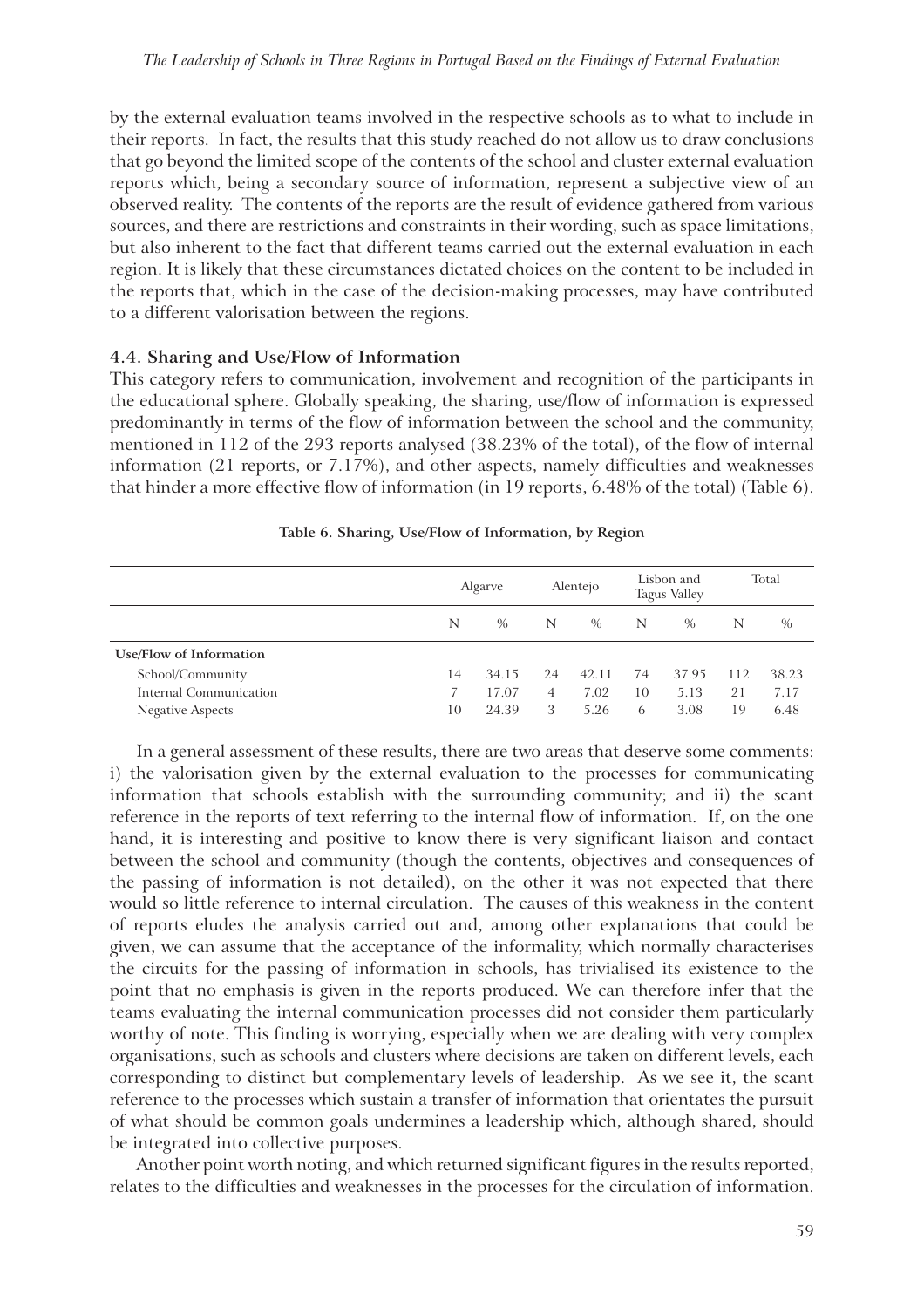In this context, what is highlighted in the reports are, mainly, the failings arising from the difficulties encountered by participants in the use of technological resources. It seems that the existence of resources is not enough for the flow of information to be triggered and, in this case, the potential that technology provides does not guarantee that the information disclosed is appropriate to the recipients.

Having assessed the results by region, we can see that, in the Algarve, the school/ community relationship is mentioned in 14 reports (34.15% of the total in the region), the negative aspects emerge as the second most mentioned subcategory (10 reports, corresponding to 24.39%) and, following the trend of the overall results in this category, the internal communication processes are least mentioned, present only in 7 of the reports from the region (17.07%). In the Alentejo, the subcategory that is most referred to continues to be the school/community relationship (present in 24 reports, which corresponds to a percentage of 42.11%), but contrary to what is observed in the Algarve, negative aspects are only reported in 3 reports from the region, which corresponds to 5.26%. Internal communication too is insignificant, given that it only appears in 4 reports which represent 7.02% of the total. Taking a predominantly rural territorial typology, where the dispersion of schools that comprise the same group can affect the communication processes between the different education participants, as the basis of the analysis of this region, we did expect the reports to reflect this reality. The aforementioned informality that characterises internal communication within school organisations and which, in many cases, consists of a "conversation" between teachers, is not compatible when distance is a barrier that prevents people from meeting. It is up to the leaders to overcome this constraint, possibly instigating informal processes for communicating information based on the use of technology.

In the region of Lisbon and Tagus Valley, the School/Community Relationship follows the general pattern, emerging as the subcategory most referred to (74 reports, 37.95%), and very low figures are shown in the reports for both Internal Communication and Negative Aspects (respectively, in 10 and 6 reports, corresponding to 5.13% and 3.08%). The most relevant aspect in the Lisbon and Tagus Valley region, and which distinguishes it from the others, is the high percentage difference between the School/Community Relationship and the other subcategories, in contrast to the much more balanced figures in the Algarve and the Alentejo.

Generically speaking, we can state that in all three regions the flow of information to the community is well achieved, but the same cannot be said for the internal processes. This data can only be seen as troubling. It is known that the internal circulation of information, both by establishing interaction among teachers, and by providing information about problems that can be communicated, such as student performance, is essential in promoting academic success. The signalling, which is common to all three regions, of negative aspects that, as we have seen, refer to difficulties and weaknesses that limit a more effective flow of information, may be an indication that schools are aware of the consequences of the difficulties identified in internal communication.

### **5. CONCLUSION**

In conclusion, and according to the data just analysed (based on an analysis of the content of the 293 External Evaluation reports drawn up in the 2006/2007, 2007/2008 and 2008/2009 academic years in school and clusters in the regions of the Algarve, Alentejo and Lisbon and Tagus Valley) we can say that the leadership in the various schools share some of the characteristics that define the concept of school leadership, and which we have sought to delineate in point one of this article. Others, however, are absent or, at least, are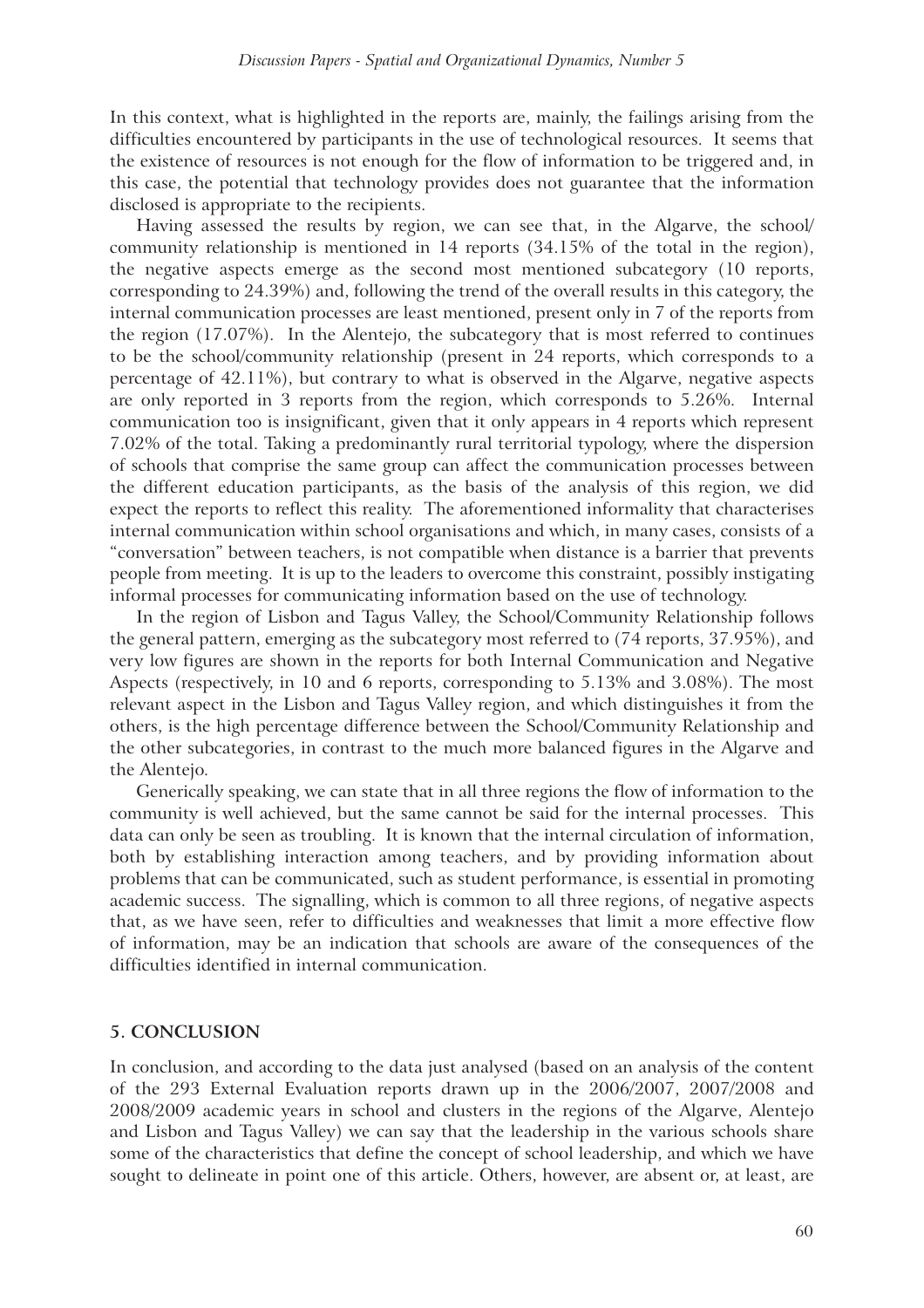not mentioned in the reports. This may be because they were not subject to analysis during the evaluation process or because they were not detected either in the documents analysed by the External Evaluation Teams or in their visits to the schools.

Let us focus then on the "model" of leadership in Portuguese schools that, globally speaking, has to be seen in reference to the legal standards in force, which, rather than taking a traditional centralist view of the management of schools, envisage a sharing of vision and objectives, of the effective circulation of information, of responsibilities and the decisionmaking processes, which, as we have seen, give rise to multiple leaderships that, in order to be effective, must operate, as stated by Ainley and McKenzie (2000), in a coordinated and complementary manner. This mode of operation is reflected in what Sergiovanni (2004) calls shared management, which is exercised, in particular, at three levels: Executive Board/Director, School Board/General Council and Intermediate Leadership, especially the Pedagogical Board, Departments, Class Councils and Class/Registration Teachers.

Our goal for this article being to characterise leadership at these three levels, without losing sight of the whole, let us see how closely or distantly it resembles the standard model(s), both for all three regions jointly, and also in relation to each one individually.

In this sense, a first observation is that the Executive Board/Director has a decisive role, both through their duties and by their practice, in the exercising of leadership, its relationship with the School Board/General Council being limited, while the latter's action is not very visible, even though they are the real principle body for the operation and regulation of an educational organisation. On the other hand, in terms of Intermediate Leadership, the hierarchical line for the exercising of leadership unclear and even seems to lack assertiveness.

If we confine ourselves, in a specific manner, to each of the three levels mentioned, we can, in short, characterise them as follows:

- Executive Board/Director - exerts a weakly centred and not very active/committed/ strong leadership, revealing as their most striking characteristic traits their openness and availability as regards the manner in which they relate to other education agents, characterised by the establishment of interpersonal relationships (that are inducers of a practice of democratic leadership (Alves, 1999), their concern for the educational activity, a moderate tendency to define procedures and an also not particularly significant ability to share the vision/take mobilising action;

- School Board/General Council - seen, according to the data, as taking a participative attitude, but with a non-negligible penchant for formality, and functioning in a secondary role in the exercising of leadership. Their relationship with the Executive Board/Director is not very effective, which could mean a weak complementarity of action between the two;

- Intermediate Leadership - although the data shows that they are recognised and integrated into the leadership process and have a good relationship with the Executive Board/Director, whilst nevertheless being somewhat limited in their actions, the figures suggest little involvement in the exercising of authority and leadership.

Following on from the characterisation of the leadership of the schools mentioned above, let us now briefly focus on the vision of the school, on the decision-making processes and the flow of information (aspects which are relevant to all three levels of leadership we have been considering) that contribute to the exercising of leadership, on the one hand resulting from it, and, on the other, constituting a shaping factor.

Pertaining to vision, the central concern of leadership is clearly focused on the educational offer, something which, according to Gairín and Villa (1999), is crucial to the development of an educational and pedagogical leadership, leaving in the background, not only the vision for the future/opportunities of the school, whose definition, as we have shown, and according to Bolman and Deal (1994, quoted by Estêvão, 2000) is fundamental to the exercising of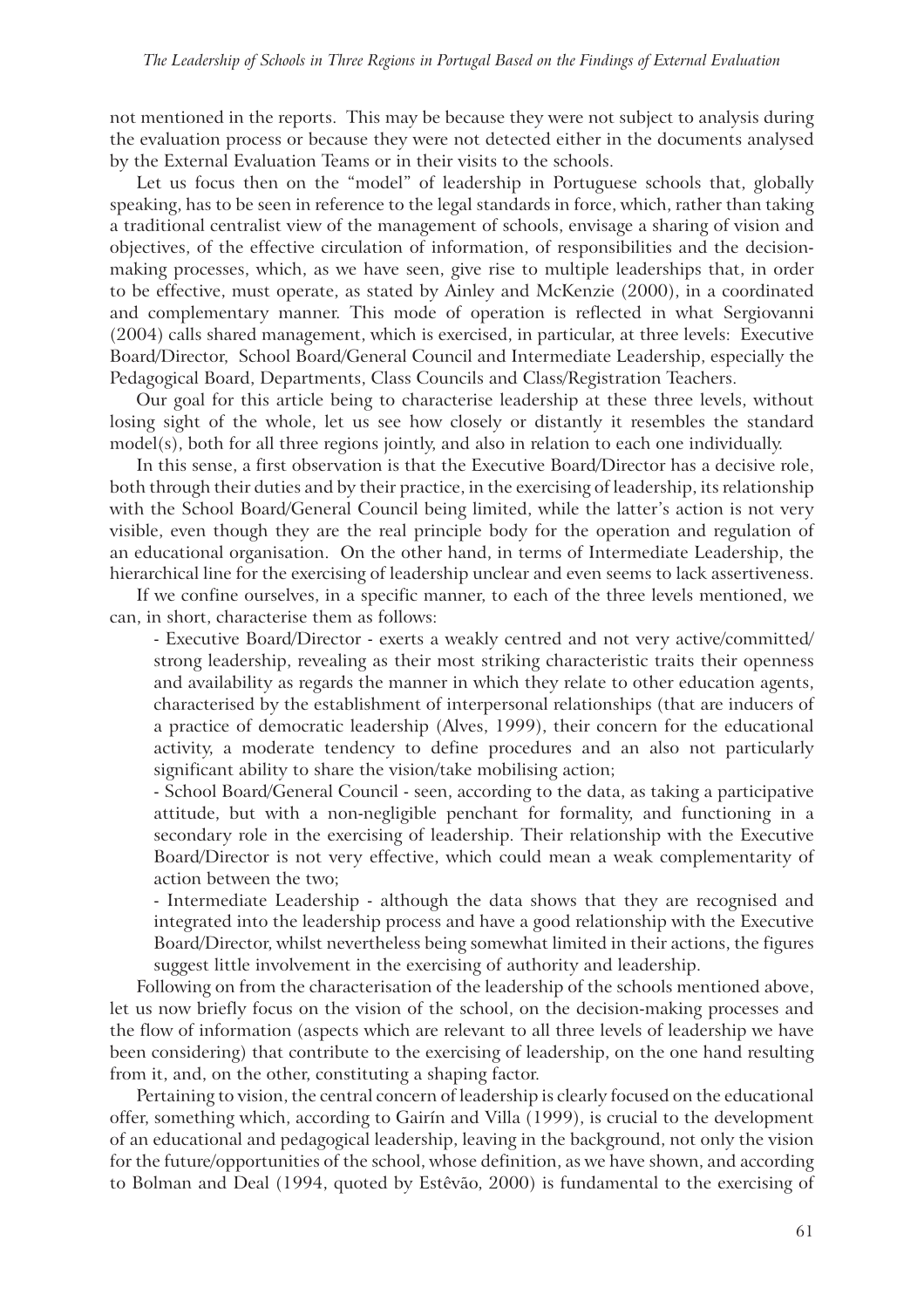an effective leadership, but also the setting of priorities for intervention. Additionally, and paradoxically, the strategic dimension of implementing the vision of the school is practically absent in the reports, from which one may infer a certain sense that management is more procedural than truly prospective, and more reactive than active, thereby not giving shape, at least in an obvious manner, to the promotion of concerted action strategies, which, as we have already mentioned, Nóvoa (1992) advocates as promoting the individual and collective commitment of different education agents towards the development of the school.

Regarding the decision-making processes, the content of this field of analysis refers to the relationship between governing bodies, to the complementarity of roles and responsibilities and, consequently, the mobilisation of leadership bodies to achieve the goals set, in line with what is advocated by Leithwood *et al.* (2009), meaning in the sense of attaining the collective commitment of the school community to achieve the defined objectives (Glass, 2000).

In turn, the use/flow of information is characterised by an accentuated valorisation of the interactions that the schools establish with the surrounding community, to the detriment of the internal flow of information. While the former is undeniably important, this situation is unsuited to the spirit of permanency and efficiency of the communication process which should characterise the leadership and which should occur in a more efficient and structured manner (Fullan, 2001). The acknowledged informality which characterises the circuits for the flow of information within the educational organisations may explain the results obtained. Other relevant data refers to the identification of the constraints that the schools face which are more frequent in clustered schools.

Looking now at each of the regions considered, and on the basis of the data analysed, it is fair to state that the exercising of leadership by the different bodies in the schools and school clusters is, generally speaking as would be expected, globally identical to the group "profile" that we have been outlining, although, logically, with variations in some aspects.

Pertaining to the region of the Algarve, it is important to mention that the central concern in the exercising of authority by the Executive Boards/Directors, as revealed by the analysis of the reports, relates to educational action. Other characterising traits are the relational/ emotional dimension with other educational partners, the concern of putting into practice a strategic type of management, and, less significantly in terms of numerical weight, the definition of action procedures. The relationship of the Executive Board/Directors with the School Board/General Council can be considered as moderate, but much more representative than in the other two regions, while the role of these bodies is largely participative, even if only with a moderate percentage. In turn, the exercising of authority by the Intermediate Leadership, in the schools evaluated in the region of the Algarve, is mainly defined by three factors: its recognition and integration and, with very similar figures, the limitations on their performance, which considerably plays down the first aspect, and a rather insignificant affirmation of the good liaison between the structures. Next, we must draw attention to the fact that the different leaderships express their vision of the school mostly in terms of its educational offer and the definition of priority areas of intervention, although less significantly in both cases than in the other two regions. The weighting of the decisionmaking processes is also lower in percentage terms than in the schools and clusters in the Alentejo and Lisbon and Tagus Valley regions, while the use/flow of information is mainly aimed at the community (despite being less significant in percentage terms than in the Lisbon and Tagus Valley region, and, most of all, in the Alentejo). Further, the figures relating to the negative aspects of this factor are considerably higher than in the other two regions, while the exact opposite is shown with regard to the percentage value for internal communication.

As for the leaderships of schools and school clusters in the Alentejo region, their main characteristic now is the development of an essentially strategic management and, on an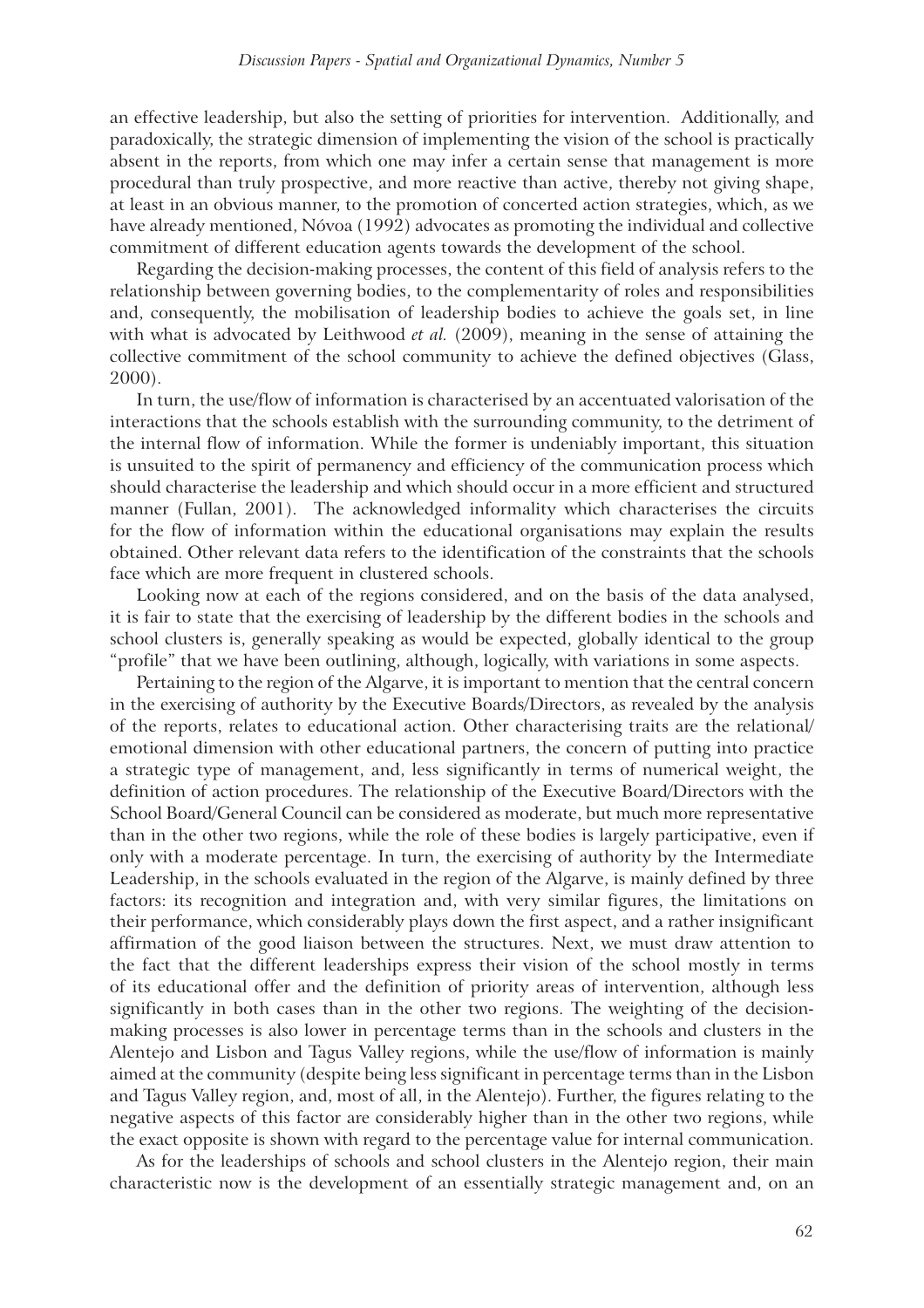equal footing, their focus on educational activities, the establishment of an emotional/ relational environment and the definition of action procedures. Their relationship with the School Board/Council General is very weak, varying between being participative and formal, with the latter, however, being more marked than it is in schools and school clusters in the Algarve. In this region, the participation of Intermediate Leadership in the exercising of authority is mainly defined by two aspects: good liaison between the structures, although the figures are low, and the recognition and integration of these structures in the overall leadership process. The figures relating to the school vision shared by the different levels of leadership are higher than those for all the same factors in the two other regions, except with regards to the prospective/future/opportunities parameter, where is much higher than in the Algarve but slightly lower than Lisbon and the Tagus Valley. Therefore, the vision of the school is characterised by the educational offering, the perspective of the future, the definition of priority areas of intervention and by a somewhat timid (but still more pronounced than in the other regions) concern on the part of the leadership structures for a strategic decision for action. The decision-making processes in schools evaluated in the Alentejo stand out in relation to the other two regions, with the same being true as regards the use of information in relating to the community, where the percentage is higher than the figures for Lisbon and the Tagus Valley and the Algarve. Here too, the internal circulation of information is extremely poor.

Lastly, looking at the schools in the region of Lisbon and the Tagus Valley, the data analysed allows us to state that action of their Executive Boards/Directors focuses primarily on the establishment of positive emotional relationships with the educational community (parameter with the highest percentage in the three regions) and, secondly, on their concern with educational action, an action that tends to be strategic, and varies, in parity, between definition and non-definition of procedures, although this body does strive to mobilise a sharing of the school's vision. Its relationship with the School Board/General Council is very limited, although the figures show that these bodies are seen as being participative in function. As regards defining the hierarchical line for the exercising of leadership by intermediate structures, whose recognition and integration is asserted significantly although not insignificant limitations on their actions also exist, liaison is seen to be good, the figures being higher than in the other two regions. It should also be noted that the forms of participation of intermediate leadership in the managing of schools and school clusters in this region is much more assertive than in the Alentejo and Algarve and that their vision of the school is once again mainly characterised, (more markedly so than in the Algarve and less than in the Alentejo) by the educational offer, where it is to the fore over all three regions, as far as the prospective/future opportunities parameter is concerned, and comes in behind the Alentejo, but ahead of the Algarve, in relation to the definition of priority areas of intervention. Here, the figures shown in report indicate that the decision-making processes occupy second position behind the Alentejo, pushing the Algarve into third place. This same is true with regard to the use/flow of information, where again priority is given priority to the community, while, internal communication is the least significant over all three regions.

In summary, the analysis of the data seems to allow us to say that, in general, the leadership exercised by the school Executive Boards/Directors is more defined or stronger in the region of Lisbon and the Tagus Valley and more diffuse in the regions of the Algarve and Alentejo.

The participation of the School Board/General Council in the exercising of authority is not expressed in the reports as being very effective over the three regions, though it may, however, be considered as moderately more significant, in liaison with the school Executive Council/Director, in the regions of the Alentejo and Algarve.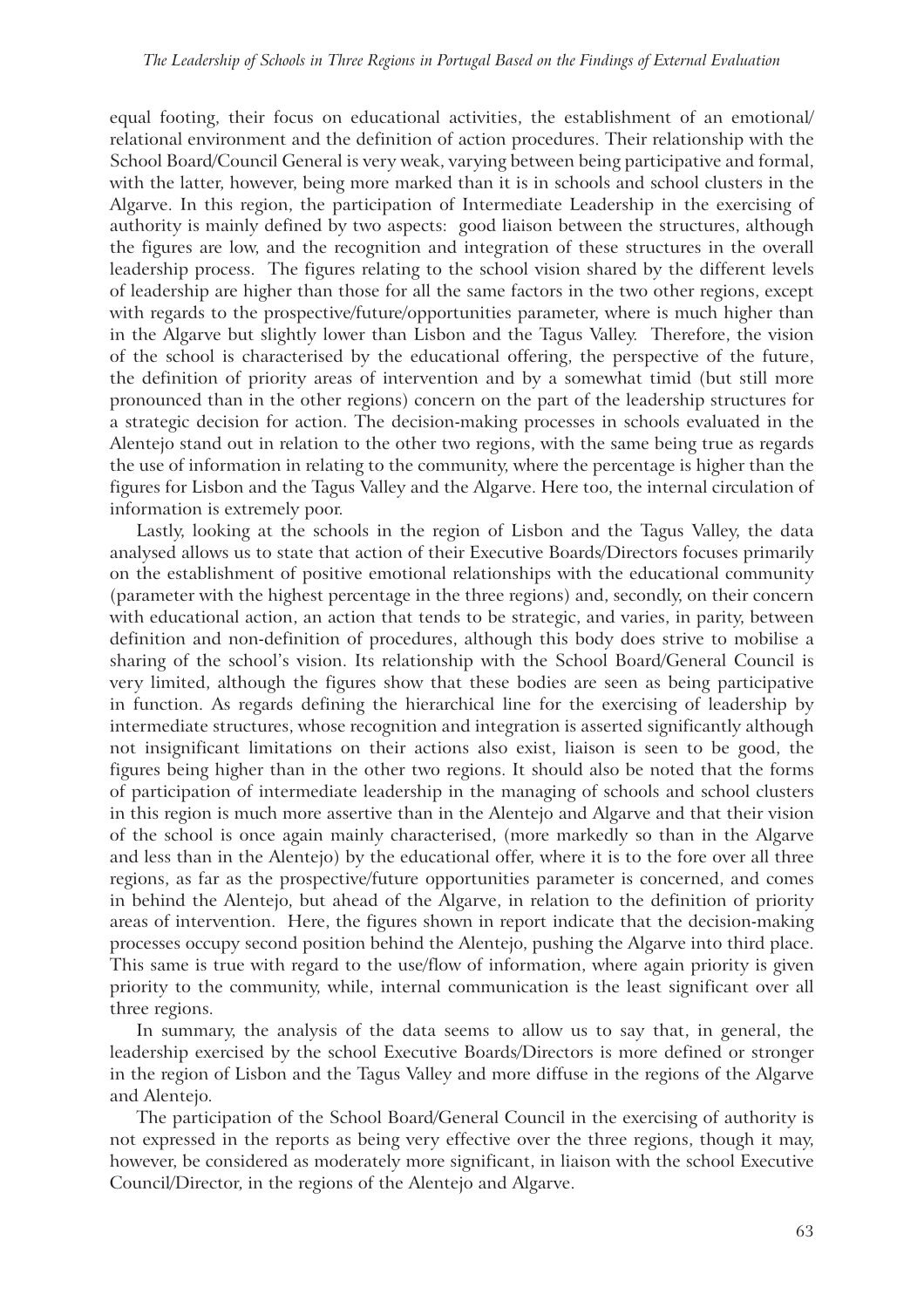As for the intermediate structures, their participation in the exercising of authority seems to be felt more in the regions of the Algarve and Alentejo, especially in the managing of the pedagogical service than in the Lisbon and Tagus Valley, where the hierarchical line is less established and where the main concern is focused on the monitoring of the educational action and the managing of the pedagogical service.

Additionally, the vision of schools emerging from the reports from the three regions considered (Algarve, Alentejo and Lisbon and Tagus Valley) can be seen to focus mainly on the educational offer and on the definition of priority areas of intervention (although the strategic aspect of the action undertaken by the respective management bodies is not very explicit), and the prospective vision of the school, especially in the regions of the Alentejo and Lisbon and Tagus Valley, is also evident.

On a more pragmatic scale, the data shows that the leadership in the schools under analysis is characterised by the definition of the priority areas of intervention, which is not alien to a certain prospective vision of its performance, which will lead it to a somewhat timid decision-making process.

Pertaining to this, the incipient manner in which it is referred to in the reports analysed, suggests that it may have been played down to a certain extent, especially as regards the capacity of each of the schools' management bodies to assert themselves individually within the scope of the competences attributed to them. The figures analysed largely indicate a standard vision, focusing on processes which create loyalty in the decisions taken with a view to achieving the goals and objectives set forth in the structural documents of the schools or clusters.

A comparative analysis, by region, shows that the number of reports in which this category is most referred to, is in the Alentejo, followed by Lisbon and the Tagus Valley and, lastly by the region of the Algarve. We did not find any explanation for this trend, leaving us with the idea that this is the result of options made by the teams who undertook the external evaluation process in each of the regions studied. The break down, per type of school organisation, is also not clear, with a consistency in the references to decision-making processes of reports from innovative, traditional and diffuse schools.

Pertaining to the flow of information, expressed in the parameters School/Community Relationship, Internal Flow and Negative Aspects, the analysis per region, shows that there are no relevant differences as regards the first two categories under analysis. However, where the negative aspects that inhibit the flow of information are concerned, the Algarve is the region that highlights them most.

To conclude and by way of a summary, it is important to highlight that the results achieved by this study do not allow us to reach conclusions that go beyond the limited scope of the contents of the reports pertaining to external evaluations that were carried out on the schools and school clusters, which are, in fact, a subjective view of an observed reality. The contents of these reports were the result of evidence gathered from various sources, including panel interviews, and there are limitations and constraints in their wording (especially with regard to the limited space available), but also inherent to the fact that the external evaluation was carried out by different teams in each region. This set of circumstances is likely to have contributed to the disperse nature that, as we have said, globally characterises the reports analysed. However, it is important to highlight that each report, *individually*, contains specific information, pertaining to one school or cluster in particular and, in this sense, when it is returned to the school, it expresses the findings of the external evaluation, presenting an opinion on the quality of the education and teaching offered by the school in question, that may contribute to its improvement.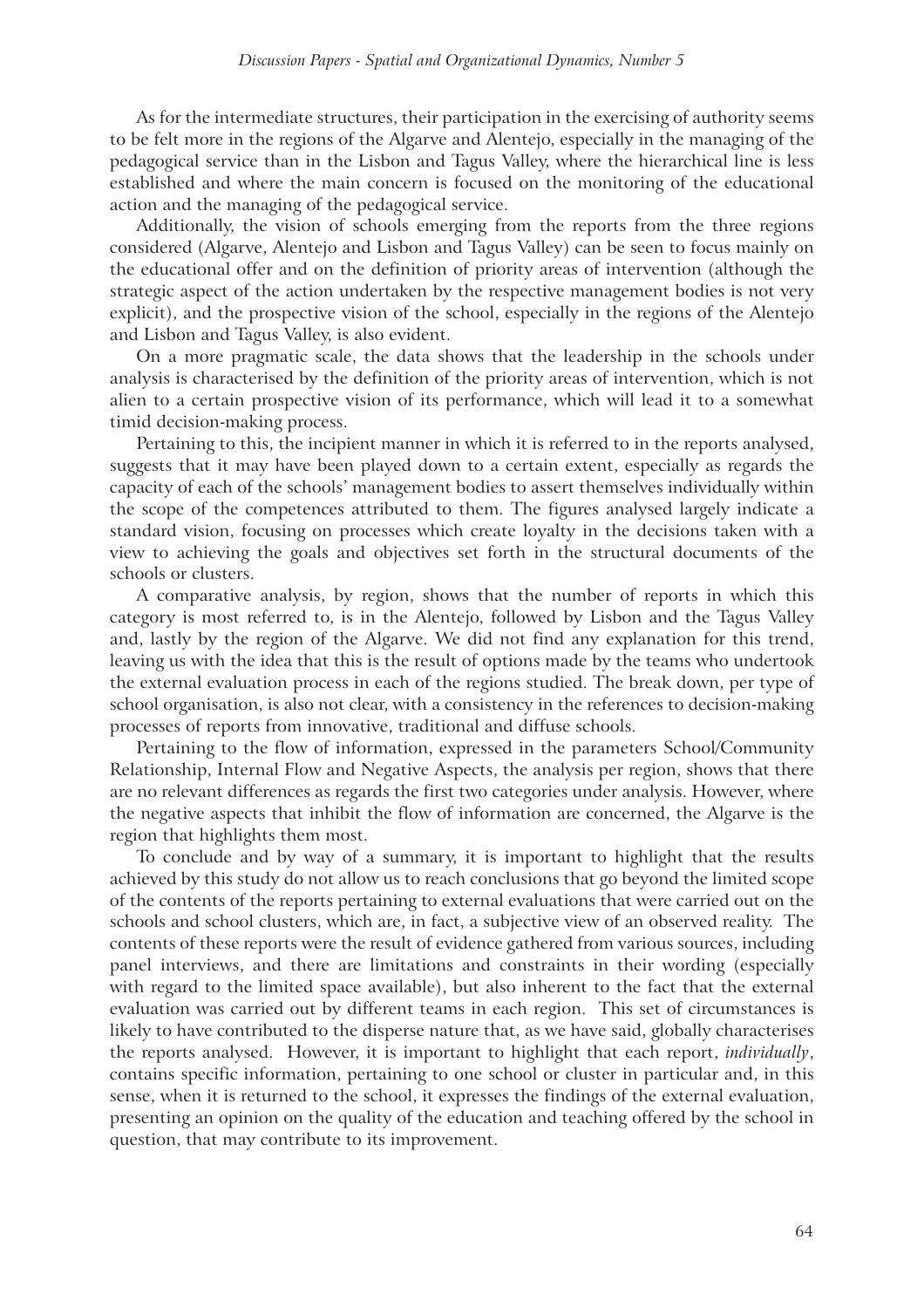#### REFERENCES

- Alaiz, V. (2004). Avaliação das escolas: actualidade e perspectivas. *Revista proFORMAR online*, Edição 6 – Novembro, p. 8. Acedido a 18 de Junho 2010, de http://www.proformar. org/revista/edicao\_6/pag\_8.htm
- Alves, P. C., Correia, S. M. T. (2008). A auto-avaliação de escola: um estudo exploratório sobre os dispositivos de auto-avaliação das escolas públicas em Portugal. *Olhar de professor*, Ponta Grossa, 11, 2: 355-382.
- Ainley, J. & Mckenzie, P. (2000). School Governance: Research on Educational and Management Issues. *International Educational Journal*, Vol 1, Nº. 3: 139-151.
- Azevedo, J. (Org.) (2002). *Avaliação das escolas. Consensos e divergências.* Porto. ASA Editores.
- Azevedo, J. M. (2007, Novembro). Avaliação externa das escolas em Portugal*.* In *Conferência As escolas face a novos desafios*. Lisboa. Parque das Nações, Presidência portuguesa da união europeia.
- Bardin, L. (1979). *Análise de Conteúdo* (1ª. ed.). Lisboa. Edições 70.
- Barker B. (2007). The Leadership Paradox: Can schools leaders transform student outcomes? *School Effectiveness and School Improvement*, vol. 18, Nº. 1: 21-43.
- Beatie, M. (2002). Educational Leadership: modelling, mentoring, making and re-making a learning community. *European Journal of Teacher Education*. Vol. 25, Nºs. 2/3: 199-221.
- Bert, P. M. C. & Gerry, J. R. (2005). Linking School Effectiveness and School Improvement: The background and outline of the project. *School Effectiveness and School Improvement*, Vol. 16, Nº. 4: 359-371.
- Bogdan, R. & Biklen, S. (1994). *A Investigação Qualitativa em Educação*. Porto. Porto Editora.
- Bolívar, A. (1997). Liderazgo, Mejora y Centros Educativos. In A. Medina (coord.). *El liderazgo en educación* (pp. 25-46). Madrid: UNED.
- Burns, J. M. (1978). *Leadership*. New York. Harper.
- Coppieters, P. (2005). Turning schools into learning organizations. *European Journal of Teacher Education*. Vol. 28, Nº. 2: 129-139.
- Costa, J. A. (2000). Liderança nas Organizações: revisitando teorias organizacionais num olhar cruzado sobre as escolas. In J. A. Costa, A. N. Mendes & A. Ventura (orgs.). *Liderança e estratégia nas organizações escolares* (pp. 15-33). Aveiro. Universidade de Aveiro.
- Deshaies, B. (1997). *Metodologia da Investigação em Ciências Humanas*. Lisboa. Instituto Piaget.
- English, F. W. (2008). The Art of Educational Leadership. Balancing Performance and Accountability. London. Sage Publications, Ltd.
- Erickson, F. (1986). Qualitative methods in research teaching. In M. C. Wittrock (ed.). *Handbook of research on teaching* (pp:119-162) (3<sup>ª</sup> ed.). New York. MacMillan Publishing Company.
- Estêvão, C. A. V. (2000). Liderança e Democracia: o Público e o Privado. In J. A. Costa, A. N. Mendes & A. Ventura (orgs.). *Liderança e estratégia nas organizações escolares* (pp. 35-44). Aveiro. Universidade de Aveiro.
- Estrela, M. T. (1997). Introdução. In M. T. Estrela (org.). *Viver e Construir a Profissão Docente* (pp.7-20). Porto. Porto Editora.
- Figari, G. (1996). *Avaliar, que referencial?*. Porto. Porto Editora.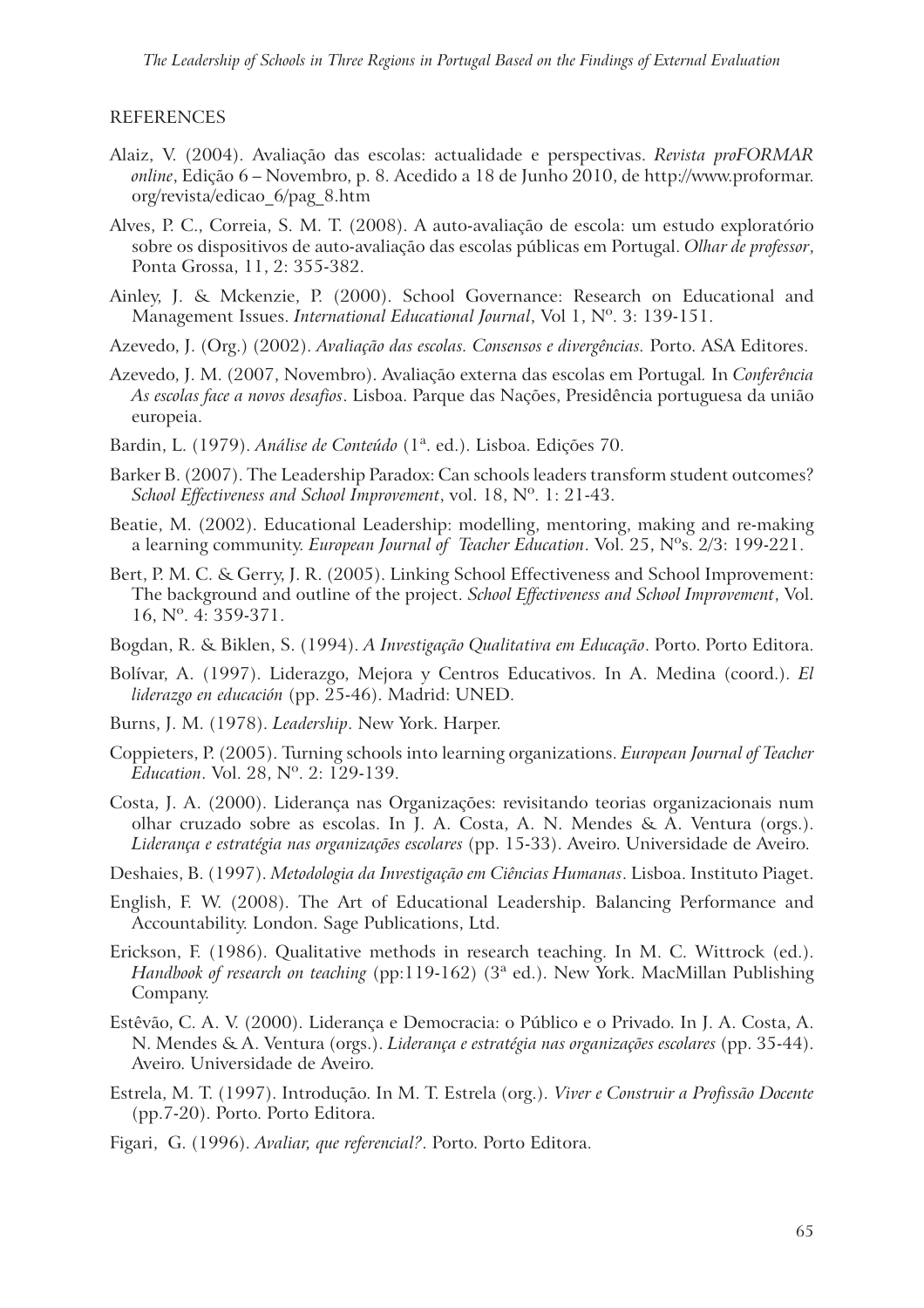- Fonseca, A. (2000). A liderança escolar e a comunicação relacional. In J. A. Costa, A. N. Mendes & A. Ventura (orgs.). *Liderança e estratégia nas organizações escolares* (pp.137-151). Aveiro. Universidade de Aveiro.
- Fullan, M. (2001). *Leading in a Culture of Change.*San Francisco. Jossey-Bass.
- Gairín, J. & Villa, A. (1999). *Los Equipos Directivos de los Centros Docentes. Análisis de su funcionamiento*. Bilbao. Universidad de Duesto.
- Glatter, R. (2007). As escolas e os sistemas de ensino perante a complexidade: Desafios organizacionais. In IGE (org.). *Actas da Conferência "As escolas Face aos Novos Desafios"*. Lisboa. IGE.
- Gold, A., Evans, J., Earley, P., Halpin, D. & Callarbone, P. (2003). Principled principals? Values driven leadership: Evidence from ten case studies of "outstanding" schools leaders. *Educational Management & Administration*, Nº. 31(2): 127-137.
- Huberman, M. & Miles, B. (1994). Data Management and Analysis Methods. In K. Denzin & Y. S. Lincoln (eds.). *Handbook of Qualitative Research* (pp.428-444). Thousand Oaks. Sage Publications.
- Inspecção-Geral da Educação (2009). *Avaliação externa das Escolas Referentes e instrumentos de trabalho*. Lisboa: Inspecção-Geral da Educação (IGE).
- Inspecção-Geral da Educação (2010). *Avaliação externa das Escolas Relatório 2008-2009*. Lisboa. Inspecção-Geral da Educação (IGE).
- Janssens, F. J. G. e Van Amselsvoort, G. (2008). School self-evaluations and school inspections in Europe: An exploratory study. *Studies In Educational Evaluation*, 34, 1: 15-23.
- Leithwood, K. (1994). Leadership for school restructuring. *Educational Administration Quarterly*, Nº. 30: 495-518.
- Leithwood, K., Day, C., Sammons, P., Harris, A. & Hopkins, D. (2009). *Seven Strong Claims About Successful School Leadership*. National College for Leadership. Acedido a 10 de Junho de 2010 de http://www.nationalcollege.org.uk/docinfo?id=17387&filename=sevenclaims-about-successful-school-leadership.pdf.
- McBeath, J. (1999). *Schools Must Speak For Themselves*. *The Case for School Self-Evaluation*. London. Routledge.
- McBeath, J. & Mcglym, A. (2002). *Self-Evaluation. What's in it for schools?* London. Routledge Falmer.
- McNamara, G. & O'Hara, J. (2005). Internal Review and Self-Evaluation The Chosen Route to School Improvement in Irland? *Studies in Educational Evaluation*, 31: 267-282.
- McNamara, G. & O'Hara, J. (2008). The importance of the concept of self evaluation in the changing landscape of education policy. *Studies in Educational Evaluation*, 34: 173-179.
- Nóvoa, A. (1992). Para uma análise das instituições escolares. In A. Nóvoa (coord.). *As Instituições Escolares em Análise* (pp. 13-43). Lisboa. Publicações Dom Quixote/Instituto de Inovação Educacional.
- Patton, M. Q. (1990). *Qualitative Evaluation and Research Methods* (2nd ed.). Newbury Park. Sage Publications.
- Robertson, J. (1999). From managing impression to leadership perspectives, *International Journal of Educational Research*, Nº. 29: 359-370.
- Rocha, C. (2000). Perspectivas Organizacionais sobre a Liderança Feminina em Contexto Educativo. In J. A. Costa, A. N. Mendes & A. Ventura (orgs.). *Liderança e estratégia nas organizações escolares* (pp. 109-118). Aveiro. Universidade de Aveiro.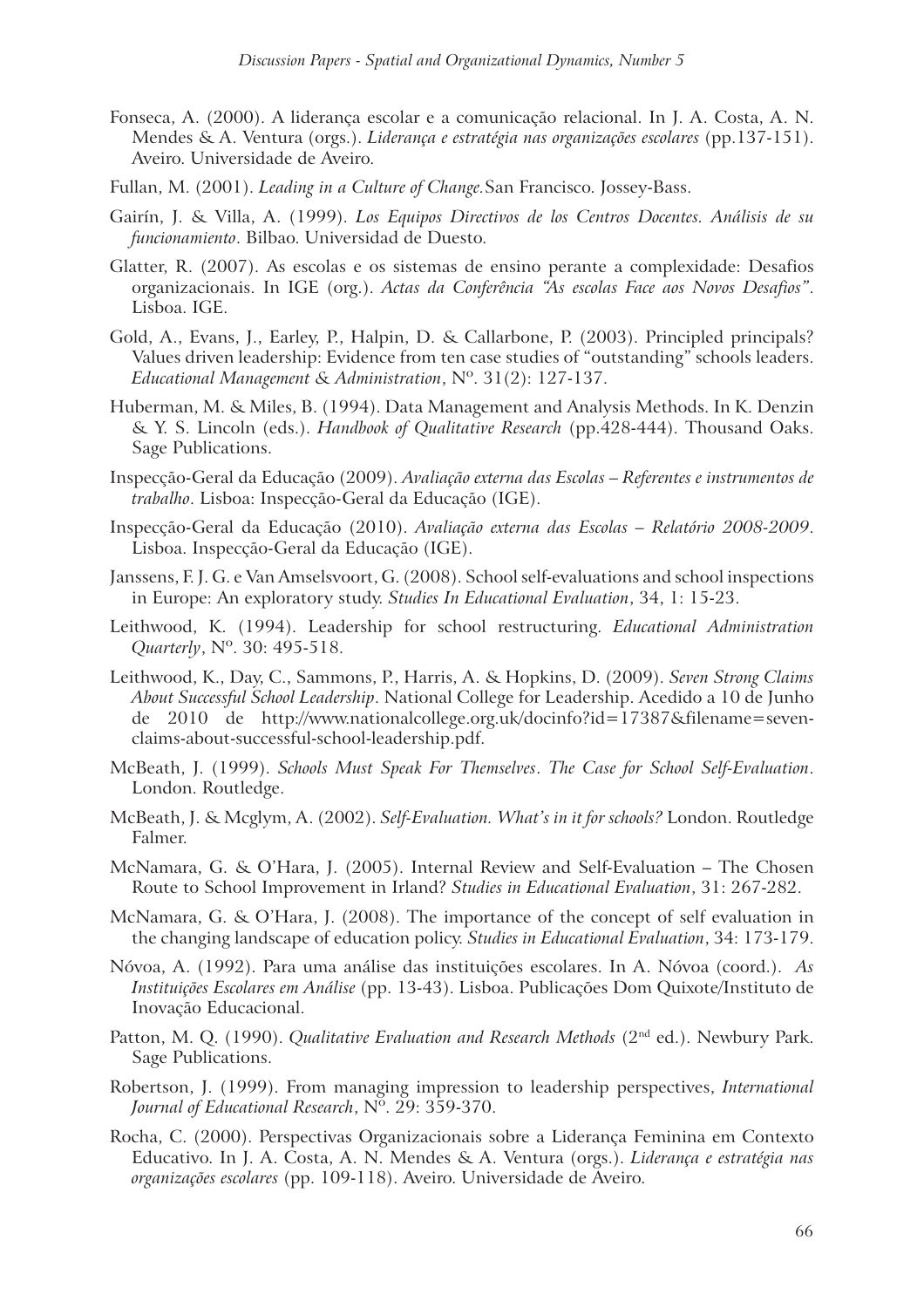- Ross, J. & Gray, P. (2006). Transformational Leadership and Teacher Commitment to Organizational Values: The mediating effects of collective teacher efficacy. *School Effectiveness and School Improvement*, Vol . 17, Nº. 2: 179-199.
- Ruzafa, J. A. M. (2003). La dirección de centros escolares. In M. T. González (coord.). *Organizácion y Gestión de Centros Escolares. Dimensiones y Procesos* (pp. 225-241). Madrid. Pearson Educación, S. A.
- Sanches, M. F. C. (1996). Imagens de liderança educacional: acção tecnocrática ou acção moral e de transformação? *Revista de Educação*, Vol. VI, nº. 1: 13-35.
- Sanches, M. F. (2000). Da natureza e possibilidades da liderança colegial nas escolas. In J. A. Costa, A. N Mendes & A. Ventura (orgs.). *Liderança e Estratégia nas Organizações Escolares* (pp. 45-64). Aveiro. Universidade de Aveiro.
- Santos Guerra, M. (2002). *Entre Bastidores: o lado oculto da organização escolar*. Porto: Edições ASA.
- Schildkamp, K. (2007). *The utilization of a self-evaluation instrument for primary education*. Enschede. University of Twente.
- Sergiovanni, T. J. (1998.). Leadership as a pedagogy, capital development and school effectiveness *International Journal of Leadership in Education*, 1 (1): 37-46.
- Sergiovanni, T. J. (2004). *Novos caminhos para a liderança escolar*. Porto. Edições ASA.
- Shulman, L. S. (1986). Paradigms and research programs in the study of teaching: a comtemporary perspective. In M. C. Wittrock (ed.). *Handbook of research on teaching* (pp 3-36) (3ª ed.). New York. MacMillan Publishing Company.

#### **Legislation**

Law  $31/2002$ , of  $20<sup>th</sup>$  December, approves the system for the evaluation of nursery, primary and secondary education in public, private, cooperative and charity institutions.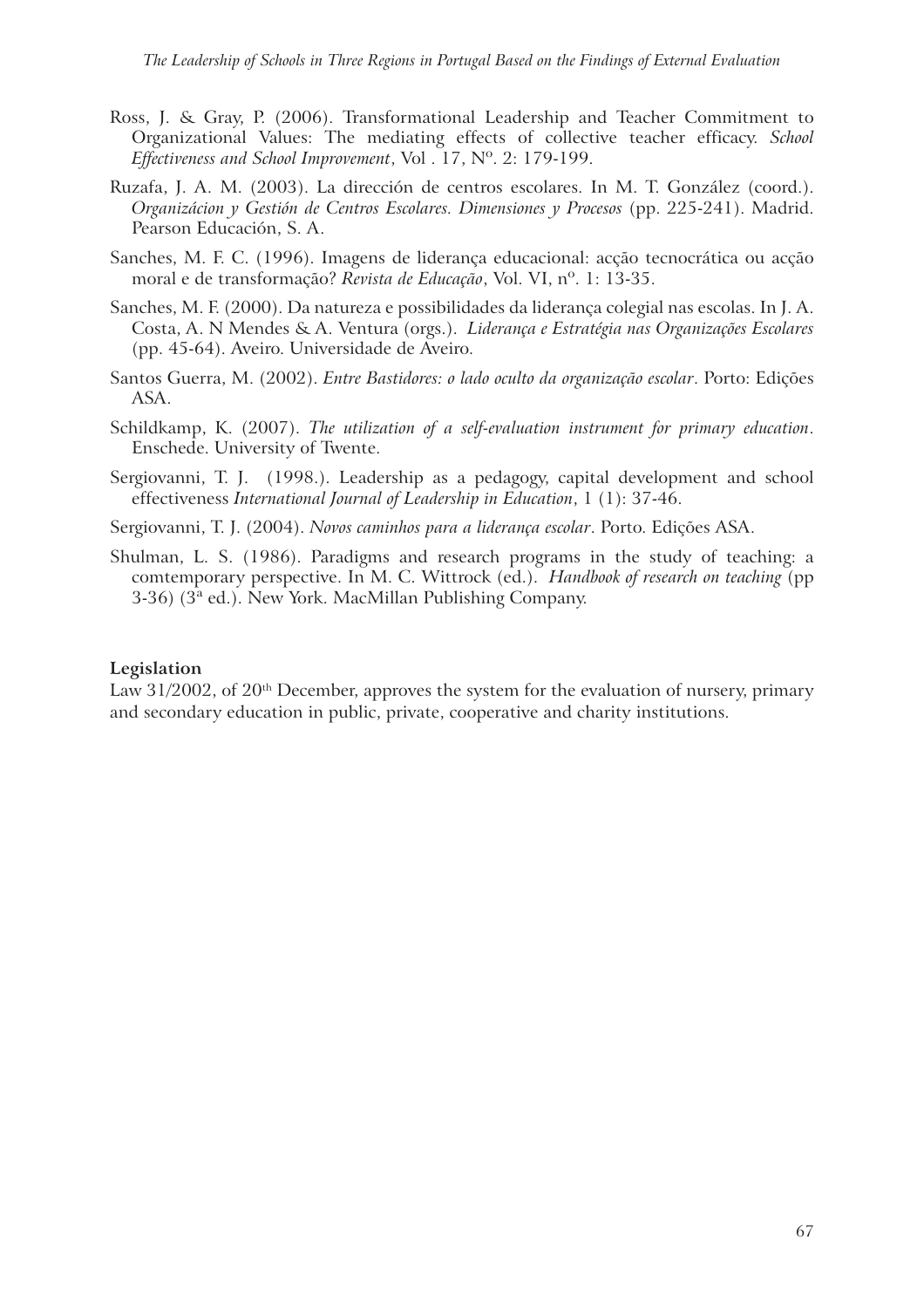# **LOOKING BACK THROUGH A NEW PAIR OF GLASSES: CONFLICT AND MEDIATION IN LOCAL DEVELOPMENT**

# **UMA ABORDAGEM AO CONFLITO E À MEDIAÇÃO NO DESENVOLVIMENTO LOCAL**

*António Fragoso Emilio Lucio-Villegas*

# ABSTRACT

Local development processes include a complex social dynamic where, frequently, conflicts has an important role, namely blocking the cooperation modes between social actors or institutions. Mediation can have an important role in local development processes. In this paper we analyse data from long lasting processes of local development, focusing on the mediation structure in order to highlight some conclusive reflections.

Keywords: "Local development", "conflict", "mediation", "social change".

# **RESUMO**

Os processos de desenvolvimento local incluem dinâmicas sociais complexas nas quais, frequentemente, o conflito tem um papel importante, nomeadamente bloqueando as formas de cooperação entre os actores sociais ou as instituições. Neste artigo analisámos dados de um longo processo de desenvolvimento local, focando-nos na sua estrutura de mediação, com a finalidade de sublinhar algumas reflexões conclusivas.

Palavras-chave: "Desenvolvimento Local", "conflito", "mediação", "mudança social".

JEL Classification: I29

# **1. CONFLICT AND UNPREDICTABILITY IN LOCAL DEVELOPMENT**

Local development is a type of social intervention in which people, with or without the help of external social actors or institutions, try to make concrete the processes that would promote their vision for the future of a certain territory. We could point out a considerable number of characteristics that currently define local development as we see it<sup>1</sup>. But, in this paper, we focus on a small number of features: the beginning of processes around community problems as defined by the community (Amaro, 1998; Reszohazy, 1998), the participation of social actors at all levels of these processes (Nogueiras, 1996). Local development is mainly made up of educational processes, including formal, nonformal and informal processes (Santos, 1990). Finally, social change is one of the central aims of local development, as broadly defined by Luque (1995).

<sup>1</sup> For a more complete analysis of local development characteristics, see Fragoso (2009).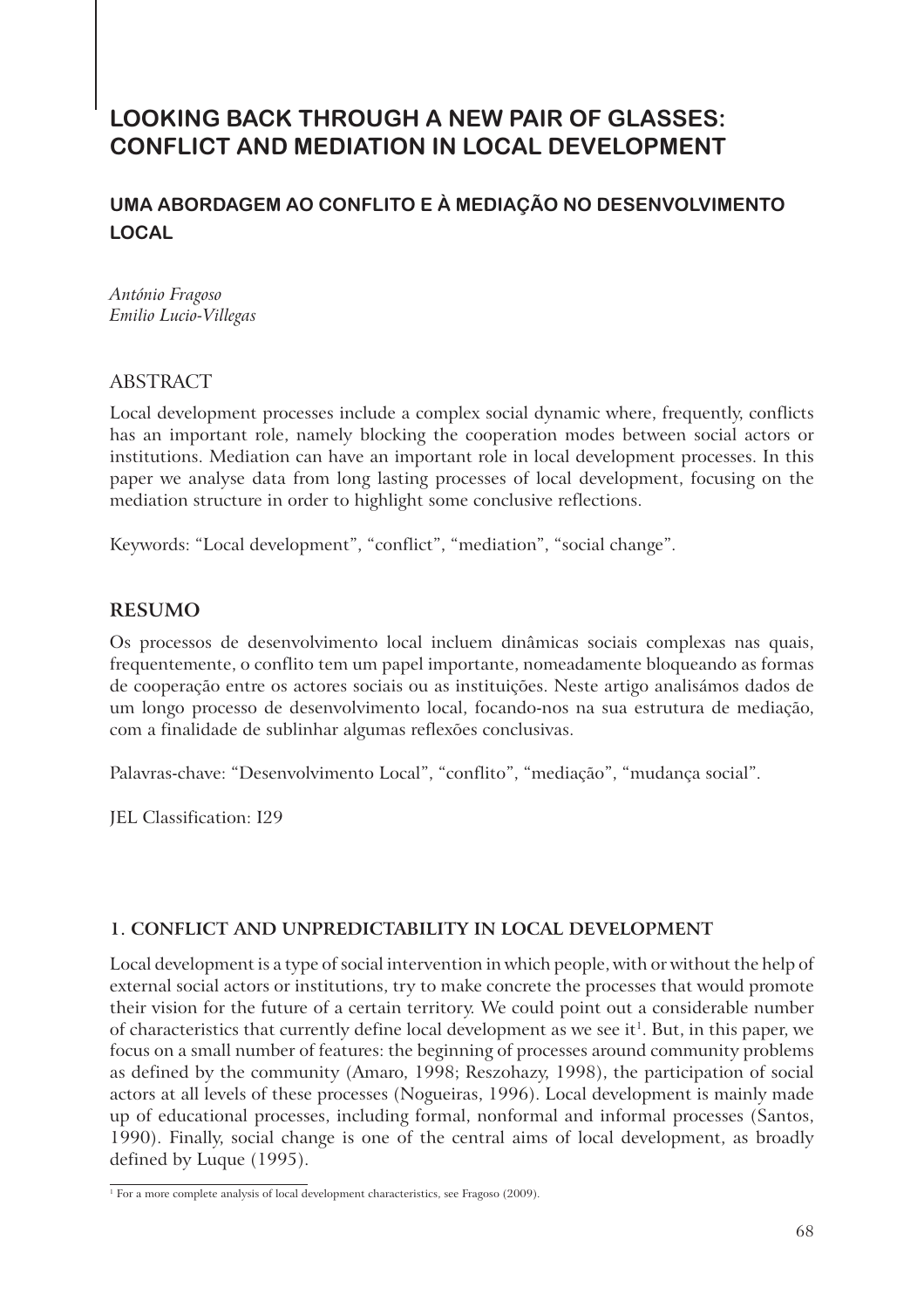Regarding the endogenous character of local development, it is common to state that the resources (human, economic and environmental) existing in a certain territory are enough to build knowledge that could be used to address the needs of a community. In this sense, endogenous processes of development could be said to be based on the internal impulse to start the dynamics of social change. Yet, several authors, such as Melo (1988), point out that deprived communities do not have the dynamics for spontaneous change. Moreover, external initiation is fundamental to trigger development processes. Furthermore, Vachon (2000) shows that endogenous development often needs external contributions, provided that central change dynamics come from within.

The fact that we take participation, in a nonpaternalistic way, as a central value of local development has other types of consequences. Experts and researchers may think that the particular directions that people take are wrong. But, if we truly believe in participation, then people possess the control of the processes. Being external researchers or field agents, we can debate and advise. But, we cannot force people to take specific actions that theoretically are thought to be ideal. As we have argued in Fragoso & Lucio-Villegas (2004a), there is no way to predict the particular directions that local development changes could take. Such processes are, in fact, insecure and unpredictable—characteristics that frequently enervate community educators or other social actors.

These characteristics lead to the conclusion that local development processes are often complex and involve important collective dynamics. To be involved in local development dynamics means, for the most part, to be permanently debating what is being done by a number of individuals and groups. What is more critical and difficult is developing a clear view of the strategic dimensions and problems that should be tackled, with what instruments, by whom and how. In this type of setting, conflicts between people or entities occur frequently. Taking for granted that conflict can have a blocking effect on local development processes, mediation could surely be highlighted as a possible solution to this problem.

According to Williams, mediation can be defined as (a) finding a central point between two opposites, (b) describing the interaction between two opposed concepts or forces within the totality and (c) describing such interactions as substantial [...] but also as a process in which the form of the mediation alters the things mediated (1989, p. 205). This definition does not resolve the issue. Rather, several questions emerge that we should be able to answer: Who is responsible for the mediation processes? Can it be an external mediator or a community or collective member? Does mediation bear different meanings, dimensions or other factors not directly present in William's definition? Which factors are attributable to influencing mediation processes?

#### **2. CONTEXT AND METHODOLOGY**

Our research was conducted during the period from 1998 to 2002 in a rural area called Cachopo, located in northern, mountainous Algarve, south of Portugal. This area, since the Second World War, has been subjected to gradual episodes of economic, social, and economic crisis. The structural causes of this decay are basically the tensions and contradictions that arise from the transition between tradition and modernisation. These major factors and others have also caused the mass emigration of the population to other European countries and a mass exodus to national coastal cities experiencing tourism booms. Paramount to these disruptions has been the aging of the population, the bankruptcy of traditional agriculture (subsistence agriculture used to be the main economic activity) and a strong devaluation of cultural traditions.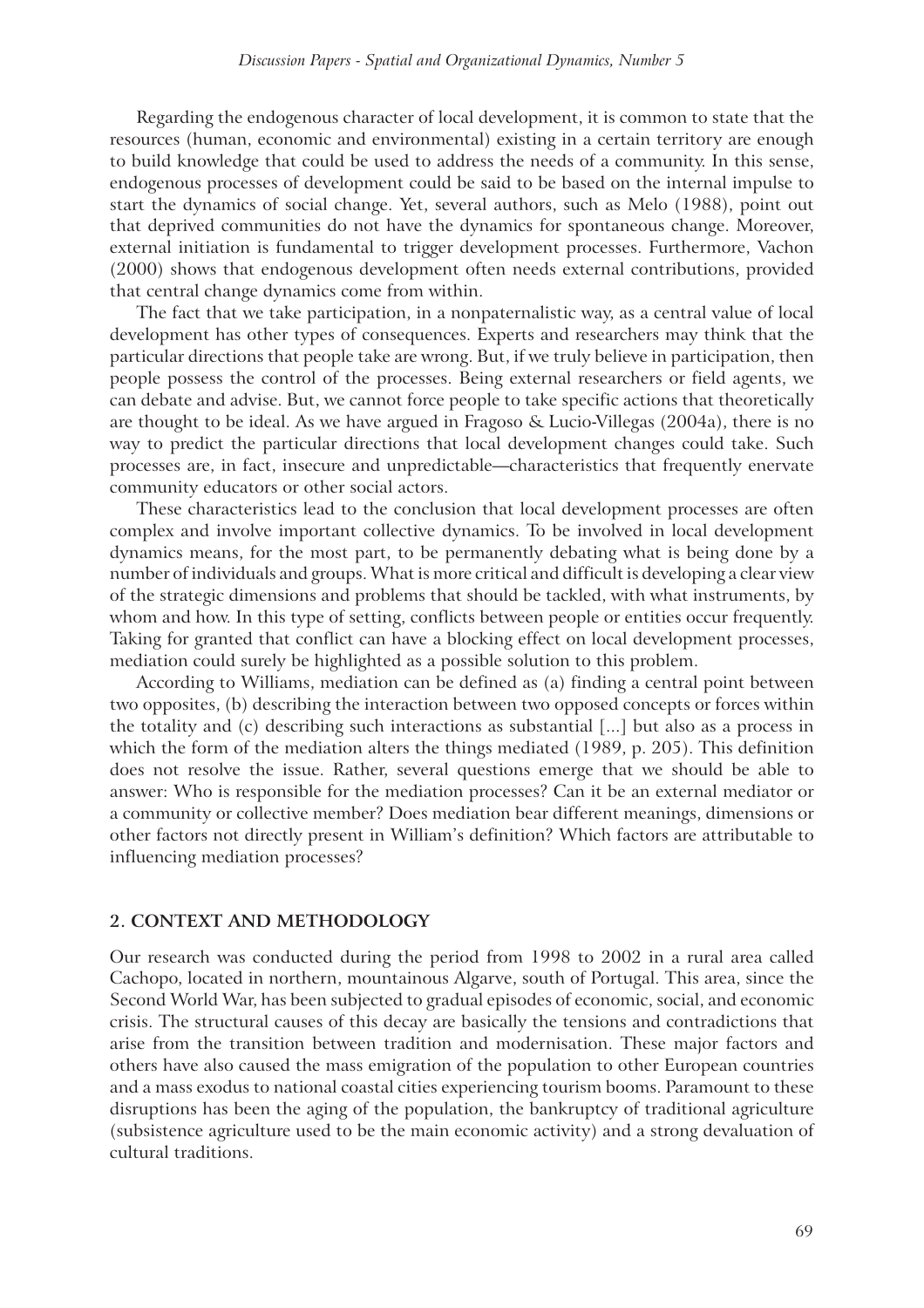For research purposes, it is important to understand some elements around the social space of Cachopo. The city is in a mountainous area of about  $200 \text{ Km}^2$ , which today has around 1,000 inhabitants (every ten years the population decreases by 25-29%). The social organisation of the space is very important. In fact, the main population area that concentrates all of the existing services is a small village with 200 people. The remaining 800 live in very small clusters<sup>2</sup> of houses spread throughout the field, which in some cases today have no inhabitants at all. The biggest cluster (Mealha) has only around 50 people.

The main purpose of the research was to examine the processes of local development in this area from 1985 until 2002. We tried to identify major changes caused by the actions of the people involved. Our research consisted of five case studies (Yin, 1993) that had a strong conceptual component directed to the holistic comprehension of development processes. Our study was mainly interpretative (Merriam, 1998). The techniques used were document analysis, nonparticipating observation and, mainly, nonstructured interviews as defined by Ruiz Olabuénaga (1999). In a second phase, in which we were looking for specific information as we better understood the context, we conducted some interviews that were semistructured, in accordance with the work of Gighlione and Matalon (1992).

Although we ended this research in 2003, we had never included mediation in the analysis of our data. The main aim of this paper is, therefore, to review some of the data and to change the basic theoretical perspective in an attempt to reveal different patterns and points of interest.

#### **3. AN OVERVIEW OF THE LOCAL DEVELOPMENT PROCESSES IN CACHOPO**

In Cachopo, the processes of local development began in 1985, when the Radial<sup>3</sup> team (an external team) initiated a participative project that involved some local groups interested in solving problems they felt to be urgent. This external institution stayed in the field for six years. During that period, this group, together with groups from Cachopo, launched a number of initiatives: *i)* two training programmes for women designed to build two microenterprises in which people could create their own jobs; *ii)* the creation of an infant centre for children between 3-12 years, which conveyed the need to design an in-service, action-research training programme for educators; and *iii)* an organisational process involving local groups, aiming both to prepare them to manage the projects and to open the possibility of future development processes.

In this context, we can only point out the major evolutions of the case, and, to do so, we are going to divide the main events into four phases (Fragoso & Lucio-Villegas, 2004b).

We considered the period from 1985 to 1991 as a **learning phase**, in which community groups had the chance to access specific knowledge and to see their skills grow. Three different types of learning processes were in progress: *i) The first learning process involved* two years of nonformal professional training programmes, directed at the creation of selfemployment and structured around small units of production with close links between theoretical training and productive work. *ii)* The second learning process consisted of an inservice, action-research training programme for infant educators of the four centres that had begun functioning. The process lasted three and a half years and depended on collaboration with the University of Algarve. It alternated formal learning with nonformal learning. *iii)* The third learning process entailed nonformal and informal learning efforts based on the organisation of groups, on the construction of collective structures (associations) and on the valuable lessons of participation that were derived from it. The process was fed by

<sup>2</sup> These clusters are called in Portuguese *Montes*. There are about 56 *Montes* in the area.

<sup>&</sup>lt;sup>3</sup> Support Network for the Integrated Development of Algarve.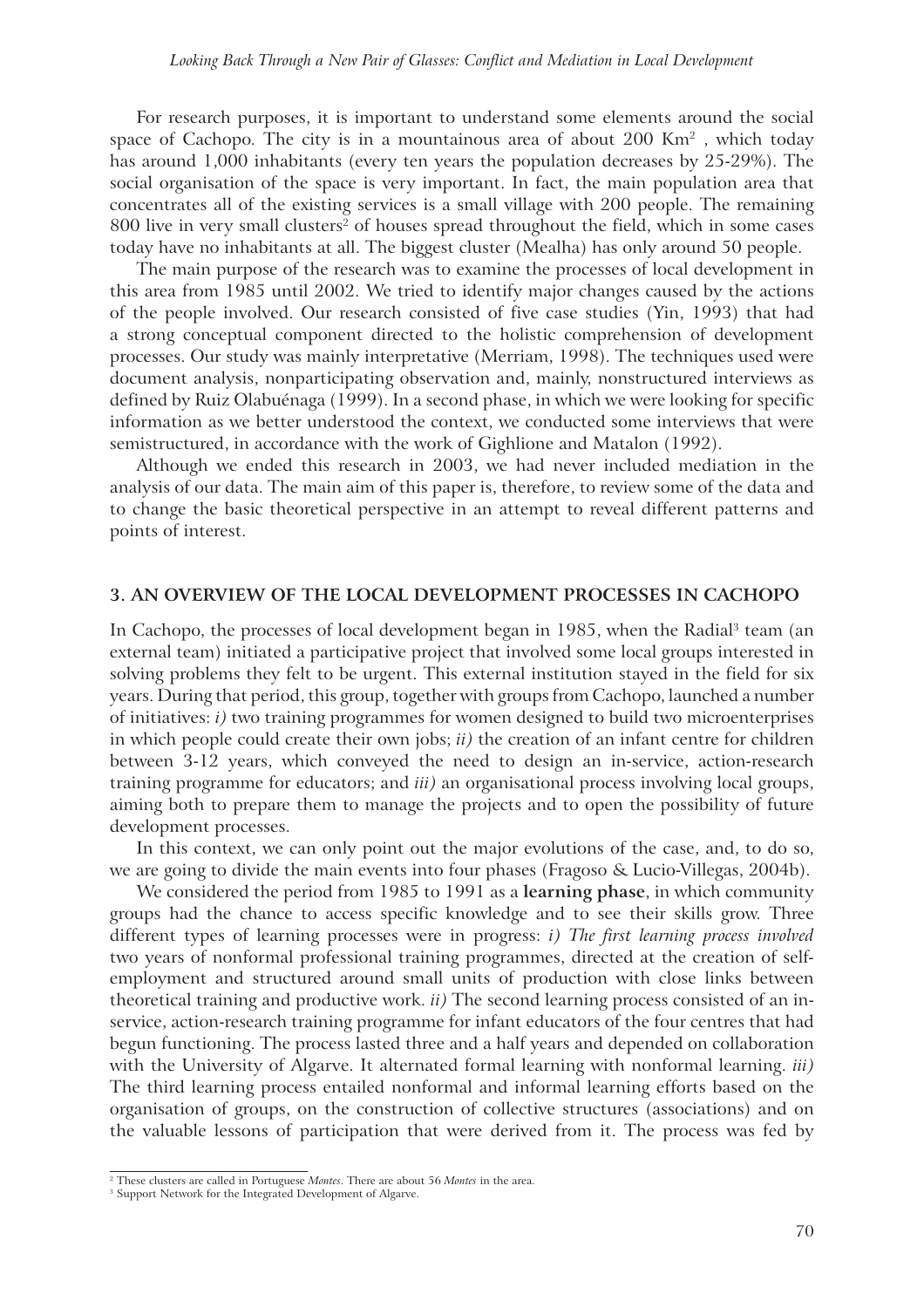conscientisation. The project was participative. Autonomy was embryonic, and dependence on the external entity was significant.

The second phase (1991-1993) was a **transition** that began when the external institution left the field. This time was important for personal and collective ruptures (even in the psychological dimensions) that forced local social actors to assume their growing autonomy in all dimensions. During this period, there was a certain stabilization of the successful experiences. But, one of the created workshops closed down because it could not achieve economic viability, and there were no local spontaneous actions. This period was also important in that social actors began to assume the new technical cultures they had gained, and accordingly, they experienced some changes in their social roles. In the beginning, the defence mechanisms of the community were so strong that it denied those persons a corresponding social status. But, gradually, this situation showed some signs of change. Finally, a new external institution entered the field with the firm purposes of staying and acting as part of the community, which soon became a fact.

We have called the third phase (1994-1999) the **dichotomic phase** because the pattern of changes included opposite tendencies:

- ! On the one hand, people had already gained the awareness that, through their actions, change was possible. Hence, endogenous processes of local development emerged. New groups and initiatives arose, and some changes extended to the community, especially the ones related to gender roles. People who had participated in former processes were now being the "engines" of development activities.
- ! On the other hand, it was clear that some things were not evolving as "expected". For instance, the level of fragmentation within the core groups was growing, and conflicts that were less visible before were now clear. The local equilibria of power were definitely moving. In this phase, the speed of change seemed to accelerate, and the circumstances in the region were unpredictable.

Finally, in the phase of **stabilisation** (2000/2003), the patterns of some local development actions were maintained. These patterns showed tendencies that can be seen in their negative and positive aspects. The internal territories of social action seemed to be clearer, and so were the status and centrality of some actors. It also became clear that individual protagonists were in some cases much more important and visible than the ones from the groups. The levels of fragmentation were apparent, and individual actors recognised that the ideal for the future of Cachopo would not be fulfilled. In short, the idea of the different groups from Cachopo speaking with one collective voice was a shattered dream.

## **4. THE STRUGGLE BETWEEN CONFLICT AND MEDIATION**

This very brief summary compresses an immense number of events. But, we think that the elements discussed are sufficient to understand the case. Next, we will look at these phases, considering conflict and its consequences, together with the context factors that allowed conflict to appear. Figure 1 will help us in that task.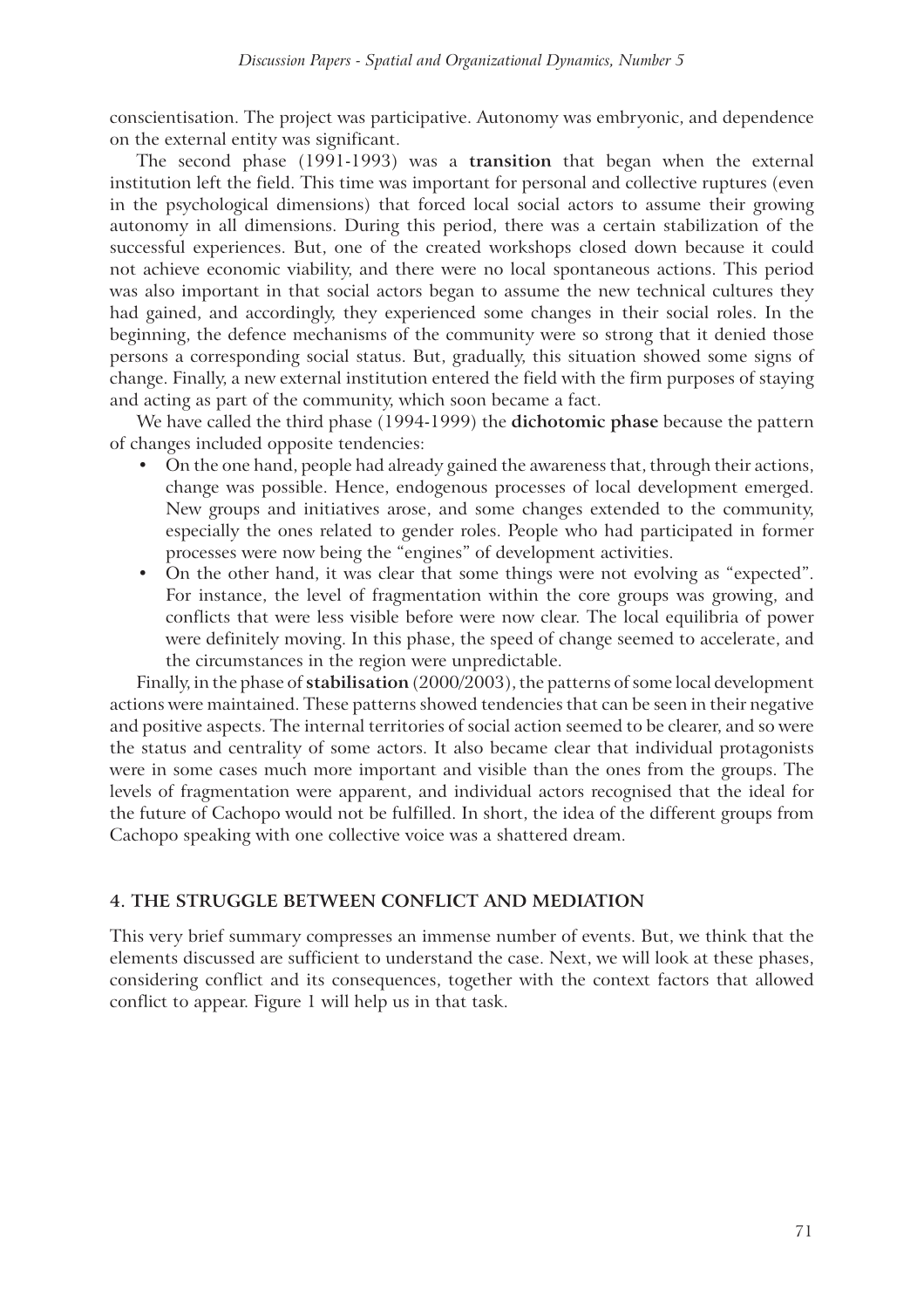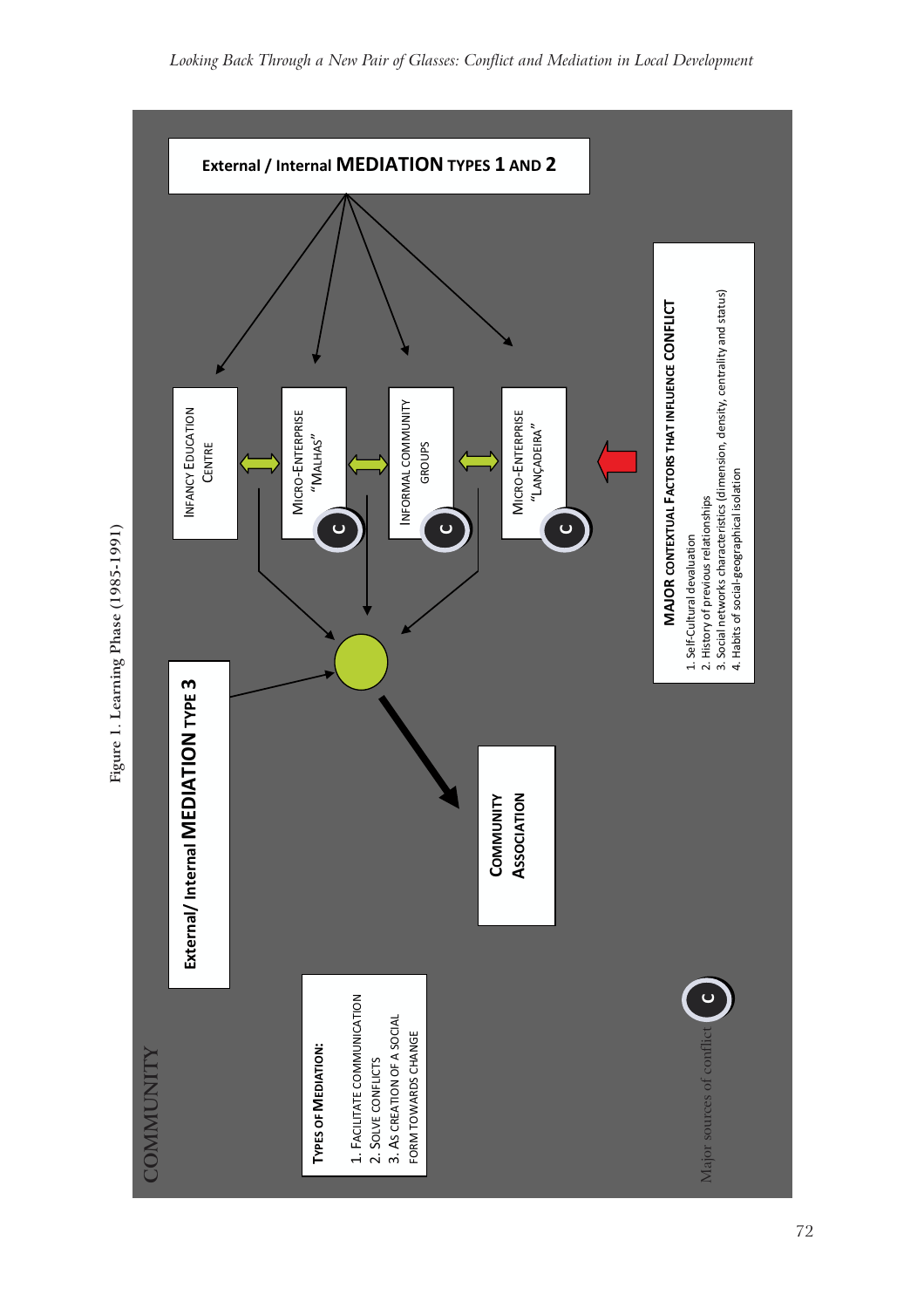In figure 1, we can see that the external project team (Radial) that launched the processes of local development in Cachopo worked with informal groups in the community to build some experiences: an infancy education centre and two training courses aimed at building microenterprises ("Malhas" and "Lançadeira"). Within these groups, conflict was frequent due to several factors. First, this was a community with a long history of abandonment and isolation, a rural world in destruction; the inland communities of Algarve had no chance of making the transition from a subsistence form of agriculture to a modern one based on mechanisation. Hence, we witnessed not only the bankruptcy of agriculture and the traditional professions linked to it but also the threat to the cultural characteristics of this rural identity. The community itself believed that its culture was not adequate to face modern world challenges. In the three initiatives listed here, the linking of the traditional and the modern was a departure point. In the children centre, the in-service training process designed for educators tried to focus on modern pedagogy. But, in attempting that focus, the educators departed from local culture in building specific activities for the kids. In Lançadeira (a small weaving enterprise), the challenge was to innovate in techniques and to create more modern products in an aesthetic sense while preserving local cultural elements (in the colours or patterns of the used fabrics). Malhas was dedicated to producing sweaters, combining traditions old and new. To conclude, a task that seemed logical—joining the traditional and the modern—was difficult in this phase. People reacted strongly against it in some cases. Therefore, we can say that *self-cultural devaluation* was a factor of conflict.

There are two major sources of conflict that are deeply intertwined: social network characteristics and the history of previous relationships. Let us begin with social networks. According to Walker et al. (1994), the factors that influence the social support that individuals can receive and give in their networks are as follows:

- 1. The *dimension* of the network. The bigger the networks, the greater the number of members who provide others with emotional help, goods and services is. The bigger the networks, the greater the percentage of members who receive social support is. Hence, people within larger networks have greater advantages.
- 2. The *density* of the network is measured by the proportion of the constructed links over all of the possible links that social actors could create. Dense networks facilitate communication and coordination, thus allowing better social support. But, the authors also warn that low density networks can be more satisfactory to individuals, especially if network links are formed by friendship relations.
- 3. *Centrality* and *status*. The terms refer to the prominence or importance of individuals in their own network. A certain person is central if he or she is involved in many relationships—thus, the most simple measure of centrality lies in the number of connections that a member of a particular network maintains with other members of that network.

The primary characteristics of the social networks in Cachopo are the following: small networks in dimension; high density relative to the number of persons who have a personalised knowledge of the other; but low density when it comes to friendship relationships. In this first phase of the investigation, there were no central or high status social local actors. That is, centrality and status were given to the external team that triggered the processes (Radial). Even if they were external, their continuous, everyday presence in the location made this possible.

Under these conditions, we can say that the opportunities for obtaining social support were not the best. The fact that centrality and status were given to Radial team members indicated that people from Cachopo entertained a significant number of preconceptions and assumptions about them. For instance, the people from Cachopo said that Radial members "were communists" who "only came to Cachopo because they earned a lot of money from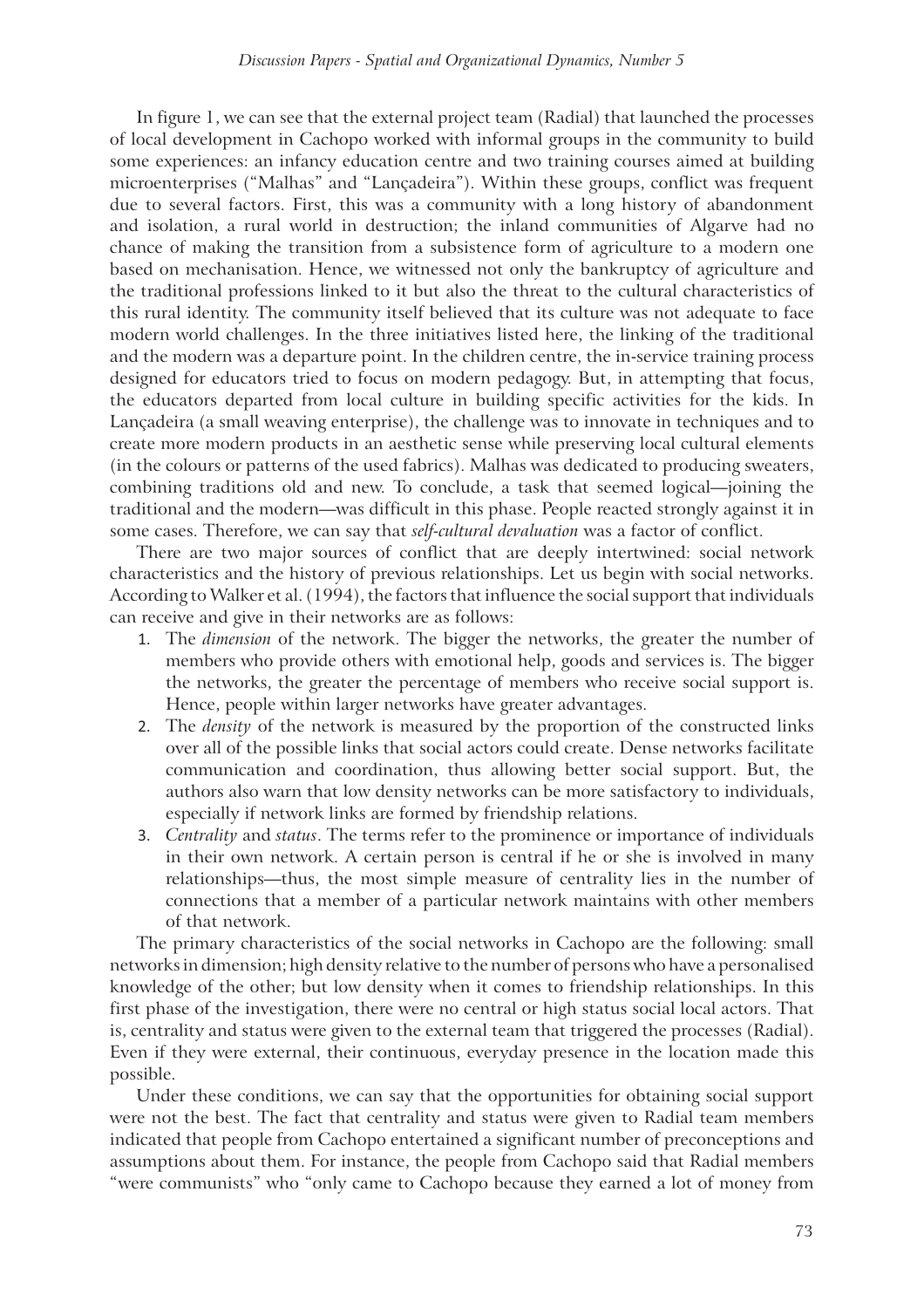the fees paid to them". For some years, this type of information circulated freely among local actors without knowledge of the Radial team. It is our interpretation that this situation had consequences: *i)* some sectors of the population kept a distance from the processes going on; and *ii)* the "outside" information and opportunities that Radial brought had begun to circulate in smaller zones of the network.

The *history of previous relationships* was a determinant in this phase. The different experiences joined people from the community. Some former conflicts were transported to different and smaller contexts, such as the microenterprises and the infancy centre, which in some cases made conflict harder to manage.

The Radial team provided two different types of mediation during this phase. First, the team operated inside the individual groups, creating moments and spaces for people to debate and make common decisions on the issues important to the groups. It was very important that conflicts were not hidden. When conflicts between persons emerged, Radial members gathered people around a table, debated and contributed to resolving the conflict. The Radial team created a second type of mediation made in a very sensible, strategic dimension: the uniting of members of these groups to form a new association. This community association should be the one to assume the future common strategy for development issues, generally speaking. Also, mediation was an attempt to make people completely responsible for the development processes. Ideally, the external entity Radial would have been dispensable after a short period. In this phase, this type of mediation (we call it creation of a social form towards change) seemed to work well; the association was built and several members of the individual groups were active in it.

But, circumstances changed significantly during the transition phase, as we can see in **figure 2**. As we mentioned before, the Radial team had to terminate its direct intervention in Cachopo. Mediation was left to community local actors who, due to a number of factors, could not follow the same type of mediation. Except for cultural devaluation, which was not a problem anymore, the same factors influencing conflict were present. For a number of reasons, local actors focused their mediation actions only on one type in trying to resolve the emerging conflicts between people. That is equivalent to saying that the mediation towards more general strategic aims disappeared (mediation type 3), and the same situation occurred with the types of mediation intended for better communication between persons. It is not strange, therefore, that the fragile bonds existing inside the community association broke in several directions. This association, from this moment on, managed the infancy education centre effectively (in 1992, a new centre was inaugurated), but it abandoned all the other areas of action.

It is notable that, during this phase, the fragmentation of the groups increased. In addition, in 1991, a new association emerged. Two young adults accepted an invitation from the bishop of Algarve. They came to live in Cachopo and were devoted, not only to making the Catholic Church visible, but also, in these first years, to building services for older adults. This new Catholic association would grow quickly and influence greatly the future power distribution at a local level.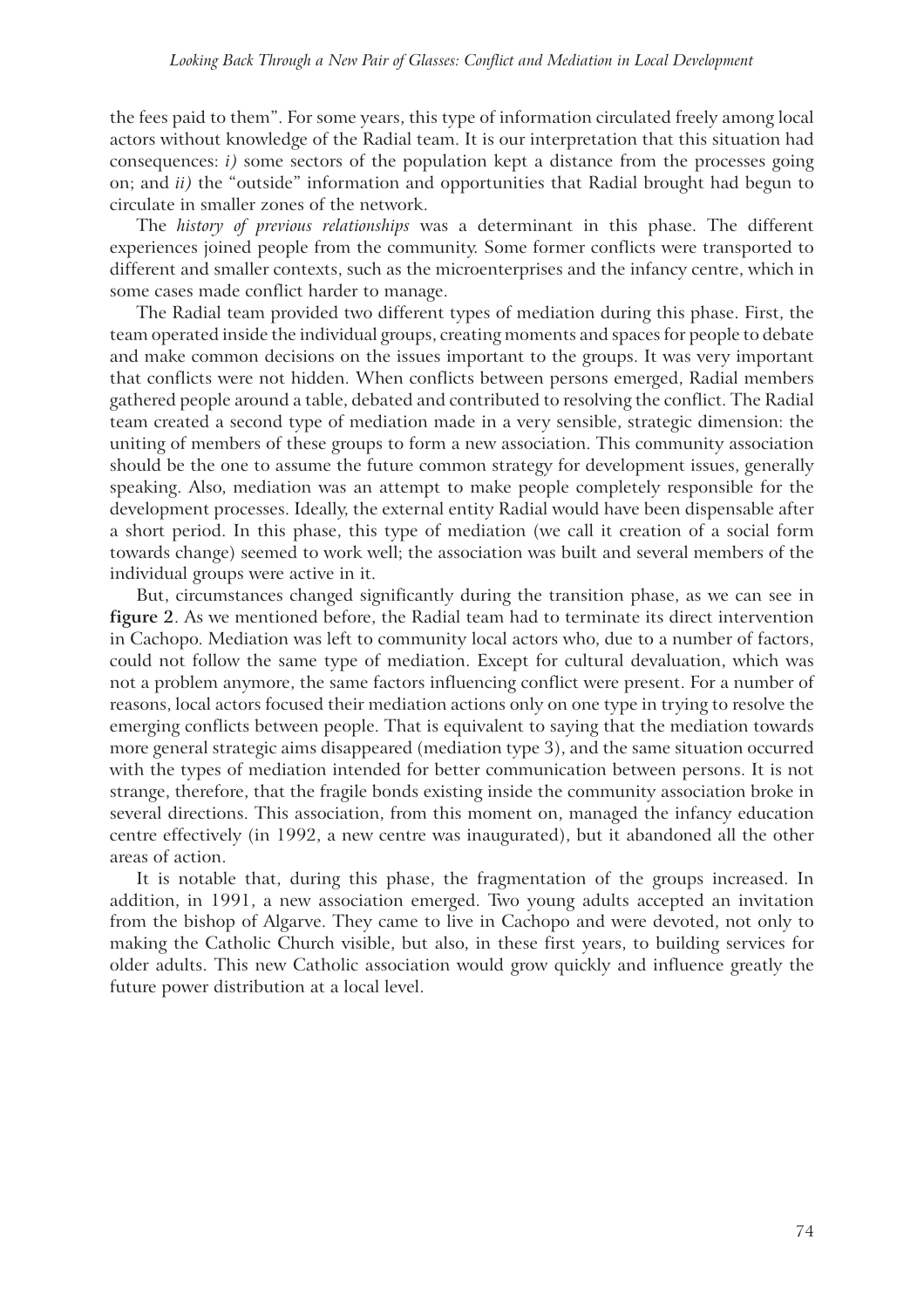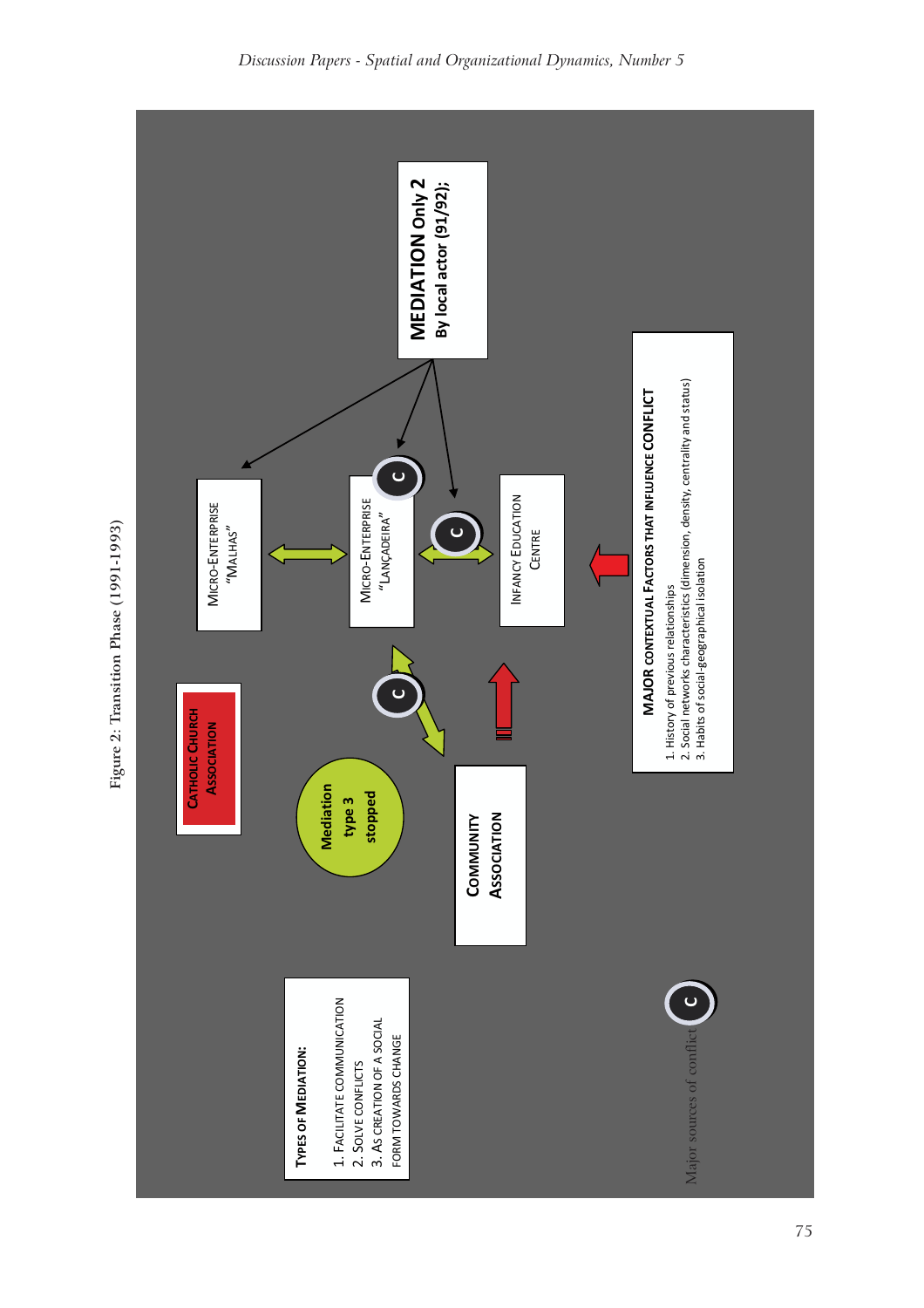**Figure 3** shows the evolution of events between 1994 and 2002, in a context in which mediation disappeared completely. The community association stood isolated, confined to its role of managing the infancy education centre. The Catholic Church association grew significantly in importance at several different levels:

- IV. In its actions with the older adults. This initiative included a day centre, a service for older adults in their homes and literacy courses.
- V. Expanding its actions to other dimensions. The association built a library for young adults and started a programme for helping them with their school studies.
- VI. Joining, from time to time, the other increasingly fragmented groups. Although this participation was not done intentionally or strategically, some initiatives (relative to local producers, for instance) would never have been possible without this association.
- VII. This association began to be identified through one person; it became visible through the importance of individual protagonists.

This was the period in which conflict emerged in its more destructive forms, only possible by a special configuration of social networks. We mentioned before that some sectors of the community were at an early stage detached from sectors engaged in local development activities. That is, privileged information and other information now circulates in more narrow parts of the social network which, consequently, diminishes the social network even more. At the same time, the circulation of information in this particular area of the network is very fluid. Sensible information is therefore blocked; a person will not share sensible information knowing that in the next day, it will circulate quickly. In these conditions (and with no mediation actions occurring to stop it), a new type of conflict emerges: a hidden conflict that everybody knows but no one assumes. When a conflict emerges, people do not debate, share or try to resolve it through dialogue; they simply leave the group, increasing the levels of fragmentation.

Figure 3 shows this occurrence clearly. There is a first fragmentation in Lançadeira; there is a second one in Malhas. Some elements from Malhas and Lançadeira, together with young adults from the community, start a new and strong association. But, a couple years later, there is a new fragmentation. Time will force some young adults to leave the community (searching for studies or simply for jobs), leaving this new association without any strength. Individual protagonists are now much more visible than before. The collective work was each time more difficult because conflict without mediation blocked the cooperation modes between the social actors of the community. From this moment on, there is no hope that the community of Cachopo will be capable of uniting. The central notions of collective action to benefit community were shattered.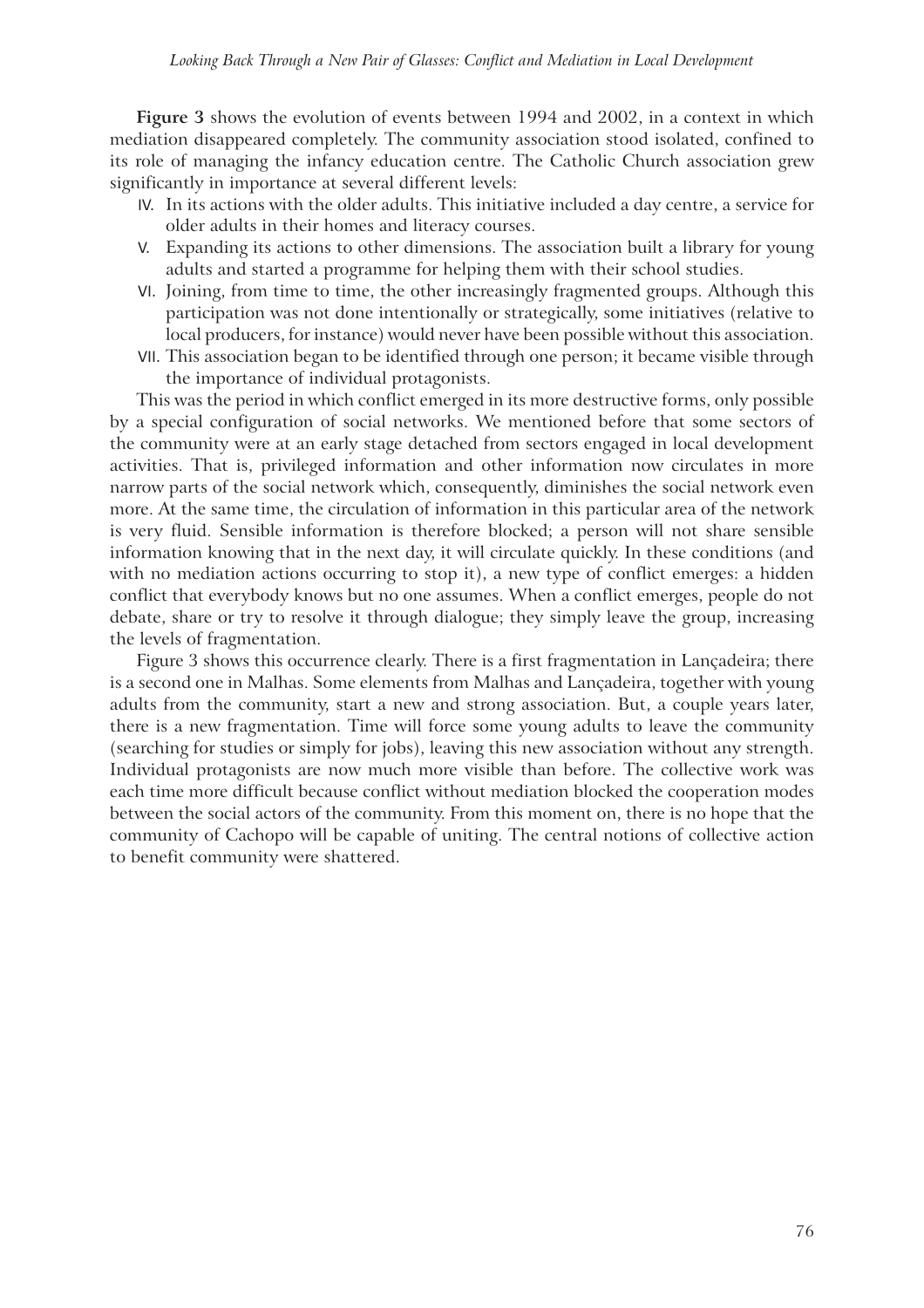

Figure 3: Dichotomic / Stabilisation Phases (1994-2002) **Figure 3: Dichotomic / Stabilisation Phases (1994-2002)**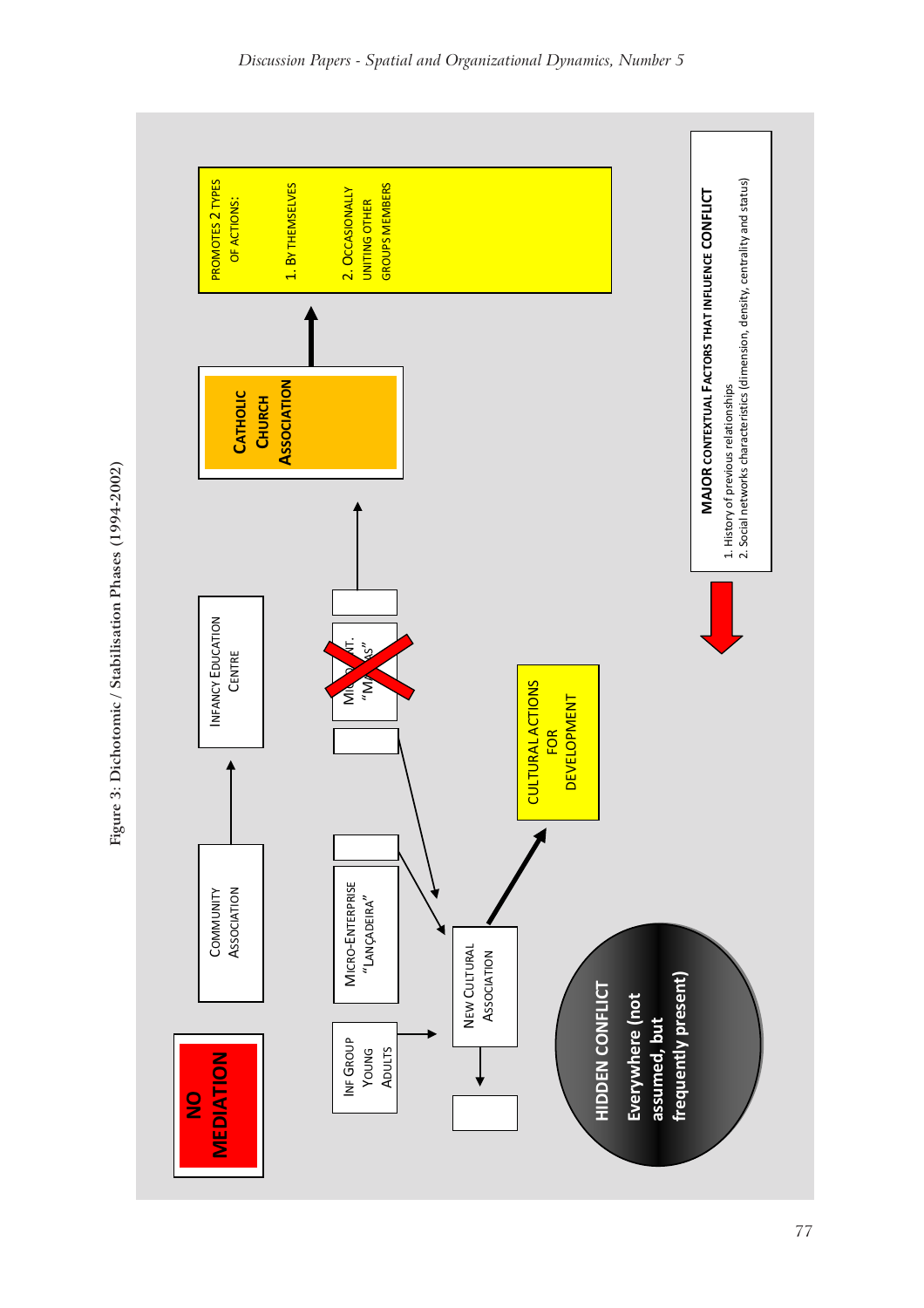#### **5. CONCLUSIONS**

There are some very brief conclusions from the analysis of this case:

First, conflict is a very important factor in local development processes. It can block the processes at its core, mainly because it breaks the cooperation forms between social actors or institutions. Conflict undermines the collective, which represents a central value in local development.

Second, there are a number of factors that influence the emergence of conflict. Some of these are contextual. They are deeply connected with the community's history, culture and evolution. Some of the factors influencing conflict depend more on the nature of the group and the dynamics and social relations that the group establishes.

Third, mediation seems to be a central instrument in preventing or resolving conflict. It is therefore fundamental to integrate the processes of local development. We have identified three different types of mediation. The first two are more instrumental. The main aim of its use is to prevent or to solve problems that naturally arise in every process where social relations are crucial. The third type—mediation as the creation of a social form towards change—represents, nevertheless, a strategic dimension. It points to the future and aims at guiding social life towards social change.

It is not the first time that we have identified the importance of mediation in development or adult education processes. In Lucio-Villegas & Fragoso (2009), we mentioned the programme *Adult Education and Citizenship*, interconnected with the Participatory Budget in Seville (Lucio-Villegas, Cowe & Garcia Goncet, 2008), where experts adopted an educational role in a Freirean perspective. In this case, experts have always had their starting point in real people's situations. Needs—as a social construction—have been described as stemming from a participatory process involving people and experts. Therefore, when we face participatory, unpredictable processes, it seems fundamental to have a mediation system that can not only prevent the blocking effects of conflict but also steer social change to a level where the lives of those involved can have real improvements. However, it is important to take into account that mediation tasks represent very complex dynamics and should be studied further. For instance, sometimes mediation can promote dependency between social actors. To conclude must not be a limitation to participation; on the contrary it must encourage it. In this sense, the role of the mediator is not to be a new experts but an educator in a Freirean sense.

#### ACKNOWLEDGEMENTS

This paper was partially possible by the support of the Portuguese Foundation for Science and Technology (FCT).

#### REFERENCES

- Amaro, R. (1998a). O Conceito de Desenvolvimento Local no Quadro da Revisão do Conceito de Desenvolvimento. In Vários, *Desenvolver (Des)Envolvendo. Reflexões e Pistas para o Desenvolvimento Local* (pp. 155-169). Messejana: ESDIME.
- Fragoso, A. (2009). *Desarrollo comunitario y educación*. Xàtiva: L'Ullal Edicions-Diálogos.
- Fragoso, A., & Lucio-Villegas, E. (2004a). "The Continuous Restart": a case study on young adults of societies in fast transition. In Darlene E. Clover (ed.), *Adult Education for Democracy, Social Justice, and a Culture of Peace* (pp. 160-165). Victoria: Faculty of Education, University of Victoria.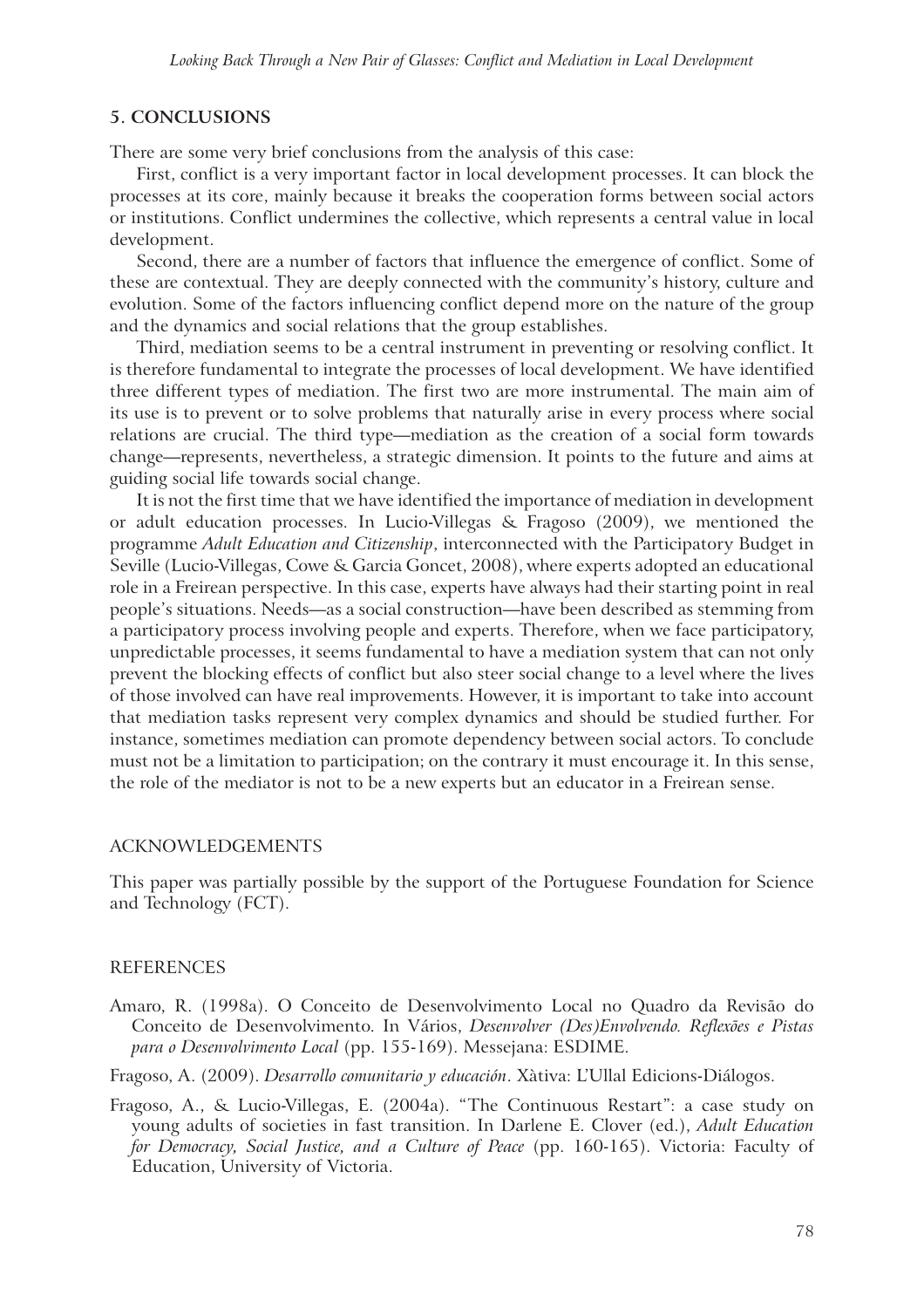Fragoso, A., & Lucio-Villegas, E. (2004b). Social networks research in southern local development: An analysis to overcome theoretical and practice constrains. In *Between Old and New Worlds of Adult Learning, 4th ESREA European Research Conference* (pp. 41-57). Wroclaw: University of Wroclaw / University of Lower Silesia.

Ghiglione, R., & Matalon, B. (1992). *O Inquérito. Teoria e Prática*. Oeiras: Celta Editora.

- Lucio-Villegas, E., & Fragoso, A. (2009). Doing expertise? A reflection on the relationships between people and experts in local development. In Rob Evans (Ed.), *Local development, community and adult learning. Learning landscapes between the mainstream and the margins* (pp. 201-213). Magdeburg: Nisaba verlag.
- Lucio-Villegas, E.; Cowe, L. y García Goncet, D. (2008). Adult education as cultural struggle. In Jim Crowther; Vivian Edwards; Vernon Galloway; Mae Shaw and Lynn Tett (eds.), *Proceedings of the 38th Scutrea Annual Conference. Whiter adult education in the learning paradigm.* (pp. 401-408). Edinburgh: University of Edinburgh.
- Luque, P. A. (1995). *Espacios Educativos. Sobre la participación y la transformación social*. Barcelona: EUB.
- Melo, A. (1988). O Desenvolvimento Local como Processo Educativo. Impressões e Opiniões Auto-Entrevistas, C*adernos a Rede*, 2, 58-63.
- Merriam, S. B. (1998). *Qualitative Research and Case Study Applications in Education*. San Francisco: Jossey-Bass.
- Nogueiras, L. M. (1996). *La Práctica y la Teoría del Desarrollo Comunitario. Descripción de un modelo*. Madrid: Narcea.
- Olabuénaga, J. I. (1999). *Metodología de la investigación cualitativa*. Bilbao: Universidad de Deusto.
- Reszohazy, R. (1988). *El Desarrollo Comunitario*. Madrid: Narcea.
- Santos, A. (1990). *Educação de Adultos. Educação para o desenvolvimento*. Rio Tinto: Edições Asa.
- Vachon, B. (2000). Agente de Desenvolvimento: jardineiro do desenvolvimento local, *A Rede para o Desenvolvimento Local*, 15, 26-28.
- Walker, M. E., Wasserman, S., & Wellman, B. (1994). Statistical Models for Social Support Networks. In Stanley Wasserman & Joseph Galaskiewicz (eds.), *Advances in Social Network Analysis. Research in the Social and Behavorial Sciences* (pp. 53-78). Thousand Oaks: Sage.

Williams, R. (1989). *Keywords*. London: Fontana

Yin, R. K. (1993). *Applications of Case Study Research*. Newbury Park, CA: Sage Publications.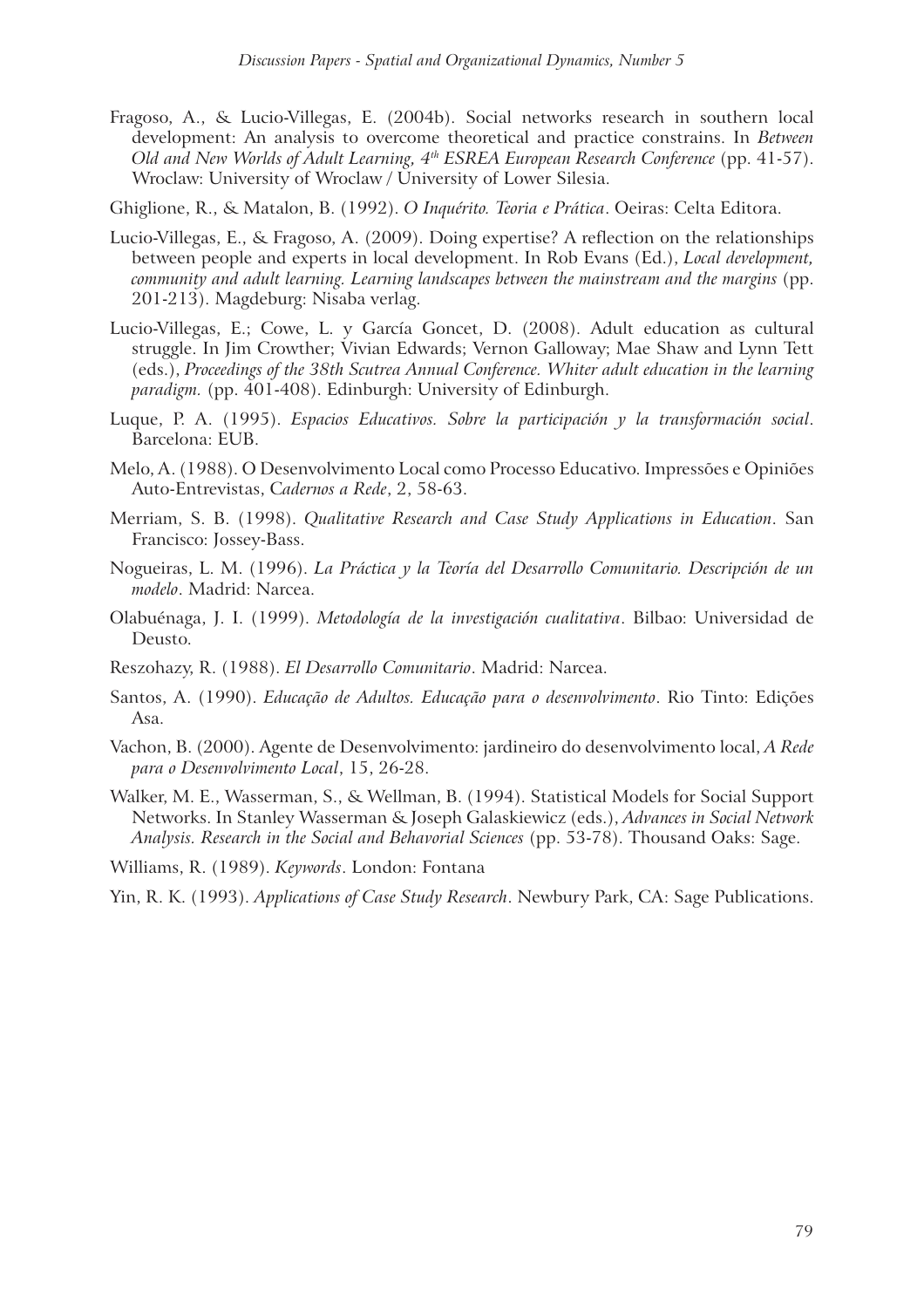#### NORMAS EDITORIAIS

### *DISCUSSION PAPERS - SPATIAL AND ORGANIZATIONAL DYNAMICS*

Com o objectivo de facilitar a publicação dos *Discussion Papers*, solicita-se ao(s) autor(e)s do(s) artigo(s) que, na elaboração dos seus textos, **siga(m) atentamente as normas adiante enunciadas.** Chama- -se a atenção de que o artigo deve ser enviado na sua forma definitiva.

Assim, o documento final deve conter as seguintes normas editoriais:

#### **Layout do documento:**

Página A4 com 2,5cm na margem direita, esquerda, superior e inferior.

#### **Formato do documento:**

Os manuscritos devem ser entregues em formato *Word* com a fonte *Times New Roman* e espaçamento simples. O documento não deve ultrapassar as 25 páginas, sendo obrigatório entregar uma versão em PDF do mesmo documento.

#### **Nota biográfica do(s) autor(es):**

A nota biográfica do(s) autor(es) do artigo deve ser fornecida numa página única, obrigatoriamente em inglês, com um texto até 100 palavras. A informação incluida deve conter o percurso académico, a actual posição profissional e interesses de investigação, se aplicável. Deve também incluir a universidade a que está ligado e o seu endereço de e-mail. Para este texto usar tamanho 11, normal, justificado.

#### **Título:**

O título deve ser conciso e informativo em versão portuguesa e inglesa. Usar letras capitais com tamanho 15, negrito e alinhado à esquerda.

Depois do título adicionar o nome(s) do autor(es) em tamanho 11, itálico, alinhado à esquerda.

#### **Resumo:**

O resumo deve ter entre 150 a 200 palavras e não deve conter nenhuma abreviatura, sendo obrigatório uma versão em português e outra em inglês em tamanho 11, normal, justificado.

Palavras-chave: indicar até 4 palavras-chave separadas por "," no fim do resumo.

Também deve ser indicada a classificação JEL que tem que ser específica a 2 dígitos no mínimo, por exemplo Q01. Este sistema de classificação é preparado e publicado pelo *Journal of Economic Literature*. Para o efeito consultar www.aeaweb.org/journal/jel\_class\_system.html.

#### **Formatação do corpo de texto:**

Para o corpo de texto comum usar tamanho 11, normal, justificado. Subtítulos 1° nível - tamanho 11, negrito, letras capitais, alinhado à esquerda; Subtítulos 2<sup>°</sup> nível - tamanho 11, negrito, letras normais, alinhado à esquerda; Subtítulos 3º nível - tamanho 11, itálico, letras normais, alinhado à esquerda.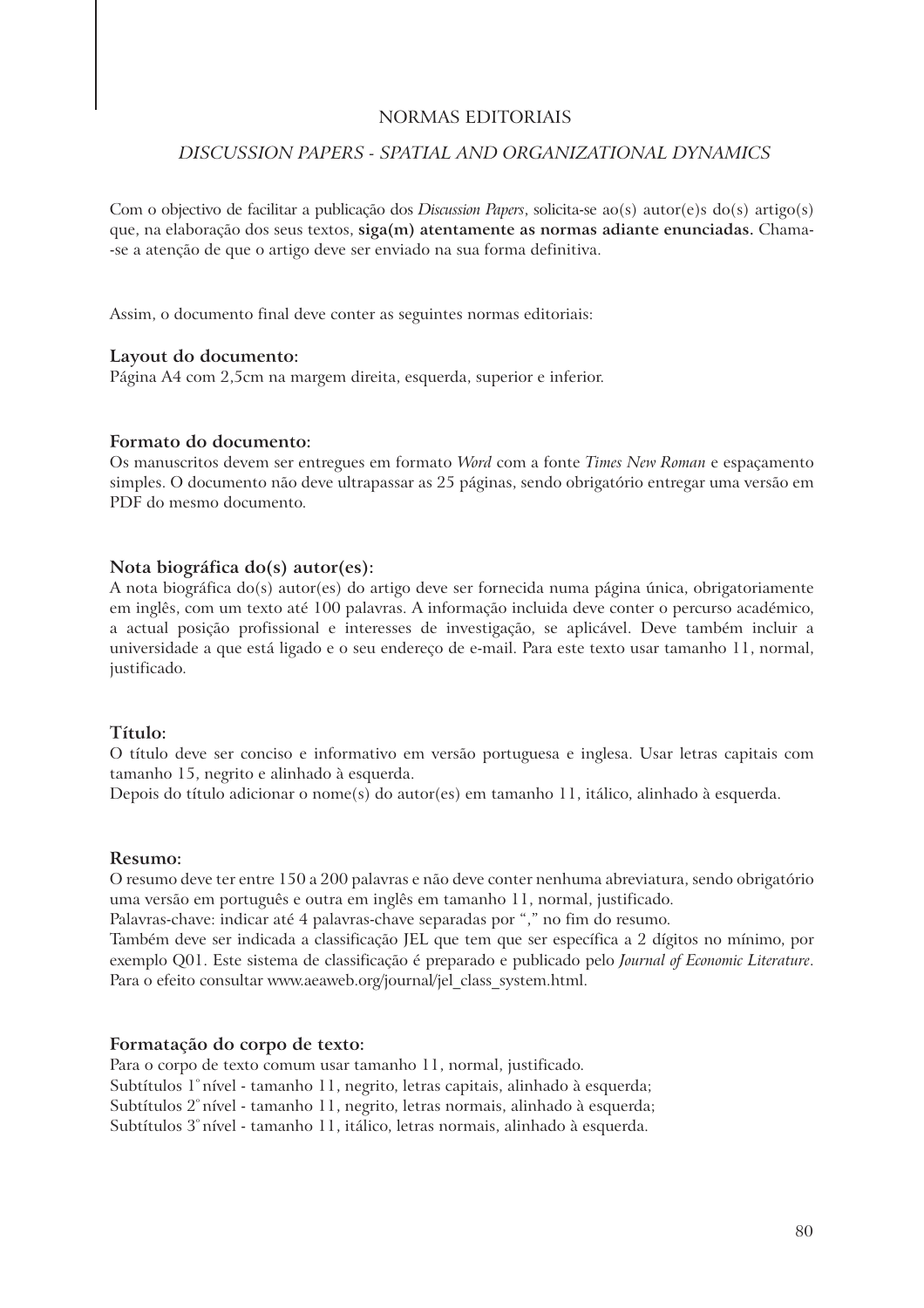# **Índice:**

No início do documento deve constar um índice em tamanho 11, normal, alinhado à esquerda.

### **Abreviações:**

As abreviações, aquando da sua primeira menção, devem ser escritas por extenso entre parêntesis e usadas coerentemente a partir desse ponto.

### **Notas de rodapé:**

As notas de rodapé devem ser usadas para fornecer informação adicional. Não podem conter imagens ou tabelas e devem ter tamanho 8, normal, alinhadas à esquerda, sendo sempre numeradas consecutivamente.Notas de rodapé relativas ao título devem ser indicadas com o símbolo (\*). Não é permitido o uso de notas de fim de texto.

### **Agradecimentos:**

Agradecimentos e dedicatórias devem ser colocados numa secção separada antes do início das referências bibliográficas. Siglas de organizações e afins devem estar escritas por extenso.

### **Citações:**

Ao citar excertos de texto, adicione as referências no fim do mesmo, mencionando apenas o último nome do autor e o ano de publicação da obra entre parêntesis.

Por exemplo: (Flores *et al.*, 1988; Winograd, 1986; Cunha e Cintra, 1996).

Mas se citar o autor dentro do texto, deve apenas mencionar o ano da publicação da obra entre parêntesis.

Ex: Winograd (1986) argumenta …

### **Entradas bibliográficas:**

As entradas bibliográficas devem apenas incluir obras que são mencionadas no texto.

Não usar notas de rodapé ou notas de fim de texto para substituir entradas bibliográficas.

As entradas bibliográficas devem estar ordenadas alfabeticamente pelo último nome do primeiro autor de cada obra.

Para formatar as entradas bibliográficas usar tamanho 11, normal, alinhadas à esquerda.

O nome de todos os autores deve ser indicado, mas também pode ser usada a designação *et al*.

Ex: Pierzynski, G. *et al*. (1994). *Soils and environmental quality*. Lewis Publishers. Florida.

#### **Artigo científico:**

Último nome do autor, Primeira inicial. (Ano da publicação). Título do artigo. *Título da obra*. **Volume(Número)**: primeira página-última página.

Ex: Ramírez, P.M., Castro, E. e Ibáñez, J.H. (2001). Reutilização de águas residuais depuradas provenientes da ETAR de Albacete (S.E. Espanha) em campos hortícolas. *Tecnologias do Ambiente*. **44(2)**: 48-51.

### **Livro:**

Último nome do autor, Primeira inicial. (Ano da publicação). *Título do livro*. Informação adicional. Nº da edição, Editora. Cidade da publicação.

Ex: Costa, J. (1995). *Caracterização e constituição do Solo*. 5<sup>ª</sup> edição, Fundação Calouste Gulbenkian.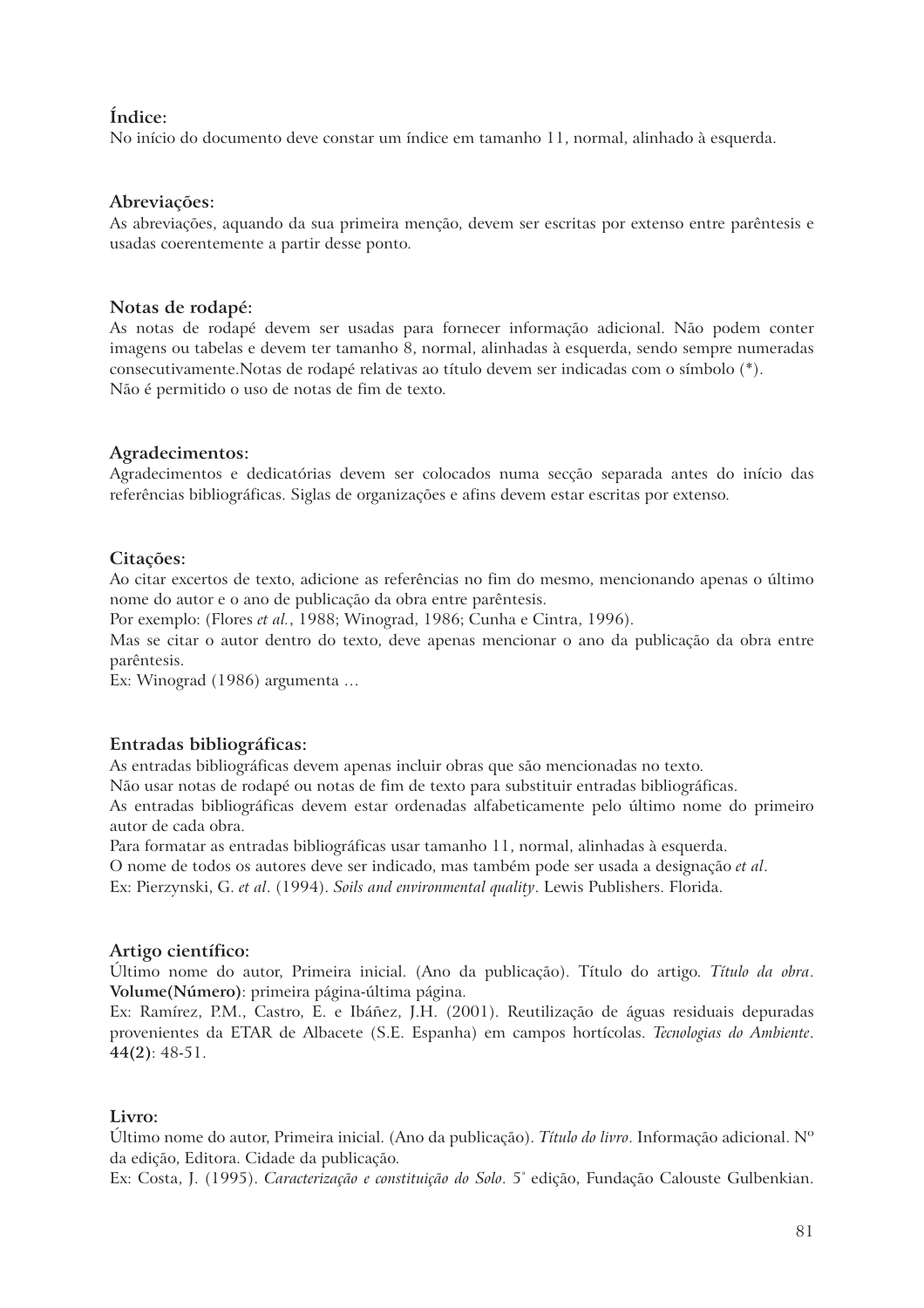Lisboa.

# **Capítulo de livro:**

Ex: Silko, L.M. (1991). The man to send rain clouds. Em: W. Brown e A. Ling (eds.), *Imagining America: Stories from the promised land*. Persea. New York.

# **Documento online:**

Último nome do autor, Primeira inicial. (Ano da publicação). *Título do documento*. Acedido em: dia, mês, ano, em: URL.

Ex: Chou, L., McClintock, R., Moretti, F. e Nix, D.H. (1993). *Technology and education: New wine in new bottles – Choosing pasts and imagining educational futures.* Acedido em 24 de Agosto de 2000, no *Web site* da: Columbia University, Institute for Learning Technologies: http://www.ilt.columbia.edu/ publications/papers/newwine1.html.

# **Dissertação de Mestrado ou Doutoramento:**

Ex: Tingle, C.C.D. (1985). *Biological control of the glasshouse mealybug using parasitic hymenoptera*. Ph.D. Thesis. Department of Biological Sciences, Wye College, University of London. 375 pp.

# **Tabelas, Figuras, Gráficos e Quadros:**

Todas as tabelas, figuras, gráficos e quadros devem ser numerados com numeração árabe e devem ter um título explicativo antes do seu conteúdo em tamanho 9, negrito e centrado.

A fonte e ano da informação fornecida deve ser colocada abaixo do respectivo corpo, centrado, com tamanho 8, normal.

Para o conteúdo das tabelas e quadros deve ser usado o tamanho 8.

Figuras e gráficos devem ser fornecidos em formato JPEG (imagem).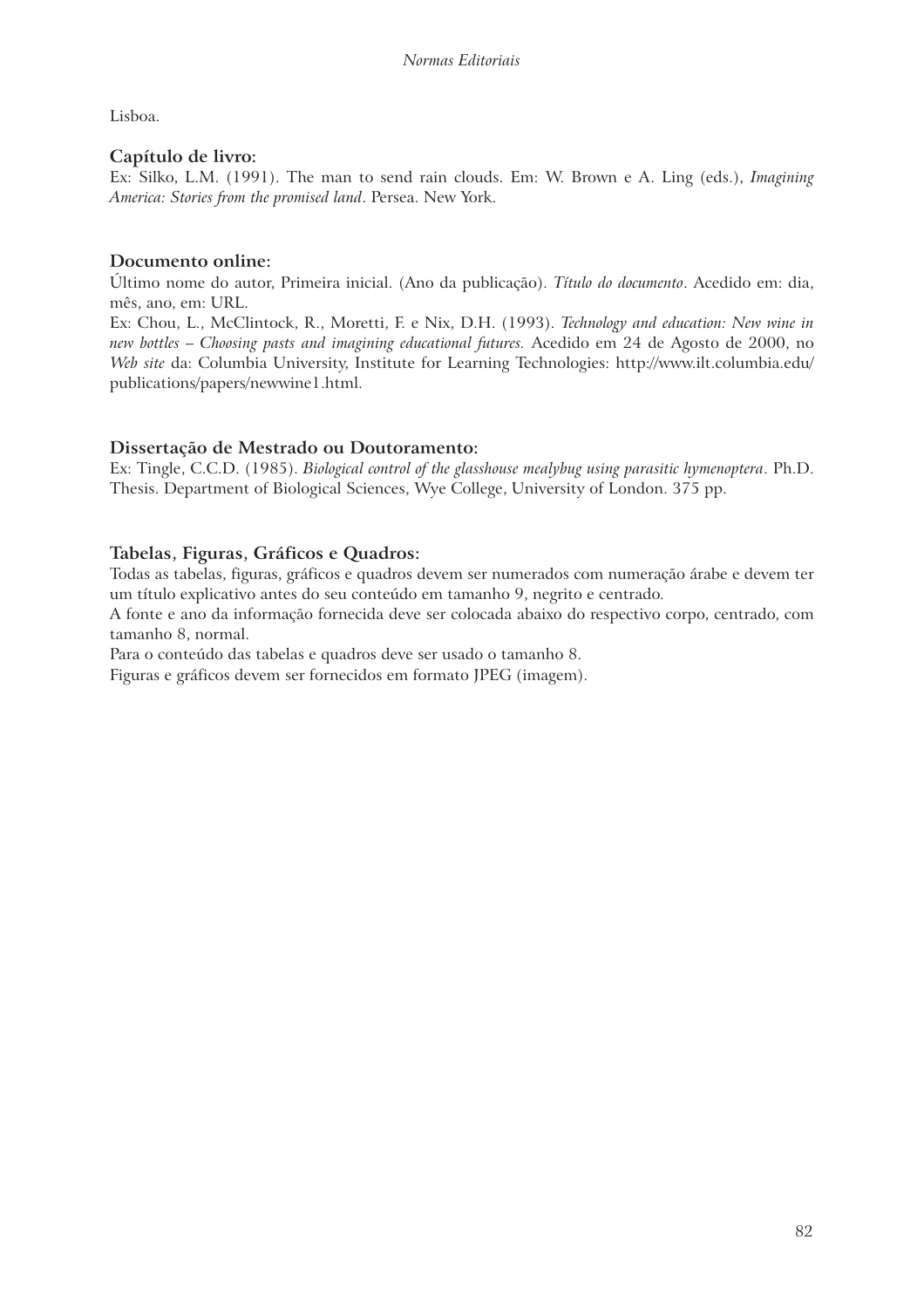#### EDITORIAL NORMS

# DISCUSSION PAPERS - SPATIAL AND ORGANIZATIONAL DYNAMICS

In order to simplify the editors' task, authors are urged to **adopt the norms listed below** for the publication of the Discussion Papers. Please note that the article should be sent in its final version.

Being so, the final document should have the following editorial norms:

#### **Page layout:**

Paper size A4, 2,5cm left, right, bottom and top margins.

#### **Document format:**

Manuscripts should be submitted in Word file using font Times New Roman and single line spacing. The document should not have more than 25 pages, and a PDF version of the document must be provided.

#### **Author(s) biographic note:**

The author(s) biografic note must be in english, on a single page, with a text up to 100 words. The information given should include academic career, present professional position and research interests, if applicable. Should also mention affiliation and personal e-mail address. Use size 11, regular, justified.

#### **Title:**

Should be concise and informative, and must be given in portuguese and english with size 15, bold, left aligned and in capital letters.

After title add author(s) name(s) in size 11, italic, left aligned.

#### **Abstract:**

The abstract should have between 150 to 200 words and should not contain any undefined abbreviations.

It is necessary a portuguese and an english version, using size 11, regular, justified.

Keywords: up to 4 keywords separated by "," at the end of the abstract.

An appropriate number of JEL code(s) must be provided with minimum of 2 digits, for example Q01. This classification system is prepared and published by the *Journal of Economic Literature*. For more information, please consult www.aeaweb.org/journal/jel\_class\_system.html.

#### **Plain Text body:**

For plain text body use size 11, regular, justified. Subtitles 1<sup>st</sup> level - size 11, bold, capital letters, left aligned; Subtitles 2nd level - size 11, bold, low case, left aligned; Subtitles 3rd level - size 11, italic, low case, left aligned.

#### **Table of Contents:**

A Table of Contents should be provided at the beginning of the manuscript. Use size 11, regular, left aligned.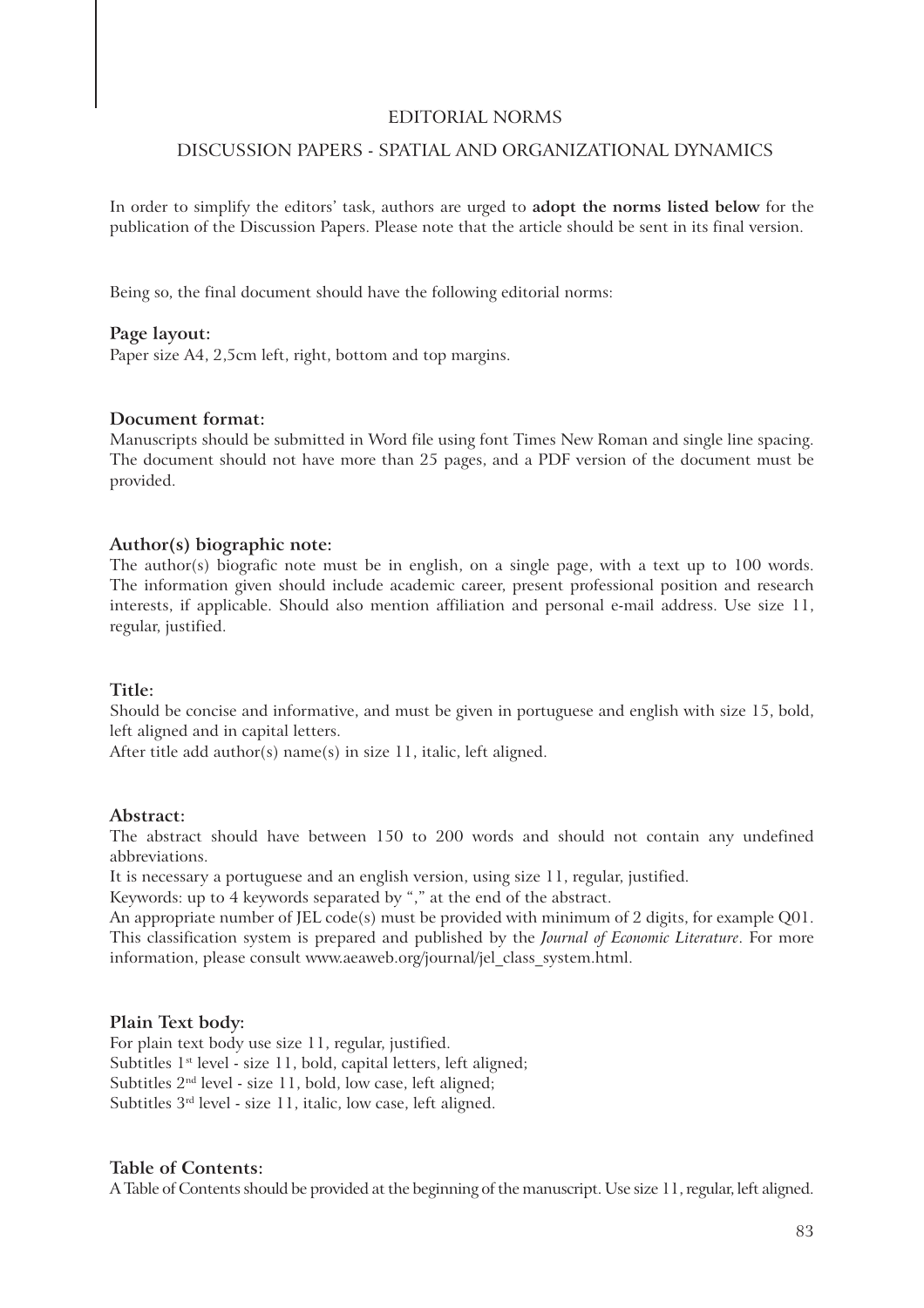### **Abbreviations:**

Abbreviations should be defined at first mention and used consistently thereafter.

### **Footnotes:**

Footnotes can be used to give additional information. They should not contain any figures or tables and should be in size 8, regular, left aligned. Footnotes to the text are numbered consecutively.

Footnotes to the title of the article are given with the reference symbol (\*).

Endnotes can not be used.

### **Acknowledgments:**

Acknowledgments of people, grants, funds, and others, should be placed in a separate section before the reference list. The names of funding organizations should be written in full.

### **Citations:**

After quoting a text extract, cite the reference giving only the author's name and publication year in parentheses. Ex: (Flores *et al.*, 1988; Winograd, 1986; Cunha and Cintra, 1996)

But if you are citing the author inside the text, add only the publication year between parentheses. Ex: Winograd (1986) describes …

### **References list:**

The list of references should only include works that are cited in the text.

Do not use footnotes or endnotes as a substitute for a reference list.

Reference list entries should be alphabetized by the last name of the first author of each work. To format reference list use size 11, regular, left aligned.

Ideally, the names of all authors should be provided, but the usage of *et al.* in long authors list will also be accepted.

Ex: Pierzynski, G. *et al*. (1994). *Soils and environmental quality*. Lewis Publishers. Florida.

### **Scientific article:**

Last name of the author, First initial. (Publication year). Article title. *Title of the Journal or Review*. **Volume(Issue)**: first page-last page.

Ex: Sadiq. M. e Alam, I. (1997). Lead contamination of groundwater in an industrial complex. *Water, Air and Soil Pollution*. **98(2)**: 167-177.

### **Book:**

Last name of the author, First initial. (Publication year). *Book title.* Adicional information. Edition number, Publishing house. Publishing place.

Ex: Costa, J. (1995). *Caracterização e constituição do Solo*. 5th edition, Fundation Calouste Gulbenkian. Lisbon.

### **Book chapter:**

Ex: Silko, L.M. (1991). The man to send rain clouds. In: W. Brown and A. Ling (eds.), *Imagining America: Stories from the promised land*. Persea. New York.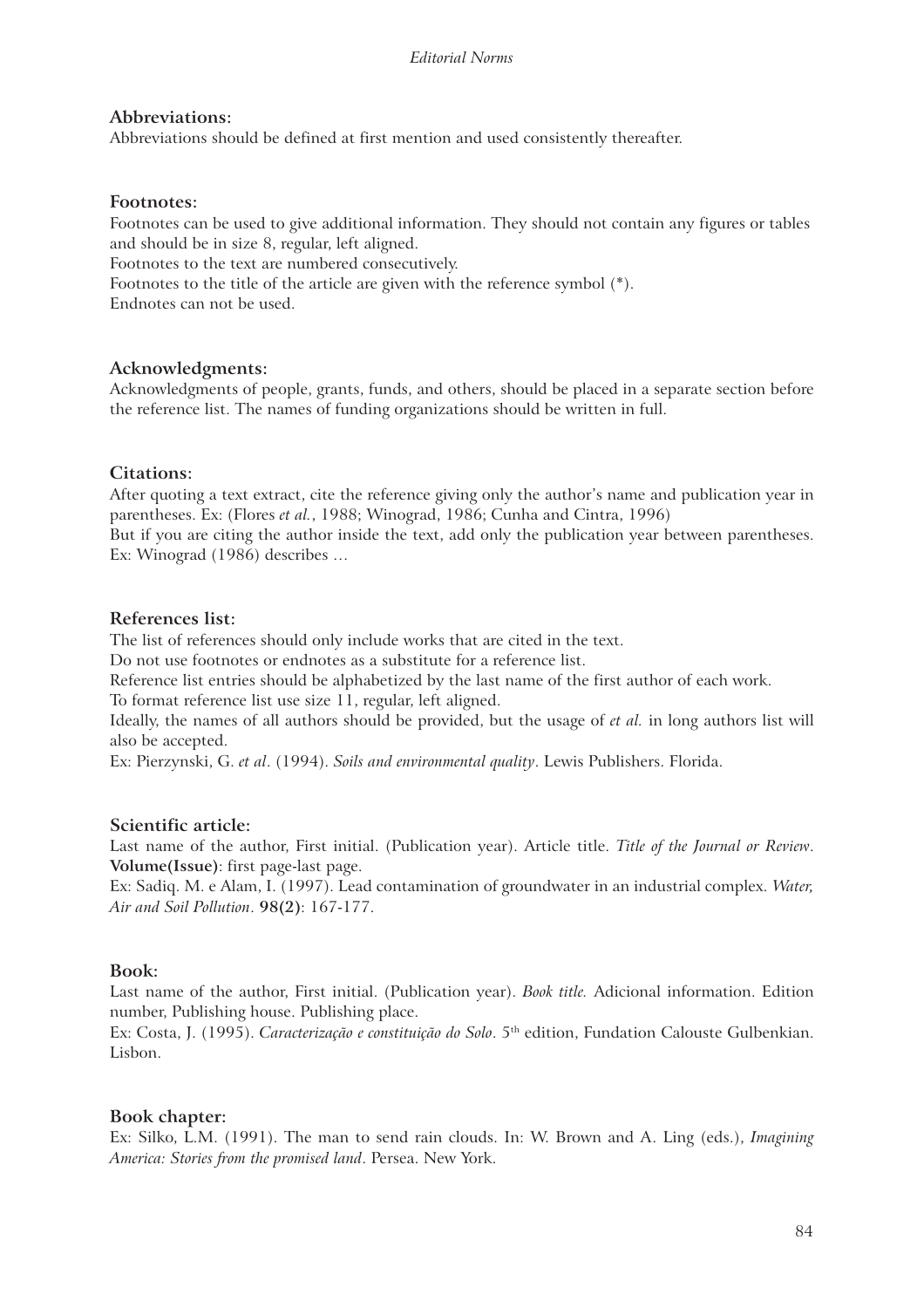## **Online document:**

Last name of the author, First initial. (Publication year). *Document title*. Accessed in: day, month, year, in: URL.

Ex: Chou, L., McClintock, R., Moretti, F. e Nix, D.H. (1993). *Technology and education: New wine in new bottles – Choosing pasts and imagining educational futures.* Acceded in 24th of August 2000, on the Web site of: Columbia University, Institute for Learning Technologies: http://www.ilt.columbia.edu/ publications/papers/newwine1.html.

# **Dissertation:**

Ex: Tingle, C.C.D. (1985). *Biological control of the glasshouse mealybug using parasitic hymenoptera*. Ph.D. Thesis. Department of Biological Sciences, Wye College, University of London. 375 pp.

# **Tables, Figures, Graphics and Boards:**

All tables, figures, graphics and boards are to be numbered using Arabic numerals and should have a title explaining its components above the body, using size 9, bold, centred.

The source and year of the information given in tables, figures, graphics and boards should be included beneath its body, centred, size 8, regular. For tables and boards contents use size 8.

Figures and graphics must be in JPEG format (image).